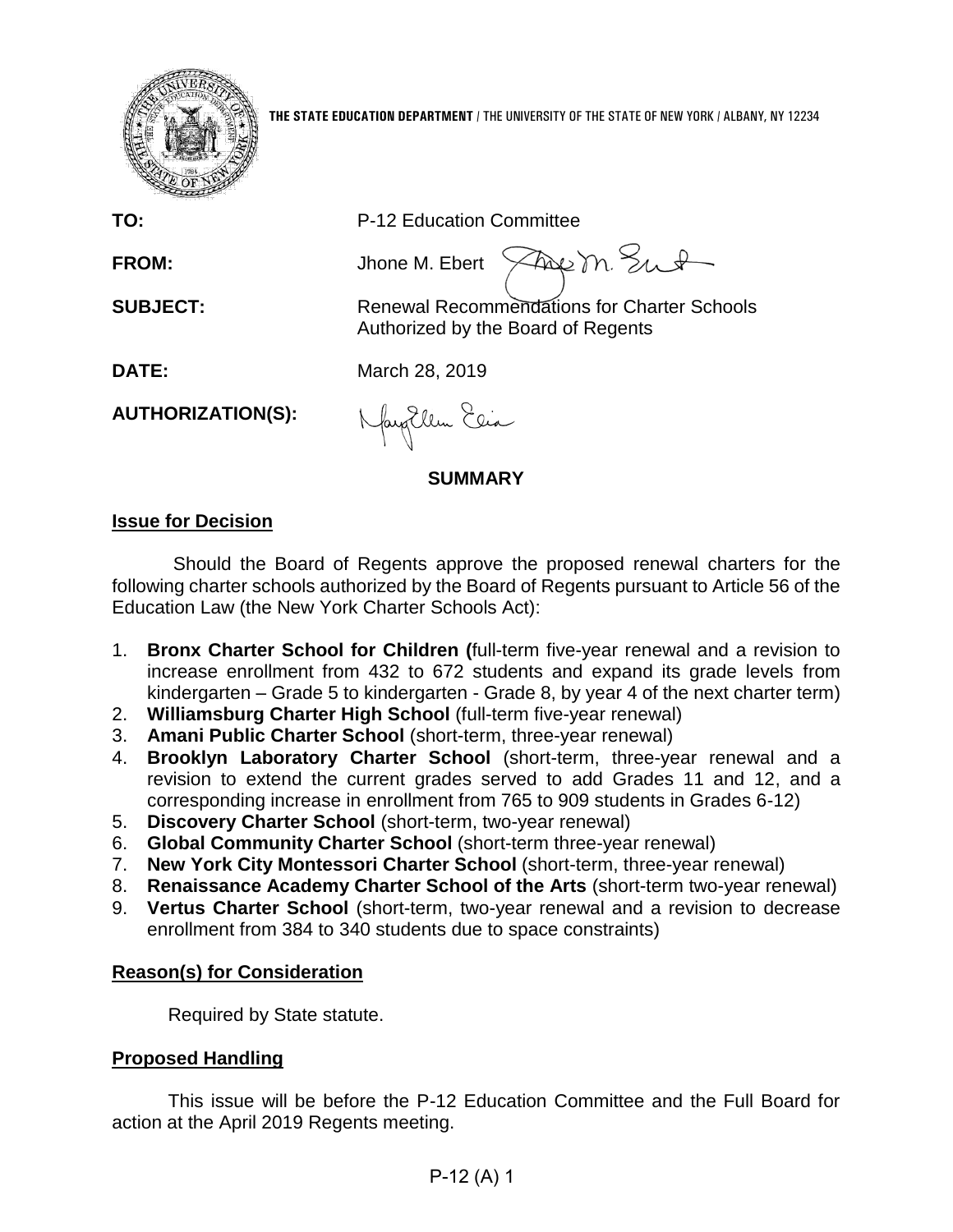# **Procedural History**

The New York State Education Department (the Department) made the renewal recommendations being presented to the Board of Regents for approval and issuance as required by Article 56 of the Education Law and 8 NYCRR 119.7.

# **Background Information**

## Performance Framework

The Board of Regents Charter School Performance Framework, which is part of the Board of Regents Charter School Renewal Policy and the Oversight Plan included in the Charter Agreement for each school, outlines three key areas of charter school performance: (1) Educational/Academic Success; (2) Organizational Soundness; and (3) Faithfulness to Charter and Law. The Charter School Performance Framework sets forth ten performance benchmarks in these three areas*.* The Charter School Performance Framework is designed to focus on performance outcomes, to preserve operational autonomy and to facilitate transparent feedback to schools. It aligns with the ongoing accountability and effectiveness work with traditional public schools and balances clear performance measures with Regents' discretion.

#### **New York State Education Department Charter School Performance Framework**

|                              | <b>Performance Benchmark</b>                                                                                                                                                                                                                                                                                                                                                                                                                                                                                                                                                                                                               |
|------------------------------|--------------------------------------------------------------------------------------------------------------------------------------------------------------------------------------------------------------------------------------------------------------------------------------------------------------------------------------------------------------------------------------------------------------------------------------------------------------------------------------------------------------------------------------------------------------------------------------------------------------------------------------------|
|                              | <b>Benchmark 1: Student Performance:</b> The school has met or exceeded achievement<br>indicators for academic trends toward proficiency, proficiency and high school graduation.<br>At all grade levels and all assessments, scoring proficiently means achieving a<br>performance level of 3 or higher (high school Regents and Common Core Regents exam<br>score of 65 or higher).                                                                                                                                                                                                                                                      |
| <b>Educational Success</b>   | Benchmark 2: Teaching and Learning: School leaders have systems in place designed<br>to cultivate shared accountability and high expectations and that lead to students' well-<br>being, improved academic outcomes, and educational success. The school has rigorous<br>and coherent curriculum and assessments that are aligned to the NYS Learning<br>Standards (NYSLS) for all students. Teachers engage in strategic practices and decision-<br>making in order to address the gap between what students know and need to learn so<br>that all students experience consistent high levels of engagement, thinking and<br>achievement. |
|                              | Benchmark 3: Culture, Climate, and Family Engagement: The school has systems in<br>place to support students' social and emotional health and to provide for a safe and<br>respectful learning environment. Families, community members and school staff work<br>together to share in the responsibility for student academic progress and social-emotional<br>growth and well-being. Families and students are satisfied with the school's academics<br>and the overall leadership and management of the school.                                                                                                                          |
| Organizat<br>oundne<br>ional | <b>Benchmark 4: Financial Condition:</b> The school is in sound and stable financial condition<br>as evidenced by performance on key financial indicators.                                                                                                                                                                                                                                                                                                                                                                                                                                                                                 |
| ທ                            | Benchmark 5: Financial Management: The school operates in a fiscally sound manner<br>with realistic budgets pursuant to a long-range financial plan, appropriate internal controls                                                                                                                                                                                                                                                                                                                                                                                                                                                         |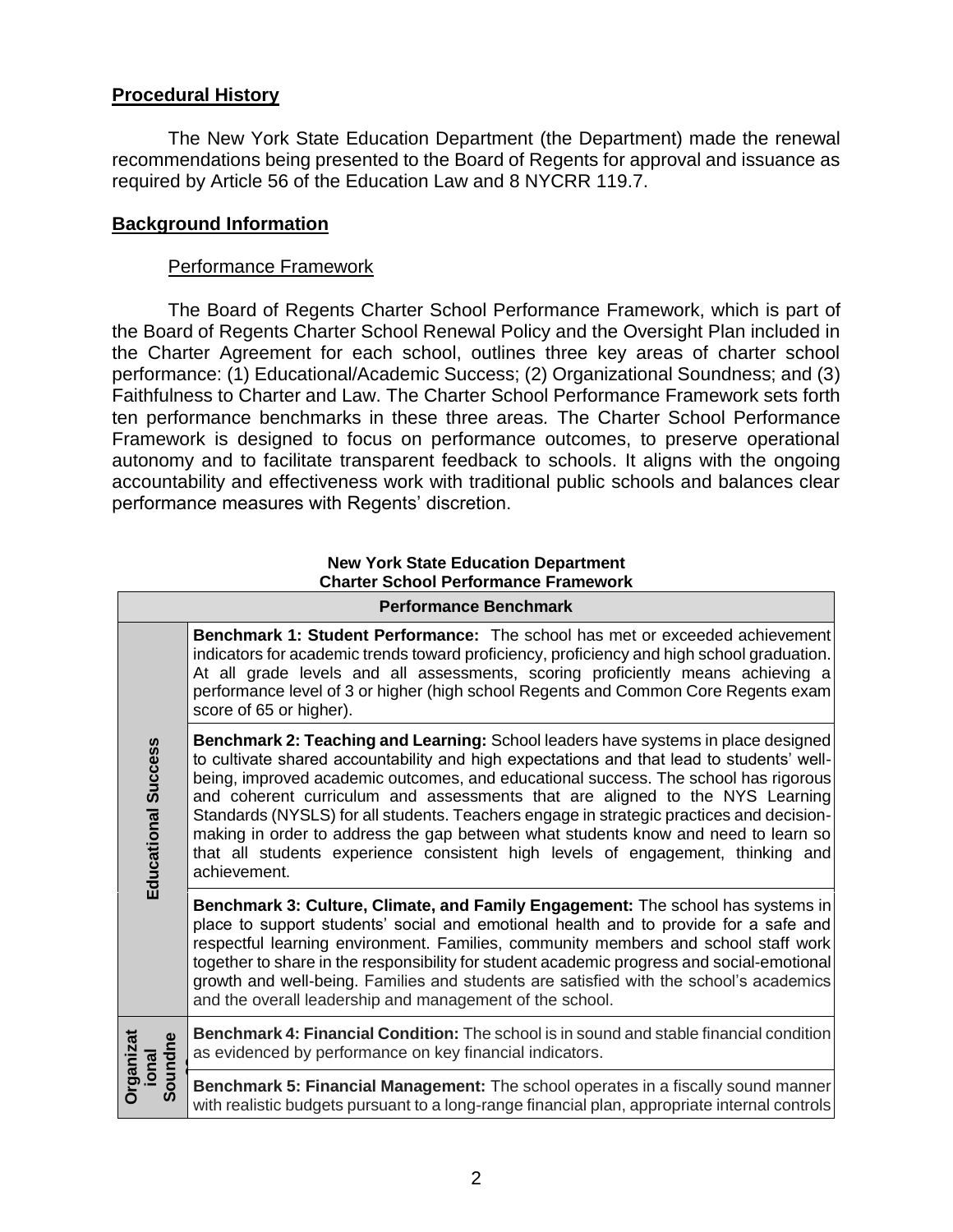and procedures, and in accordance with state law and generally accepted accounting practices.

**Benchmark 6: Board Oversight and Governance**: The board of trustees provides competent stewardship and oversight of the school while maintaining policies, establishing performance goals, and implementing systems to ensure academic success, organizational viability, board effectiveness and faithfulness to the terms of its charter.

**Benchmark 7: Organizational Capacity:** The school has established a well-functioning organizational structure, clearly delineated roles for staff, management, and board members. The school has systems and protocols that allow for the successful implementation, evaluation, and improvement of its academic program and operations.

**Benchmark 8: Mission and Key Design Elements:** The school is faithful to its mission and has implemented the key design elements included in its charter.

**Charter & Law Benchmark 9: Enrollment, Recruitment, and Retention:** The school is meeting or making annual progress toward meeting the enrollment plan outlined in its charter and its enrollment and retention targets for students with disabilities, English language learners, and students who are eligible applicants for the free and reduced priced lunch program; or has demonstrated that it has made extensive good faith efforts to attract, recruit, and retain such students.

**Benchmark 10: Legal Compliance:** The school complies with applicable laws, regulations, and the provisions of its charter.

## Charter School Renewal Applications

**Faithfulness to** 

In Article 56 of the Education Law, §2852(2) requires the chartering entity (in this case the Board of Regents) to make the following findings when considering a charter renewal application:

- (a) The charter school described in the application meets the requirements set out in this article and all other applicable laws, rules and regulations;
- (b) The applicant can demonstrate the ability to operate the school in an educationally and fiscally sound manner;
- (c) Granting the application is likely to improve student learning and achievement and materially further the purposes set out in subdivision two of section twenty-eight hundred fifty-one of this article; and
- (d) In a school district where the total enrollment of resident students attending charter schools in the base year is greater than five percent of the total public school enrollment of the school district in the base year (i) granting the application would have a significant educational benefit to the students expected to attend the proposed charter school or (ii) the school district in which the charter school will be located consents to such application.

In addition, Renewal Guidelines contained in the Regulations of the Commissioner (8 NYCRR 119.7(d)) were adopted by the Board of Regents, and require that the Board further consider the following when evaluating a charter renewal application:

- (a) The information in the charter school's renewal application;
- (b) Any additional material or information submitted by the charter school;
- (c) Any public comments received;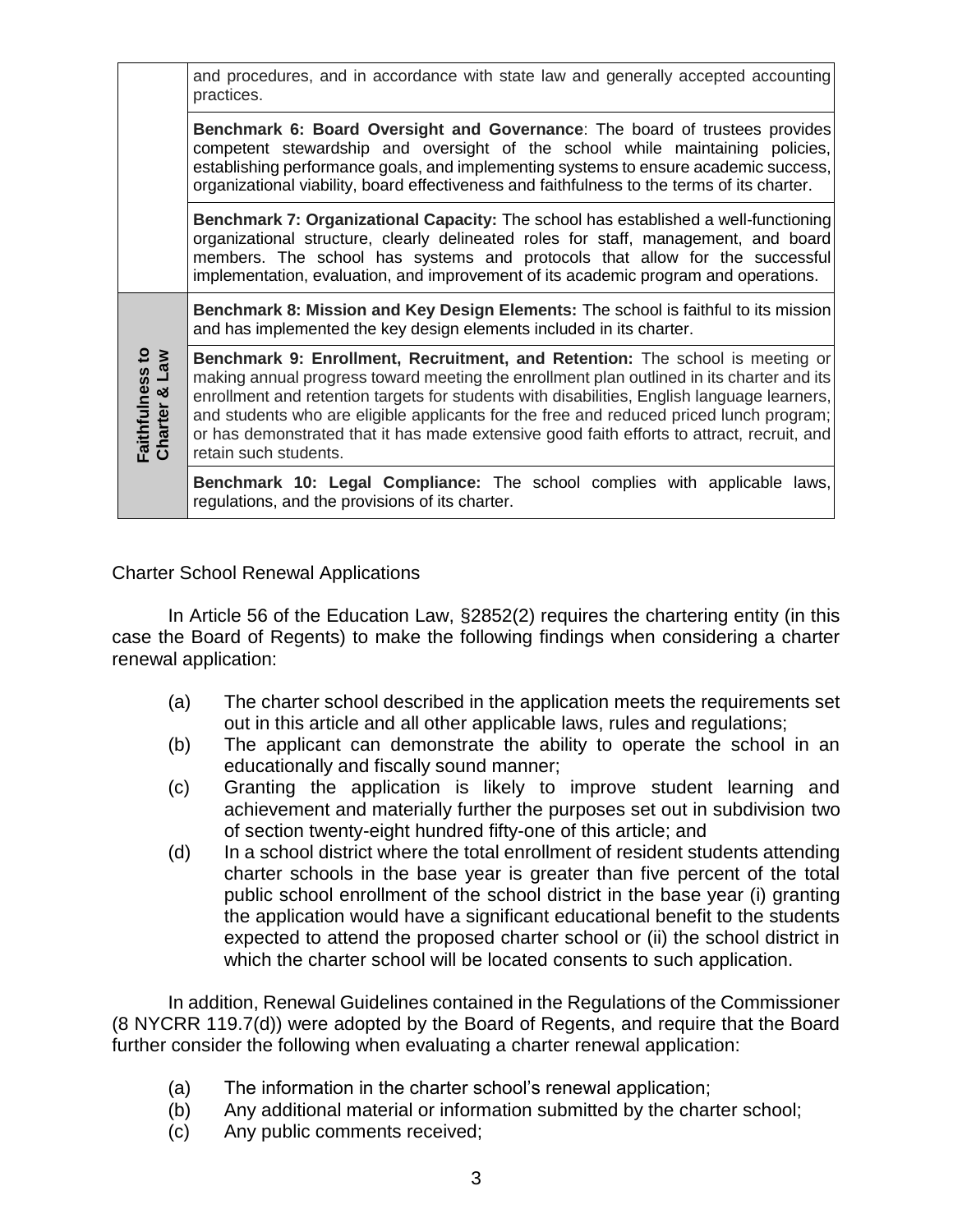- (d) Any information relating to the site visit and the site visit report;
- (e) The charter school's annual reporting results including, but not limited to, student academic achievement;
- (f) The Department's renewal recommendation and the charter school's written response, if any; and
- (g) Any other information that the board, in its discretion, may deem relevant to its determination whether the charter should be renewed.

# **Related Regents Items**

# **Bronx Charter School for Children**

# **[January 2008 First Renewal](http://www.regents.nysed.gov/meetings/2007Meetings/December2007/1207emscvesida1.htm)**

(http://www.regents.nysed.gov/meetings/2007Meetings/December2007/1207emscvesid a1.htm)

# [June 2010 Enrollment Revision](http://www.regents.nysed.gov/meetings/2010Meetings/June2010/0610emsca1.htm)

– (Increase enrollment from 22 students to 24 students in each class at each grade level). (http://www.regents.nysed.gov/meetings/2010Meetings/June2010/0610emsca1.htm)

# [July 2011 Second Renewal](http://www.regents.nysed.gov/common/regents/files/documents/meetings/2010Meetings/December2010/1210p12a1.pdf)

(http://www.regents.nysed.gov/common/regents/files/documents/meetings/2010Meeting s/December2010/1210p12a1.pdf)

# [July 2016 Third Renewal](http://www.regents.nysed.gov/common/regents/files/516p12a3.pdf)

(http://www.regents.nysed.gov/common/regents/files/516p12a3.pdf)

# **Williamsburg Charter High School**

# [February 2004 Initial Charter](https://www.regents.nysed.gov/common/regents/files/documents/Summaries/0204summary.htm)

https://www.regents.nysed.gov/common/regents/files/documents/Summaries/0204sum mary.htm

[June 2005 Revision to change name to Williamsburg Charter High School \(from](http://www.regents.nysed.gov/Summaries/0605summary.htm)  [Williamsburg Charter School\) and to modify its grade configuration from 580 students in](http://www.regents.nysed.gov/Summaries/0605summary.htm)  [Grades 6-12 to 600 students in Grades 9-12](http://www.regents.nysed.gov/Summaries/0605summary.htm)

(http://www.regents.nysed.gov/Summaries/0605summary.htm)

# [February 2009 First Renewal](http://www.regents.nysed.gov/meetings/2009Meetings/February2009/0209monthmat-new.html)

(http://www.regents.nysed.gov/meetings/2009Meetings/February2009/0209monthmatnew.html)

[February 2009 Revision to increase enrollment from 600 to 662 students and to sever its](http://www.regents.nysed.gov/meetings/2009Meetings/February2009/0209monthmat-new.html)  relationship with its institutional partner, [St. Nicholas Neighborhood Preservation](http://www.regents.nysed.gov/meetings/2009Meetings/February2009/0209monthmat-new.html)  **[Corporation](http://www.regents.nysed.gov/meetings/2009Meetings/February2009/0209monthmat-new.html)** 

(http://www.regents.nysed.gov/meetings/2009Meetings/February2009/0209monthmatnew.html)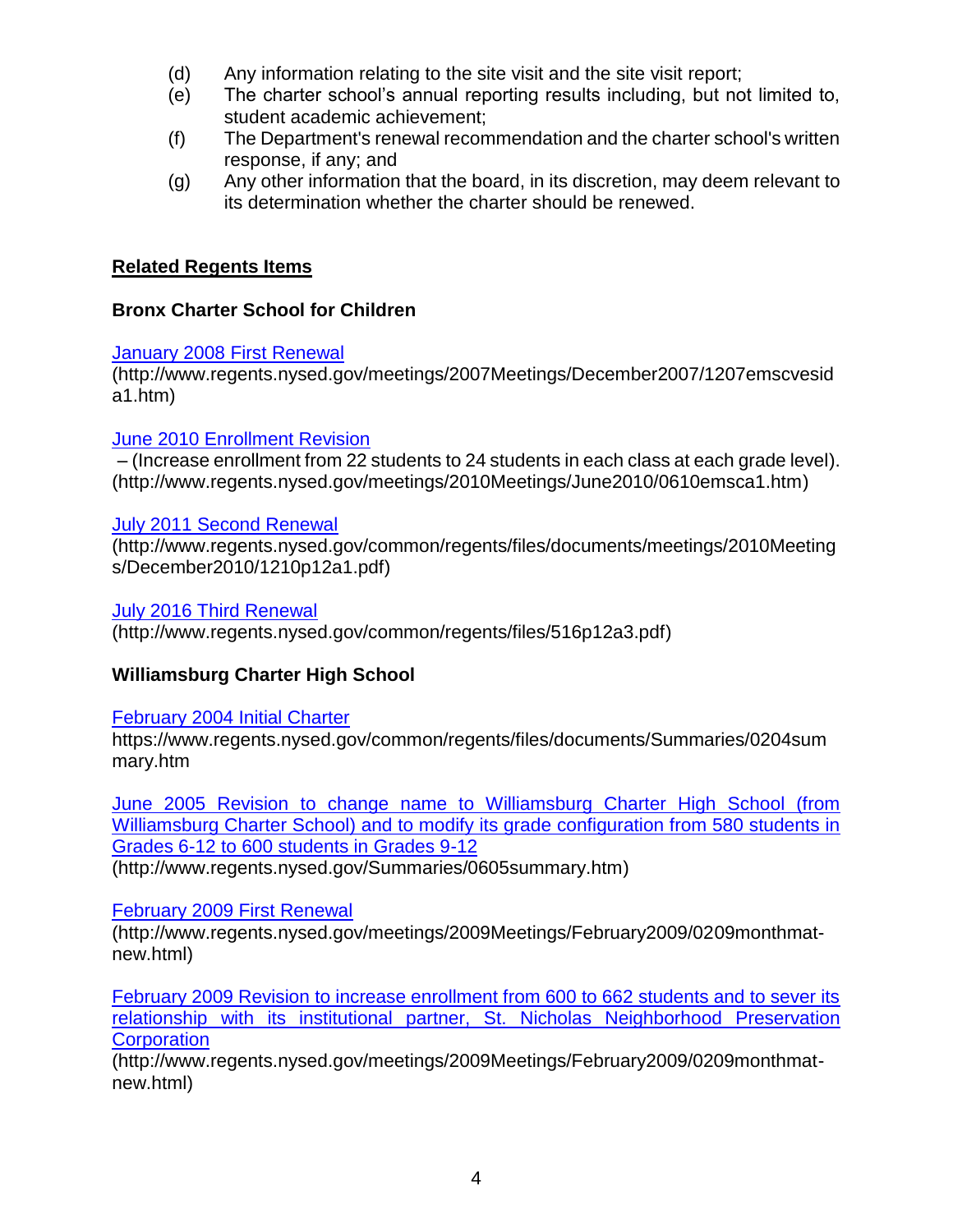## [May 2009 Second Renewal](http://www.regents.nysed.gov/meetings/2009Meetings/May2009/0509monthmat-new.html)

(http://www.regents.nysed.gov/meetings/2009Meetings/May2009/0509monthmatnew.html)

## [May 2009 Revision to increase enrollment from 662 to 944 students](http://www.regents.nysed.gov/meetings/2009Meetings/May2009/0509monthmat-new.html)

(http://www.regents.nysed.gov/meetings/2009Meetings/May2009/0509monthmatnew.html)

# [May 2014 Third Renewal](http://www.regents.nysed.gov/common/regents/files/514p12a4.pdf)

http://www.regents.nysed.gov/common/regents/files/514p12a4.pdf

[May 2014 Revision to increase enrollment from 944 to 963 students](http://www.regents.nysed.gov/common/regents/files/514p12a4.pdf) http://www.regents.nysed.gov/common/regents/files/514p12a4.pdf

[May 2018 Transfer from the New York City Department of Education Chancellor to the](http://www.regents.nysed.gov/common/regents/files/518p12a1.pdf)  [Board of Regents](http://www.regents.nysed.gov/common/regents/files/518p12a1.pdf)

http://www.regents.nysed.gov/common/regents/files/518p12a1.pdf

# **Amani Public Charter School**

# [December 2011 Initial Charter](http://www.regents.nysed.gov/common/regents/files/documents/meetings/2010Meetings/December2010/1210p12a2.pdf)

http://www.regents.nysed.gov/common/regents/files/documents/meetings/2010Meetings /December2010/1210p12a2.pdf

[April 2016 First Renewal](http://www.regents.nysed.gov/common/regents/files/416p12a2.pdf)  http://www.regents.nysed.gov/common/regents/files/416p12a2.pdf

# **Brooklyn Laboratory Charter School**

[December 2013 Initial Charter](http://www.regents.nysed.gov/common/regents/files/1213p12a2%5B1%5D.pdf) http://www.regents.nysed.gov/common/regents/files/1213p12a2%5B1%5D.pdf

[March 2017 Merger with Brooklyn Laboratory Charter High School operating under the](http://www.regents.nysed.gov/common/regents/files/317p12a6.pdf)  [amended name Brooklyn Laboratory Charter Schools](http://www.regents.nysed.gov/common/regents/files/317p12a6.pdf) http://www.regents.nysed.gov/common/regents/files/317p12a6.pdf

[March 2018 Revision to decrease enrollment](http://www.regents.nysed.gov/common/regents/files/318p12a4.pdf)  http://www.regents.nysed.gov/common/regents/files/318p12a4.pdf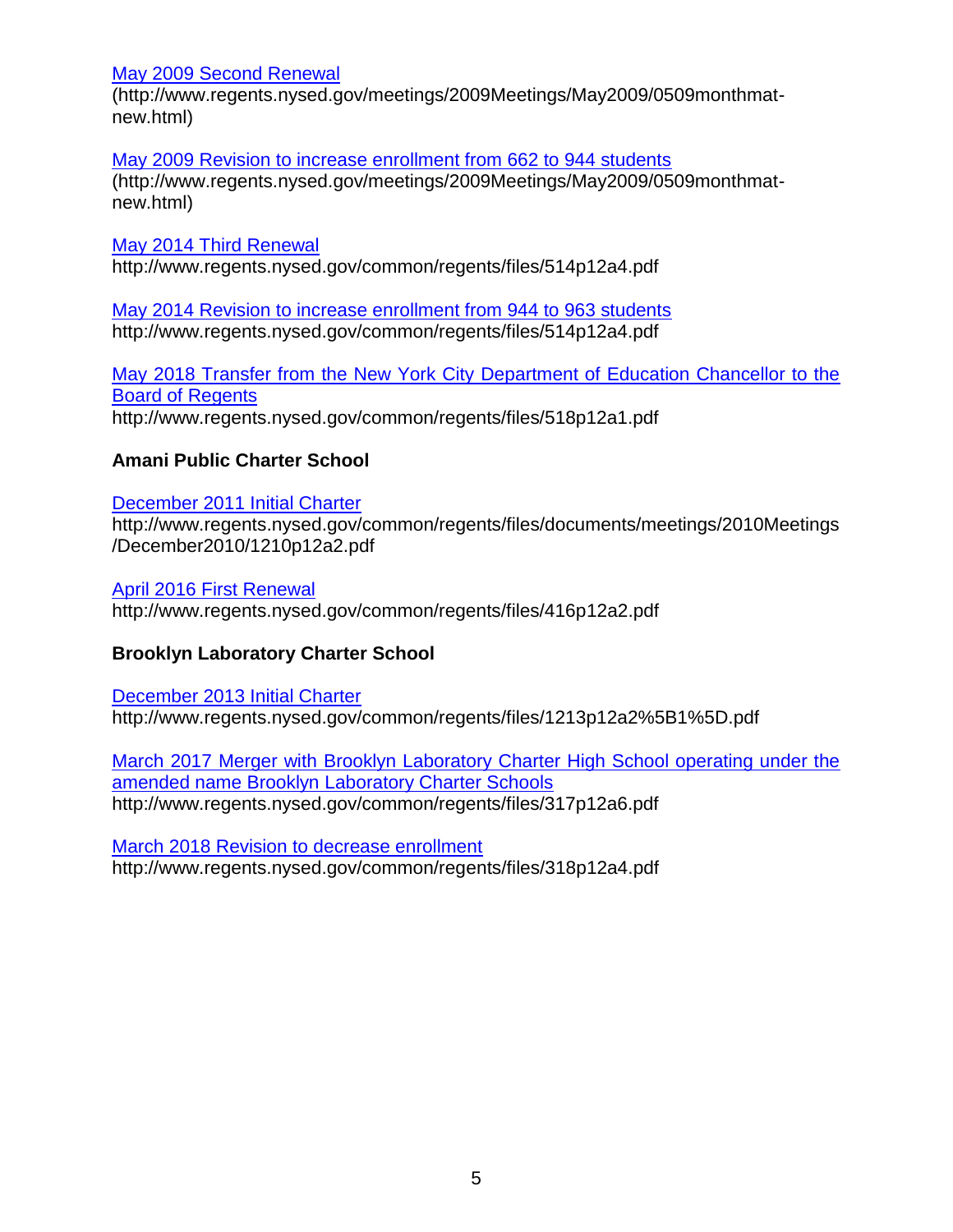# **Discovery Charter School**

## [December 2010 Initial Charter](http://www.regents.nysed.gov/common/regents/files/documents/meetings/2010Meetings/December2010/1210p12a2.pdf)

http://www.regents.nysed.gov/common/regents/files/documents/meetings/2010Meetings /December2010/1210p12a2.pdf

[April 2016 First Renewal](http://www.regents.nysed.gov/common/regents/files/416p12a2.pdf) 

http://www.regents.nysed.gov/common/regents/files/416p12a2.pdf

## **Global Community Charter School**

## [September 2011 Initial Charter](http://www.regents.nysed.gov/common/regents/files/documents/meetings/2011Meetings/September2011/911p12a1.2.pdf)

http://www.regents.nysed.gov/common/regents/files/documents/meetings/2011Meetings /September2011/911p12a1.2.pdf

# **January 2017 First Renewal**

http://www.regents.nysed.gov/common/regents/files/117p12a2.pdf

## **New York City Montessori Charter School**

## [December 2010 Initial Charter](http://www.regents.nysed.gov/common/regents/files/documents/meetings/2010Meetings/December2010/1210p12a2.pdf)

http://www.regents.nysed.gov/common/regents/files/documents/meetings/2010Meetings /December2010/1210p12a2.pdf

[May 2016 First Renewal](http://www.regents.nysed.gov/common/regents/files/516p12a3.pdf) 

http://www.regents.nysed.gov/common/regents/files/516p12a3.pdf

# **Renaissance Academy Charter School of the Arts**

[December 2013 Initial Charter](http://www.regents.nysed.gov/common/regents/files/1213p12a2%5B1%5D.pdf) http://www.regents.nysed.gov/common/regents/files/1213p12a2%5B1%5D.pdf

[June 2014 Revision: Change of district of location](http://www.regents.nysed.gov/common/regents/files/614p12a3.pdf) http://www.regents.nysed.gov/common/regents/files/614p12a3.pdf

**Vertus Charter School**

[December 2013 Initial](http://www.regents.nysed.gov/common/regents/files/1213p12a2%5B1%5D.pdf) Charter http://www.regents.nysed.gov/common/regents/files/1213p12a2%5B1%5D.pdf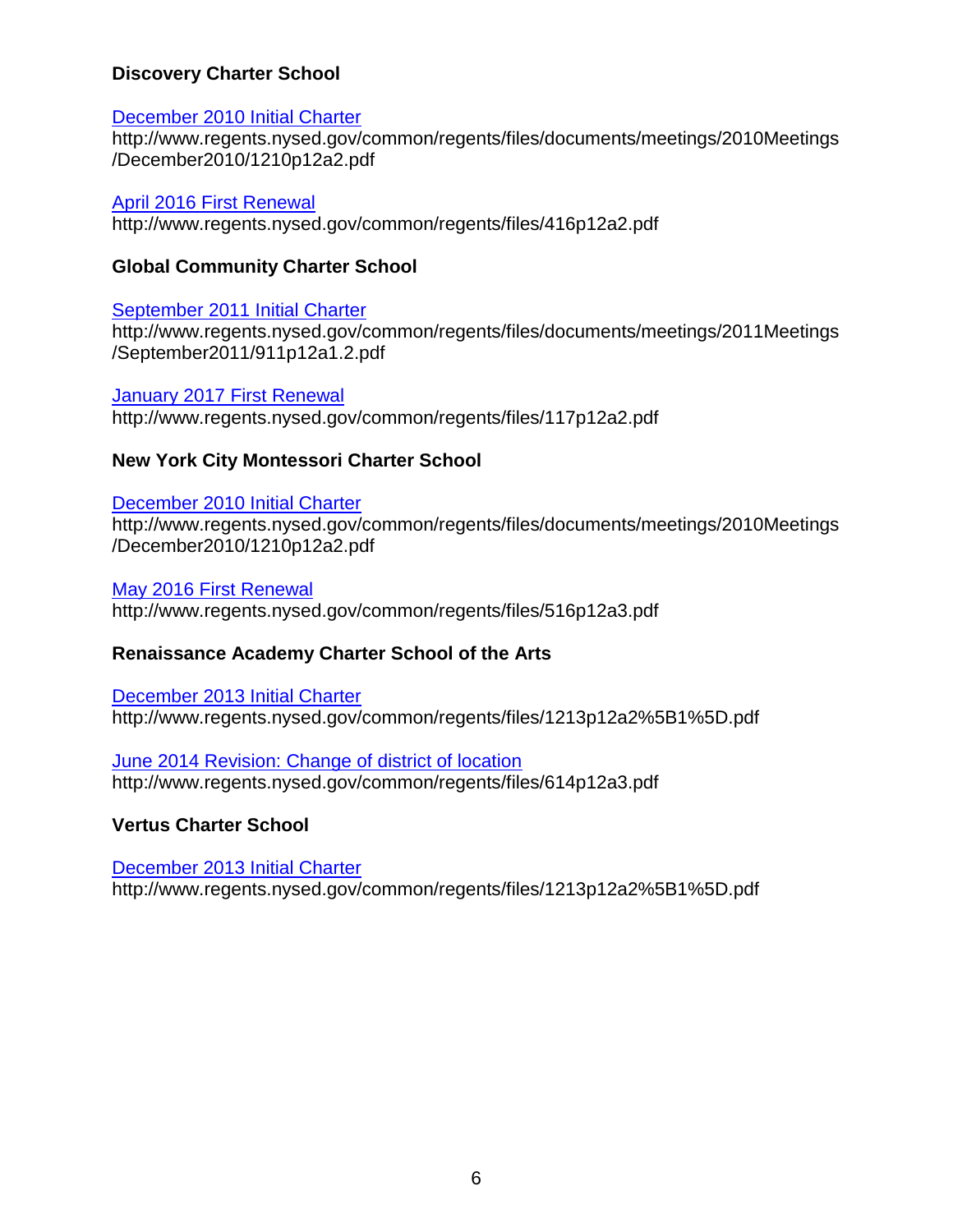# **Recommendations**

## The State Education Department Renewal Recommendations

The attached Renewal Recommendation Reports provide summary information about the Renewal Applications before the Regents for action at the April 2019 meeting, as well as an analysis of the academic and fiscal performance of each of the schools over the charter term.

Pursuant to Education Law §2851(2)(p), charters may be renewed for a charter term of no more than five years. The Department typically makes renewal recommendations for a full term of five years, or a short term of three years. The Department may also make recommendations for non-renewal and has additional flexibilities to make renewal recommendations for other charter term lengths.

The Department considers evidence related to all ten performance benchmark areas of the Charter School Performance Framework when making recommendations to the Regents concerning charter renewal applications. However, student academic performance is of paramount importance when evaluating each school.<sup>1</sup> The recommendations below were made after a full due-diligence process over the charter term, including review of the information presented by the schools in their Renewal Applications, specific fiscal reviews, a renewal site visit of up to two days, conducted by a Department team for each school, comprehensive analysis of achievement data, and consideration of public comment. Over the course of the charter term, the Department closely monitors all charter schools based on the Oversight Plan.<sup>2</sup>

# Renewal Recommendations

 $\overline{a}$ 

VOTED: That the Board of Regents finds that, the **Bronx Charter School for Children**: (1) meets the requirements set out in Article 56 of the Education Law, and all other applicable laws, rules and regulations; (2) the applicant can demonstrate the ability to operate the school in an educationally and fiscally sound manner; (3) granting the application is likely to improve student learning and achievement and materially further the purposes set out in subdivision two of section twenty-eight hundred fifty of this article; and (4) granting the application would have a significant educational benefit to the students expected to attend the charter school, and the Board of Regents therefore approves the renewal application of the **Bronx Charter School for Children** and that a renewal charter be issued, and that its provisional charter be extended for a term up through and including **June 30, 2024**.

VOTED: That the Board of Regents finds that, the **Williamsburg Charter High School:** (1) meets the requirements set out in Article 56 of the Education Law, and all other applicable laws, rules and regulations; (2) the applicant can demonstrate the ability to operate the school in an educationally and fiscally sound manner; (3) granting the application is likely to improve student learning and achievement and materially further the purposes set out in subdivision two of section twenty-eight hundred fifty of this article; and (4) granting the application would have a significant educational benefit to the

<sup>1</sup> See § 8 NYCRR 119.7 at http://www.p12.nysed.gov/psc/aboutcharterschools/Financing/Regulations/csreg119.7.html <sup>2</sup> The Oversight Plan for Board of Regents-Authorized schools is located on the following webpage: <http://www.p12.nysed.gov/psc/regentsoversightplan/OversightPlan.html>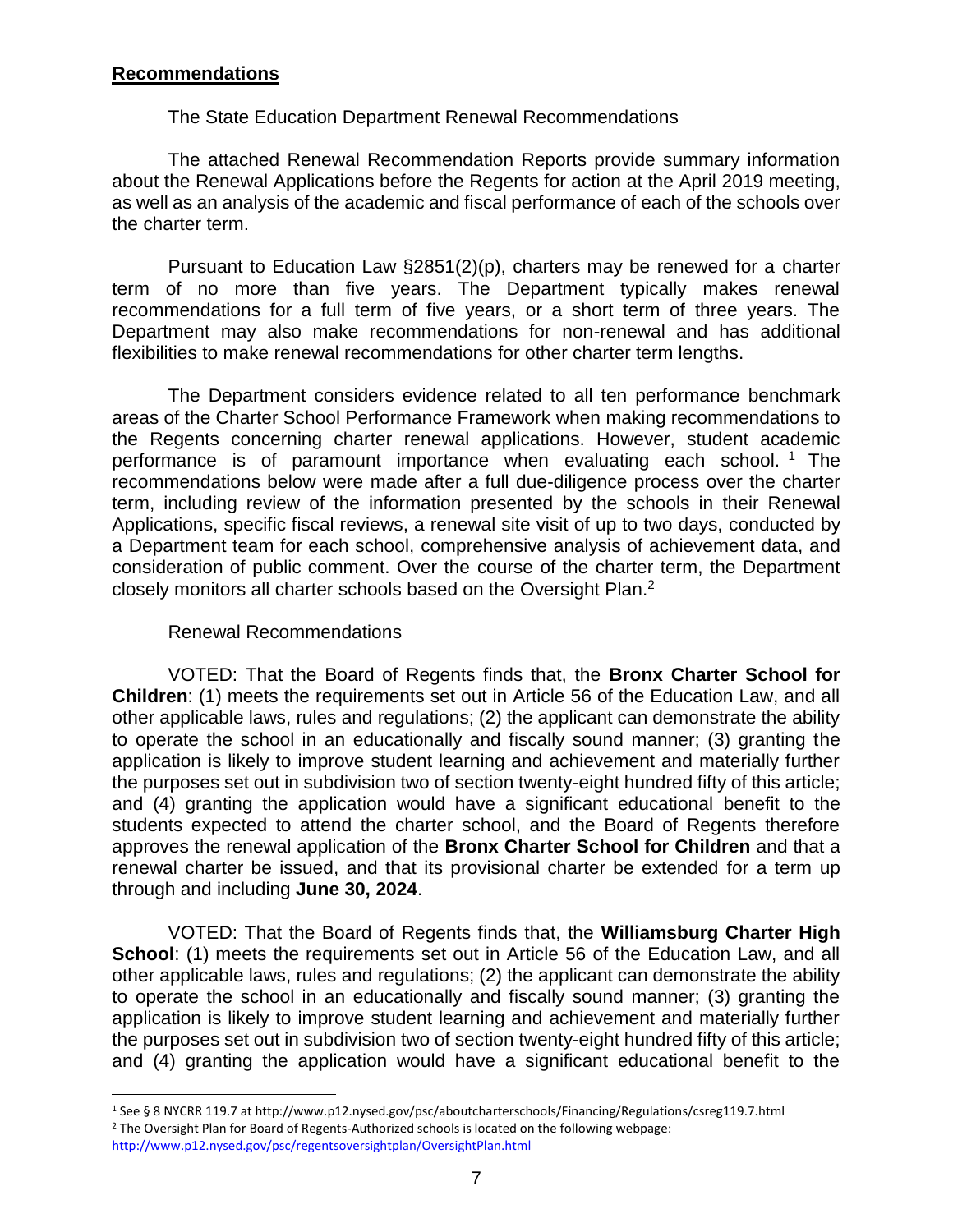students expected to attend the charter school, and the Board of Regents therefore approves the renewal application of the **Williamsburg Charter High School** and that a renewal charter be issued, and that its provisional charter be extended for a term up through and including **June 30, 2024**.

VOTED: That the Board of Regents finds that, the **Amani Public Charter School**: (1) meets the requirements set out in Article 56 of the Education Law, and all other applicable laws, rules and regulations; (2) the applicant can demonstrate the ability to operate the school in an educationally and fiscally sound manner; (3) granting the application is likely to improve student learning and achievement and materially further the purposes set out in subdivision two of section twenty-eight hundred fifty of this article; and (4) granting the application would have a significant educational benefit to the students expected to attend the charter school, and the Board of Regents therefore approves the renewal application of the **Amani Public Charter School** and that a renewal charter be issued, and that its provisional charter be extended for a term up through and including **June 30, 2022**.

VOTED: That the Board of Regents finds that, the **Brooklyn Laboratory Charter School:** (1) meets the requirements set out in Article 56 of the Education Law, and all other applicable laws, rules and regulations; (2) the applicant can demonstrate the ability to operate the school in an educationally and fiscally sound manner; (3) granting the application is likely to improve student learning and achievement and materially further the purposes set out in subdivision two of section twenty-eight hundred fifty of this article; and (4) granting the application would have a significant educational benefit to the students expected to attend the charter school, and the Board of Regents therefore approves the renewal application of the **Brooklyn Laboratory Charter School** and that a renewal charter be issued, and that its provisional charter be extended for a term up through and including **June 30, 2022**.

VOTED: That the Board of Regents finds that, the **Discovery Charter School**: (1) meets the requirements set out in Article 56 of the Education Law, and all other applicable laws, rules and regulations; (2) the applicant can demonstrate the ability to operate the school in an educationally and fiscally sound manner; (3) granting the application is likely to improve student learning and achievement and materially further the purposes set out in subdivision two of section twenty-eight hundred fifty of this article; and (4) granting the application would have a significant educational benefit to the students expected to attend the charter school, and the Board of Regents therefore approves the renewal application of the **Discovery Charter School** and that a renewal charter be issued, and that its provisional charter be extended for a term up through and including **June 30, 2021**.

VOTED: That the Board of Regents finds that, the **Global Community Charter School**: (1) meets the requirements set out in Article 56 of the Education Law, and all other applicable laws, rules and regulations; (2) the applicant can demonstrate the ability to operate the school in an educationally and fiscally sound manner; (3) granting the application is likely to improve student learning and achievement and materially further the purposes set out in subdivision two of section twenty-eight hundred fifty of this article; and (4) granting the application would have a significant educational benefit to the students expected to attend the charter school, and the Board of Regents therefore approves the renewal application of the **Global Community Charter School** and that a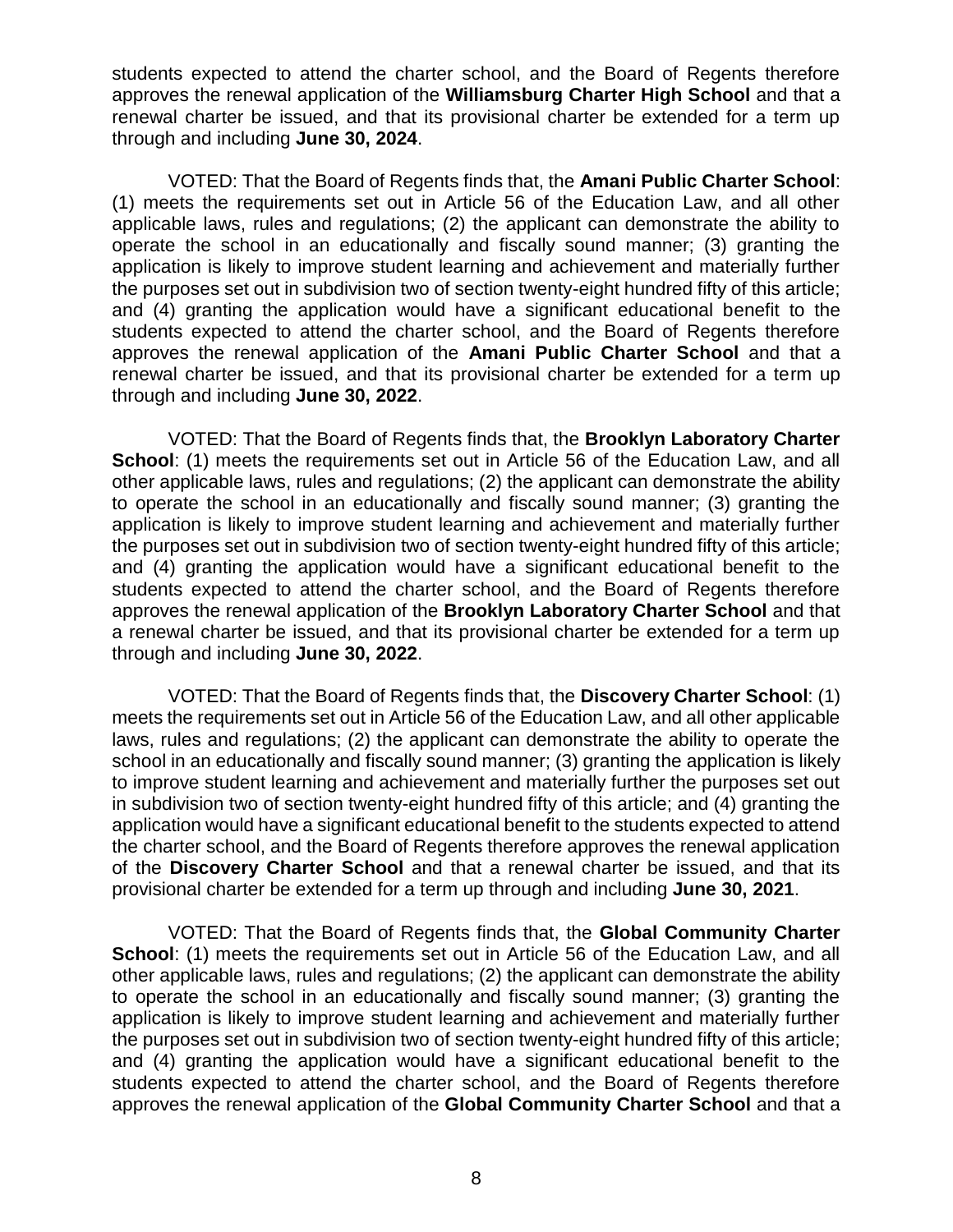renewal charter be issued, and that its provisional charter be extended for a term up through and including **June 30, 2022**.

VOTED: That the Board of Regents finds that, the **New York City Montessori Charter School**: (1) meets the requirements set out in Article 56 of the Education Law, and all other applicable laws, rules and regulations; (2) the applicant can demonstrate the ability to operate the school in an educationally and fiscally sound manner; (3) granting the application is likely to improve student learning and achievement and materially further the purposes set out in subdivision two of section twenty-eight hundred fifty of this article; and (4) granting the application would have a significant educational benefit to the students expected to attend the charter school, and the Board of Regents therefore approves the renewal application of the **New York City Montessori Charter School** and that a renewal charter be issued, and that its provisional charter be extended for a term up through and including **June 30, 2022**.

VOTED: That the Board of Regents finds that, the **Renaissance Academy Charter School of the Arts**: (1) meets the requirements set out in Article 56 of the Education Law, and all other applicable laws, rules and regulations; (2) the applicant can demonstrate the ability to operate the school in an educationally and fiscally sound manner; (3) granting the application is likely to improve student learning and achievement and materially further the purposes set out in subdivision two of section twenty-eight hundred fifty of this article; and (4) granting the application would have a significant educational benefit to the students expected to attend the charter school, and the Board of Regents therefore approves the renewal application of the **Renaissance Academy Charter School of the Arts** and that a renewal charter be issued, and that its provisional charter be extended for a term up through and including **June 30, 2021**.

VOTED: That the Board of Regents finds that, the **Vertus Charter School**: (1) meets the requirements set out in Article 56 of the Education Law, and all other applicable laws, rules and regulations; (2) the applicant can demonstrate the ability to operate the school in an educationally and fiscally sound manner; (3) granting the application is likely to improve student learning and achievement and materially further the purposes set out in subdivision two of section twenty-eight hundred fifty of this article; and (4) granting the application would have a significant educational benefit to the students expected to attend the charter school, and the Board of Regents therefore approves the renewal application of the **Vertus Charter School** and that a renewal charter be issued, and that its provisional charter be extended for a term up through and including **June 30, 2021**.

## **Timetable for Implementation**

The Regents action for the above-named charter schools will become effective immediately.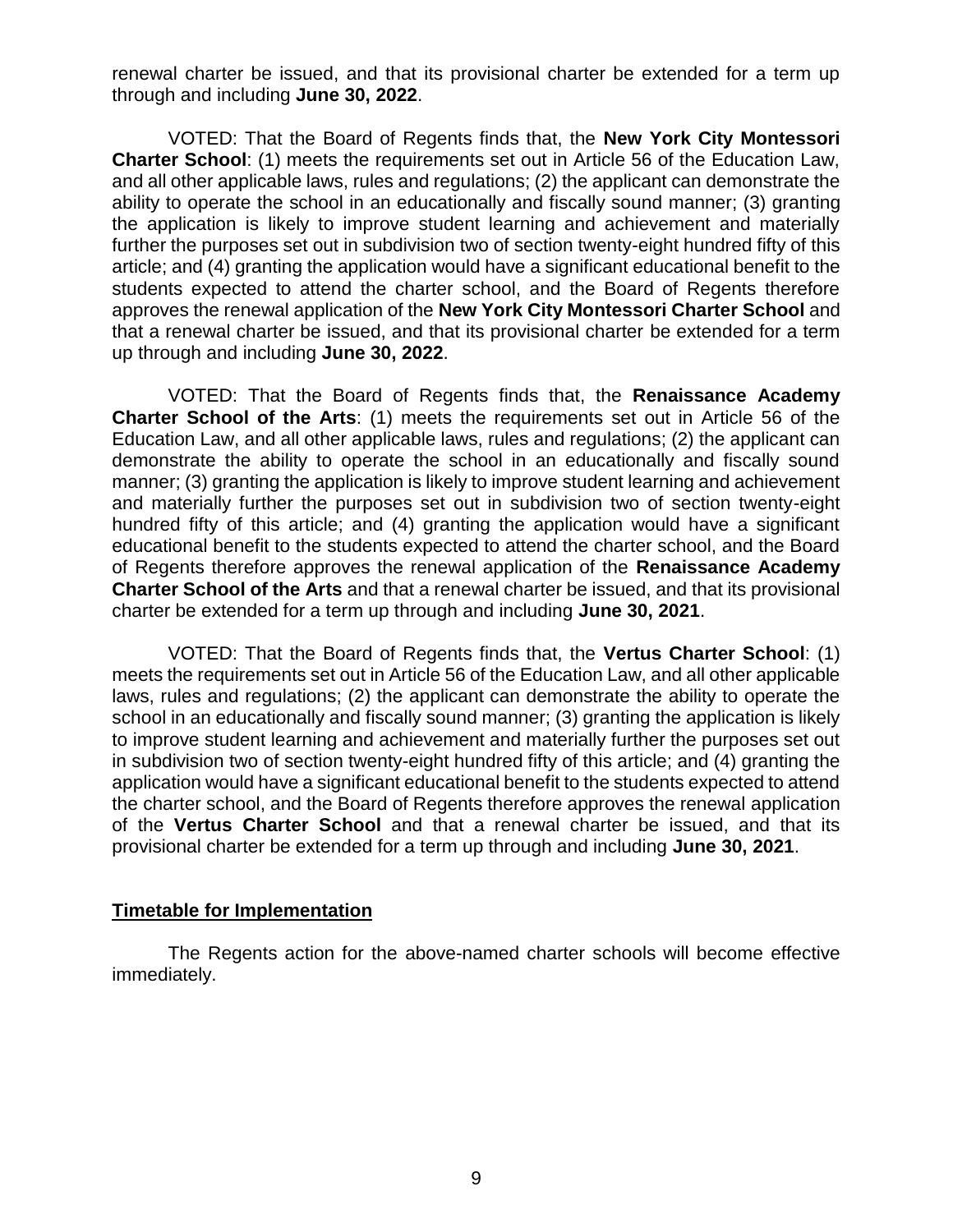#### **Bronx Charter School for Children**

In accordance with Education Law, Article 56, Sections 2851(4) and 2852(2), Commissioners Regulation 119.7, and the Board of Regents Charter School Renewal Policy, the **New York State Education Department recommends a full-term renewal for a period of five years for Bronx Charter School for Children. The charter term would begin on July 1, 2019 and expire on June 30, 2024, and the school would be permitted to revise its charter to expand the grade levels served from kindergarten – Grade 5 to kindergarten - Grade 8, by year 4 of the next charter term with a corresponding increase in enrollment from 432 to 672 students.**

Bronx Charter School for the Children is meeting most benchmarks set forth in the Board of Regents Charter School Performance Framework. The school is implementing the mission, key design elements, education program and organizational plan set forth in the charter.

| <b>Name of Charter School</b>                                                   | <u>Charler School Summary</u><br>Bronx Charter School for Children                                                                                                                                                                                                        |  |  |  |
|---------------------------------------------------------------------------------|---------------------------------------------------------------------------------------------------------------------------------------------------------------------------------------------------------------------------------------------------------------------------|--|--|--|
| <b>Board Chair</b>                                                              | Jane Ehrenberg Rosen                                                                                                                                                                                                                                                      |  |  |  |
| <b>District of location</b>                                                     | NYC CSD 7                                                                                                                                                                                                                                                                 |  |  |  |
| <b>Opening Date</b>                                                             | <b>Fall 2004</b>                                                                                                                                                                                                                                                          |  |  |  |
| <b>Charter Terms</b>                                                            | Initial Term: January 15, 2003 - January<br>$\bullet$<br>15, 2008<br>First Renewal: January 16, 2008 - June<br>$\bullet$<br>30, 2011<br>Second Renewal: July 1, 2011 - June 30,<br>2016<br>Third Renewal: July 1, $2016 -$ June 30,<br>2019                               |  |  |  |
| <b>Current Term Authorized Grades/ Approved</b><br><b>Enrollment</b>            | K - Grade 5/432 students                                                                                                                                                                                                                                                  |  |  |  |
| Proposed Renewal Term Authorized Grades/<br><b>Proposed Approved Enrollment</b> | $K -$ Grade 8/672 students                                                                                                                                                                                                                                                |  |  |  |
| <b>Comprehensive Management Service Provider</b>                                | None                                                                                                                                                                                                                                                                      |  |  |  |
| <b>Facilities</b>                                                               | 388 Willis Avenue, Bronx NY 10454 - Private<br>Space                                                                                                                                                                                                                      |  |  |  |
| <b>Mission Statement</b>                                                        | The mission of The Bronx Charter School for<br>Children is to empower our children to achieve<br>their greatest potential both as students and as<br>members of their communities.                                                                                        |  |  |  |
| <b>Key Design Elements</b>                                                      | <b>Fostering Academic Excellence</b><br>$\bullet$<br>Nurturing the Whole Child<br><b>Ensuring a Safe Environment</b><br>$\bullet$<br><b>Developing Critical Thinkers</b><br><b>Building Partnership</b><br><b>Advisory Blocks</b><br><b>Restorative Justice Practices</b> |  |  |  |
| <b>Requested Revision</b>                                                       | Expand the grade levels served from<br>$\bullet$<br>kindergarten - Grade 5 to kindergarten -<br>Grade 8, by year 4 of the next charter<br>term with a corresponding increase in<br>enrollment from 432 to 672 students.                                                   |  |  |  |

**Charter School Summary**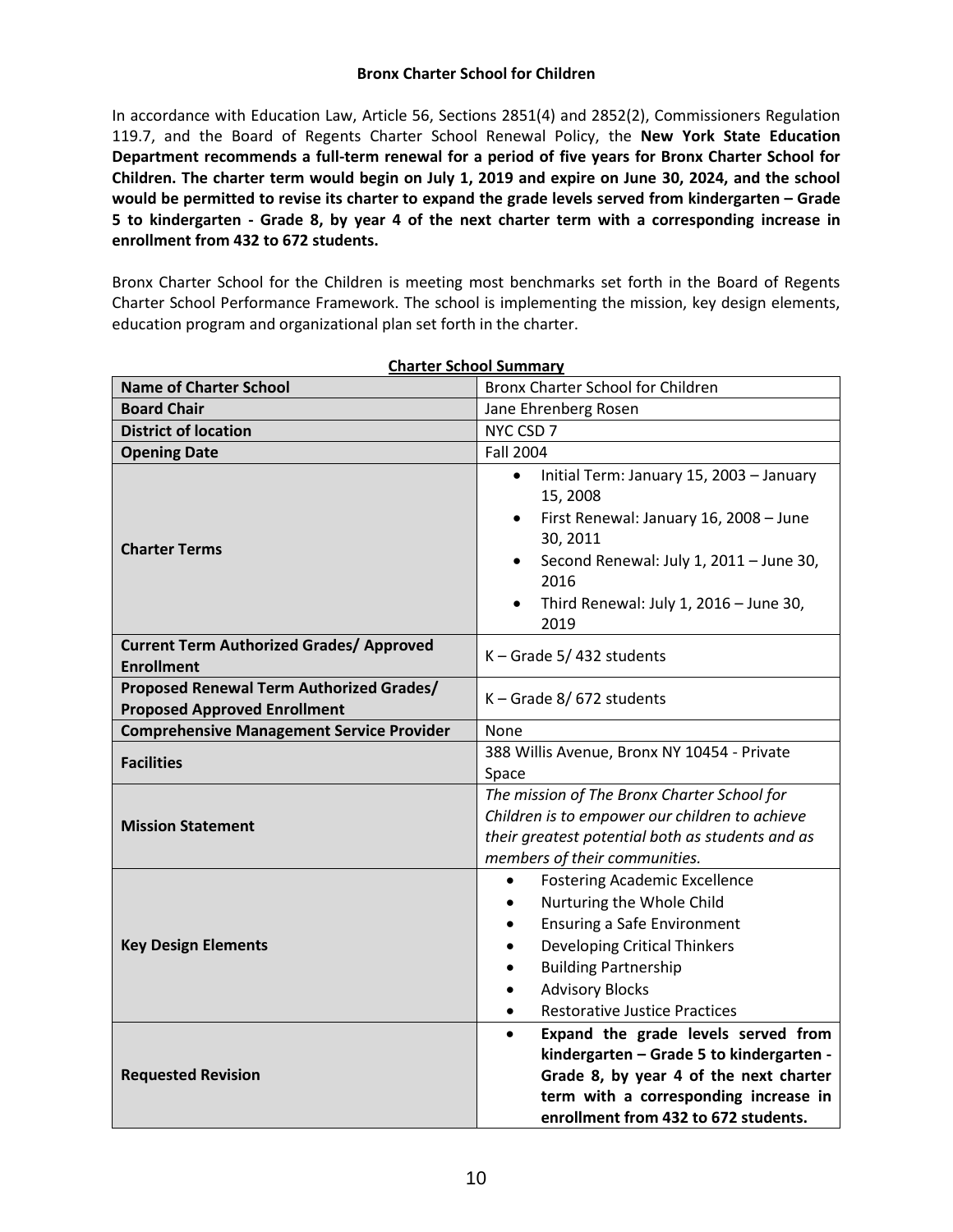**Noteworthy:** The school is mission driven, serving under-resourced families in a high-need community, to make a positive impact on the lives of students and families each day, and year after year**.** The school aims at creating unprecedented opportunities for the community, and for exceeding state and district performance standards. Equally important for the school is nurturing socio-emotional development and cultivating personal ownership of lifelong education as a pathway to change for the students and their family.

|                                            | Year 1<br>2016 to 2017 | Year 2<br>2017 to 2018 | Year 3<br>2018 to 2019 |  |  |  |  |
|--------------------------------------------|------------------------|------------------------|------------------------|--|--|--|--|
| Grade<br>Configuration                     | $K -$ Grade 5          | $K -$ Grade 5          | $K -$ Grade 5          |  |  |  |  |
| <b>Total Approved</b><br><b>Enrollment</b> | 432                    | 432                    | 432                    |  |  |  |  |

#### **Current Grade Levels and Approved Enrollment**

#### **Proposed Renewal Term Grade Levels and Approved Enrollment**

|                                            | Year 1<br>2019 to 2020 | Year 2<br>2020 to 2021 | Year 3<br>2021 to 2022 | Year 4<br>2022 to 2023 | Year 5<br>2023 to 2024 |
|--------------------------------------------|------------------------|------------------------|------------------------|------------------------|------------------------|
| Grade<br>Configuration                     | K - Grade 5            | K - Grade 6            | K - Grade 7            | K - Grade 8            | K - Grade 8            |
| <b>Total Approved</b><br><b>Enrollment</b> | 432                    | 512                    | 592                    | 672                    | 672                    |

#### **Background**

The Board of Regents granted an initial charter to Bronx Charter School for Children in 2003. The school opened for instruction in September 2004 initially serving 132 students in K through Grade 5. Bronx Charter School for Children's charter was subsequently renewed by the Board of Regents in 2008 for a three-year period, in 2011 for a full-term five-year renewal, and in 2016 for a short-term three-year renewal. In 2010, The Board of Regents' approved a material revision to the school's charter, increasing enrollment from 22 students to 24 students in each class at each grade level.

#### **Summary of Evidence for Renewal**

#### **Key Performance Area: Educational Success**

Bronx Charter School for Children is:

- Fostering Academic Excellence its instructional staff are members of a Professional Learning Community that promotes increased adult learning in order to collectively respond to students' academic needs.
- Nurturing the Whole Child Annual budget allocates financial resources to fully accomplish this core value. The school has a Family Support Team, comprising two school counselors, a family liaison, and a middle school placement coordinator. This team works with families every day, providing direct counseling and connecting families to community-based organizations, thus ensuring all students have necessities outside of school to support them.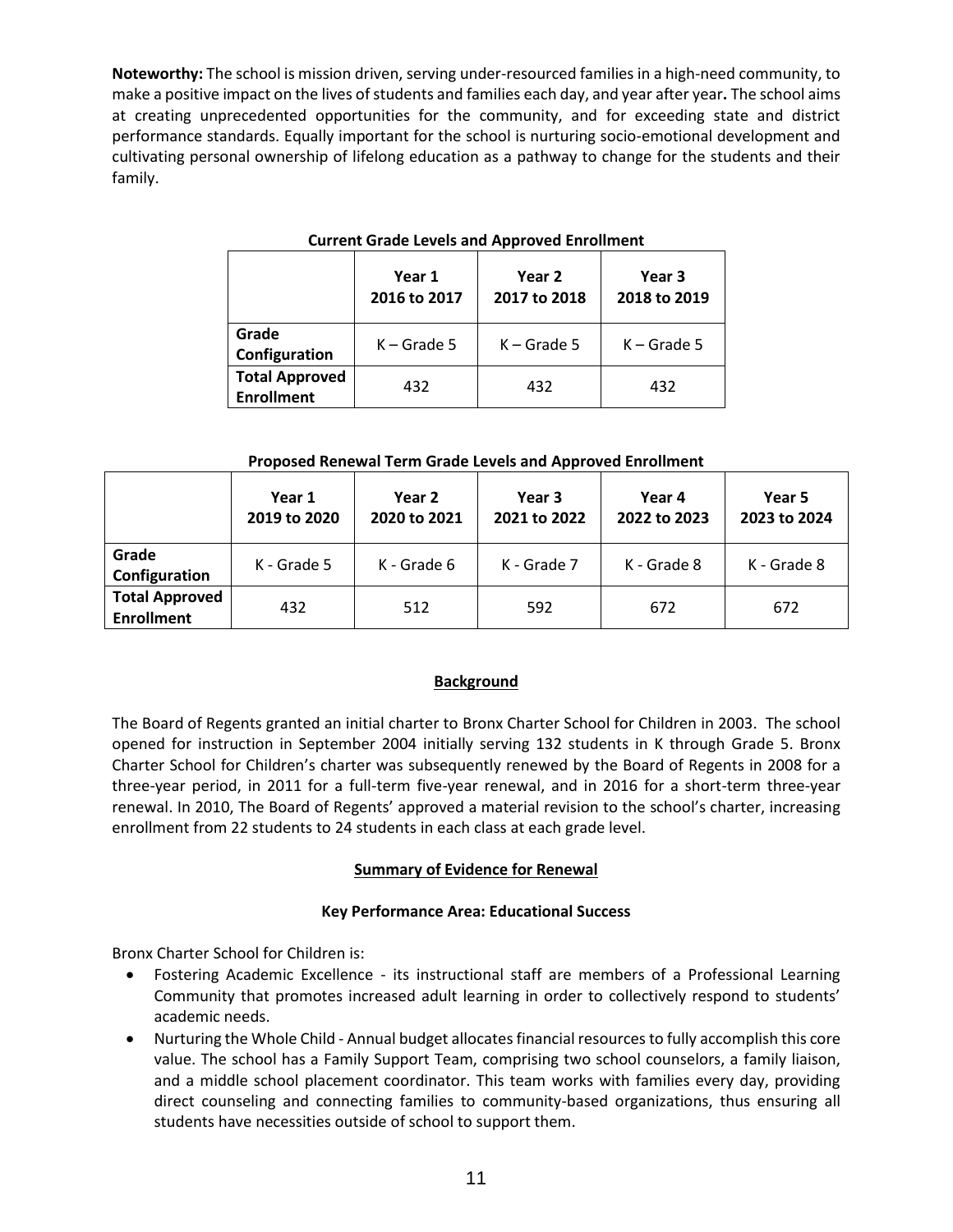- Ensuring a Safe Environment the school works hard to create and maintain a physically safe environment, and to create an atmosphere that is free from exclusion, and promotes tolerance, celebrates differences, and includes all members of the community.
- Developing Critical Thinkers- The school uses instructional programs noted for rigor and complexity, Core Knowledge Language Arts (Listening and Learning) and Eureka Math as foundations in curriculum planning deepening conceptual development. The Five E and Workshop Model support students' abilities to construct and defend viable arguments. The daily schedule allocates time for interdisciplinary development as well as extensions from core instruction.
- Building Partnership-Staff facilitates home visits at the onset of each year. The Family Support Team partners with families to identify needs other than academics. The school provides workshops for families on topics to provide them with tools, thus enabling their abilities to develop their children outside of school. The Mott Haven Community Project Program and Bronx for Children have cosponsored programs that address mental health awareness; this partnership will deepen as a plan to increase workshops and programs has been developed for the next charter term. The school has worked consistently with New York Restoration Project to provide supplemental, hands-on experiences for all students that develop science concepts.
- A Full-Service School that provides the scholars and their families with the essential services, programs, information to help them become and/or maintain their status as a vital and productive citizen in the community.
- The Bronx Charter School for Children's recruitment activities are managed by school operations and the school's family support services with the intent to help all parents, and in particular, parents of students with disabilities, and to provide culturally-appropriate assistance to access services and navigate obstacles until the child graduates from the school.

## **Student Performance – Elementary/Middle School Outcomes**

According to the 2017-2018 school year ESEA accountability designations, Bronx Charter School for Children is In *Good Standing*.

See Tables 1 and 2 below regarding 3-8 math and ELA exam aggregate and subgroup student performance compared to the district and state average which serve as two of the many indicators in Benchmark One of the Charter School Performance Framework.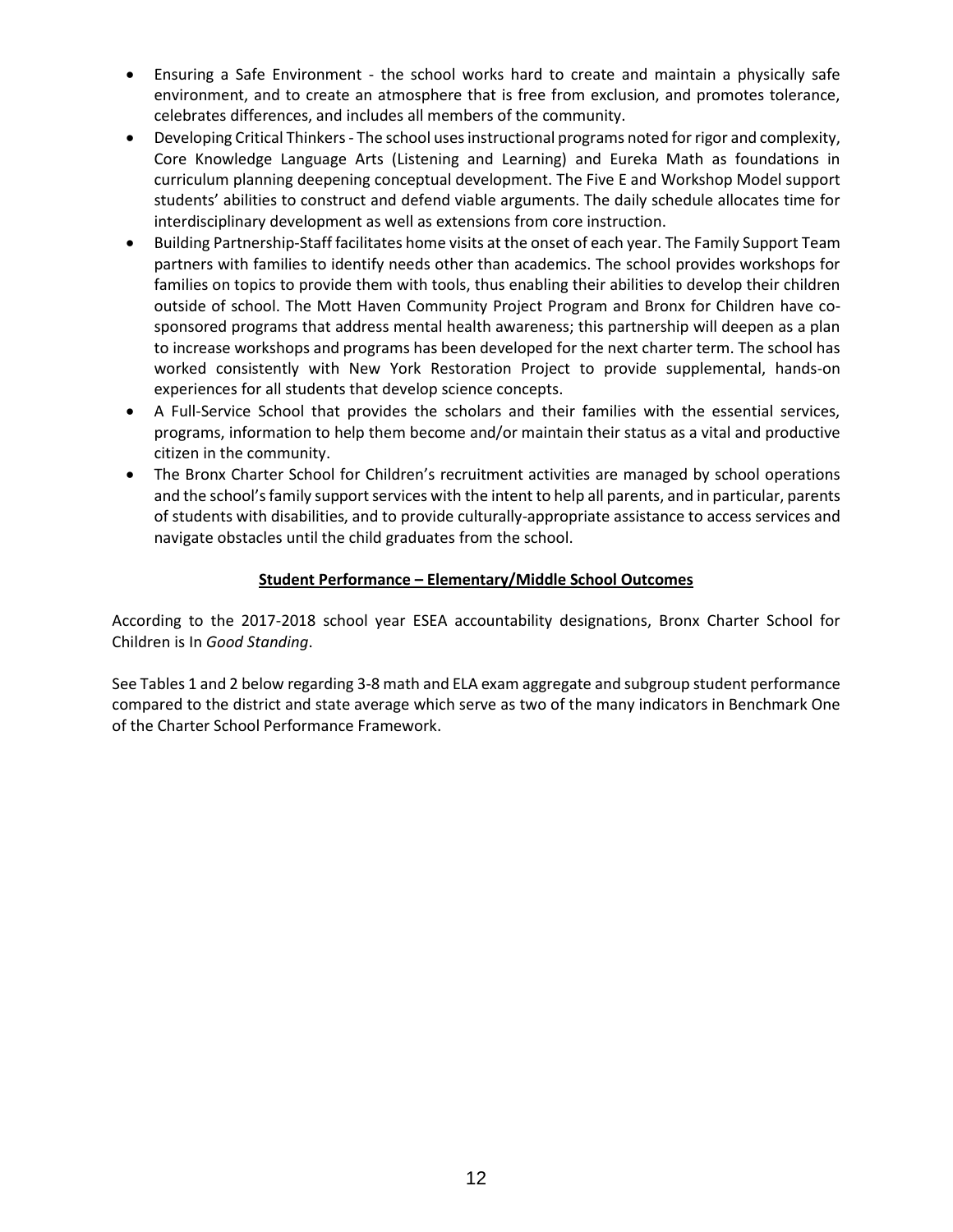|               | School, District & State Level Aggregates |                           |                                        |            |                 |                          |                               |                                        |            |                 |
|---------------|-------------------------------------------|---------------------------|----------------------------------------|------------|-----------------|--------------------------|-------------------------------|----------------------------------------|------------|-----------------|
|               | <b>ELA</b>                                |                           |                                        |            |                 |                          | Math                          |                                        |            |                 |
|               | CS <sub>for</sub><br>Children<br>Bronx    | $\overline{ }$<br>NYC CSD | $\mathsf{c}_1$<br>District<br>Variance | <b>NYS</b> | Variance to NYS | Bronx CS for<br>Children | $\overline{ }$<br>CSD<br>NYC. | $\mathsf{c}_1$<br>District<br>Variance | <b>NYS</b> | Variance to NYS |
| 2014-<br>2015 | 11%                                       | 12%                       | $-1$                                   | 31%        | $-20$           | 15%                      | 18%                           | $-3$                                   | 43%        | $-28$           |
| 2015-<br>2016 | 35%                                       | 21%                       | $+14$                                  | 39%        | $-4$            | 44%                      | 21%                           | $+23$                                  | 43%        | $+1$            |
| 2016-<br>2017 | 44%                                       | 24%                       | $+20$                                  | 40%        | $+4$            | 45%                      | 24%                           | $+21$                                  | 45%        | $\mathbf 0$     |
| 2017-<br>2018 | 63%                                       | 30%                       | $+33$                                  | 45%        | $+18$           | 49%                      | 30%                           | $+19$                                  | 49%        | $\overline{0}$  |

### **Table 1: Elementary/Middle School Assessment Proficiency Outcomes for All Students: School, District & State Level Aggregates**

*NOTE:*

*(1) Data in the table above represents all students tested who scored proficiently (level 3 or above) on each state assessment.*

The school consistently outperformed the district of location with growth trending in both ELA and math for each subgroup and in the past two years have been performing at the state average in ELA and in math.

| Subject      | <b>School Year</b> | <b>Students with</b><br><b>Disabilities</b><br>(Variance to the<br>district of location) | ELL/MLL<br>(Variance to the<br>district of<br>location) | <b>Economically</b><br><b>Disadvantaged</b><br>(Variance to the<br>district of location) |
|--------------|--------------------|------------------------------------------------------------------------------------------|---------------------------------------------------------|------------------------------------------------------------------------------------------|
|              | 2014-2015          | $11\%$ (+7)                                                                              | $4\%$ $(-4)$                                            | 11%<br>$(-2)$                                                                            |
| $\mathbb{E}$ | 2015-2016          | 24%<br>$(+17)$                                                                           | $28\%$ (+17)                                            | 35%<br>$(+14)$                                                                           |
|              | 2016-2017          | 27%<br>$(+19)$                                                                           | $18\%$ (+4)                                             | 43%<br>$(+19)$                                                                           |
|              | 2017-2018          | 42%<br>$(+29)$                                                                           | $46\%$ $(+26)$                                          | 63%<br>$(+33)$                                                                           |
|              | 2014-2015          | 0%<br>$(-8)$                                                                             | $11\%$ (-3)                                             | 14%<br>$(-4)$                                                                            |
| Mathematics  | 2015-2016          | 24%<br>$(+14)$                                                                           | 39% (+22)                                               | 43%<br>$(+23)$                                                                           |
|              | 2016-2017          | 24%<br>$(+12)$                                                                           | $25\%$ (+7)                                             | 44%<br>$(+20)$                                                                           |
|              | 2017-2018          | 36%<br>$(+19)$                                                                           | 46% (+19)                                               | 49%<br>$(+19)$                                                                           |

#### **Table 2: Elementary/Middle School Assessment Proficiency Outcomes for Special Populations**

*NOTES:*

*(1) Data in the table above represents tested students in respective subgroups who scored proficiently (level 3 or above) on each state assessment.*

*(2) For the students with disabilities and the ELL/MLL subgroups, both current and former members of the subgroups have been combined.*

*(3) In some cases, student subgroups still did not have enough tested students to form a representative sample (<5 students). For those subgroups testing data was withheld.*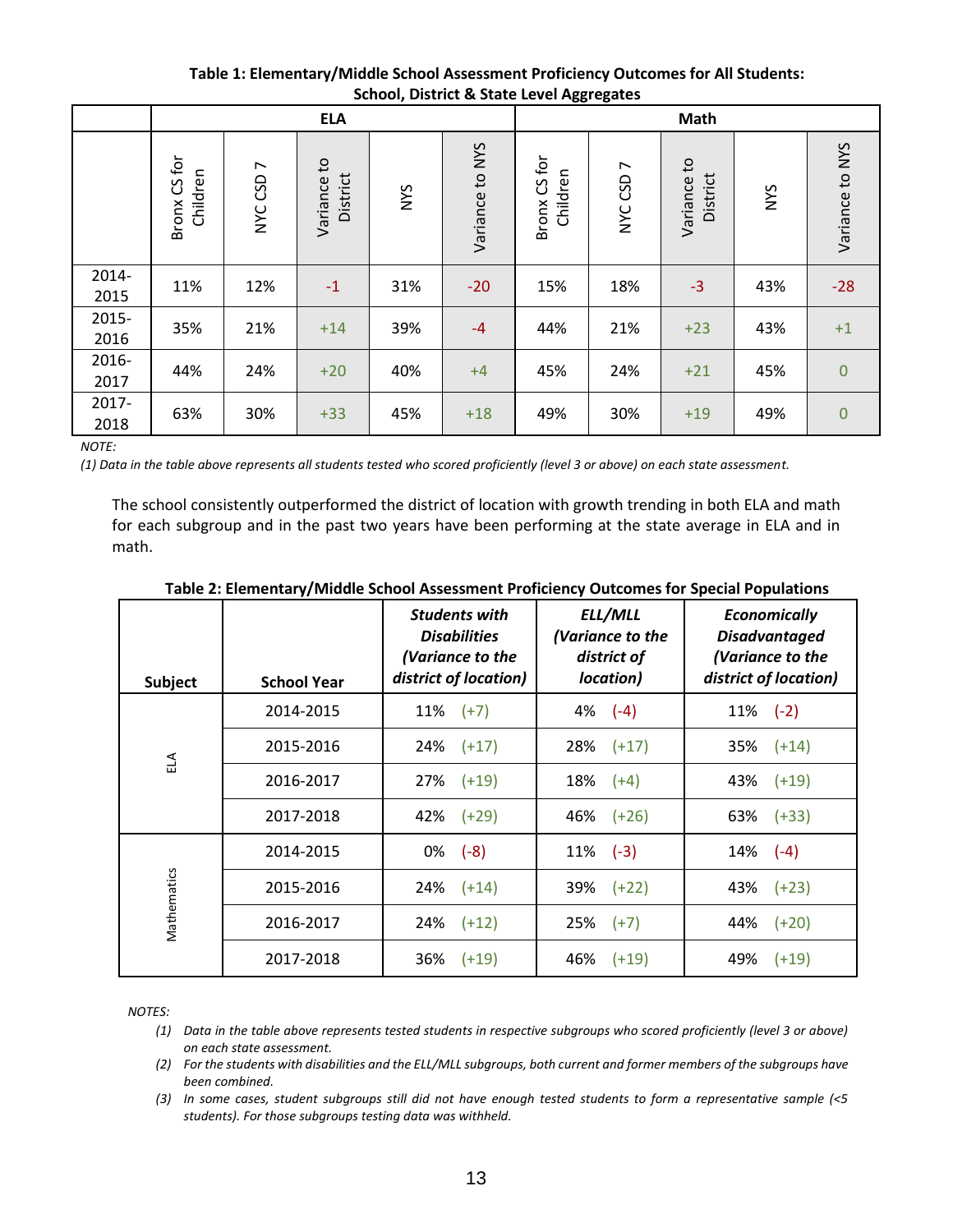#### **Key Performance Area: Organizational Viability**

Financial Condition and Financial Management

#### **Financial Condition**

Bronx Charter School for Children appears to be in very good financial condition as evidenced by performance on key indicators derived from the school's independently audited financial statements.

The Charter School Office reviews the financial performance and management of charter schools using quantitative and qualitative methods. Near‐term indicators, such as the current ratio and unrestricted days cash, are measures of liquidity and of the charter school's capacity to maintain operations. Long‐ term indicators, such as total margin and debt‐to asset ratio, are measures of the charter school's capacity to remain viable and to meet financial obligations.

#### **Overall Financial Outlook**

A *composite score* is an overall measure of financial health calculated by the Department's Office of Audit Services. This score is based on a weighting of primary reserves, equity, and net income. A charter school with a score between 1.5 and 3.0 is considered to be in strong financial health. Bronx Charter School for Children's 2016-2017 composite score is 2.7. The table below shows the school's composite scores from 2014-2015 to 2016-2017.

| 2014-2015 to 2016-2017 |                        |  |  |  |  |  |
|------------------------|------------------------|--|--|--|--|--|
| Year                   | <b>Composite Score</b> |  |  |  |  |  |
| 2014-2015              | 3.0                    |  |  |  |  |  |
| 2015-2016              | 2.9                    |  |  |  |  |  |
| 2016-2017              | 27                     |  |  |  |  |  |

# **Bronx Charter School for Children's Composite Scores**

*Source: NYSED Office of Audit Services*

#### **Near-Term Indicators**

Near-term indicators of financial health are used to understand the current financial performance and viability of the school. The Charter School Office uses three measures:

The *current ratio* is a financial ratio that measures whether or not a charter school has enough resources to pay its debts over the next 12 months. The ratio is mainly used to give an idea of the school's ability to pay back its short-term liabilities (debt and payables) with its short-term assets (cash, inventory, receivables). The higher the current ratio, the more capable the school is of paying its obligations, with a ratio under 1.0 indicating concern. For 2016-2017, Bronx Charter School for Children had a current ratio of 6.9.

*Unrestricted cash* measures, in days, whether the charter school can meet operating expenses without receiving new income. Charter schools typically strive to maintain at least 90 days of cash on hand. For fiscal year 2016-2017, Bronx Charter School for Children operated with 232 days of unrestricted cash.

*Enrollment maximization* measures whether or not a charter school is meeting its enrollment projections, thereby generating sufficient revenue to fund ongoing operations. Actual enrollment that is over 85 percent is considered reasonable. Bronx Charter School for Children's enrollment maximization for 2016- 2017 was at 100 percent.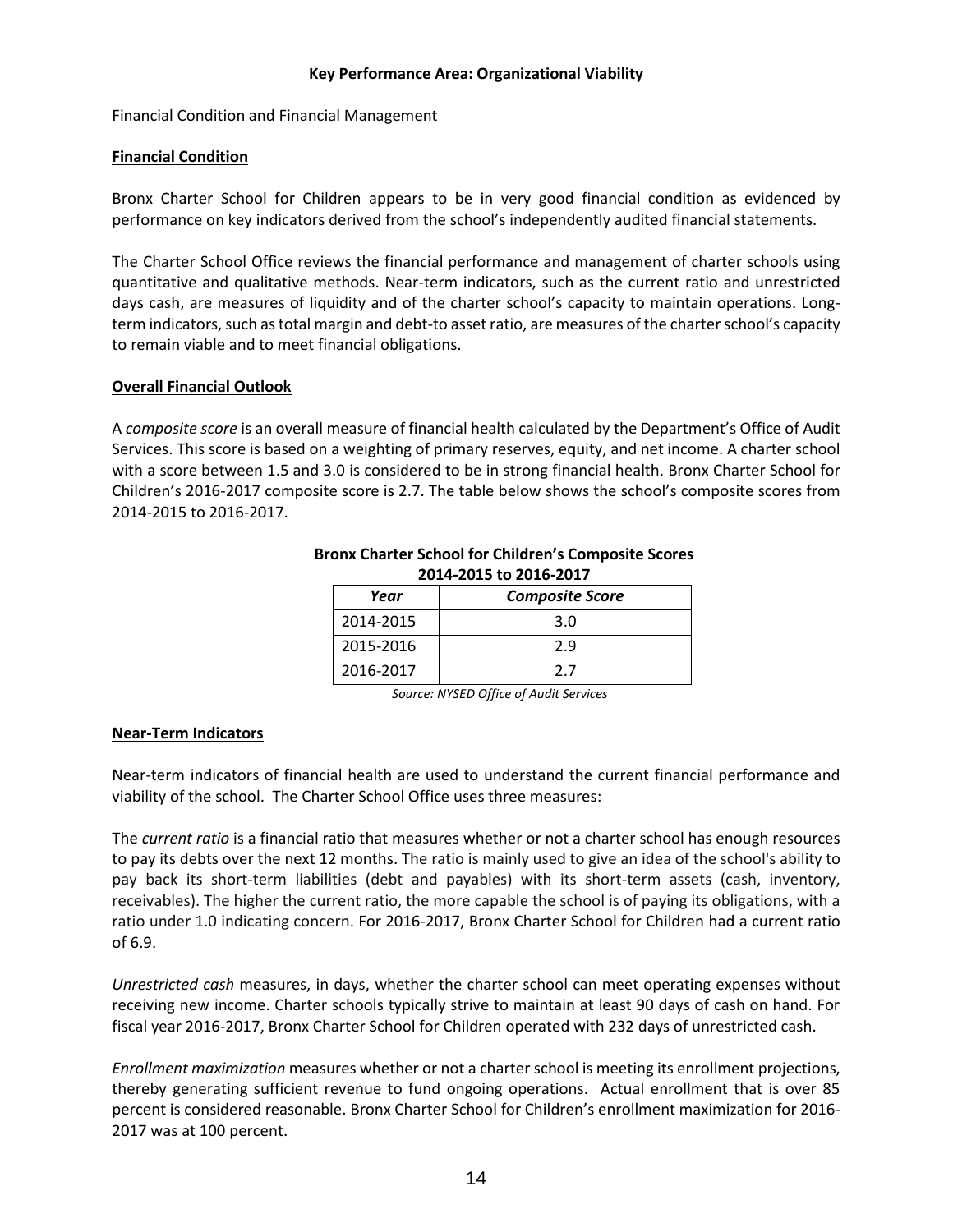#### **Long-Term Indicators**

A charter school's *debt to asset ratio* measures the extent to which the school relies on borrowed funds to finance its operations. It is calculated as total liabilities divided by total assets. A ratio of 0.9 or less meets a standard of low risk. For 2016-2017, Bronx Charter School for Children's debt to asset ratio was 0.1.

*Total margin* measures the deficit or surplus a charter school yields out of its total revenues; in other words, whether or not the school is living within its available resources. Total margin is calculated as net income divided by total revenue. A total margin that is positive indicates low risk. For 2016-2017, Bronx Charter School for Children's total margin was 1 percent.

The Charter School Office reviewed Bronx Charter School for Children's 2016-2017 audited financial statements to determine whether the independent auditor observed sufficient internal controls over financial reporting. The auditor did not identify any deficiencies in internal controls that could be considered material weaknesses.

However, the auditor identified an opportunity to strengthen internal controls. The school's accounting manual should be updated and expanded to account for changes in certain accounting procedures, specifically regarding electronic approval and payment of invoices as well as travel and conference expenses.

#### **Key Performance Area: Faithfulness to the Charter and Law**

Enrollment, Recruitment and Retention

 $\overline{a}$ 

Bronx Charter School for Children resides in the poorest Congressional district in the nation. Through efforts towards increasing the percentage of at-risk students enrolled, the school is coming close to but not yet meeting its target for students with disabilities (SWDs). The school has a robust enrollment waiting list. In order to enroll, recruit, and retain ELL/MLL students, the school collaborates with community-based organizations and local religious organizations that cater for non-native English speakers.

The school is making good faith efforts to recruit, serve, and retain at-risk students<sup>3</sup>. The school has a set aside percentage for SWDs and Economically Disadvantaged Students. Efforts to recruit and retain SWDs include:

- Building positive relationships with district elementary schools;
- Outreach to local health services providers and community support centers with visits and translated flyers;

<sup>3</sup> Education Law §2854(2)(a) requires that schools demonstrate good faith efforts to attract and retain a comparable or greater enrollment of students with disabilities, FRPL eligible students and English language learners when compared to the enrollment figures for such students in the school district in which the charter is located. SUNY and the Regents were charged with setting specific enrollment and retention targets for each charter school, and have done so. Education Law §2852(9-a)(b)(i). All charter schools that were initially chartered after August 2010 or renewed after January 1, 2011, are expected to meet or exceed the enrollment and retention targets set by the Regents and SUNY. When submitting an application for renewal of the charter, schools are required to provide information detailing the means by which they will meet the enrollment and retention targets (Education Law §2851(4)(e)), and this information is considered by the Regents in the review of the school's performance over the charter term. A school's plan to change its enrollment practices, whether by weighting the lottery or preferencing, may also be considered when determining whether the school will meet the targets in the upcoming charter term. A school's repeated failure to meet or exceed its enrollment and retention targets, when combined with a failure to show that extensive efforts to meet the targets have been made, may be cause for termination or revocation of the charter pursuant to section Education Law §2855(1)(e).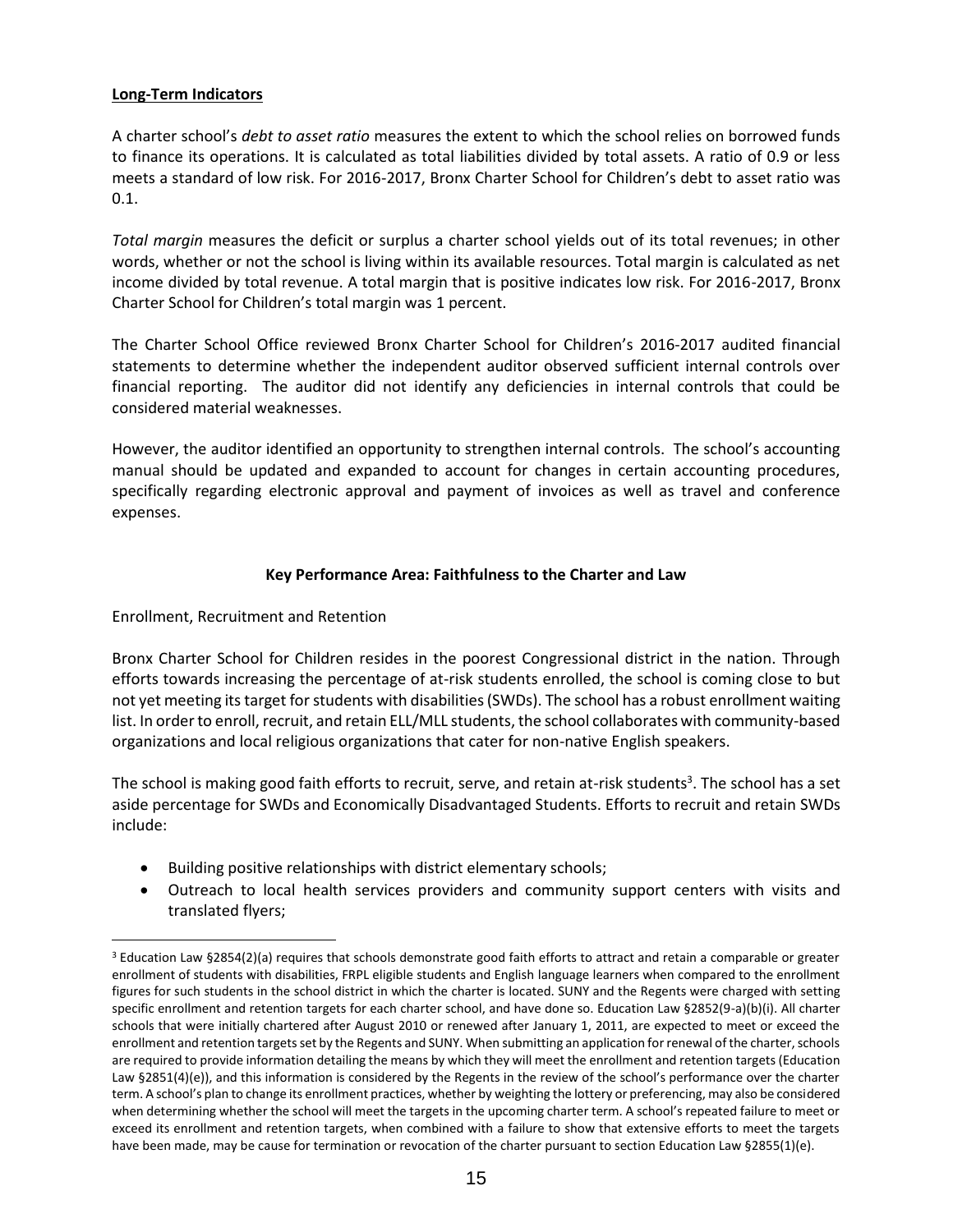- Clear outreach emphasizing school programming to support SWDs; and
- Building partnerships with community youth organizations serving all students, including SWDs.

| DISTRICT OF LOCATION                 |                                             |           |             |                                             |           |          |  |
|--------------------------------------|---------------------------------------------|-----------|-------------|---------------------------------------------|-----------|----------|--|
|                                      |                                             | 2016-2017 |             | 2017-2018                                   |           |          |  |
|                                      | School for Children<br><b>Bronx Charter</b> | NYC CSD 7 | Variance    | School for Children<br><b>Bronx Charter</b> | NYC CSD 7 | Variance |  |
| Students with<br><b>Disabilities</b> | 13%                                         | 26%       | $-13$       | 14%                                         | 27%       | $-13$    |  |
| ELL/MLL                              | 21%                                         | 21%       | $\mathbf 0$ | 24%                                         | 23%       | $+1$     |  |
| Economically<br>Disadvantaged        | 90%                                         | 97%       | $-7$        | 91%                                         | 96%       | $-5$     |  |

#### **Table 3: Student Demographics – Bronx Charter School for Children Charter School Compared to District of Location**

*NOTES:*

*(1) Data in the table above represents a comparison between those grades served in the charter school to only those same grades in the district.*

*(2) For the students with disabilities and the ELL/MLL subgroups, both current and former members of the subgroups have been combined.*

## **Student Retention**

According to NYSED data, in the 2017-2018 school year, 95% of students were retained in Bronx Charter School for Children compared with 92% in the district of location.

## **Legal Compliance**

Bronx Charter School for Children operatesin accordance with applicable law, regulations, rules and other policies, including the terms of its charter, its by-laws and other school-specific policies. It is also in compliance with federally-mandated disciplinary procedures for SWDs, and the Dignity for All Students Act. The board holds meetings in accordance with the Open Meetings Law.

## **Summary of Public Comment**

The required public hearing for the requested renewal for the school's charter was held by the New York City Department of Education on October 23, 2018. Seventy people attended, and thirty people spoke. Thirty were in favor of the renewal and none were opposed.

The required public hearing for the school's requested revision was held by the New York City Department of Education on February 26<sup>th</sup>, 2019. Forty people attended, and eleven spoke. Eleven were in favor of the renewal and none were opposed.

## **Williamsburg Charter High School**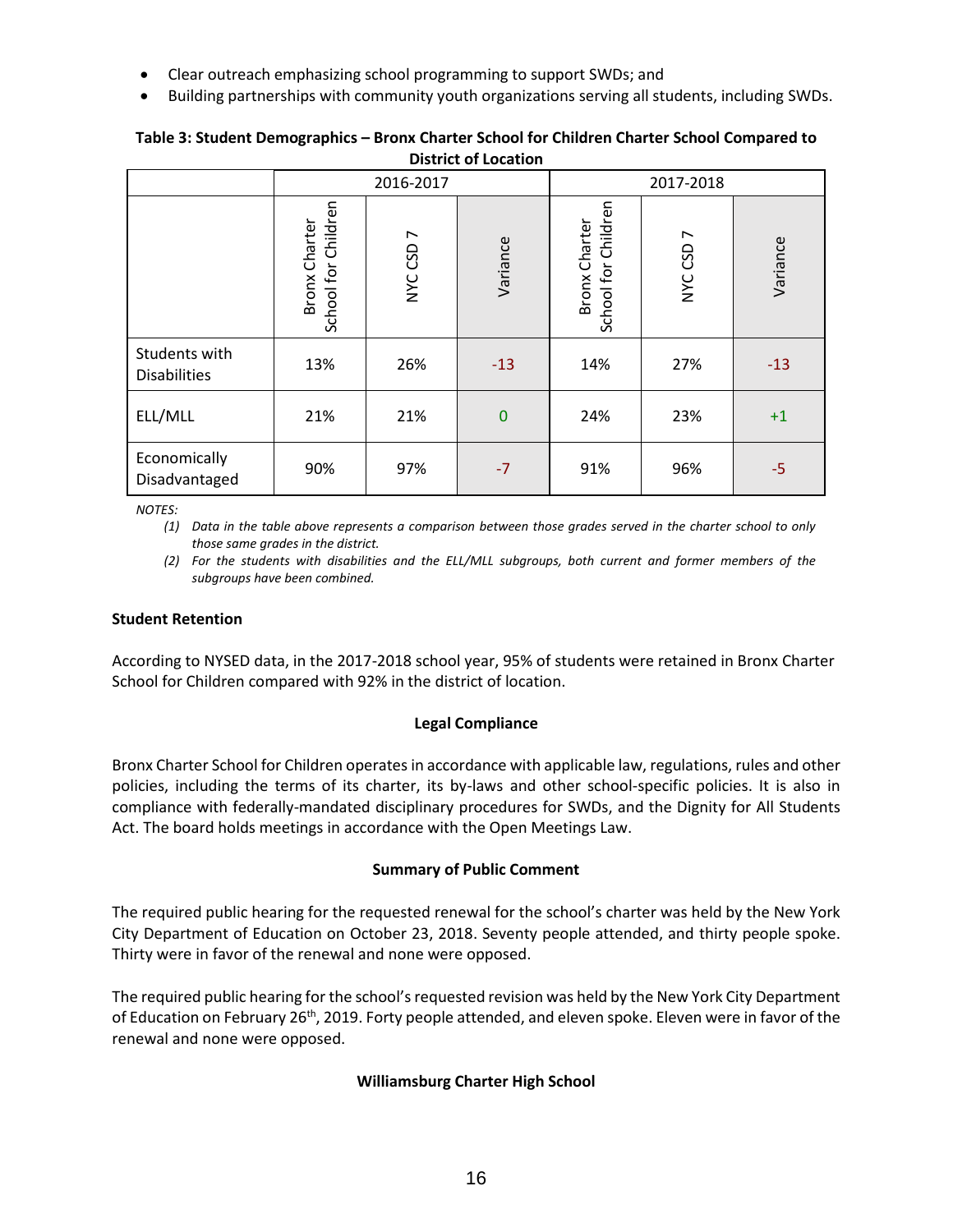In accordance with Education Law, Article 56, Sections 2851(4) and 2852(2), Commissioners Regulation 119.7, and the Board of Regents Charter School Renewal Policy, the **New York State Education Department recommends a full-term renewal for a period of five years for Williamsburg Charter High School. The charter term would begin on July 1, 2019 and expire on June 30, 2024.**

Williamsburg Charter High School (WCHS) is meeting most benchmarks set forth in the Board of Regents Charter School Performance Framework. The school is implementing the mission, key design elements, education program and organizational plan set forth in the charter.

| <b>Charter School Summary</b>                                                          |                                                                                                                                                                                                                                                                                                                                                                                                                                                                                                                                                                                                                                                                                                                                             |  |  |  |
|----------------------------------------------------------------------------------------|---------------------------------------------------------------------------------------------------------------------------------------------------------------------------------------------------------------------------------------------------------------------------------------------------------------------------------------------------------------------------------------------------------------------------------------------------------------------------------------------------------------------------------------------------------------------------------------------------------------------------------------------------------------------------------------------------------------------------------------------|--|--|--|
| <b>Name of Charter School</b>                                                          | Williamsburg Charter High School                                                                                                                                                                                                                                                                                                                                                                                                                                                                                                                                                                                                                                                                                                            |  |  |  |
| <b>Board Chair</b>                                                                     | Lourdes Rivera-Putz                                                                                                                                                                                                                                                                                                                                                                                                                                                                                                                                                                                                                                                                                                                         |  |  |  |
| <b>District of location</b>                                                            | NYC CSD 14                                                                                                                                                                                                                                                                                                                                                                                                                                                                                                                                                                                                                                                                                                                                  |  |  |  |
| <b>Opening Date</b>                                                                    | <b>Fall 2004</b>                                                                                                                                                                                                                                                                                                                                                                                                                                                                                                                                                                                                                                                                                                                            |  |  |  |
| <b>Charter Terms</b>                                                                   | Initial: February 23, 2004 to February 22,<br>$\bullet$<br>2009<br>First renewal: February 23, 2009 to July 27,<br>$\bullet$<br>2009<br>Second renewal: July 28, 2009 to July 27,<br>$\bullet$<br>2014<br>Third renewal: July 28, 2014 to June 30, 2019<br>$\bullet$                                                                                                                                                                                                                                                                                                                                                                                                                                                                        |  |  |  |
| <b>Current Term Authorized Grades/ Approved</b><br><b>Enrollment</b>                   | Grades 9-12/963 students                                                                                                                                                                                                                                                                                                                                                                                                                                                                                                                                                                                                                                                                                                                    |  |  |  |
| <b>Proposed Renewal Term Authorized Grades/</b><br><b>Proposed Approved Enrollment</b> | Grades 9-12/963 students                                                                                                                                                                                                                                                                                                                                                                                                                                                                                                                                                                                                                                                                                                                    |  |  |  |
| <b>Comprehensive Management Service Provider</b>                                       | None                                                                                                                                                                                                                                                                                                                                                                                                                                                                                                                                                                                                                                                                                                                                        |  |  |  |
| <b>Facilities</b>                                                                      | 198 Varet Street, Brooklyn, NY 11206 (Private<br>Space)                                                                                                                                                                                                                                                                                                                                                                                                                                                                                                                                                                                                                                                                                     |  |  |  |
| <b>Mission Statement</b>                                                               | The Williamsburg Charter High School unites<br>youth, families, staff, teachers and the<br>community at large in providing young people<br>with the tools necessary to make sense of the<br>world, preparing them in their journey to become<br>citizens of the local and global community.<br>Young people will accomplish this through<br>participation in a liberal arts education that<br>includes language, literature, writing, science,<br>history, mathematics, the visual and performing<br>arts, technology and explorations in disciplines<br>designed to teach justice, independent-thinking,<br>respect and compassion for themselves and<br>others as well as the skills of critical thinking,<br>communication and research. |  |  |  |
| <b>Key Design Elements</b>                                                             | <b>Student Centered and Therapeutically</b><br>$\bullet$<br><b>Supportive Environment</b><br>Rigorous, Responsive Educational Program<br>$\bullet$<br><b>College and Career Readiness Culture</b><br>$\bullet$<br><b>Community Oriented</b><br>Literacy Across the Content Areas and<br><b>Support for Struggling Readers</b>                                                                                                                                                                                                                                                                                                                                                                                                               |  |  |  |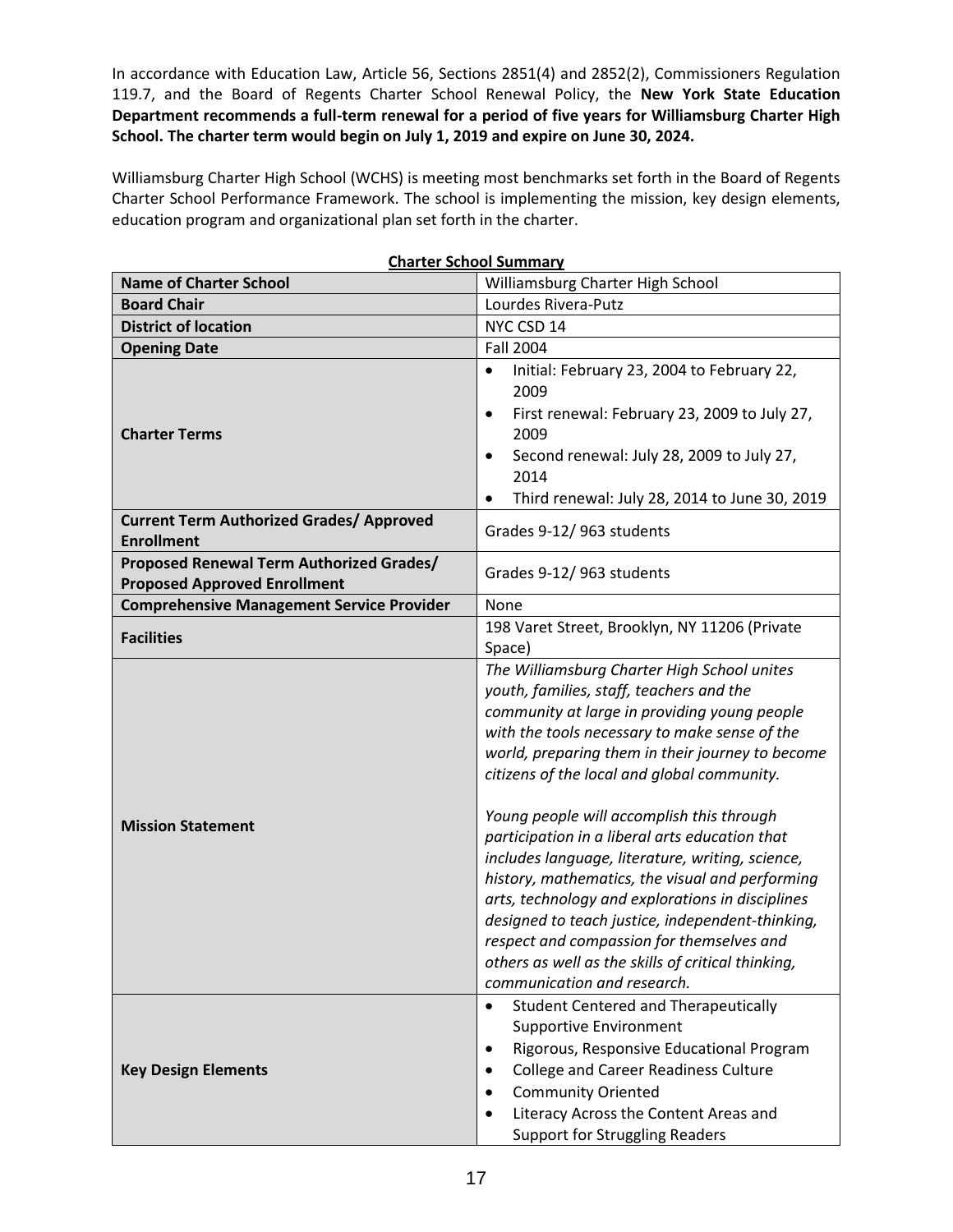|                            | Interdepartmental Collaboration              |
|----------------------------|----------------------------------------------|
|                            | Collaborative, Data-Driven Academics         |
|                            | Multifaceted Learning Opportunities and<br>٠ |
|                            | Experiences                                  |
|                            | Course Sequence and Academic Program         |
|                            | Diversity                                    |
| <b>Requested Revisions</b> | None                                         |

**Noteworthy:** Williamsburg Charter High school offers students a wide selection of course offerings in literature and writing, music, the visual arts, dance, theater, and world languages. As a result of partnerships that the school has developed with such organizations as Betty's Daughter Arts Collaborative and New Beginnings, the school is able to offer its students a unique variety of experiences in art and dance.

|                                            | Year 1<br>2014 to 2015 | Year 2<br>2015 to 2016 | Year 3<br>2016 to 2017 | Year 4<br>2017 to 2018 | Year 5<br>2018 to 2019 |  |  |
|--------------------------------------------|------------------------|------------------------|------------------------|------------------------|------------------------|--|--|
| Grade<br>Configuration                     | Grades $9 - 12$        | Grades $9 - 12$        | Grades $9 - 12$        | Grades $9 - 12$        | Grades $9 - 12$        |  |  |
| <b>Total Approved</b><br><b>Enrollment</b> | 963                    | 963                    | 963                    | 963                    | 963                    |  |  |

#### **Current Grade Levels and Approved Enrollment**

#### **Proposed Renewal Term Grade Levels and Approved Enrollment**

|                                            | Year 1<br>2019 to 2020 | Year 2<br>2020 to 2021 | Year 3<br>2021 to 2022 | Year 4<br>2022 to 2023 | Year 5<br>2023 to 2024 |
|--------------------------------------------|------------------------|------------------------|------------------------|------------------------|------------------------|
| Grade<br>Configuration                     | Grades $9 - 12$        | Grades $9 - 12$        | Grades $9 - 12$        | Grades $9 - 12$        | Grades $9 - 12$        |
| <b>Total Approved</b><br><b>Enrollment</b> | 963                    | 963                    | 963                    | 963                    | 963                    |

#### **Background**

The New York City Department of Education (NYC DOE) granted an initial charter to WCHS in February 2004. The school opened for instruction in the Fall of 2004, initially serving 500 students in Grades 9 through 12. WCHS's charter was subsequently renewed by the NYC DOE in February 2009, May 2009, and May 2014. Throughout its four charter terms, the school has revised its maximum authorized enrollment four times, each time increasing the number to accommodate for the high demand of the school. In May 2018, the Board of Regents approved WCHS's request to transfer authorizers. This is the school's first year as a Board of Regents-authorized school.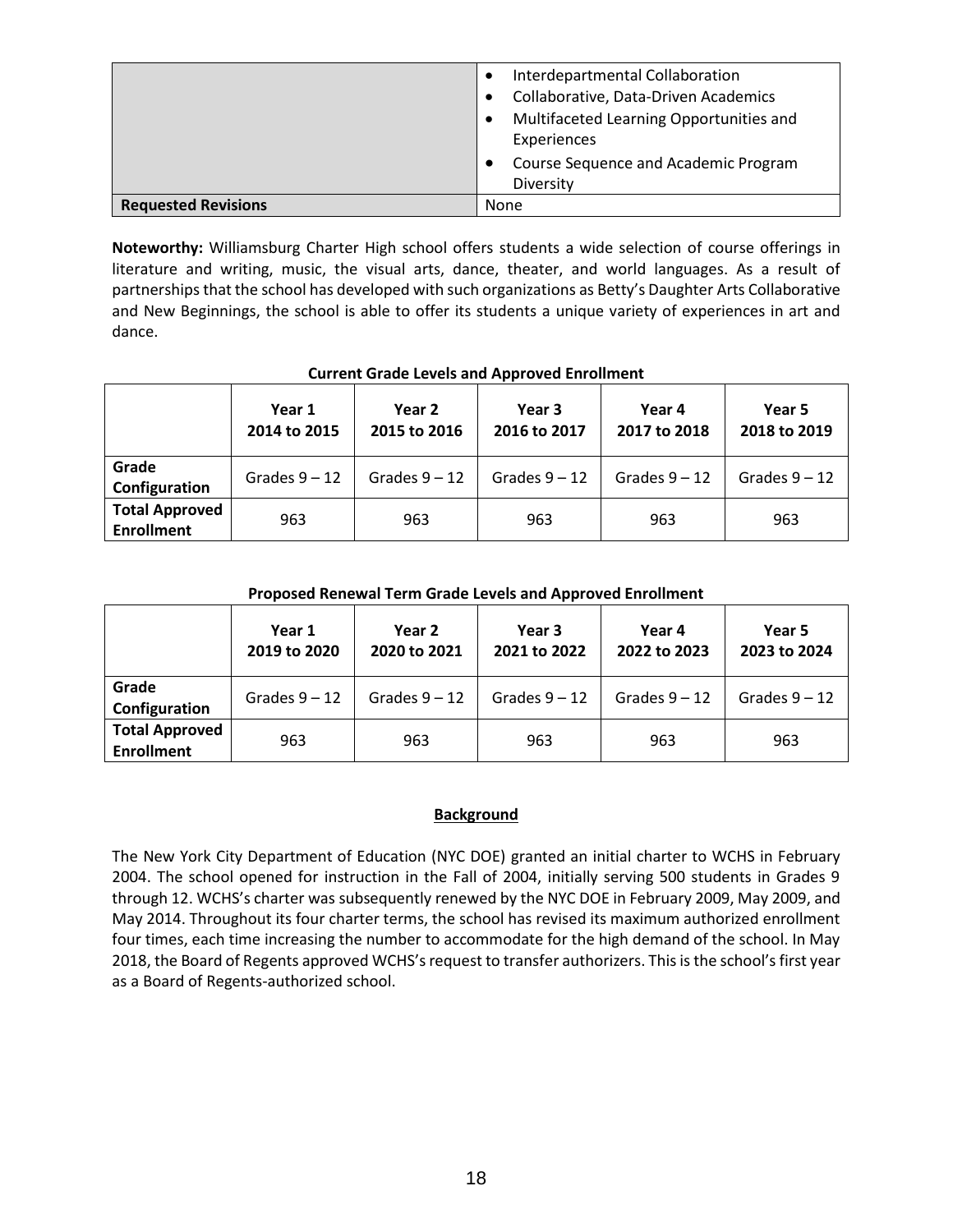#### **Summary of Evidence for Renewal**

#### **Key Performance Area: Educational Success**

- WCHS is a high school program currently serving Grades 9-12.
- The school's academic and social emotional programming focuses on enhancing its students' college and career readiness.
- The school has a strong focus on literacy across content areas for all grade levels.
- The school, led by its Student Needs and Services Department, utilizes integrated co-teaching (ICT), self-contained classes, and SETTS to support students with disabilities (SWDs) enrolled at the school.
- The school meets the educational needs of English Language Learners/Multilingual Learners (ELLs/MLLs) by offering designated English as a New Language (ENL) classes based on students' English language proficiency levels and push-in and pull-out services in core subject areas.
- The school offers a wide variety of courses to provide its students with a culturally relevant twentyfirst century academic program.

#### **Student Performance – High School**

The school's four-year Regents cohort outcomes for all students over the past three years show a majority of students either meeting or exceeding the state average. Total cohort outcomes for the three years listed range from a variance of nine points above the state average in US History to five points below in math, both for the 2013 Cohort. In total cohort outcomes for the subgroup populations, there was a lack of discernable trends for the ELLs/MLLs and economically disadvantaged (ED) populations over the three years listed; however, in four out of the five subject areas, these same populations in the school's 2014 Cohort outperformed the state average. The performance of SWDs trended downward from the 2013 to 2014 cohorts in all subject areas, performing below the state average in all five. The 4- and 5-year graduation rates for the 2012-2014 cohorts and 2011-2013 cohorts, respectively, for all students as well as ED students exceeded both the state average and state target for all three years. The 4- and 5-year graduation rates for SWDs consistently exceeded the state average while those for the ELL/MLL student population exceeded the state average, in each measure, for two out of the three years listed.

| <b>Subject</b>        |        | 2012 Cohort |                |        | 2013 Cohort |          |        | 2014 Cohort |          |
|-----------------------|--------|-------------|----------------|--------|-------------|----------|--------|-------------|----------|
|                       | School | State       | Variance       | School | State       | Variance | School | State       | Variance |
| ELA                   | 81%    | 85%         | $-4$           | 89%    | 85%         | $+4$     | 83%    | 84%         | $-1$     |
| <b>Global History</b> | 75%    | 78%         | $-3$           | 83%    | 78%         | $+5$     | 82%    | 77%         | $+5$     |
| Math                  | 86%    | 86%         | $\overline{0}$ | 80%    | 85%         | -5       | 80%    | 83%         | $-3$     |
| Science               | 84%    | 84%         | 0              | 90%    | 84%         | $+6$     | 85%    | 83%         | $+2$     |
| <b>US History</b>     | 86%    | 81%         | $+5$           | 90%    | 81%         | +9       | 80%    | 80%         | 0        |

**Table 1: High School Total 4-Year Regents Outcomes for All Students: School & State Level Aggregates**

*NOTE:*

*(1) Data in the table above represents the percentage of students within each cohort passing Annual Regents tests or equivalents (score of 65 or better).*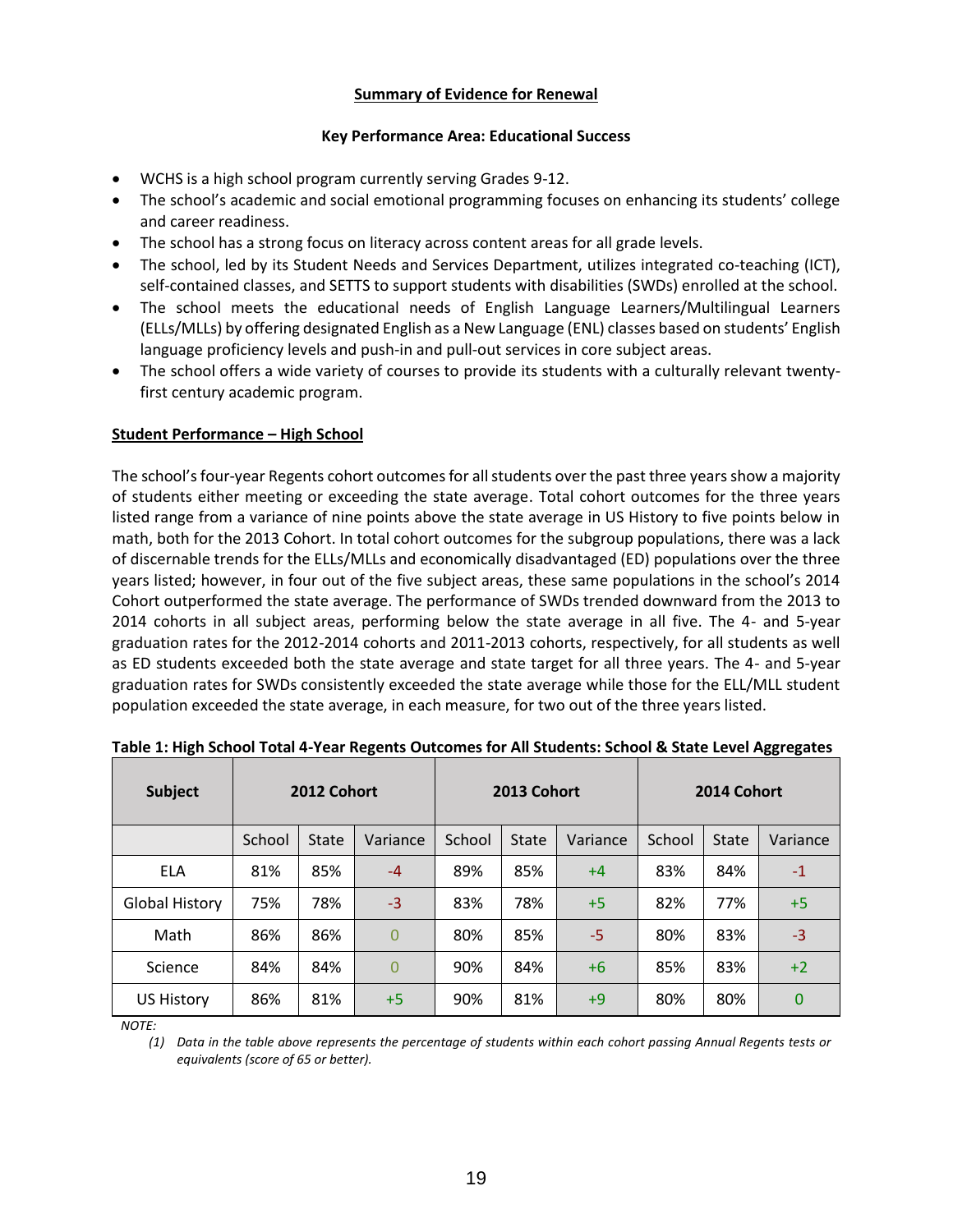|  |  | Table 2: High School Total 4-Year Regents Outcomes for Sub-Groups: School & State Level Aggregates |  |
|--|--|----------------------------------------------------------------------------------------------------|--|
|--|--|----------------------------------------------------------------------------------------------------|--|

| <b>Subject</b>        | <b>School Year</b>             | <b>Students with</b><br><b>Disabilities</b><br>(Variance to the<br>State) | ELL/MLL<br>(Variance to the<br>State) | <b>Economically</b><br><b>Disadvantaged</b><br>(Variance to the<br>State) |
|-----------------------|--------------------------------|---------------------------------------------------------------------------|---------------------------------------|---------------------------------------------------------------------------|
|                       | 2012 Cohort<br>$(2015 - 2016)$ | 48%<br>$(-4)$                                                             | $64\%$ $(+14)$                        | 82%<br>$(+3)$                                                             |
| <b>ELA</b>            | 2013 Cohort                    | 64%                                                                       | $(-41)$                               | $(+10)$                                                                   |
|                       | $(2016 - 2017)$                | $(+9)$                                                                    | 0%                                    | 90%                                                                       |
|                       | 2014 Cohort                    | 40%                                                                       | 56%                                   | 81%                                                                       |
|                       | $(2017 - 2018)$                | $(-14)$                                                                   | $(+5)$                                | $(+3)$                                                                    |
|                       | 2012 Cohort                    | 42%                                                                       | 64%                                   | 76%                                                                       |
|                       | $(2015 - 2016)$                | $(+0)$                                                                    | $(+24)$                               | $(+6)$                                                                    |
| <b>Global History</b> | 2013 Cohort                    | 53%                                                                       | 11%                                   | $(+12)$                                                                   |
|                       | $(2016 - 2017)$                | $(+11)$                                                                   | $(-23)$                               | 82%                                                                       |
|                       | 2014 Cohort                    | 37%                                                                       | 63%                                   | 77%                                                                       |
|                       | $(2017 - 2018)$                | $(-5)$                                                                    | $(+19)$                               | $(+8)$                                                                    |
|                       | 2012 Cohort                    | 61%                                                                       | 79%                                   | 87%                                                                       |
|                       | $(2015 - 2016)$                | $(+9)$                                                                    | $(+17)$                               | $(+6)$                                                                    |
| Math                  | 2013 Cohort                    | 50%                                                                       | 0%                                    | 82%                                                                       |
|                       | $(2016 - 2017)$                | (0)                                                                       | $(-53)$                               | $(+2)$                                                                    |
|                       | 2014 Cohort<br>$(2017 - 2018)$ | 26%<br>$(-23)$                                                            | 56%<br>$(-3)$                         | $77\%$ $(-1)$                                                             |
|                       | 2012 Cohort                    | 45%                                                                       | 71%                                   | 86%                                                                       |
|                       | $(2015 - 2016)$                | $(-6)$                                                                    | $(+23)$                               | $(+8)$                                                                    |
| Science               | 2013 Cohort                    | 64%                                                                       | 33%                                   | 92%                                                                       |
|                       | $(2016 - 2017)$                | $(+12)$                                                                   | $(-9)$                                | $(+14)$                                                                   |
|                       | 2014 Cohort                    | 49%                                                                       | 56%                                   | 83%                                                                       |
|                       | $(2017 - 2018)$                | $(-3)$                                                                    | $(+6)$                                | $(+7)$                                                                    |
|                       | 2012 Cohort<br>$(2015 - 2016)$ | 65% (+16)                                                                 | 79% (+32)                             | 86% (+12)                                                                 |
| <b>US History</b>     | 2013 Cohort<br>$(2016 - 2017)$ | $(+20)$<br>69%                                                            | $22\%$ (-18)                          | 90%<br>$(+15)$                                                            |
|                       | 2014 Cohort<br>$(2017 - 2018)$ | $46\%$ $(-2)$                                                             | $81\%$ (+32)                          | $79\%$ $(+6)$                                                             |

*NOTES:*

*(1) Data in the table above represents the percentage of students within each cohort passing Annual Regents tests or equivalents (score of 65 or better).*

*(2) For the students with disabilities and the ELL/MLL subgroups, both current and former members of the subgroups have been combined.*

*(3) In some cases, student subgroups still did not have enough tested students to form a representative sample (<5 students). For these subgroups the testing data was withheld.*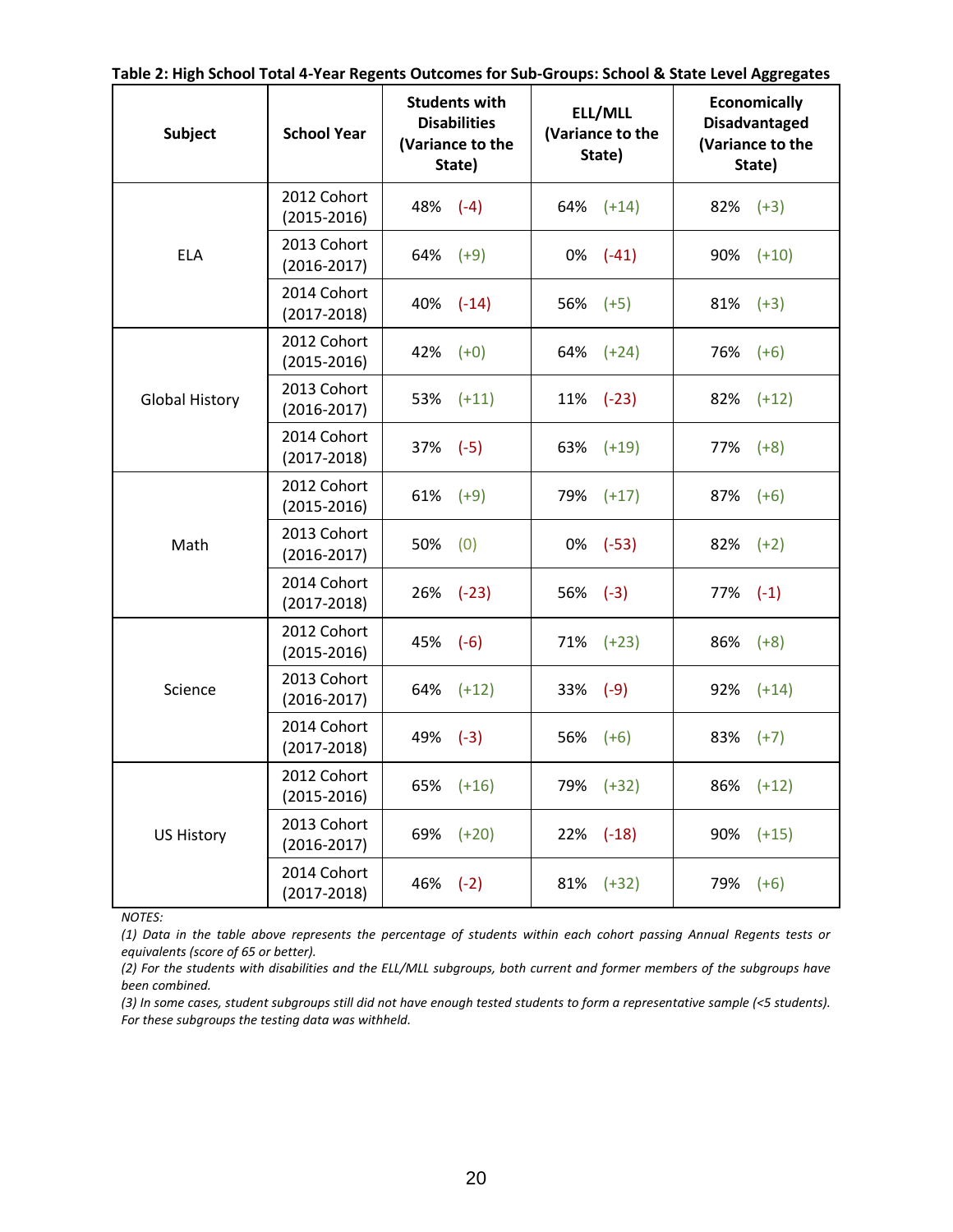|                         |                                      | 2012 Cohort |            | 2013 Cohort  |        |            | 2014 Cohort  |        |            |          |
|-------------------------|--------------------------------------|-------------|------------|--------------|--------|------------|--------------|--------|------------|----------|
|                         |                                      | School      | <b>NYS</b> | Variance     | School | <b>NYS</b> | Variance     | School | <b>NYS</b> | Variance |
|                         | All Students                         | 9%          | 5%         | $+4$         | 5%     | 5%         | $\mathbf{0}$ | 9%     | 6%         | $+3$     |
| Local Diplomas          | Students with<br>Disabilities        | 45%         | 22%        | $+23$        | 33%    | 23%        | $+10$        | 46%    | 25%        | $+21$    |
|                         | ELL/MLL                              | 7%          | 7%         | $\mathbf{0}$ | 11%    | 8%         | $+3$         | 50%    | 10%        | $+40$    |
|                         | Economically<br>Disadvantaged        | 8%          | 6%         | $+1$         | 4%     | 7%         | $-3$         | 12%    | 8%         | $+4$     |
|                         | All Students                         | 73%         | 46%        | $+27$        | 66%    | 44%        | $+22$        | 70%    | 44%        | $+26$    |
| <b>Regents Diplomas</b> | Students with<br><b>Disabilities</b> | 32%         | 31%        | $+1$         | 44%    | 31%        | $+13$        | 26%    | 32%        | $-6$     |
|                         | ELL/MLL                              | 64%         | 37%        | $+27$        | 0%     | 29%        | $-29$        | 44%    | 38%        | $+6$     |
|                         | Economically<br>Disadvantaged        | 73%         | 52%        | $+21$        | 67%    | 51%        | $+16$        | 66%    | 50%        | $+16$    |
|                         | <b>All Students</b>                  | 2%          | 31%        | $-29$        | 12%    | 33%        | $-21$        | 4%     | 34%        | $-30$    |
| <b>Advanced Regents</b> | Students with<br><b>Disabilities</b> | 0%          | 4%         | $-4$         | 3%     | 4%         | $-1$         | 0%     | 4%         | $-4$     |
| <b>Diplomas</b>         | ELL/MLL                              | 0%          | 6%         | $-6$         | 0%     | 5%         | $-5$         | 0%     | 7%<br>20%  | $-7$     |
| <b>VOTES:</b>           | Economically<br>Disadvantaged        | 3%          | 18%        | $-15$        | 12%    | 19%        | $-7$         | 4%     |            | $-16$    |

#### **Table 3: High School Diplomas Awarded for All Students and Sub-Groups**

*NOTES:*

*(1) In some cases, student subgroups did not have enough students to form a representative sample (<5 students). For these subgroups the graduation rate data was withheld.*

*(2) For the students with disabilities and the ELL/MLL subgroups, both current and former members of the subgroups have been combined.*

*(3) Diplomas awarded reported above are as of August.*

*(4) The percentage of diploma types awarded are based on the total cohort, NOT the number of graduates.*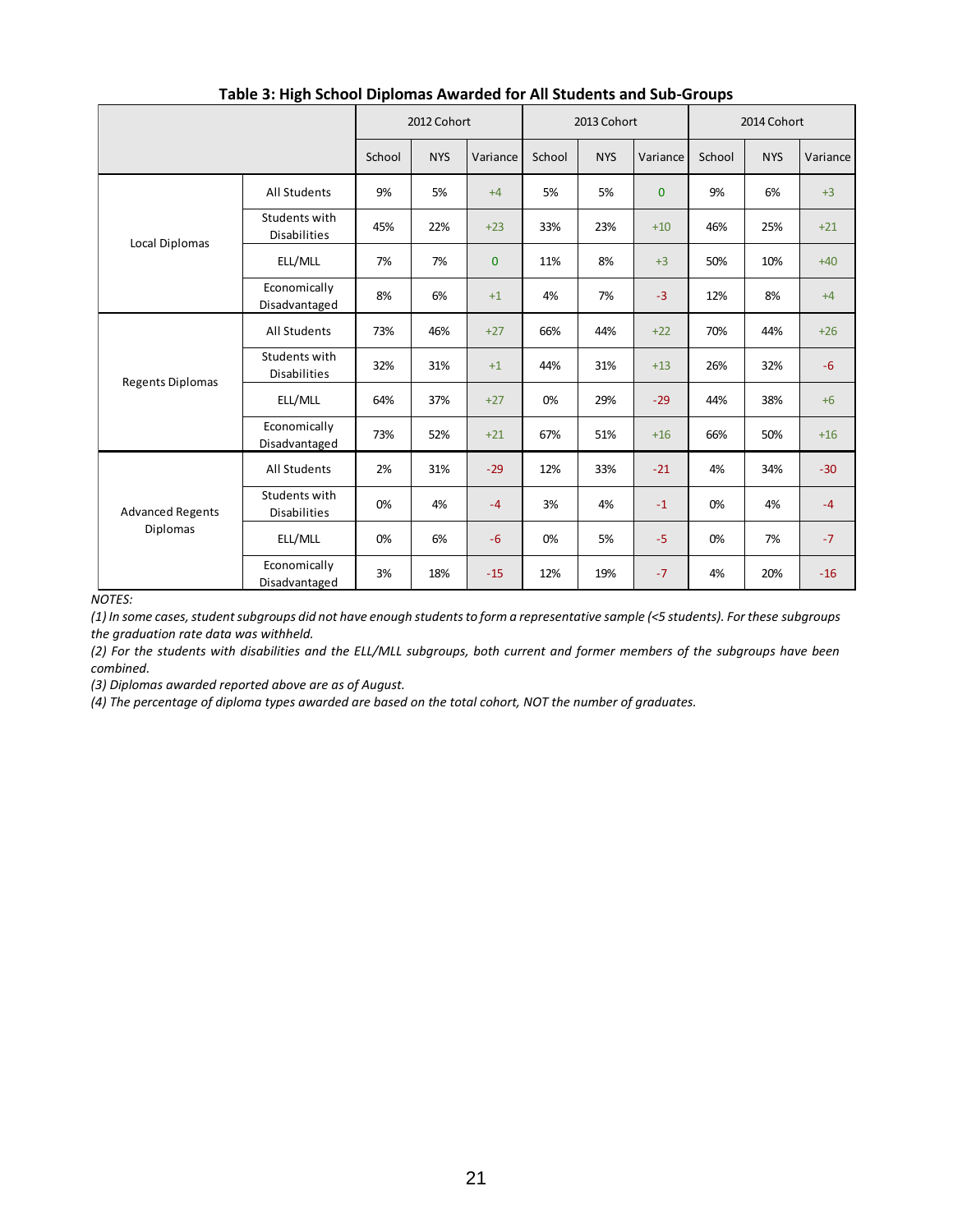|                |                                  | <b>All Students</b> | <b>Students</b><br>with<br><b>Disabilities</b> | ELL/MLL | Economically<br>Disadvantaged |
|----------------|----------------------------------|---------------------|------------------------------------------------|---------|-------------------------------|
|                | School                           | 84%                 | 77%                                            | 71%     | 84%                           |
|                | <b>NYS</b>                       | 82%                 | 57%                                            | 50%     | 75%                           |
| 2012<br>Cohort | Variance to NYS                  | $+2$                | $+20$                                          | $+21$   | $+9$                          |
|                | <b>NYS Target</b>                | 80%                 | 80%                                            | 80%     | 80%                           |
|                | Variance to NYS<br><b>Target</b> | $+4$                | $-3$                                           | $-9$    | $+4$                          |
|                | School                           | 83%                 | 81%                                            | 11%     | 83%                           |
|                | <b>NYS</b>                       | 82%                 | 58%                                            | 43%     | 76%                           |
| 2013<br>Cohort | Variance to NYS                  | $+1$                | $+23$                                          | $-32$   | $+7$                          |
|                | <b>NYS Target</b>                | 80%                 | 80%                                            | 80%     | 80%                           |
|                | Variance to NYS<br><b>Target</b> | $+3$                | $+1$                                           | $-69$   | $+3$                          |
|                | School                           | 83%                 | 71%                                            | 94%     | 82%                           |
|                | <b>NYS</b>                       | 83%                 | 60%                                            | 55%     | 76%                           |
| 2014<br>Cohort | Variance to NYS                  | $\overline{0}$      | $+11$                                          | $+39$   | $+6$                          |
|                | <b>NYS Target</b>                | 80%                 | 80%                                            | 80%     | 80%                           |
|                | Variance to NYS<br><b>Target</b> | $+3$                | $-9$                                           | $+14$   | $+2$                          |

**Table 4: High School 4-Year Graduation Rates for All Students and Sub-Groups**

*NOTES:*

*(1) In some cases, student subgroups did not have enough students to form a representative sample (<5 students). For these subgroups the graduation rate data was withheld.*

*(2) For the students with disabilities and the ELL/MLL subgroups, both current and former members of the subgroups have been combined.*

*(3) Graduation rates reported above are as of August.*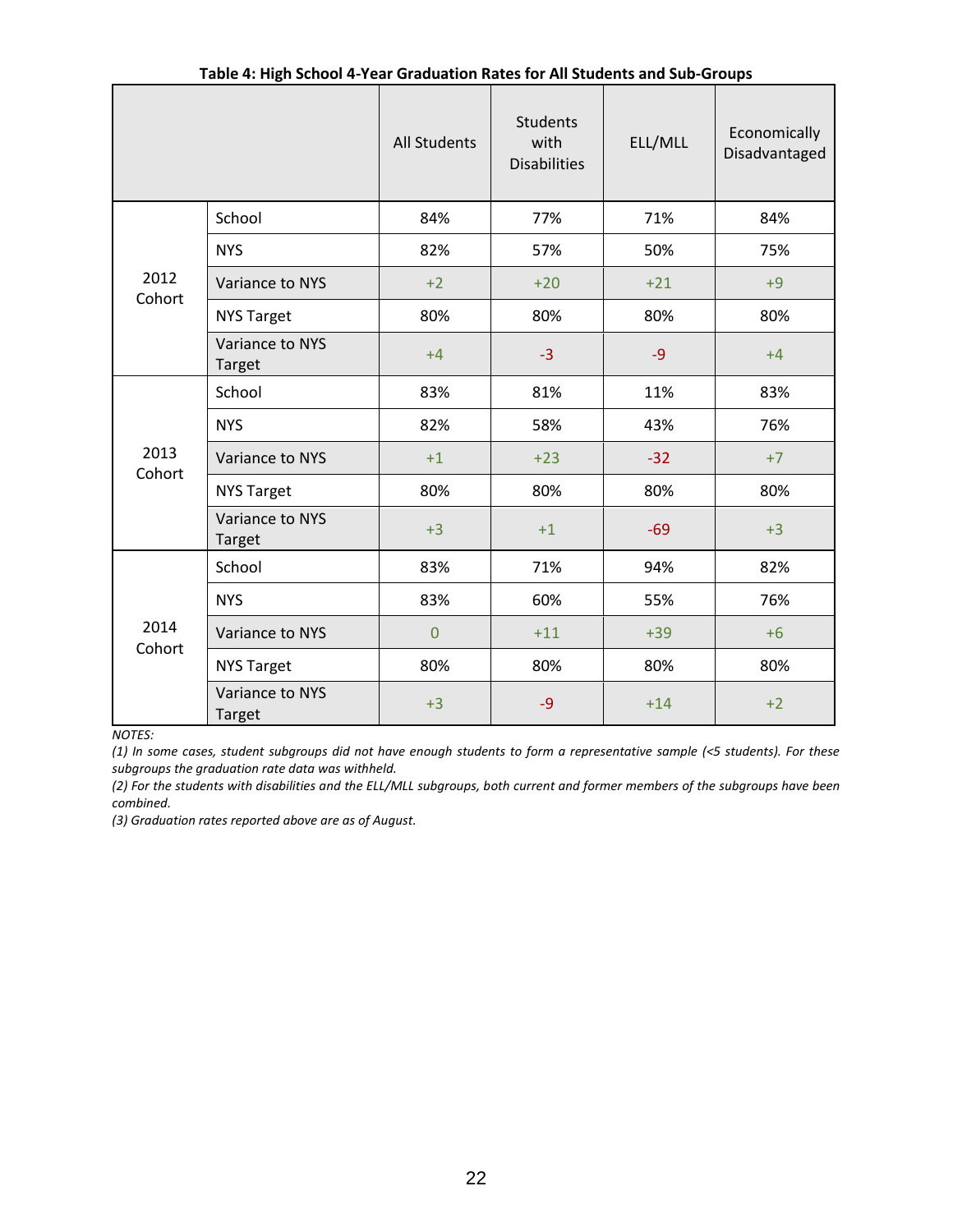|                |                        | <b>All Students</b> | <b>Students</b><br>with<br><b>Disabilities</b> | ELL/MLL | Economically<br>Disadvantaged                                                     |
|----------------|------------------------|---------------------|------------------------------------------------|---------|-----------------------------------------------------------------------------------|
|                | School                 | 88%                 | 81%                                            | 93%     | 91%                                                                               |
|                | <b>NYS</b>             | 84%                 | 61%                                            | 58%     | 79%                                                                               |
| 2011<br>Cohort | Variance to NYS        | $+4$                | $+20$                                          | $+35$   | $+12$                                                                             |
|                | <b>NYS Target</b>      | 80%                 | 80%                                            | 80%     | 80%                                                                               |
|                | Variance to NYS Target | $+8$                | $+1$                                           | $+13$   | $+11$<br>87%<br>81%<br>$+6$<br>80%<br>$+7$<br>91%<br>80%<br>$+11$<br>80%<br>$+11$ |
|                | School                 | 88%                 | 84%                                            | 86%     |                                                                                   |
|                | <b>NYS</b>             | 85%                 | 62%                                            | 57%     |                                                                                   |
| 2012<br>Cohort | Variance to NYS        | $+3$                | $+22$                                          | $+29$   |                                                                                   |
|                | <b>NYS Target</b>      | 80%                 | 80%                                            | 80%     |                                                                                   |
|                | Variance to NYS Target | $+8$                | $+4$                                           | $+6$    |                                                                                   |
|                | School                 | 92%                 | 89%                                            | 22%     |                                                                                   |
|                | <b>NYS</b>             | 86%                 | 65%                                            | 51%     |                                                                                   |
| 2013<br>Cohort | Variance to NYS        | $+6$                | $+24$                                          | $-29$   |                                                                                   |
|                | <b>NYS Target</b>      | 80%                 | 80%                                            | 80%     |                                                                                   |
|                | Variance to NYS Target | $+12$               | $+9$                                           | $-58$   |                                                                                   |

**Table 5: High School 5-Year Graduation Rates for All Students and Sub-Groups**

*NOTES:*

*(1) In some cases, student subgroups did not have enough students to form a representative sample (<5 students). For these subgroups the graduation rate data was withheld.*

*(2) For the students with disabilities and the ELL/MLL subgroups, both current and former members of the subgroups have been combined.*

*(3) Graduation rates reported above are as of August.*

According to the 2017-2018 school year ESEA accountability designations, Williamsburg Charter High School is *In Good Standing*.

#### **Key Performance Area: Organizational Viability**

Financial Condition and Financial Management

Williamsburg Charter High School appears to be in good or sound financial condition as evidenced by performance on key indicators derived from the school's independently audited financial statements.

The Charter School Office reviews the financial performance and management of charter schools using quantitative and qualitative methods. Near‐term indicators, such as the current ratio and unrestricted days cash, are measures of liquidity and of the charter school's capacity to maintain operations. Long‐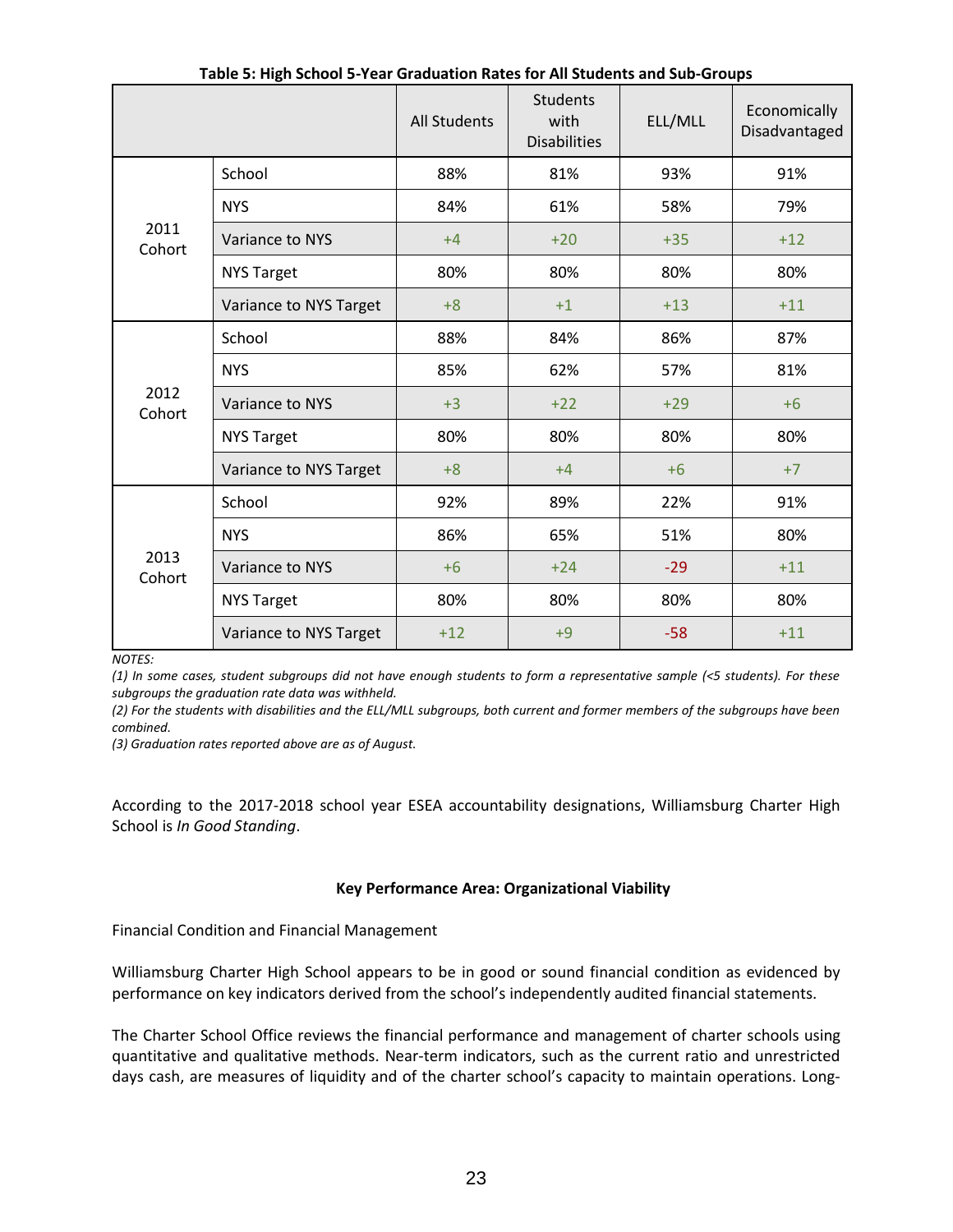term indicators, such as total margin and debt‐to asset ratio, are measures of the charter school's capacity to remain viable and to meet financial obligations.<sup>4</sup>

A *composite score* is an overall measure of financial health calculated by the Department's Office of Audit Services. This score is based on a weighting of primary reserves, equity, and net income. A charter school with a score between 1.5 and 3.0 is considered to be in strong financial health. Williamsburg Charter High School's composite score for 2017-2018 is 3.0. The table below shows the school's composite scores from 2014-2015 to 2016-2017.

| LUI4-LUIJ LU LUI1-LUIO |                        |  |  |  |  |  |
|------------------------|------------------------|--|--|--|--|--|
| Year                   | <b>Composite Score</b> |  |  |  |  |  |
| 2014-2015              | 1.0                    |  |  |  |  |  |
| 2015-2016              | 1.1                    |  |  |  |  |  |
| 2016-2017              | 0.8                    |  |  |  |  |  |
| 2017-2018              | 3.0                    |  |  |  |  |  |

#### **Table 6: Williamsburg Charter High School's Composite Scores 2014-2015 to 2017-2018**

*Source: NYSED Office of Audit Services*

#### Financial Management

 $\overline{a}$ 

The Charter School Office reviewed Williamsburg Charter High School's 2015-2016 audited financial statements to determine whether the independent auditor observed sufficient internal controls over financial reporting. The auditor did not identify any deficiencies in internal controls that could be considered material weaknesses.

#### **Key Performance Area: Faithfulness to the Charter and Law**

Enrollment, Recruitment and Retention

Through efforts towards increasing the percentage of at-risk students enrolled, the school is close to but not yet meeting its targets for all the special population subgroups – SWDs, ELL/MLL students, and ED students.

<sup>4</sup> These rigorous indicators of fiscal soundness are aligned with those recommended by the National Association of Charter School Authorizers.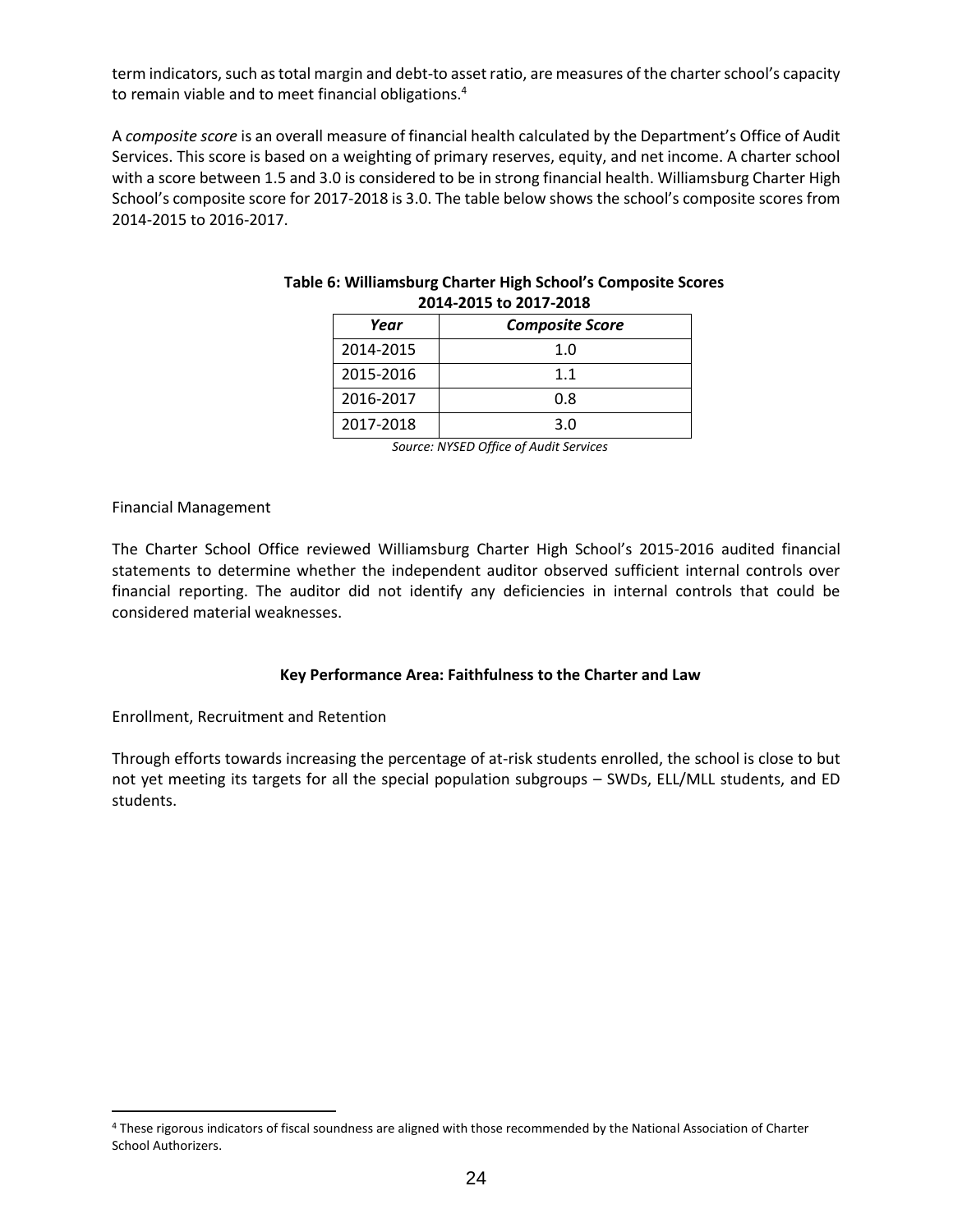**Table 7: Student Demographics – Williamsburg Charter High School Compared to District of Location**

|                                      |                                        | 2016-2017  |          | 2017-2018<br>Charter High School<br>Williamsburg<br>NYC CSD 14<br>Variance<br>17%<br>21%<br>$-4$ |     |      |  |
|--------------------------------------|----------------------------------------|------------|----------|--------------------------------------------------------------------------------------------------|-----|------|--|
|                                      | School<br>Williamsburg<br>Charter High | NYC CSD 14 | Variance |                                                                                                  |     |      |  |
| Students with<br><b>Disabilities</b> | 17%                                    | 21%        | $-4$     |                                                                                                  |     |      |  |
| ELL/MLL                              | 7%                                     | 12%        | $-5$     | 10%                                                                                              | 15% | $-5$ |  |
| Economically<br>Disadvantaged        | 83%                                    | 79%        | $+4$     | 80%                                                                                              | 83% | $-3$ |  |

#### *NOTES:*

*(1) Data in the table above represents a comparison between those grades served in the charter school to only those same grades in the district.*

*(2) For the students with disabilities and the ELL/MLL subgroups, both current and former members of the subgroups have been combined.*

The school is making good faith efforts to recruit, serve, and retain at-risk students<sup>5</sup>. Efforts to recruit and retain students in the ED, ELL/MLL, and SWD populations include:

- Conducting outreach to community organizations, places of worship, and both local and out-ofdistrict middle schools;
- Participating in recruitment fairs;
- Hosting school tours;
- Making all prospective students aware of the variety of career readiness programming, such as the Career Development and Occupational Studies opportunities, which can serve as an alternate pathway for students who are struggling to meet their Regents requirements; and
- Maintaining its ongoing connection to community organizations through established partnerships.

#### **Student Retention**

 $\overline{a}$ 

According to NYSED data, in the 2017-2018 school year, 89% of students were retained in the Williamsburg Charter High School compared with 92% in the district of location.

<sup>5</sup> Education Law §2854(2)(a) requires that schools demonstrate good faith efforts to attract and retain a comparable or greater enrollment of students with disabilities, FRPL eligible students and multi-lingual learners/English language learners when compared to the enrollment figures for such students in the school district in which the charter is located. SUNY and the Regents were charged with setting specific enrollment and retention targets for each charter school and have done so. Education Law §2852(9-a)(b)(i). All charter schools that were initially chartered after August 2010 or renewed after January 1, 2011, are expected to meet or exceed the enrollment and retention targets set by the Regents and SUNY. When submitting an application for renewal of the charter, schools are required to provide information detailing the means by which they will meet the enrollment and retention targets (Education Law §2851(4)(e)), and this information is considered by the Regents in the review of the school's performance over the charter term. A school's plan to change its enrollment practices, whether by weighting the lottery or preferencing, may also be considered when determining whether the school will meet the targets in the upcoming charter term. A school's repeated failure to meet or exceed its enrollment and retention targets, when combined with a failure to show that extensive efforts to meet the targets have been made, may be cause for termination or revocation of the charter pursuant to section Education Law §2855(1)(e).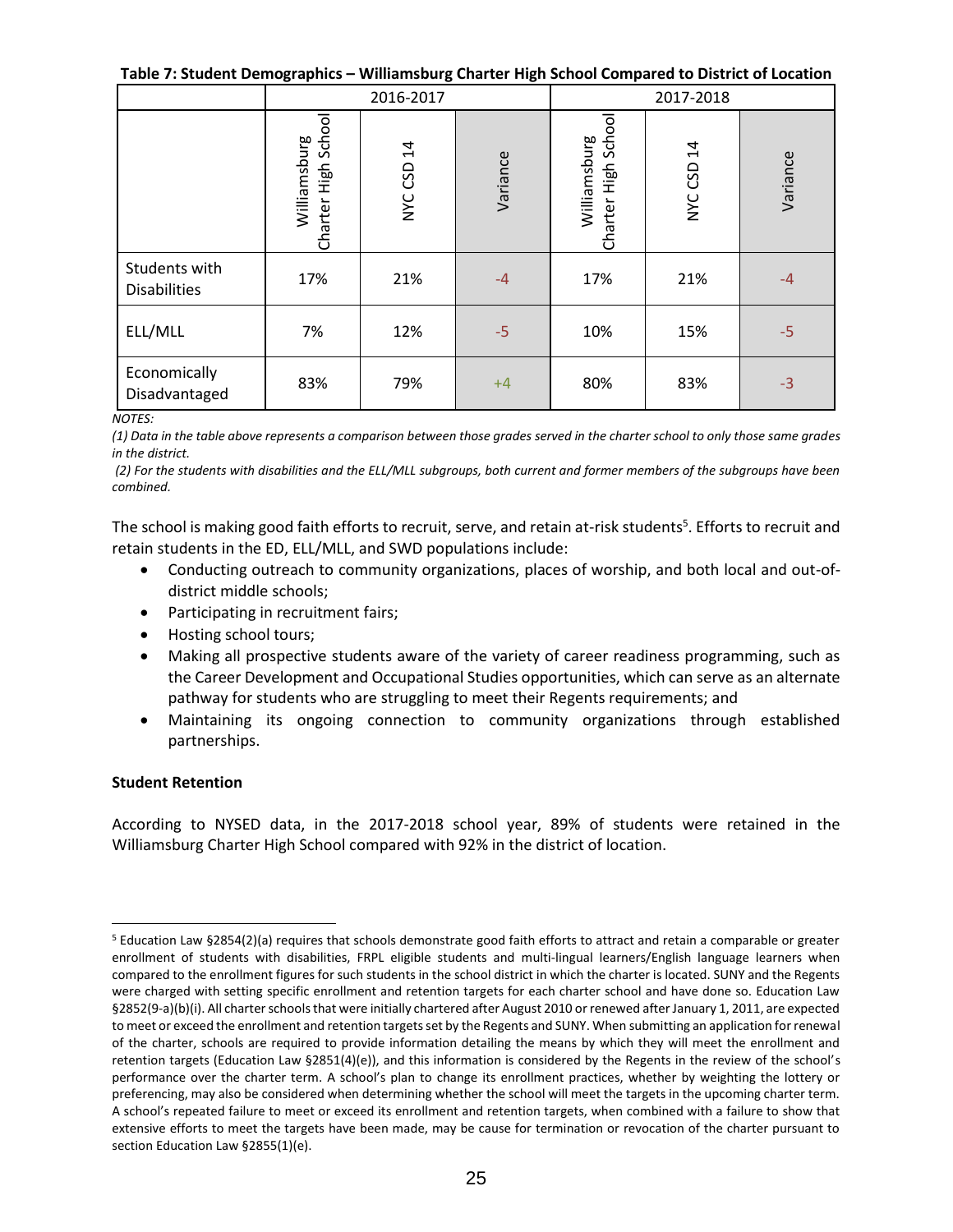#### **Legal Compliance**

Williamsburg Charter High School operates in accordance with applicable law, regulations, rules and other policies, including the terms of its charter, its by-laws and other school-specific policies. It is also in compliance with federally-mandated disciplinary procedures for SWDs, and the Dignity for All Students Act. The board holds meetings in accordance with the Open Meetings Law.

#### **Summary of Public Comment**

The required public hearing was held by the New York City Department of Education on October 30, 2018. Eighty people attended, and thirty-six spoke. All thirty-six were in favor of the renewal and none were opposed.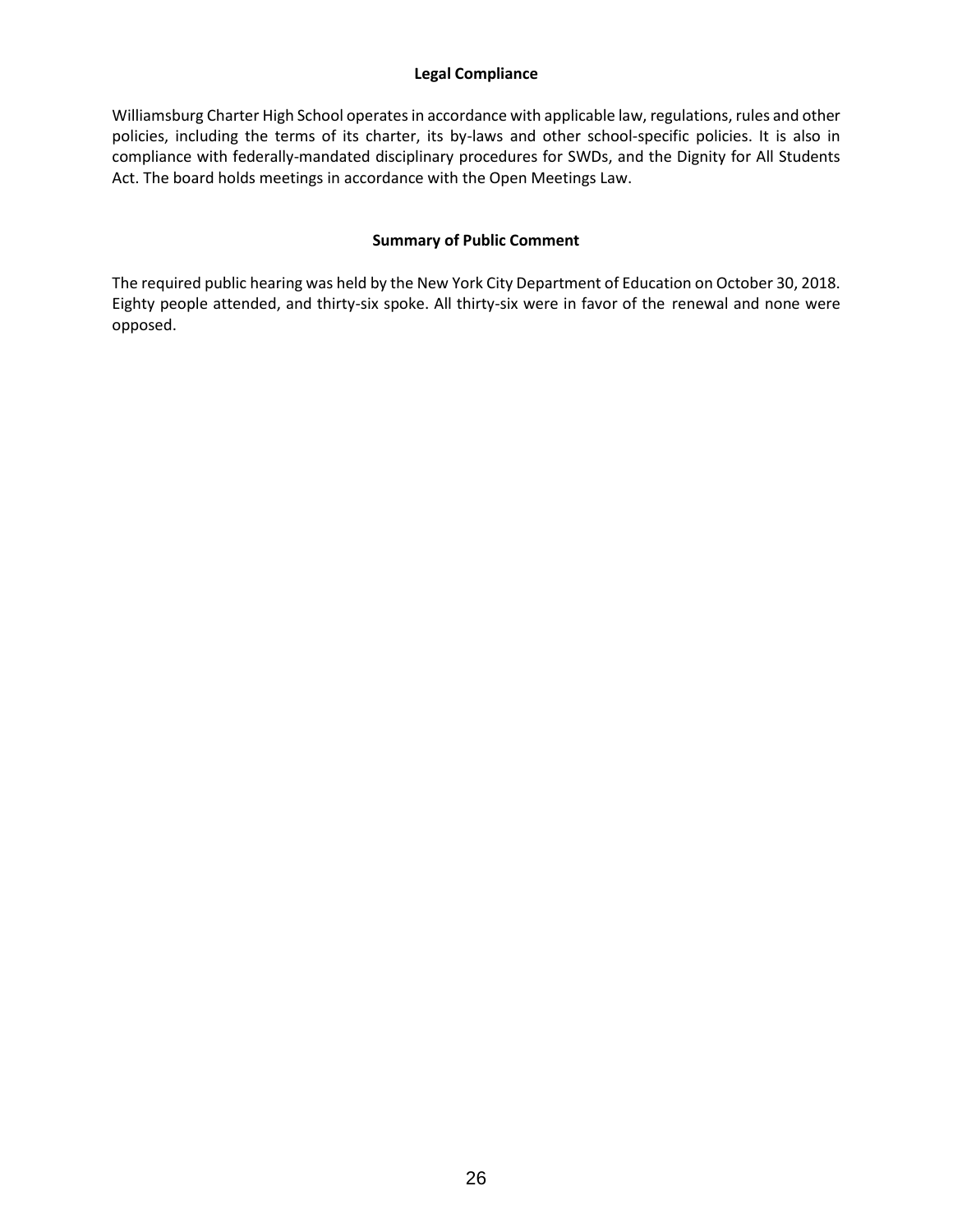#### **Amani Public Charter School**

In accordance with Education Law, Article 56, Sections 2851(4) and 2852(2), Commissioners Regulation 119.7, and the Board of Regents Charter School Renewal Policy, the **New York State Education Department recommends a short-term renewal for a period of three years for Amani Public Charter School. The charter term would begin on July 1, 2019 and expire on June 30, 2022.** 

Amani Public Charter School is meeting most benchmarks set forth in the Board of Regents Charter School Performance Framework. The school is implementing the mission, key design elements, education program and organizational plan set forth in the charter.

| Charter School Summary                                                          |                                                                                                                                                                                                                                                                                                                                |  |  |  |  |
|---------------------------------------------------------------------------------|--------------------------------------------------------------------------------------------------------------------------------------------------------------------------------------------------------------------------------------------------------------------------------------------------------------------------------|--|--|--|--|
| <b>Name of Charter School</b>                                                   | Amani Public Charter School                                                                                                                                                                                                                                                                                                    |  |  |  |  |
| <b>Board Chair</b>                                                              | Sidney Burke                                                                                                                                                                                                                                                                                                                   |  |  |  |  |
| <b>District of location</b>                                                     | Mount Vernon School District                                                                                                                                                                                                                                                                                                   |  |  |  |  |
| <b>Opening Date</b>                                                             | August 2011                                                                                                                                                                                                                                                                                                                    |  |  |  |  |
| <b>Charter Terms</b>                                                            | August 29, 2011 - June 30, 2016<br>July 1, 2016 - June 30, 2019                                                                                                                                                                                                                                                                |  |  |  |  |
| <b>Current Term Authorized Grades/ Approved</b><br><b>Enrollment</b>            | Grades 5-8/355 students                                                                                                                                                                                                                                                                                                        |  |  |  |  |
| Proposed Renewal Term Authorized Grades/<br><b>Proposed Approved Enrollment</b> | Grades 5-8/355 students                                                                                                                                                                                                                                                                                                        |  |  |  |  |
| <b>Comprehensive Management Service Provider</b>                                | None                                                                                                                                                                                                                                                                                                                           |  |  |  |  |
| <b>Facilities</b>                                                               | 60 South Third Avenue, Mount Vernon, NY 10552<br>(Private Space)                                                                                                                                                                                                                                                               |  |  |  |  |
| <b>Mission Statement</b>                                                        | The Mission of the Amani Public Charter School<br>(Amani) is to provide 100% of Mount Vernon<br>students who attend the school from the 5th<br>through the 8th grade with the academic and<br>critical thinking skills necessary to succeed in<br>competitive high school programs, college and<br>the career of their choice. |  |  |  |  |
| <b>Key Design Elements</b>                                                      | <b>Great Teaching</b><br>Rigorous Academic Program<br><b>Strong School Culture</b>                                                                                                                                                                                                                                             |  |  |  |  |
| <b>Requested Revisions</b>                                                      | <b>None</b>                                                                                                                                                                                                                                                                                                                    |  |  |  |  |

**Charter School Summary**

The Amani Public Charter School (APCS) received a rating of "Meets" in all but two Performance Framework benchmarks. Since its initial renewal, the school has implemented changes in an effort to improve student outcomes and meet the Performance Framework benchmarks. All stakeholders demonstrated a thorough commitment to the success of scholars and fulfilling the mission of the school. APCS is well regarded in the community, as evidenced by its high rate of applicants and low rate of student attrition. School leadership and the governing board have been stable though there have been minimal changes to each.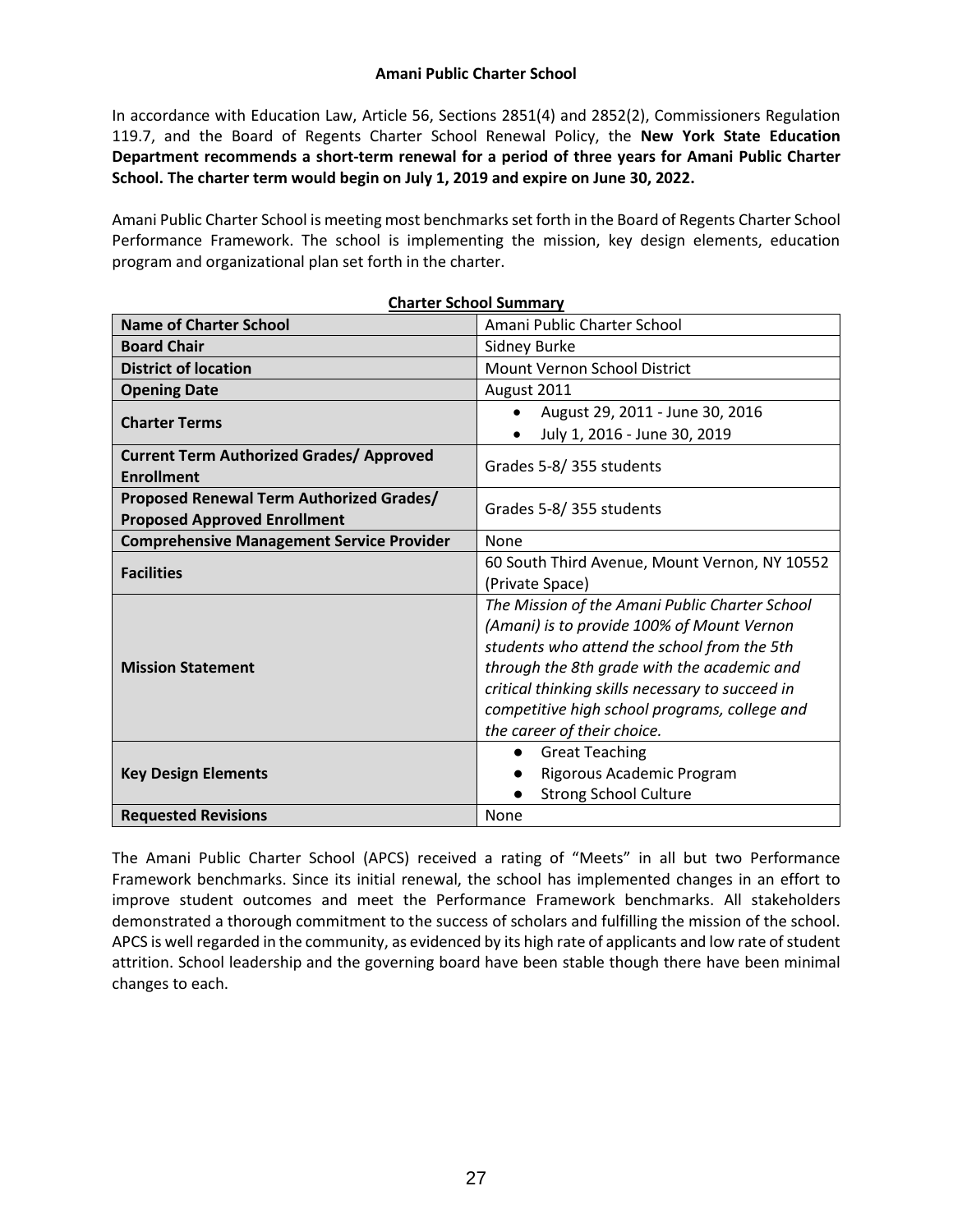#### **Current Grade Levels and Approved Enrollment**

|                                            | Year 1<br>2016 to 2017 | Year 2<br>2017 to 2018 | Year 3<br>2018 to 2019 |  |
|--------------------------------------------|------------------------|------------------------|------------------------|--|
| Grade<br>Configuration                     | Grades 5-8             | Grades 5-8             | Grades 5-8             |  |
| <b>Total Approved</b><br><b>Enrollment</b> | 355                    | 355                    | 355                    |  |

#### **Proposed Renewal Term Grade Levels and Approved Enrollment**

|                                            | Year 1<br>2019 to 2020 | Year 2<br>2020 to 2021 | Year 3<br>2021 to 2022 |  |  |
|--------------------------------------------|------------------------|------------------------|------------------------|--|--|
| Grade<br>Configuration                     | Grades 5-8             | Grades 5-8             | Grades 5-8             |  |  |
| <b>Total Approved</b><br><b>Enrollment</b> | 355                    | 355                    | 355                    |  |  |

## **Background**

The Board of Regents granted an initial charter to Amani Public Charter School (APCS) in December 2010. The school opened for instruction in August 2011, initially serving eighty students in Grade 5. Amani's charter was subsequently renewed by the Board of Regents in April 2016. APCS has not requested any material revisions to its charter.

## **Summary of Evidence for Renewal**

## **Key Performance Area: Educational Success**

- The leadership team is focusing on having greater consistency of classroom routines and procedures across the school. Such practices as an emphasis on Gradual Release of Responsibility (where students are given more voice and autonomy) and LEADs (Learning Objectives, Essential Questions, Agenda, and Do Nows) are to be evident and standard practice in every classroom.
- During a recent visit from the NYSED Charter School Office, team members observed high levels of rigor and student engagement in the majority of classrooms.
- There appears to be a common understanding by staff that activities must be varied to meet the diverse learning styles of students.
- Lessons observed incorporated the use of interactive notebooks, manipulatives, cooperative learning, visuals, technology, and some rotating centers with timed activities.
- To address the student performance needs, the school has made staffing and programmatic changes that continue to be implemented. For example, during this year greater emphasis has been placed, across all grades, and on reading with dedicated time at the beginning of every ELA class. Teachers are increasing the level of rigor in mathematics by building out modules from Engage NY, since the school determined that the math program used previously was not meeting the expectations.
- Academic Intervention Services (AIS) take place during the day and after school.
- In ELA, interventions are held during the 90-minute ELA block with additional support available via online self-guided programs - Renaissance Learning and Kahn Academy.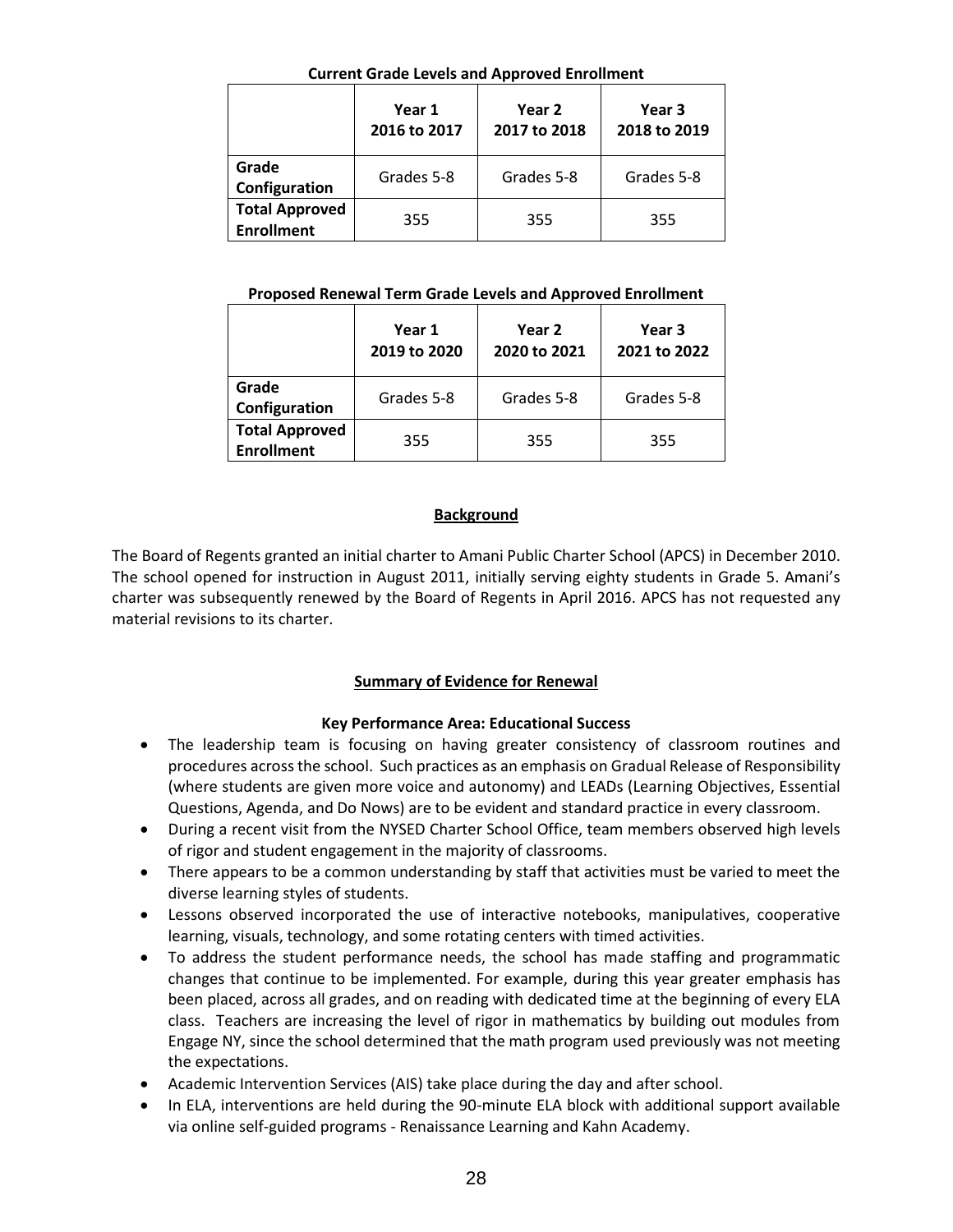- This year, the school has initiated TransMath for math intervention.
- During Wednesday Advisory Period, all staff speak with students and discuss their needs including academic assistance.
- Students with disabilities (SWDs) are serviced in integrated co-teaching (ICT) classrooms with a team of co-teachers that consists of general education and special education teachers.
- Saturday Academy will be offered again starting the second semester for students three or more grades behind.

#### **Student Performance – Elementary/Middle School Outcomes**

See Tables 1 and 2 below regarding 3-8 math and ELA exam aggregate and subgroup student performance compared to the district and state average which serve as two of the many indicators in Benchmark One of the Charter School Performance Framework.

|           |                      |                 | <b>ELA</b>                             |            |                 | <b>Math</b>          |                 |                                      |     |                 |
|-----------|----------------------|-----------------|----------------------------------------|------------|-----------------|----------------------|-----------------|--------------------------------------|-----|-----------------|
|           | უ<br>Public<br>Amani | Mount Vernon SD | $\mathtt{c}_1$<br>District<br>Variance | <b>NYS</b> | Variance to NYS | უ<br>Public<br>Amani | Mount Vernon SD | $\mathsf{c}$<br>District<br>Variance | NYS | Variance to NYS |
| 2014-2015 | 21%                  | 12%             | $+9$                                   | 31%        | $-10$           | 24%                  | 11%             | $+13$                                | 36% | $-12$           |
| 2015-2016 | 28%                  | 19%             | $+9$                                   | 36%        | $-8$            | 16%                  | 12%             | $+4$                                 | 36% | $-20$           |
| 2016-2017 | 22%                  | 24%             | $-2$                                   | 39%        | $-17$           | 20%                  | 17%             | $+3$                                 | 37% | $-17$           |
| 2017-2018 | 37%                  | 32%             | $+5$                                   | 43%        | $-6$            | 17%                  | 23%             | $-6$                                 | 41% | $-24$           |

#### **Table 1: Elementary/Middle School Assessment Proficiency Outcomes for All Students: School, District & State Level Aggregates**

#### *NOTE:*

*(1) Data in the table above represents all students tested who scored proficiently (level 3 or above) on each state assessment.*

The school's aggregate scores on state testing in ELA and math for three of the past four years indicate that the school's students score higher than their peers in the district of location. A comparison to NYS State proficiency rates indicates that over that same time period the school continues to lag behind. In 2017-2018 ELA scores rose significantly and have started to close the gap. Math scores did not see the same gain (see Table 1).

Proficiency outcomes for SWDs and ELLs/MLLs need more data before a trend can be seen. For ED students, they have consistently outperformed their peers in the district of location in both ELA and math testing (see Table 2).

In reviewing the 2017-2018 data for students in grade 8 who have taken Regents exams in Algebra and Earth Science, they have significantly outperformed the state average (see Table 3).

#### **Table 2: Elementary/Middle School Assessment Proficiency Outcomes for Special Populations**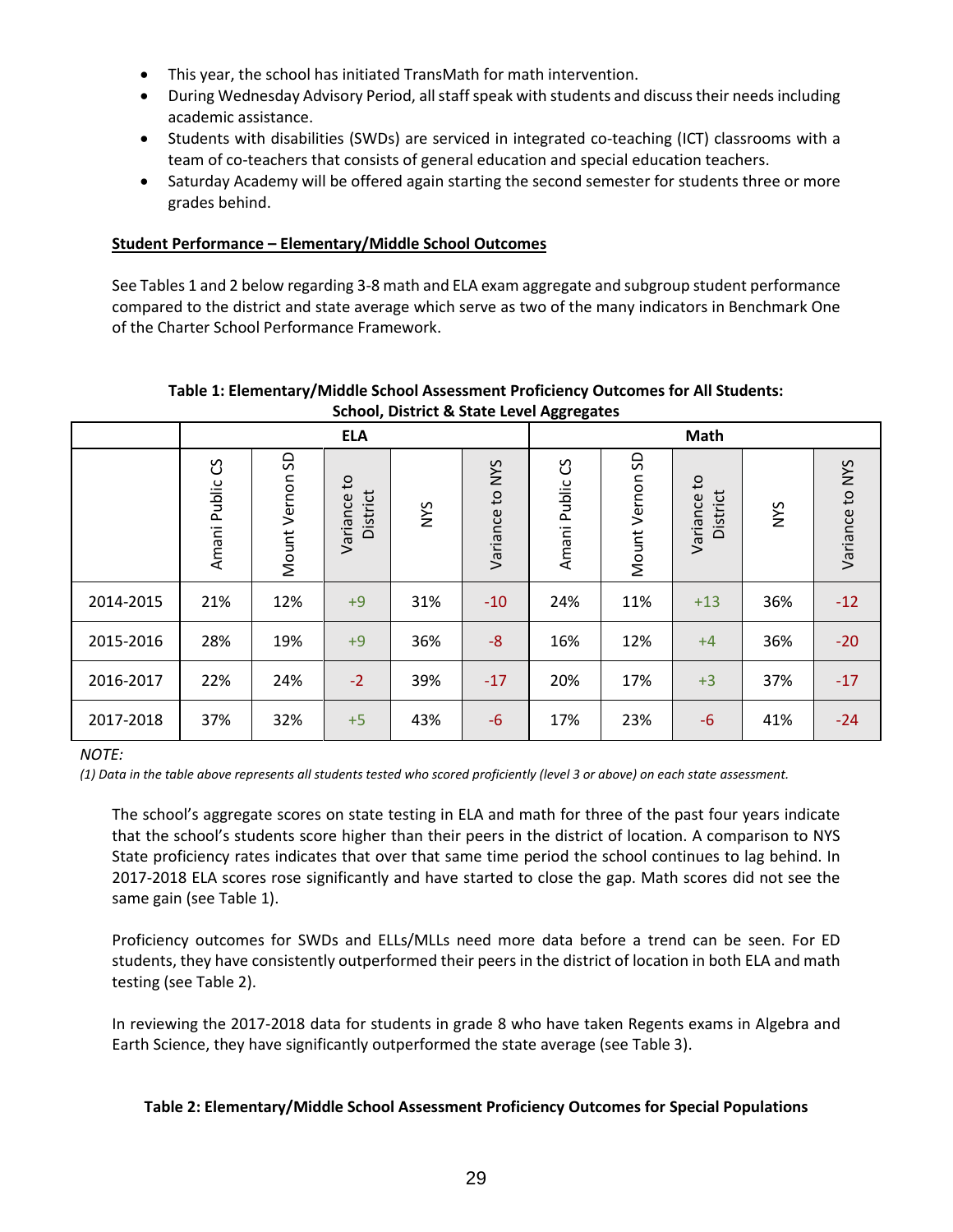| <b>Subject</b> | <b>School Year</b> | <b>Students with</b><br><b>Disabilities</b><br>(Variance to the<br>district of<br>location) | <b>ELL/MLL</b><br>Variance to the<br>district of<br><i>location</i> ) | <b>Economically</b><br><b>Disadvantaged</b><br>(Variance to the<br>district of location) |
|----------------|--------------------|---------------------------------------------------------------------------------------------|-----------------------------------------------------------------------|------------------------------------------------------------------------------------------|
|                | 2014-2015          | <b>COL</b>                                                                                  | ×<br>٠.                                                               | 26%<br>(+17                                                                              |
| ≦⊿             | 2015-2016          | ×                                                                                           | ×.<br>٠.                                                              | 29%<br>$(+12)$                                                                           |
|                | 2016-2017          | ×                                                                                           | $\sim$                                                                |                                                                                          |
|                | 2017-2018          | 5%<br>$(-4)$                                                                                | 11%<br>$(-10)$                                                        | 34%<br>(+4)                                                                              |
|                | 2014-2015          | ×                                                                                           | ×                                                                     | 33%<br>$(+30)$                                                                           |
| Mathematics    | 2015-2016          | <b>COL</b>                                                                                  | <b>Contract</b><br>$\blacksquare$                                     | 16%<br>$(+5)$                                                                            |
|                | 2016-2017          | ×                                                                                           | $\sim$<br>٠                                                           | п.<br>٠.                                                                                 |
|                | 2017-2018          | 5%<br>$+1$                                                                                  | $0\%$<br>$(-7)$                                                       | $(-6)$<br>16%                                                                            |

*NOTES:*

*(1) Data in the table above represents tested students in respective subgroups who scored proficiently (level 3 or above) on each state assessment.*

*(2) For the students with disabilities and the ELL/MLL subgroups, both current and former members of the subgroups have been combined.*

*(3) In some cases, student subgroups still did not have enough tested students to form a representative sample (<5 students). For these subgroups testing data was withheld.*

*(4) The Amani Public Charter School reports that a data reporting error was made in the 2016-2017 school year regarding the percentages of subgroup students enrolled in the school.*

*(5) A "." In any table indicates that the data is suppressed, no student sat for the exam, or the exam was not given.*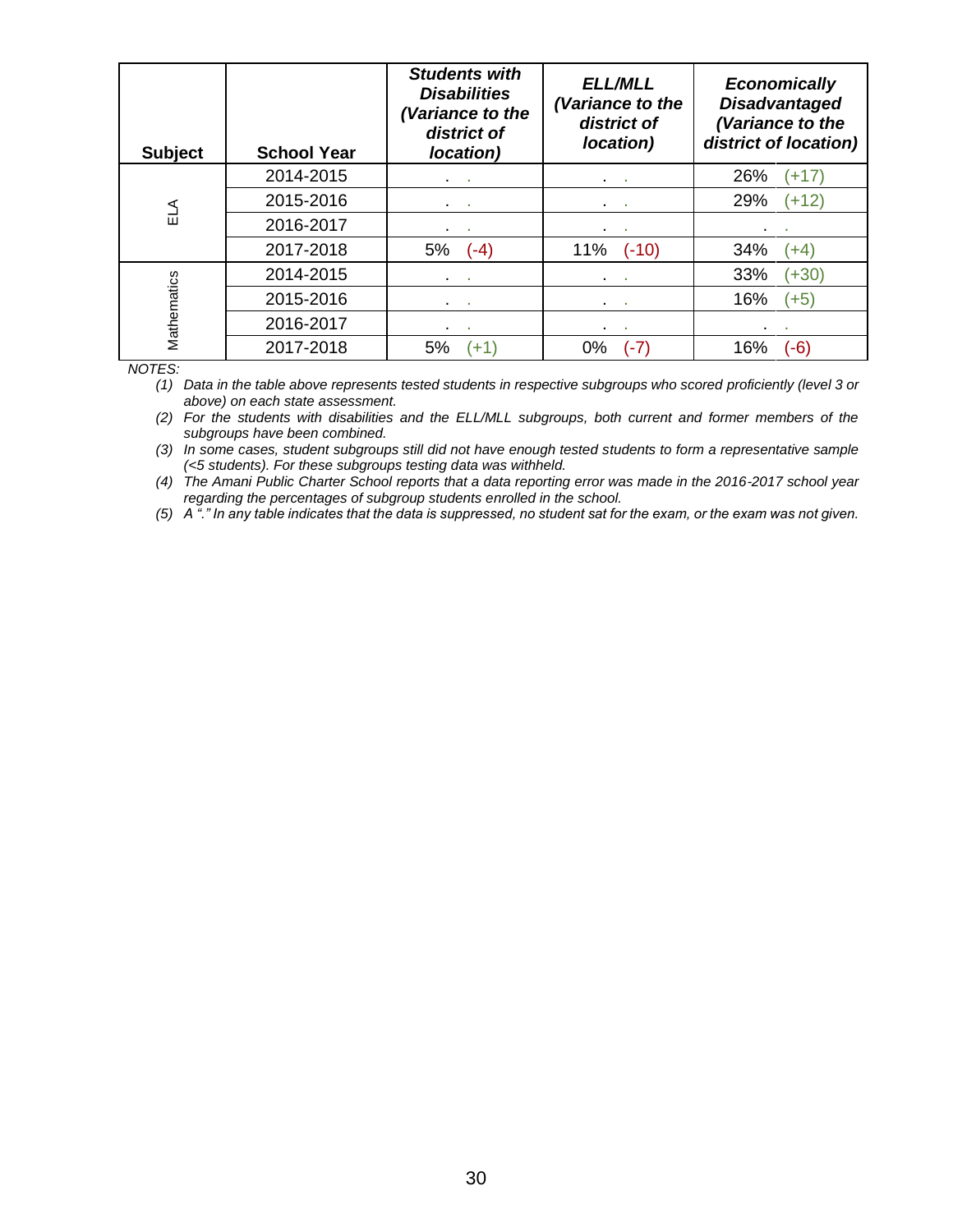|                                      |                                   | Total<br>Charter<br><b>Tested</b> | Amani<br>Public<br>Charter<br>School | <b>NYS</b> | Variance<br>to NYS |
|--------------------------------------|-----------------------------------|-----------------------------------|--------------------------------------|------------|--------------------|
| Algebra I<br>(Common Core)           | <b>All Students</b>               | 25                                | 96%                                  | 70%        | $+26$              |
|                                      | <b>Economically Disadvantaged</b> | 17                                | 94%                                  | 60%        | $+34$              |
| Physical<br>Setting/Earth<br>Science | All Students                      | 25                                | 96%                                  | 73%        | $+23$              |
|                                      | <b>Economically Disadvantaged</b> | 17                                | 94%                                  | 60%        | $+34$              |

#### **Table 3: 2017-2018 Annual Regents Outcomes by Subgroup**

*NOTES:*

*(1) Data in the table above represents students within their respective subgroups who passed the Annual Regents and Regents Common Core Examinations (score of 65 or better).*

*(2) For the students with disabilities and the ELL/MLL subgroups, both current and former members of the subgroups have been combined.*

*(3) In some cases, student subgroups still did not have enough tested students to form a representative sample (<5 students). For these subgroups the testing data was withheld.*

According to the 2017-2018 school year ESEA accountability designations, Amani Public Charter School is *In Good Standing*.

#### **Key Performance Area: Organizational Viability**

Financial Condition and Financial Management

The Charter School Office reviewed Amani Public Charter School's 2016-17 audited financial statements to determine whether the independent auditor observed sufficient internal controls over financial reporting. The auditor did not identify any deficiencies in internal controls that could be considered material weaknesses.

However, when the auditor performed tests of the school's compliance with certain provisions of laws, regulations, contracts, and grant agreements, noncompliance with which could have a direct and material effect on the determination of financial statement amounts, the results of the tests disclosed one instance of noncompliance must be reported under Government Auditing Standards:

#### *Tagging of Temporarily Restricted Revenue*

Revenue and expenses related to a fundraiser where all donations would go to the 21st Century Learning Center and the library were not tagged as such. The auditor recommended that the school implement procedures to track the restrictions on all fundraising income and contributions received during the year, as well as the satisfaction of those restrictions.

#### *Operating Reserves*

The school was holding and, as of the 2017 audit, continues to hold a large amount of cash planned for leasehold improvements without a board-approved policy regarding the purpose and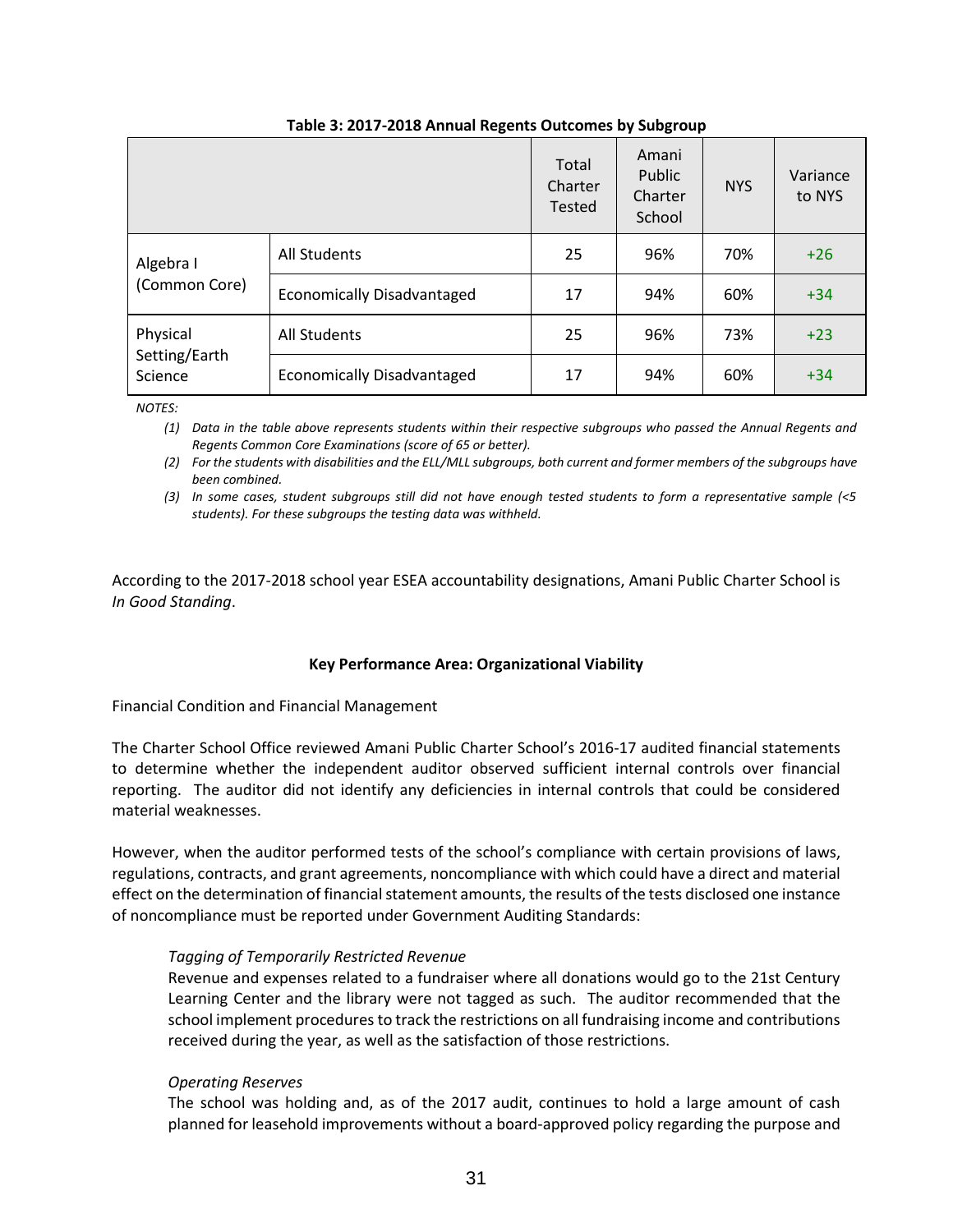use of the reserve funds. The auditor recommended that the school adopt a policy that reflects the intended use of the reserve and that the board approve it.

Public Charter School appears to be in good or sound financial condition as evidenced by performance on key indicators derived from the school's independently audited financial statements.

The Charter School Office reviews the financial performance and management of charter schools using quantitative and qualitative methods. Near‐term indicators, such as the current ratio and unrestricted days cash, are measures of liquidity and of the charter school's capacity to maintain operations. Long‐ term indicators, such as total margin and debt‐to asset ratio, are measures of the charter school's capacity to remain viable and to meet financial obligations.<sup>6</sup>

A *composite score* is an overall measure of financial health calculated by the Department's Office of Audit Services. This score is based on a weighting of primary reserves, equity, and net income. A charter school with a score between 1.5 and 3.0 is considered to be in strong financial health. Amani Public Charter School's composite score for 2016-2017 is 2.1. The table below shows the school's composite scores from 2014-2015 to 2016-2017.

| Year      | <b>Composite Score</b> |  |  |  |  |
|-----------|------------------------|--|--|--|--|
| 2014-2015 | 3.0                    |  |  |  |  |
| 2015-2016 | 2.6                    |  |  |  |  |
| 2016-2017 | 21                     |  |  |  |  |

#### **Table 4: Amani Public Charter School's Composite Scores**

*Source: NYSED Office of Audit Services*

#### **Key Performance Area: Faithfulness to the Charter and Law**

Enrollment, Recruitment and Retention

 $\overline{a}$ 

In previous years misreported and unattributed data had been submitted to the state and students who should have been identified as ED, SWD or ELL/MLL were not properly identified, thus the school's enrollment data did not accurately reflect the demographics of the school. The school has since restructured its process to collect, analyze and report data with more accurate information reported to the state in 2017. The school hired a new data coordinator; and is working with various departments at the NYS Education Department to ensure it is in compliance.

Through efforts towards increasing the percentage of at-risk students enrolled, the school is coming close to but not yet meeting its targets for all of the special population subgroups – SWDs, ELLs/MLLs and ED (see Table 5).

<sup>6</sup> These rigorous indicators of fiscal soundness are aligned with those recommended by the National Association of Charter School Authorizers.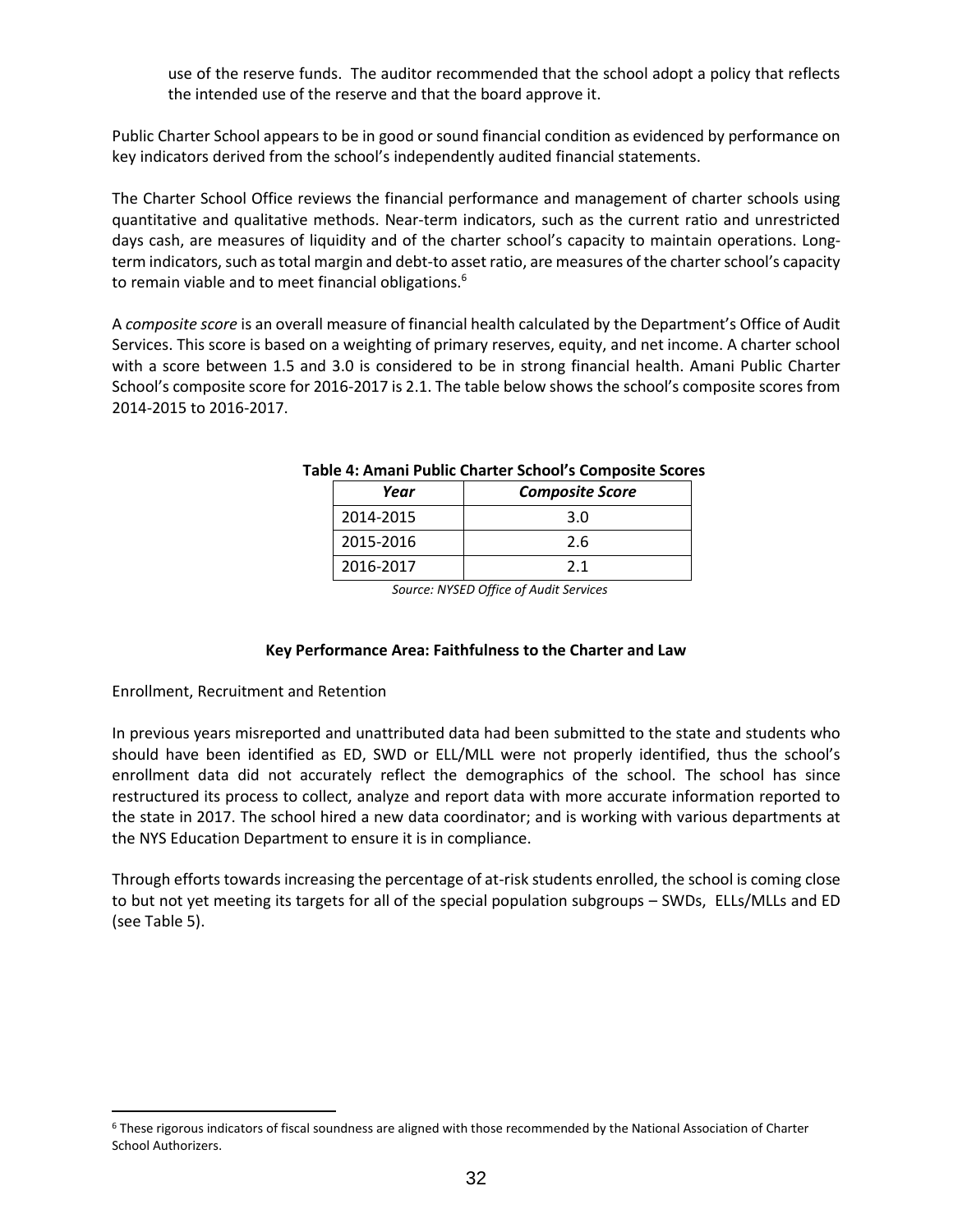The school is making good faith efforts to recruit, serve, and retain at-risk students<sup>7</sup>. Efforts to recruit and retain students in the SWD, ELL/ MLL, and ED populations include:

- Public outreach campaigns with assistance from parents, community-based organizations and school staff
- The board approved an amendment to Amani's admission policy and beginning in 2019 will implement a weighted lottery system with preferences given to ELLs/MLLs and SWDs.
- Amani will set targets for ELLs/MLLs and SWDs on an annual basis on the percentages of ELLs/MLLs and SWDs in the Mount Vernon School District, as determined from the final BEDS-day enrollment for the same grades served by Amani in the year prior to the lottery.

|                                      | 2016-2017                                    |                        |                     | 2017-2018                            |                    |          |
|--------------------------------------|----------------------------------------------|------------------------|---------------------|--------------------------------------|--------------------|----------|
| <b>Student Population</b>            | Amani Public<br>Charter<br>$\star$<br>School | 9<br>Mount<br>Vernon S | $\star$<br>Variance | Public<br>Charter<br>School<br>Amani | Mount<br>Vernon SE | Variance |
| Students with<br><b>Disabilities</b> |                                              | 18%                    | $-18$               | 6%                                   | 18%                | $-12$    |
| ELL/MLL                              | 1%                                           | 10%                    | $-9$                | 3%                                   | 14%                | $-11$    |
| Economically<br>Disadvantaged        | $\blacksquare$                               | 80%                    | $-80$               | 76%                                  | 86%                | $-10$    |

|  | Table 5: Student Demographics – Amani Public Charter School Compared to District of Location |  |
|--|----------------------------------------------------------------------------------------------|--|
|  |                                                                                              |  |

*\* The Amani Public Charter School reports that a data reporting error was made in the 2016-17 school year regarding the percentages of subgroup students enrolled in the school. The actual percentages as reported by the school are 10% for students with disabilities, 1% for ELLs/MLLs and 63% for economically disadvantaged students, representing -8, -9, and -17 percentage point variances with the district of location respectively.*

*NOTES:*

- *(1) Data in the table above represents a comparison between those grades served in the charter school to only those same grades in the district.*
- *(2) For the students with disabilities and the ELL/MLL subgroups, both current and former members of the subgroups have been combined.*
- *(3) A "." In any table indicates that the data is suppressed, no student sat for the exam, or the exam was not given.*

 $\overline{a}$ <sup>7</sup> Education Law §2854(2)(a) requires that schools demonstrate good faith efforts to attract and retain a comparable or greater enrollment of students with disabilities, FRPL eligible students and English language learners when compared to the enrollment figures for such students in the school district in which the charter is located. SUNY and the Regents were charged with setting specific enrollment and retention targets for each charter school, and have done so. Education Law §2852(9-a)(b)(i). All charter schools that were initially chartered after August 2010 or renewed after January 1, 2011, are expected to meet or exceed the enrollment and retention targets set by the Regents and SUNY. When submitting an application for renewal of the charter, schools are required to provide information detailing the means by which they will meet the enrollment and retention targets (Education Law §2851(4)(e)), and this information is considered by the Regents in the review of the school's performance over the charter term. A school's plan to change its enrollment practices, whether by weighting the lottery or preferencing, may also be considered when determining whether the school will meet the targets in the upcoming charter term. A school's repeated failure to meet or exceed its enrollment and retention targets, when combined with a failure to show that extensive efforts to meet the targets have been made, may be cause for termination or revocation of the charter pursuant to section Education Law §2855(1)(e).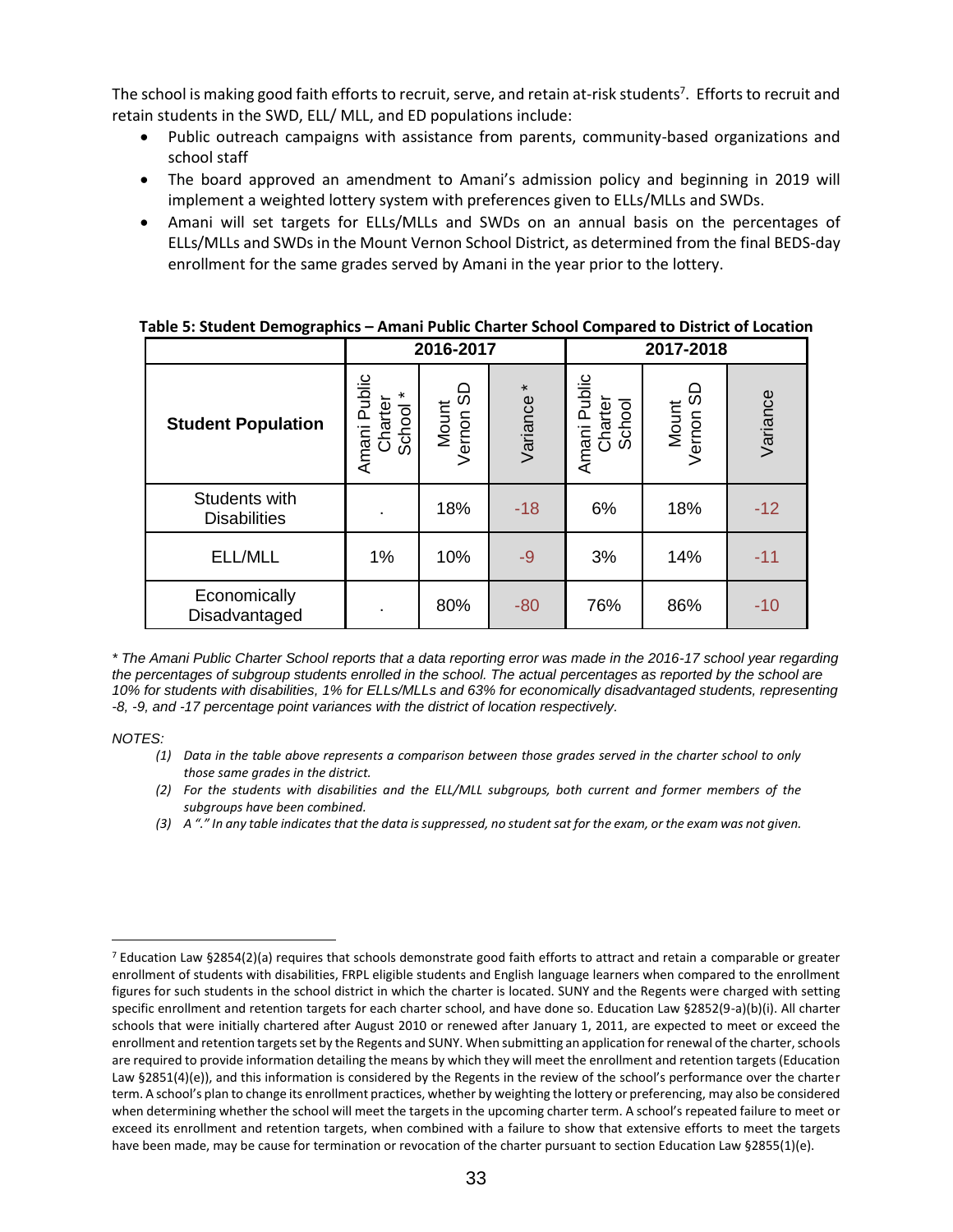#### **Student Retention**

According to NYSED data, in the 2017-2018 school year, 92% of students were retained in Amani Public Charter School compared with 94% in the district of location.

#### **Legal Compliance**

Amani Public Charter School operates in accordance with applicable law, regulations, rules and other policies, including the terms of its charter, its by-laws and other school-specific policies. It is also in compliance with federally mandated disciplinary procedures for students with disabilities, and the Dignity for All Students Act. The board holds meetings in accordance with the Open Meetings Law.

#### **Summary of Public Comment**

The required public hearing was held by the Mount Vernon School District on October 28, 2018. Thirtythree people attended, and ten spoke. Ten were in favor of the renewal and none were opposed.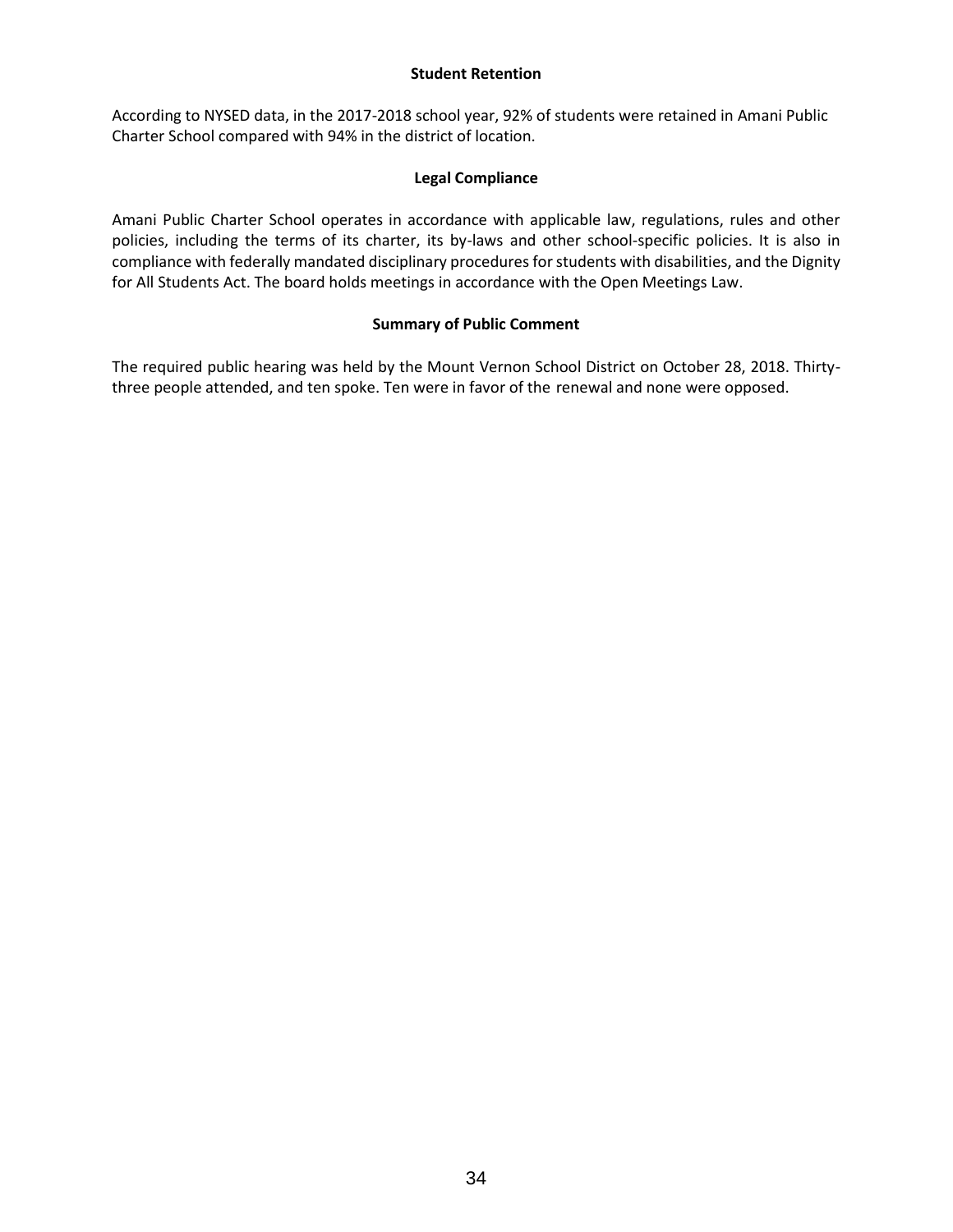#### **Brooklyn Laboratory Charter School**

In accordance with Education Law, Article 56, Sections 2851(4) and 2852(2), Commissioners Regulation 119.7, and the Board of Regents Charter School Renewal Policy, the **New York State Education Department recommends a short-term renewal for a period of three years for Brooklyn Laboratory Charter School. The charter term would begin on July 1, 2019 and expire on June 30, 2022, and the school would be permitted to revise its charter to add Grades 11-12, increasing enrollment from 765 students to 909 students.** 

In February 2019, the school was required by NYSED to provide a Corrective Action Plan (CAP) establishing strategies and measurable outcomes to improve academic performance. The school is currently in the process of creating a plan to implement the specific strategies outlined in the CAP and will provide quarterly progress reports and updates to the NYSED Charter School Office (CSO). The CAP will be closely monitored, and the Department will report to the Regents as necessary.

Brooklyn Laboratory Charter School (BLCS) is meeting most benchmarks set forth in the Board of Regents Charter School Performance Framework. The school is implementing the mission, key design elements, education program and organizational plan set forth in the charter.

| <b>Name of Charter School</b>                                                   | Brooklyn Laboratory Charter School                                                                                                                                                                                                                                                                                                                                                                                |
|---------------------------------------------------------------------------------|-------------------------------------------------------------------------------------------------------------------------------------------------------------------------------------------------------------------------------------------------------------------------------------------------------------------------------------------------------------------------------------------------------------------|
| <b>Board Chair</b>                                                              | Martha Revenaugh                                                                                                                                                                                                                                                                                                                                                                                                  |
| <b>District of location</b>                                                     | NYC CSD 13                                                                                                                                                                                                                                                                                                                                                                                                        |
| <b>Opening Date</b>                                                             | <b>Fall 2014</b>                                                                                                                                                                                                                                                                                                                                                                                                  |
| <b>Charter Terms</b>                                                            | August 18, 2014 - June 30, 2019                                                                                                                                                                                                                                                                                                                                                                                   |
| <b>Current Term Authorized Grades/ Approved</b><br><b>Enrollment</b>            | Grades 6-10/765 students                                                                                                                                                                                                                                                                                                                                                                                          |
| Proposed Renewal Term Authorized Grades/<br><b>Proposed Approved Enrollment</b> | Grades 6-12/909 students                                                                                                                                                                                                                                                                                                                                                                                          |
| <b>Comprehensive Management Service Provider</b>                                | <b>None</b>                                                                                                                                                                                                                                                                                                                                                                                                       |
| <b>Facilities</b>                                                               | Chapel Street Campus, 40 Flatbush<br>$\bullet$<br>Avenue Extension, Brooklyn, New York<br>11201 (Private Space: Grades 6 - 8)<br>Sand Street Campus, 77 Sands Street<br>$\bullet$<br>Brooklyn, New York 11201 (Private<br>Space: Grades7-10)<br>Jay Street Campus, 240 Jay Street,<br>Brooklyn, New York 11201 (Private<br>Space: Afterschool Programming<br>Assemblies, School Events,<br>Administrative Office) |
| <b>Mission Statement</b>                                                        | "Brooklyn Laboratory Charter School (LAB)<br>prepares students, including English language<br>learners, students with disabilities, and over-age<br>under-credited students, with the academic<br>foundation, digital literacy, and leadership skills<br>necessary to excel in college and professional life<br>as they grow as ethical leaders."                                                                 |

**Charter School Summary**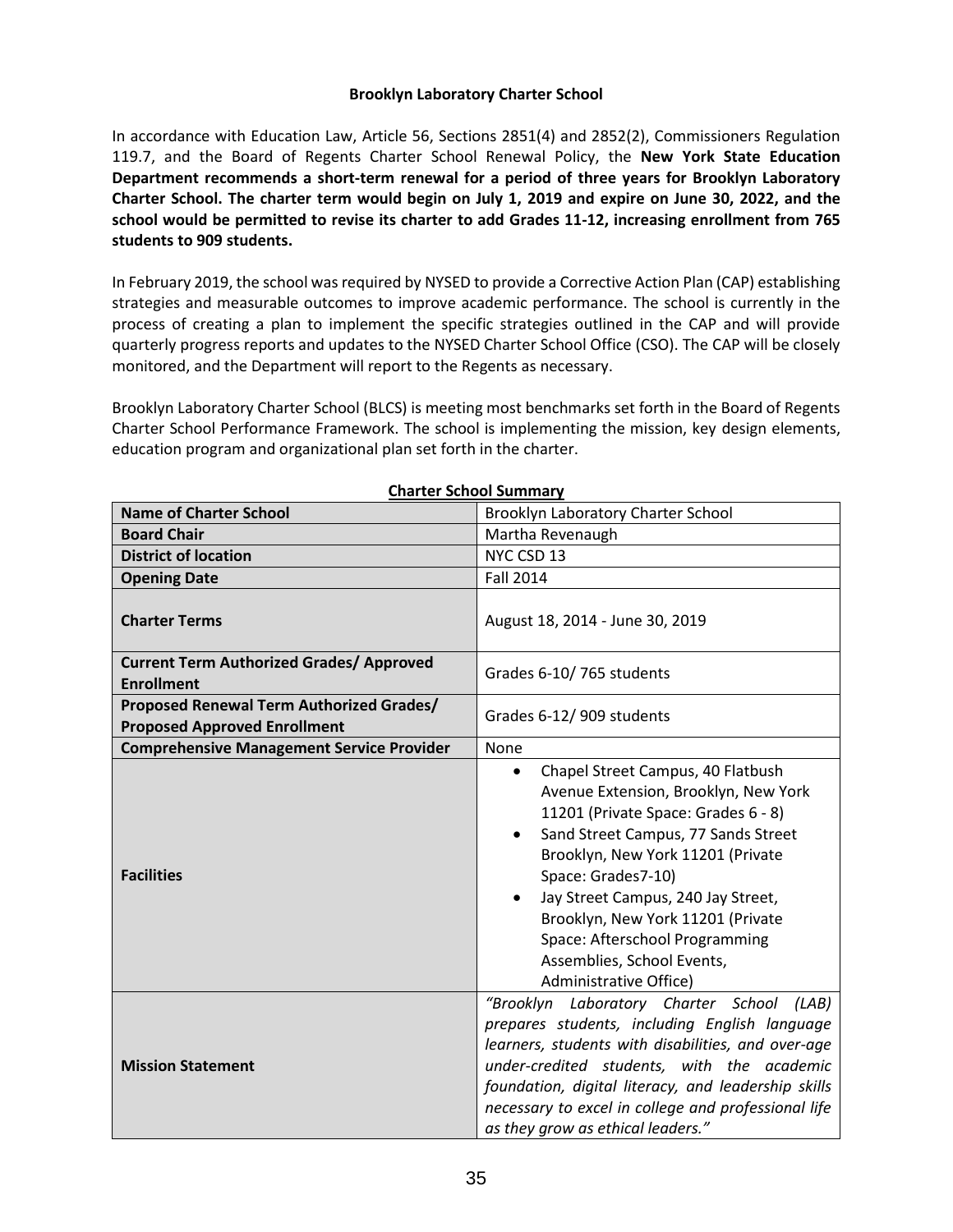|                            | College-preparatory curriculum                       |  |  |
|----------------------------|------------------------------------------------------|--|--|
|                            | <b>Extended learning time</b>                        |  |  |
|                            | Building productive, engaged and active<br>$\bullet$ |  |  |
| <b>Key Design Elements</b> | citizens                                             |  |  |
|                            | High expectations school culture                     |  |  |
|                            | Data-driven instruction                              |  |  |
|                            | Next generation learning and assessment              |  |  |
|                            | Expand from serving Grades 6-10 with 765             |  |  |
| <b>Requested Revisions</b> | students to serving Grades 6-12 with 909             |  |  |
|                            | students.                                            |  |  |

To meet the needs of all scholars, BLCS uses a range of research based instructional strategies to engage their students in high-quality, rigorous instruction that includes high-dosage academic tutoring, structured, consistent whole group instruction, and co-teaching. Real-time data is used to best understand the needs of students with school leadership and teaching staff reviewing student work and analyzing assessment data to provide students with scaffolded instruction and feedback.

|                                            | Year 1<br>2014 to 2015 | Year 2<br>2015 to 2016 | Year 3<br>2016 to 2017 | Year 4<br>2017 to 2018 | Year 5<br>2018 to 2019 |
|--------------------------------------------|------------------------|------------------------|------------------------|------------------------|------------------------|
| Grade<br>Configuration                     | Grades 6               | Grades $6 - 7$         | Grades $6 - 8$         | Grades $6 - 9$         | Grades $6 - 10$        |
| <b>Total Approved</b><br><b>Enrollment</b> | 132                    | 249                    | 479                    | 700                    | 765                    |

#### **Current Grade Levels and Approved Enrollment**

#### **Proposed Renewal Term Grade Levels and Approved Enrollment**

|                                            | Year 1<br>2019 to 2020 | Year <sub>2</sub><br>2020 to 2021 | Year 3<br>2021 to 2022 |
|--------------------------------------------|------------------------|-----------------------------------|------------------------|
| Grade<br>Configuration                     | Grades 6 - 11          | Grades $6 - 12$                   | Grades 6 - 12          |
| <b>Total Approved</b><br><b>Enrollment</b> | 865                    | 909                               | 909                    |

#### **Background**

The Board of Regents granted an initial charter to BLCS in December 2013. The school opened for instruction in September 2014 initially serving 125 students in Grade 6.

At the school's request, the Board of Regents approved a material revision in March 2017 to merge the school with Brooklyn Laboratory High School. The education corporation after the merger was renamed Brooklyn Laboratory Charter Schools. The school also requested in March 2018 to decrease student enrollment from 909 students to 765 students and this request was also approved. The current revision request of additional students is due to adding Grades 11-12.

#### **Summary of Evidence for Renewal**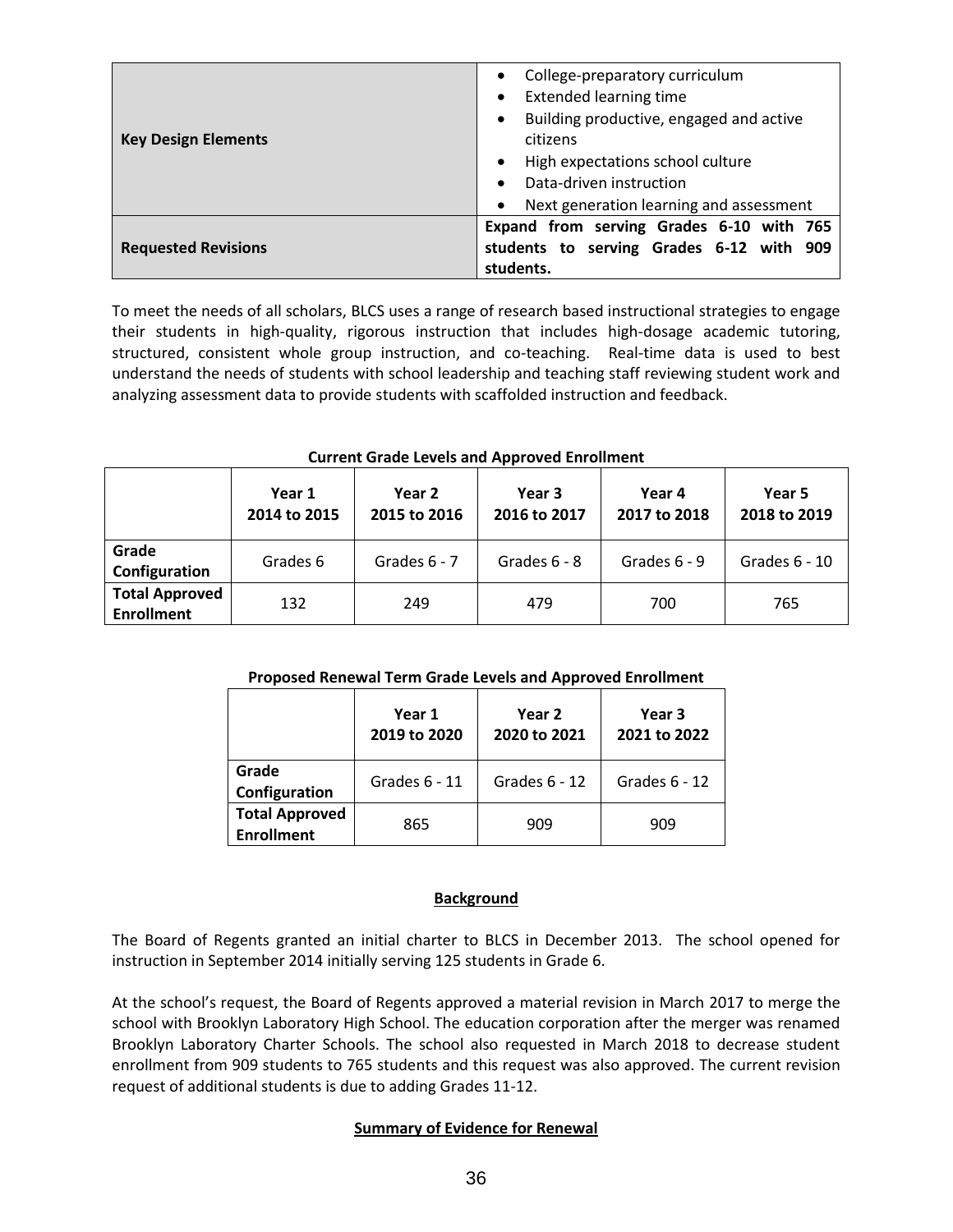## **Key Performance Area: Educational Success**

- Brooklyn Lab is designed as a college preparatory middle and high school.
- It is focused on every student taking an Advanced Placement (AP) course in high school and has initiated pre-AP instruction to prepare students for that challenge.
- In order to serve all students with varying needs, the school implements an inclusive model.
- The school uses co-teaching to provide differentiated learning opportunities with an emphasis on small group instruction.
- The school also offers integrated co-teaching (ICT) and 12:1:1 settings.
- The school supports a fellowship program that provides all students with daily small group or 1:1 tutoring by recent college graduates. Beyond providing a pipeline of potential candidates for its teacher residency program, students in need of additional supports get another dose of small group instruction linked to their individual needs. The tutoring program allows for additional small group or 1:1 instruction for all students.
- Students and families have access to Goalbook, which is a goal setting platform where IEP goals are monitored by learning specialists and the student support team. The data is integrated with Cortex to facilitate personalized learning tailored to individual goals and to monitor progress.
- The school uses a pull-out model to provide sheltered instruction for English language learners/multi-lingual learners.
- The school has adopted the TNTP framework for teaching and leadership.

# **Student Performance – Elementary/Middle School Outcomes**

See Tables 1 and 2 below regarding 3-8 math and ELA exam aggregate and subgroup student performance compared to the district and state average which serve as two of the many indicators in Benchmark One of the Charter School Performance Framework.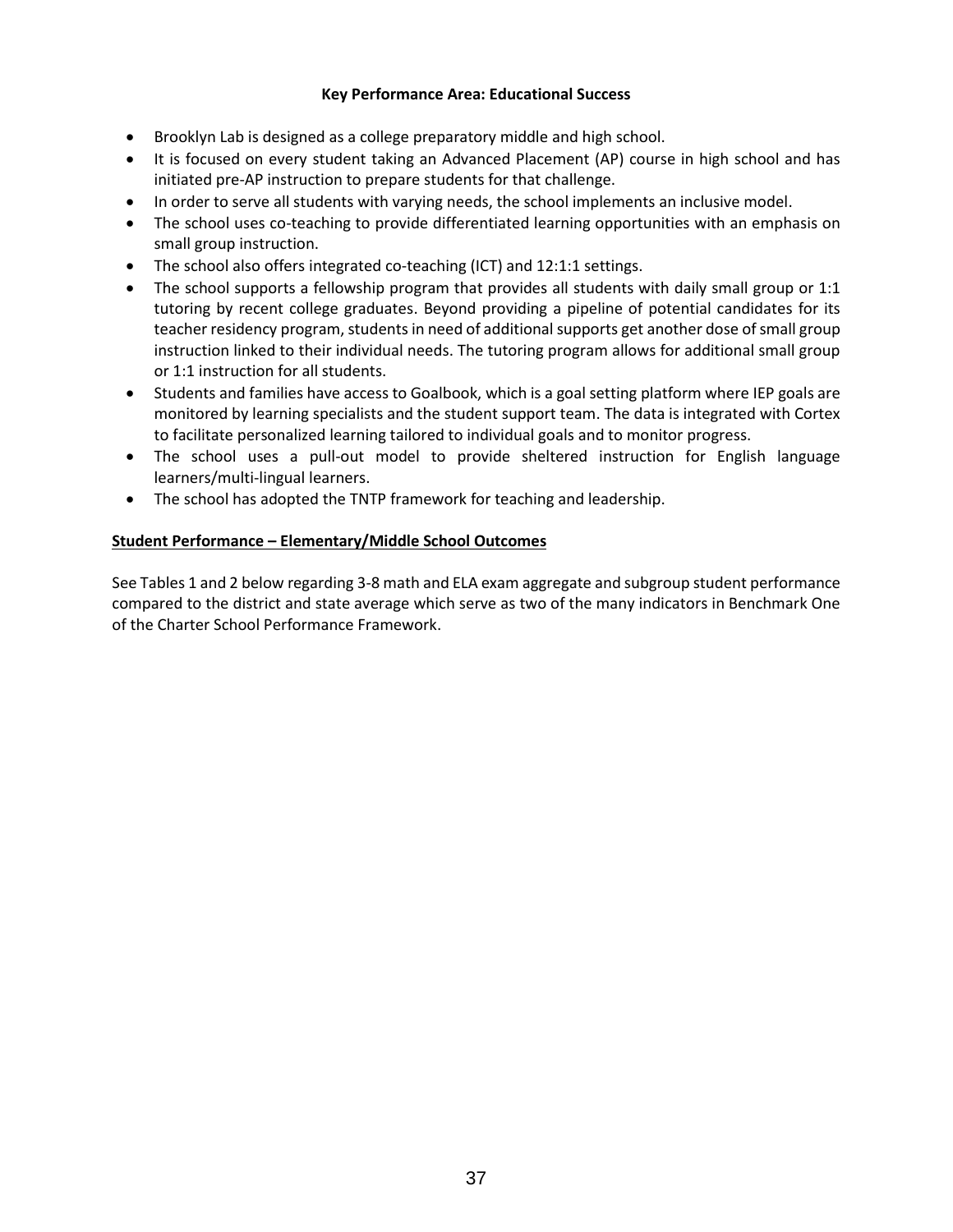|               |                              | --- <i>-</i> ----<br><b>ELA</b> |                                        |            |                    | --------<br><b>Math</b>     |               |                         |            |                 |
|---------------|------------------------------|---------------------------------|----------------------------------------|------------|--------------------|-----------------------------|---------------|-------------------------|------------|-----------------|
|               | ပြ<br>Brooklyn<br>Laboratory | $\frac{3}{2}$<br>NYC CSD        | $\mathsf{c}_1$<br>District<br>Variance | <b>NYS</b> | to NYS<br>Variance | უ<br>Brooklyn<br>Laboratory | 13<br>NYC CSD | Variance to<br>District | <b>NYS</b> | Variance to NYS |
| 2014-<br>2015 | 25%                          | 18%                             | $+7$                                   | 31%        | $-6$               | 25%                         | 16%           | $+9$                    | 39%        | $-14$           |
| 2015-<br>2016 | 41%                          | 25%                             | $+16$                                  | 35%        | $+6$               | 38%                         | 19%           | $+19$                   | 38%        | $\mathbf{0}$    |
| 2016-<br>2017 | 31%                          | 31%                             | $\overline{0}$                         | 40%        | $-9$               | 23%                         | 18%           | $+5$                    | 34%        | $-11$           |
| 2017-<br>2018 | 33%                          | 40%                             | $-7$                                   | 46%        | $-13$              | 25%                         | 26%           | $-1$                    | 40%        | $-15$           |

# **Table 1: Elementary/Middle School Assessment Proficiency Outcomes for All Students: School, District & State Level Aggregates (District of Location)**

*NOTE:*

*(1) Data in the table above represents all students tested who scored proficiently (level 3 or above) on each state assessment.*

The school's aggregate scores on state testing in ELA and math for three of the past four years indicates that the school's students score higher than their peers in the district of location, CSD 13. A comparison to NYS proficiency rates has varied over that same time period (see Table 1). Proficiency outcomes for special populations have consistently been above the district of location.

**Table 1: Elementary/Middle School Assessment Proficiency Outcomes for All Students: School, District & State Level Aggregates CSD 17**

|           | <b>ELA</b>                   |            |                           |     |                                        |                             | Math                       |                                      |     |                                        |
|-----------|------------------------------|------------|---------------------------|-----|----------------------------------------|-----------------------------|----------------------------|--------------------------------------|-----|----------------------------------------|
|           | ပိ<br>Brooklyn<br>Laboratory | NYC CSD 17 | đ<br>District<br>Variance | NYS | $\mathsf{c}$<br>Variance<br><b>NYS</b> | უ<br>Brooklyn<br>Laboratory | $\overline{17}$<br>NYC CSD | $\mathsf{c}$<br>District<br>Variance | NYS | $\mathsf{G}$<br>Variance<br><b>NYS</b> |
| 2014-2015 | 25%                          | 22%        | $+3$                      | 31% | $-6$                                   | 25%                         | 25%                        | $\overline{0}$                       | 39% | $-14$                                  |
| 2015-2016 | 41%                          | 28%        | $+13$                     | 35% | $+6$                                   | 38%                         | 24%                        | $+14$                                | 38% | $\mathbf{0}$                           |
| 2016-2017 | 31%                          | 34%        | $-3$                      | 40% | $-9$                                   | 23%                         | 21%                        | $+2$                                 | 34% | $-11$                                  |
| 2017-2018 | 33%                          | 43%        | $-10$                     | 46% | $-13$                                  | 25%                         | 30%                        | $-5$                                 | 40% | $-15$                                  |

*NOTE:*

*(1) Data in the table above represents all students tested who scored proficiently (level 3 or above) on each state assessment.*

#### **Table 2a: Elementary/Middle School Assessment Proficiency Outcomes for Special Populations**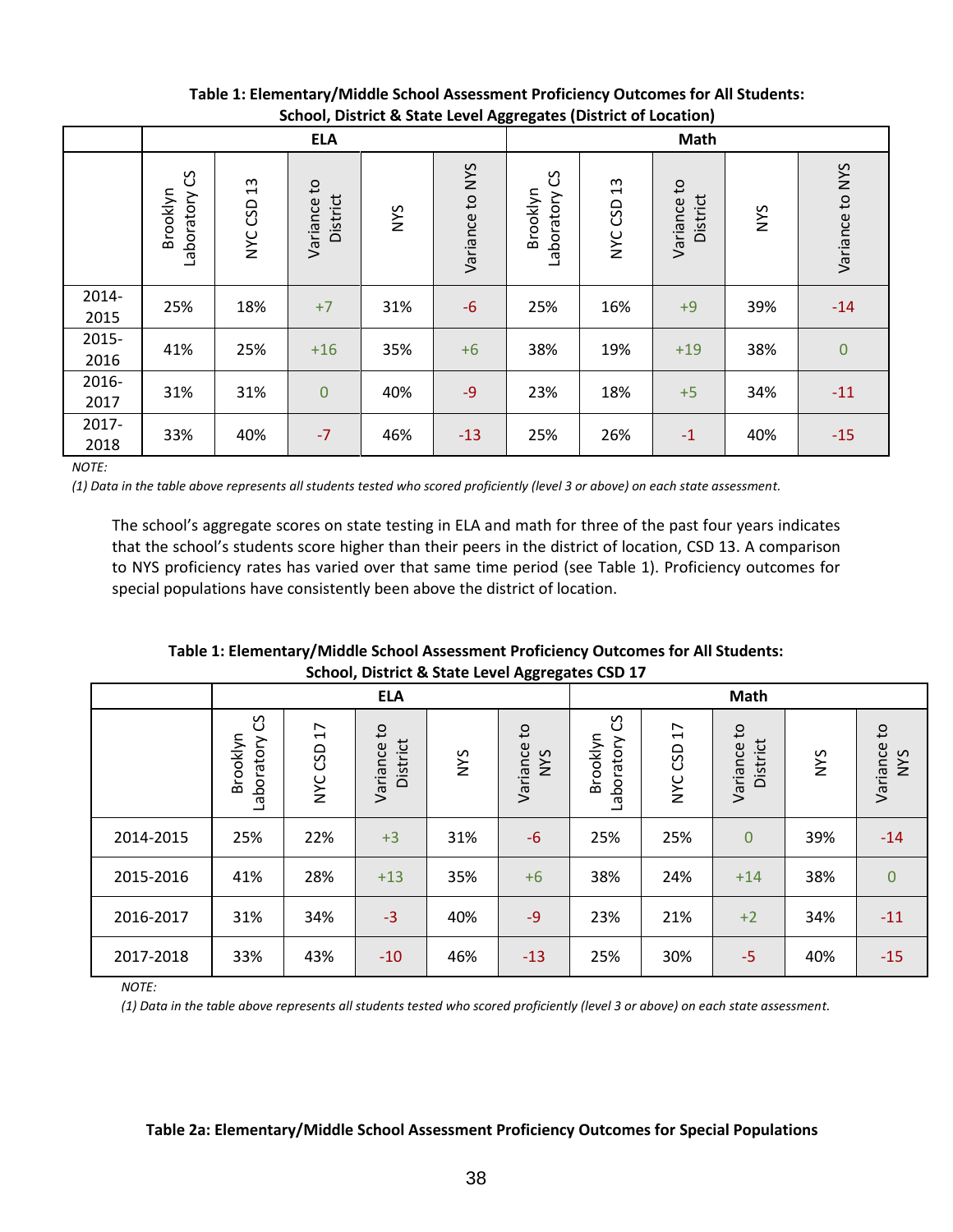| <b>Subject</b> | <b>School Year</b> | <b>Students with</b><br><b>Disabilities</b><br>(Variance to the<br>district of location<br><b>CSD 13)</b> | ELL/MLL<br>(Variance to the<br>district of location<br><b>CSD 13)</b> | <b>Economically</b><br><b>Disadvantaged</b><br>(Variance to the<br>district of location<br><b>CSD 13)</b> |
|----------------|--------------------|-----------------------------------------------------------------------------------------------------------|-----------------------------------------------------------------------|-----------------------------------------------------------------------------------------------------------|
|                | 2014-2015          | $5\%$ $(-1)$                                                                                              | $\sim 100$<br>$\bullet$                                               | 19%<br>$(+6)$                                                                                             |
|                | 2015-2016          | 16%<br>$(+6)$                                                                                             | 14%<br>$(+9)$                                                         | $33\%$ $(+14)$                                                                                            |
| ELA            | 2016-2017          | $13\%$ $(-1)$                                                                                             | $(+5)$<br>10%                                                         | $26\%$ $(+2)$                                                                                             |
|                | 2017-2018          | (0)<br>17%                                                                                                | $21\%$ (+5)                                                           | $29\%$ (-4)                                                                                               |
|                | 2014-2015          | $5\%$ (-3)                                                                                                | $\cdot$<br>$\sim$ 100 $\pm$                                           | $22\%$ $(+11)$                                                                                            |
|                | 2015-2016          | 17%<br>$(+6)$                                                                                             | 14%<br>$(+8)$                                                         | 30%<br>$(+15)$                                                                                            |
| Mathematics    | 2016-2017          | (0)<br>9%                                                                                                 | 10%<br>$(+2)$                                                         | $16\%$ (+3)                                                                                               |
|                | 2017-2018          | 12%<br>$(+1)$                                                                                             | 21%<br>$(+8)$                                                         | 22%<br>$(+4)$                                                                                             |

*NOTES:*

*(1) Data in the table above represents tested students in respective subgroups who scored proficiently (level 3 or above) on each state assessment.*

(2) For the students with disabilities and the ELL/MLL subgroups, both current and former members of the subgroups have *been combined.*

*(3) In some case, student subgroups still did not have enough tested students to form a representative sample (<5 students). For these subgroups testing data was withheld.*

*(4) A "." In any table indicates that the data is suppressed, no student sat for the exam, or the exam was not given.*

| Subject | <b>School Year</b> | <b>Students with</b><br><b>Disabilities</b><br>(Variance to CSD 17) | ELL/MLL<br>(Variance to CSD 17) | <b>Economically</b><br><b>Disadvantaged</b><br>(Variance to CSD 17) |  |
|---------|--------------------|---------------------------------------------------------------------|---------------------------------|---------------------------------------------------------------------|--|
|         | 2014-2015          | 5%<br>$(+1)$                                                        | $\bullet$                       | 19%<br>$(-3)$                                                       |  |
| ELA     | 2015-2016          | 16%<br>$(+9)$                                                       | 14%<br>$(+5)$                   | 32%<br>$(+5)$                                                       |  |
|         | 2016-2017          | 13%<br>$(+2)$                                                       | 10%<br>$(+2)$                   | 26%<br>$(-7)$                                                       |  |
|         | 2017-2018          | 17%<br>(0)                                                          | 21%<br>$(+1)$                   | 29%<br>$(-13)$                                                      |  |
|         | 2014-2015          | $5\%$ $(-1)$                                                        |                                 | 22%<br>$(-3)$                                                       |  |
| Math    | 2015-2016          | 17%<br>$(+9)$                                                       | (0)<br>14%                      | 30%<br>$(+7)$                                                       |  |
|         | 2016-2017          | 9%<br>$(+2)$                                                        | $(+2)$<br>10%                   | 16%<br>$(-5)$                                                       |  |
|         | 2017-2018          | 12%<br>$(+2)$                                                       | 21%<br>$(+4)$                   | 22%<br>$(-7)$                                                       |  |

| Table 2b: Elementary/Middle School Assessment Proficiency Outcomes for Special Population |  |  |
|-------------------------------------------------------------------------------------------|--|--|
|-------------------------------------------------------------------------------------------|--|--|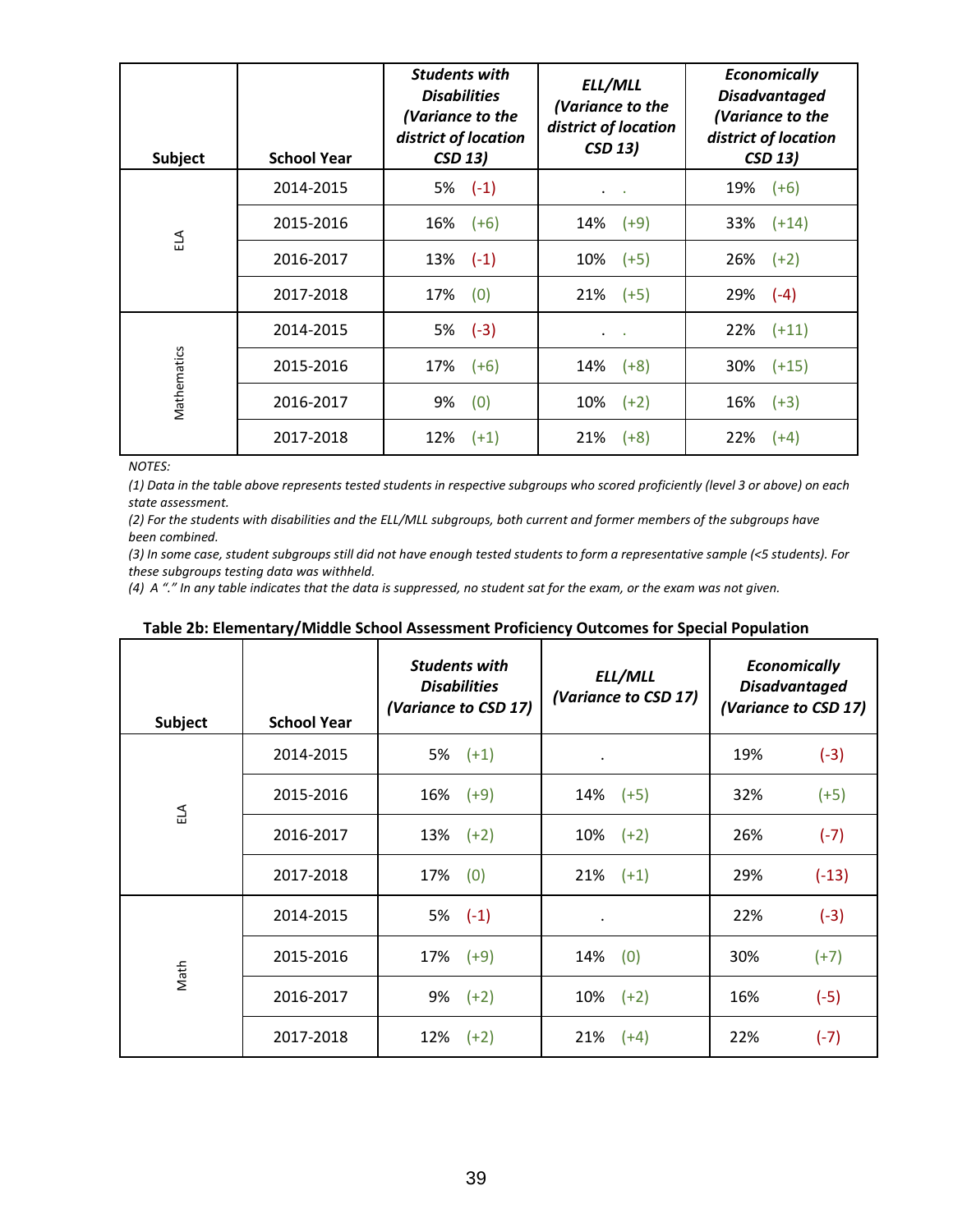*NOTES:*

*(1) Data in the table above represents tested students in respective subgroups who scored proficiently (level 3 or above) on each state assessment.*

(2) For the SWDs and the ELL/MLL subgroups, both current and former members of the subgroups have been combined.

*(3) In some case, student subgroups still did not have enough tested students to form a representative sample (<5 students). For these subgroups testing data was withheld.*

|                    |                                   | Total<br>Charter<br><b>Tested</b> | Brooklyn<br>Laboratory<br>Charter<br>School | <b>NYS</b> | Variance<br>to NYS |
|--------------------|-----------------------------------|-----------------------------------|---------------------------------------------|------------|--------------------|
| Algebra I (Common  | <b>All Students</b>               | 16                                | 81%                                         | 70%        | $+11$              |
| Core)              | <b>Economically Disadvantaged</b> | 7                                 | 100%                                        | 60%        | $+40$              |
|                    | <b>All Students</b>               | 108                               | 56%                                         | 73%        | $-17$              |
|                    | <b>Students with Disabilities</b> | 33                                | 39%                                         | 44%        | $-5$               |
| Living Environment | ELL/MLL                           | 6                                 | 33%                                         | 44%        | $-11$              |
|                    | <b>Economically Disadvantaged</b> | 66                                | 52%                                         | 62%        | $-10$              |

|  |  | Table 3: 2017-18 Annual Regents Outcomes by Subgroup |  |
|--|--|------------------------------------------------------|--|
|  |  |                                                      |  |

#### *NOTES:*

 $\overline{a}$ 

*(1) Data in the table above represents students within their respective subgroups who passed the Annual Regents and Regents Common Core Examinations (score of 65 or better).*

*(2) For students with disabilities and the ELL/MLL subgroups, both current and former members of the subgroups have been combined.*

*(3) In some cases, student subgroups still did not have enough tested students to form a representative sample (<5 students). For these subgroups the testing data with withheld.* 

According to the 2017-2018 school year ESEA accountability designations, Brooklyn Laboratory Charter School is *In Good Standing*.

## **Key Performance Area: Organizational Viability**

Financial Condition and Financial Management

The Charter School Office reviews the financial performance and management of charter schools using quantitative and qualitative methods. Near‐term indicators, such as the current ratio and unrestricted days cash, are measures of liquidity and of the charter school's capacity to maintain operations. Long‐ term indicators, such as total margin and debt‐to asset ratio, are measures of the charter school's capacity to remain viable and to meet financial obligations.<sup>8</sup>

A *composite score* is an overall measure of financial health calculated by the Department's Office of Audit Services. This score is based on a weighting of primary reserves, equity, and net income. A charter school

<sup>&</sup>lt;sup>8</sup> These rigorous indicators of fiscal soundness are aligned with those recommended by the National Association of Charter School Authorizers.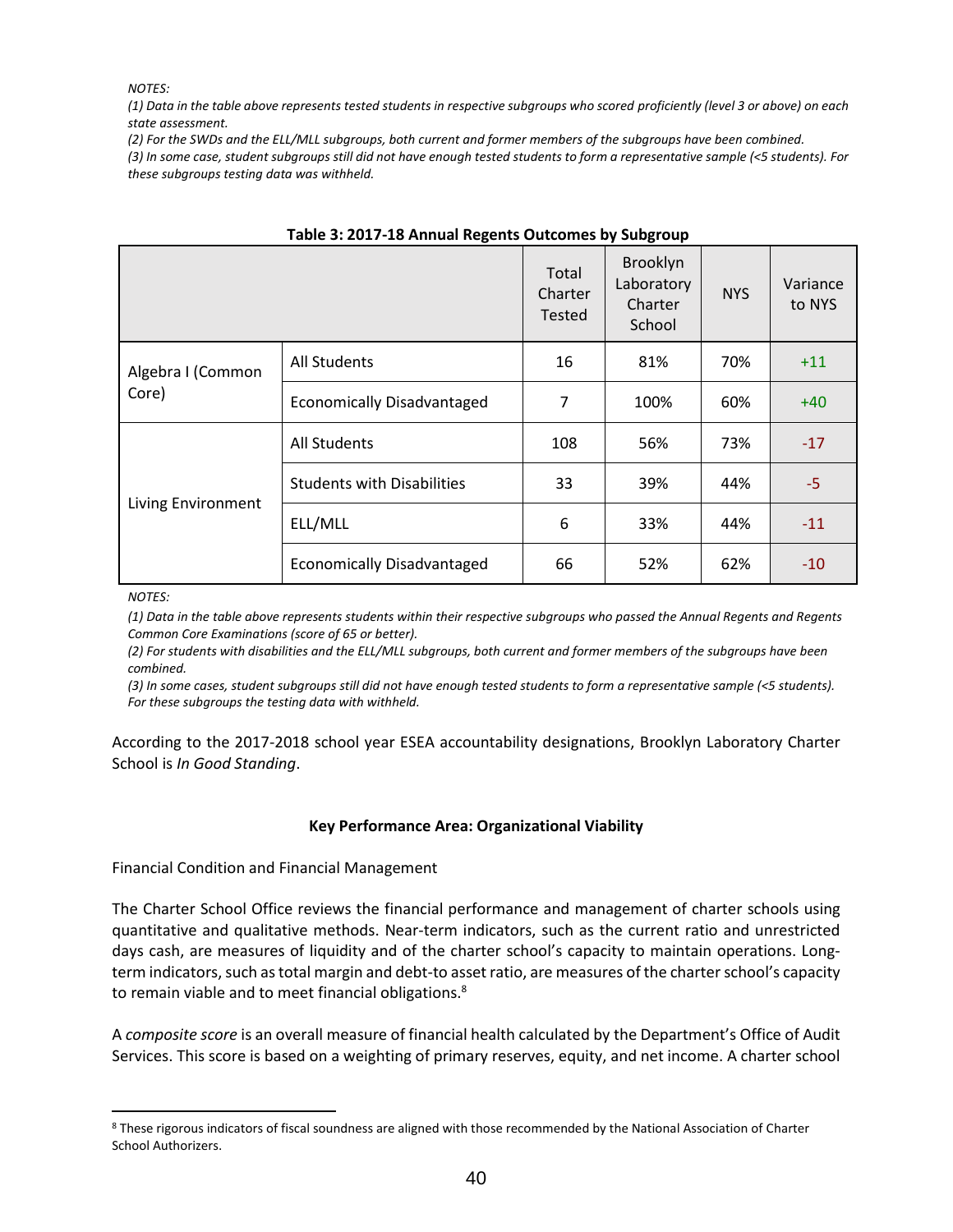with a score between 1.5 and 3.0 is considered to be in strong financial health. BLCS's composite score for 2016-2017 is 2.8 The table below shows the school's composite scores from 2014-2015 to 2016-2017.

| <b>Composite Score</b><br>Year |     |  |  |  |  |
|--------------------------------|-----|--|--|--|--|
| 2014-2015                      | 0.8 |  |  |  |  |
| 2015-2016                      | 2.5 |  |  |  |  |
| 2016-2017                      | 2.8 |  |  |  |  |

## **Table 4: Brooklyn Laboratory Charter School's Composite Scores 2014-2015 to 2016-2017**

*Source: NYSED Office of Audit Services*

## Financial Management

 $\overline{a}$ 

The Charter School Office reviewed Brooklyn Laboratory Charter School's 2016-17 audited financial statements to determine whether the independent auditor observed sufficient internal controls over financial reporting. The Charter School Office did not identify any deficiencies in internal controls that could be considered material weaknesses.

## **Key Performance Area: Faithfulness to the Charter and Law**

Enrollment, Recruitment and Retention

Through efforts towards increasing the percentage of at-risk students enrolled, the school is above its target for enrolling students with disabilities. They are very close to but not yet meeting its targets for the special population subgroups – ED and ELLs/MLLs (see Table 5). In addition to providing CSD 13 district of location comparisons, we are also providing CSD 17 comparisons. This is due to the fact that while 131 students representing 20.57% of the student population come from CSD 13, 126 students representing 19.78% of the student population come from CSD 17.

The school is making good faith efforts to recruit, serve, and retain at-risk students<sup>9</sup>. Efforts to recruit and retain students include:

- The school has demonstrated a commitment to equity by their focus on enrolling and retaining at-risk students, including low-income students from public housing and students with District 75 placements on their Individualized Education Programs (IEPs).
- The school backfills vacant seats in grades 6-10.
- At the time of the evaluation visit, school leaders reported enrollment as 706 students, with 31% SWDs, 81% eligible for free and reduced-price lunch (but 100% meeting community

<sup>9</sup> Education Law §2854(2)(a) requires that schools demonstrate good faith efforts to attract and retain a comparable or greater enrollment of students with disabilities, FRPL eligible students and English language learners when compared to the enrollment figures for such students in the school district in which the charter is located. SUNY and the Regents were charged with setting specific enrollment and retention targets for each charter school, and have done so. Education Law §2852(9-a)(b)(i). All charter schools that were initially chartered after August 2010 or renewed after January 1, 2011, are expected to meet or exceed the enrollment and retention targets set by the Regents and SUNY. When submitting an application for renewal of the charter, schools are required to provide information detailing the means by which they will meet the enrollment and retention targets (Education Law §2851(4)(e)), and this information is considered by the Regents in the review of the school's performance over the charter term. A school's plan to change its enrollment practices, whether by weighting the lottery or preferencing, may also be considered when determining whether the school will meet the targets in the upcoming charter term. A school's repeated failure to meet or exceed its enrollment and retention targets, when combined with a failure to show that extensive efforts to meet the targets have been made, may be cause for termination or revocation of the charter pursuant to section Education Law §2855(1)(e).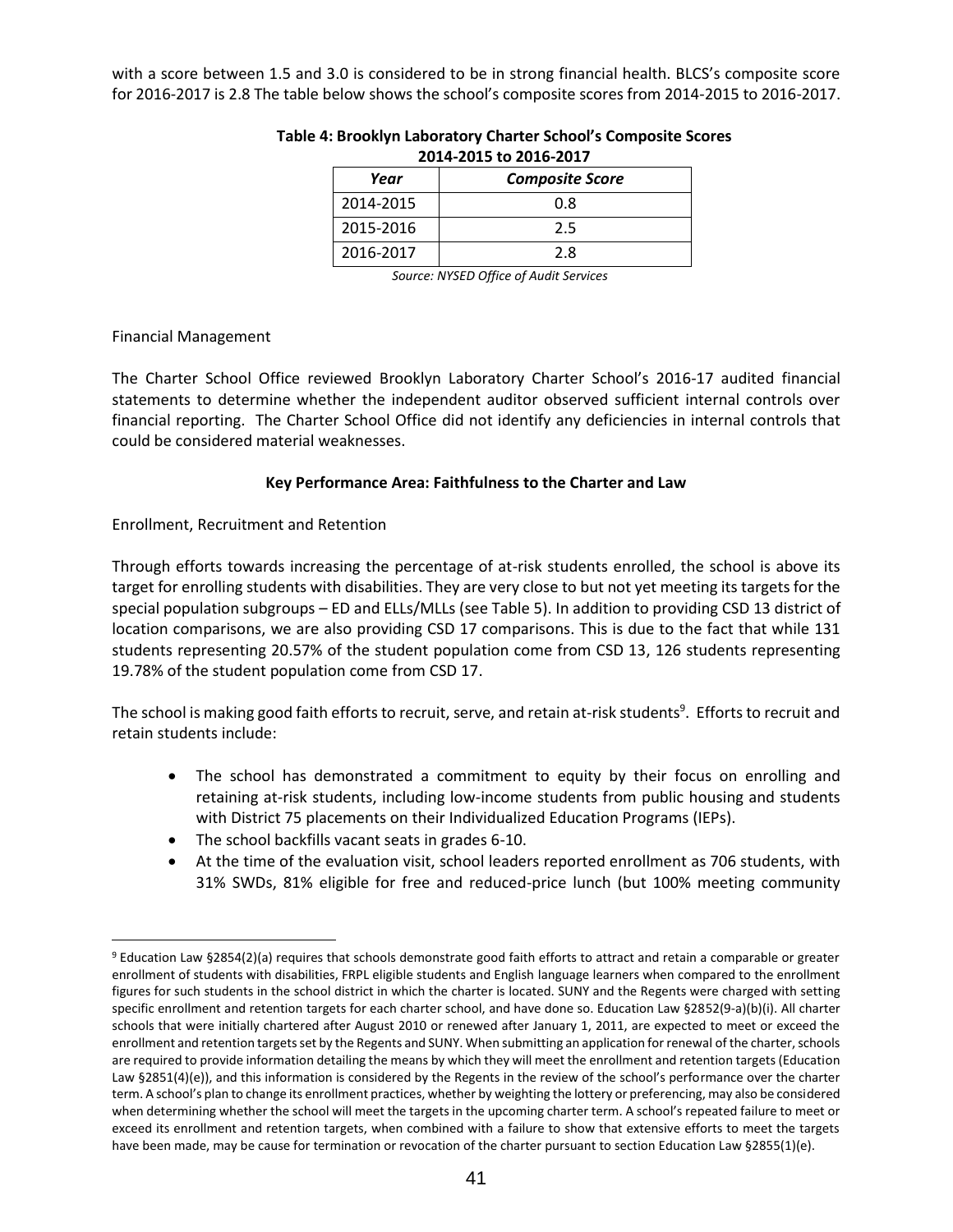eligibility program calculus), 5% current Ells/MLLs, and 11% are transient (homeless or in the foster care system).

• Regarding the relatively small percentage of ELL/MLL students, school leaders noted that most ELL/MLL students in the district attend one single district school (Brooklyn International) and that the school employs bilingual canvassers to recruit ELL/MLL students and provide applications and marketing in multiple languages.

## **Table 5a: Student Demographics – Brooklyn Laboratory Charter School Compared to District of Location**

|                                      |                                          | 2016-2017                |          |                                          | 2017-2018     |          |
|--------------------------------------|------------------------------------------|--------------------------|----------|------------------------------------------|---------------|----------|
|                                      | Brooklyn Laboratory<br>School<br>Charter | $\frac{3}{2}$<br>NYC CSD | Variance | Brooklyn Laboratory<br>School<br>Charter | 13<br>NYC CSD | Variance |
| Students with<br><b>Disabilities</b> | 29%                                      | 27%                      | $+2$     | 30%                                      | 19%           | $+11$    |
| ELL/MLL                              | 2%                                       | 7%                       | $-5$     | 2%                                       | 8%            | $-6$     |
| Economically<br>Disadvantaged        | 65%                                      | 72%                      | $-7$     | 69%                                      | 73%           | $-4$     |

*NOTES:*

*(1) Data in the table above represents a comparison between those grades served in the charter school to only those same grades in the district.*

*(2) For the students with disabilities and the ELL/MLL subgroups, both current and former members of the subgroups have been combined.*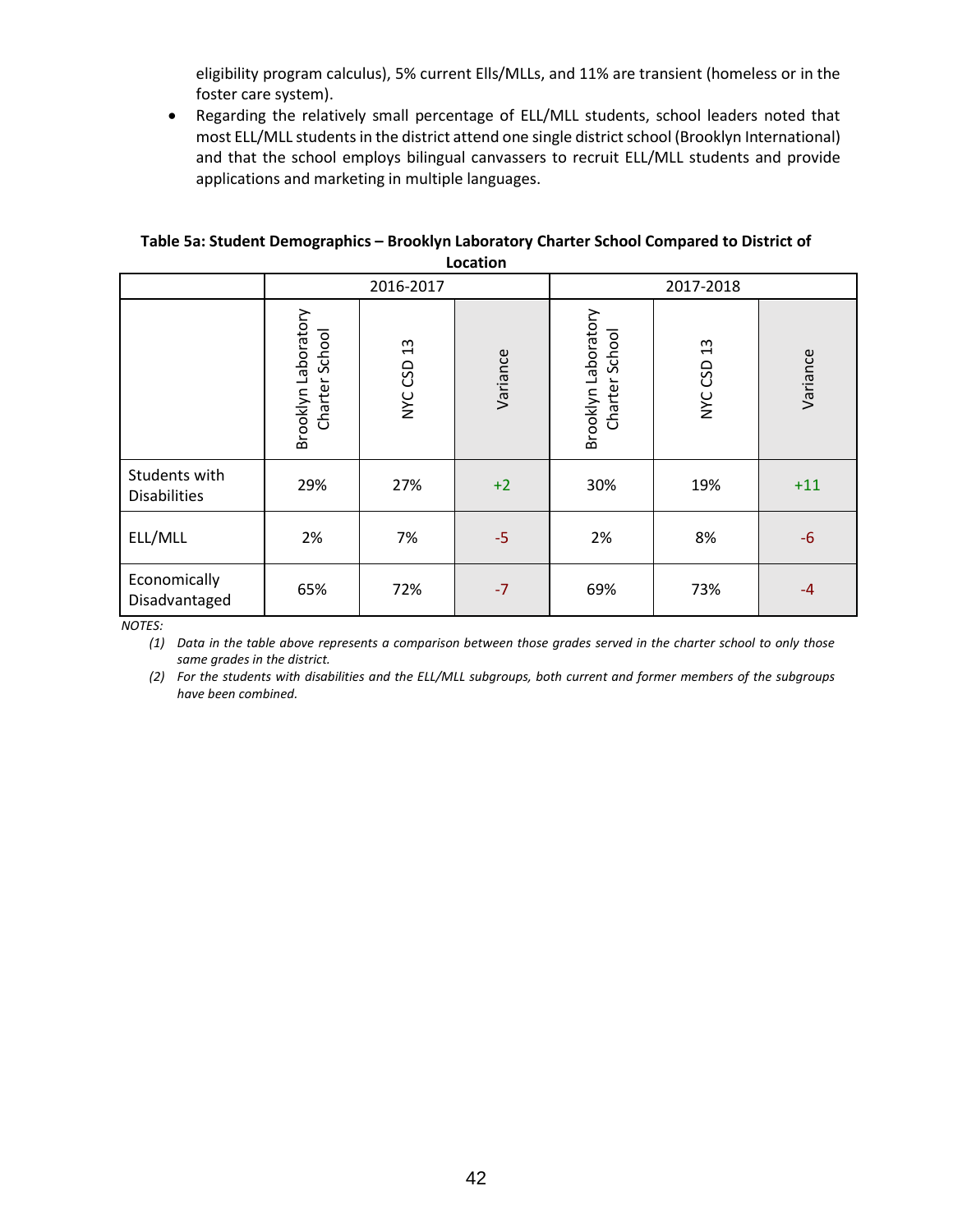**Table 5b: Student Demographics – Brooklyn Laboratory Charter School Compared to CSD 17**

|                                      | 2016-2017                             |            |          | 2017-2018                                |            |          |
|--------------------------------------|---------------------------------------|------------|----------|------------------------------------------|------------|----------|
|                                      | Brooklyn Laboratory<br>Charter School | NYC CSD 17 | Variance | Brooklyn Laboratory<br>School<br>Charter | NYC CSD 17 | Variance |
| Students with<br><b>Disabilities</b> | 29%                                   | 20%        | $+9$     | 30%                                      | 21%        | $+9$     |
| ELL/MLL                              | 2%                                    | 10%        | $-8$     | 2%                                       | 13%        | $-11$    |
| Economically<br>Disadvantaged        | 65%                                   | 78%        | $-13$    | 69%                                      | 83%        | $-14$    |

*NOTES:* 

*(1) Data in the table above represents a comparison between those grades served in the charter school to only those same grades in the district.*

*(2) For the students with disabilities and the ELL/MLL subgroups, both current and former members of the subgroups have been combined.*

#### **Student Retention**

According to NYSED data, in the 2017-2018 school year, 70% of students were retained in Brooklyn Laboratory Charter School compared with 75% in the district of location.

## **Legal Compliance**

Brooklyn Laboratory Charter School operates in accordance with applicable law, regulations, rules and other policies, including the terms of its charter, its by-laws and other school-specific policies. It is also in compliance with federally mandated disciplinary procedures for students with disabilities, and the Dignity for All Students Act. The board holds meetings in accordance with the Open Meetings Law.

## **Summary of Public Comment**

The required public hearing was held by the New York City Department of Education on February 28, 2018. Forty people attended, and twenty spoke. All twenty were in favor of the renewal and revision and none were opposed.

## **Discovery Charter School**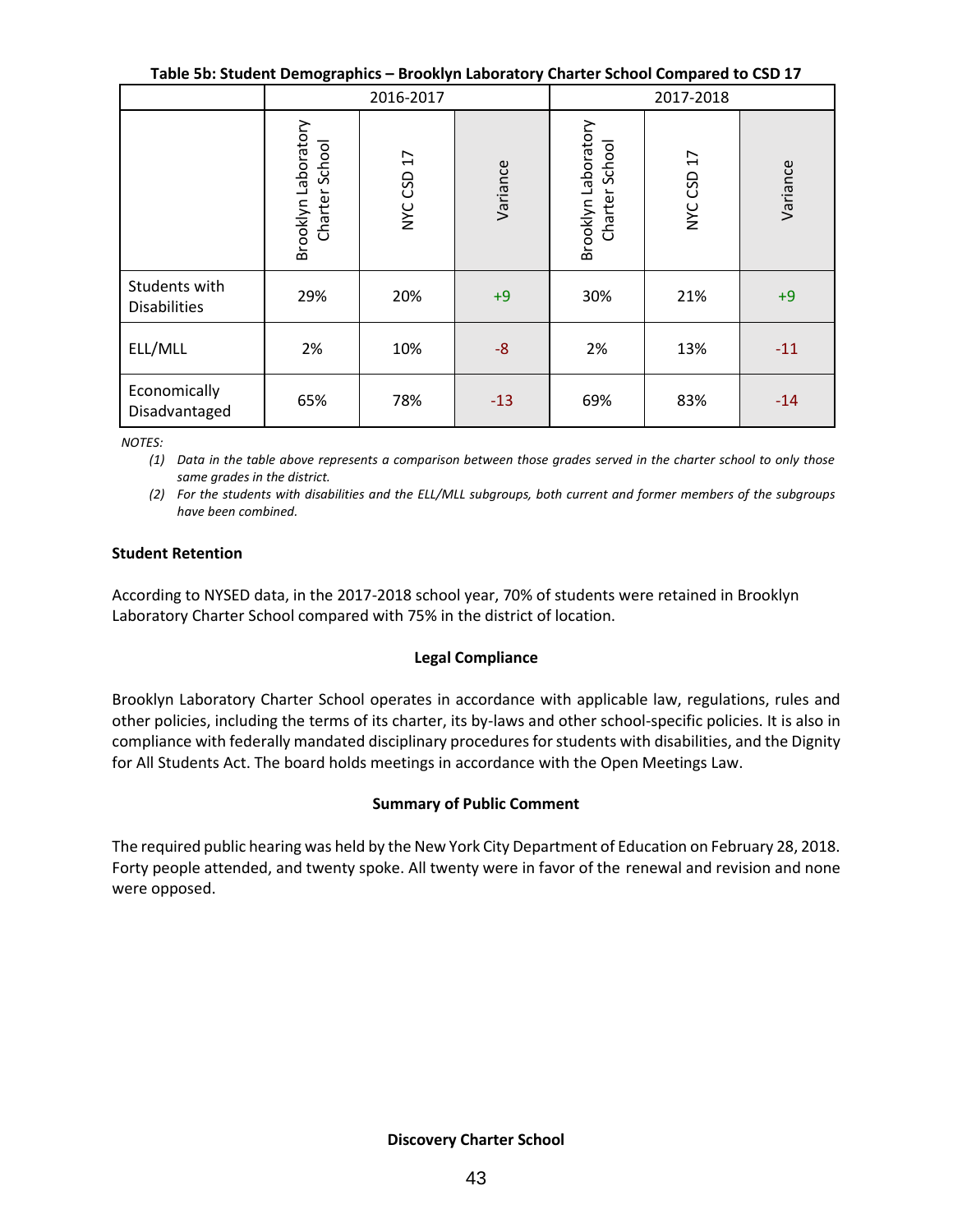In accordance with Education Law, Article 56, Sections 2851(4) and 2852(2), Commissioners Regulation 119.7, and the Board of Regents Charter School Renewal Policy, the **New York State Education Department recommends a short-term renewal for a period of two years for Discovery Charter School (DCS). The charter term would begin on July 1, 2019 and expire on June 30, 2021.** 

Discovery Charter School is meeting most benchmarks set forth in the Board of Regents Charter School Performance Framework. The school is implementing the mission, key design elements, education program and organizational plan set forth in the charter.

| <b>Name of Charter School</b>                                                   | vv. Juliului<br><b>Discovery Charter School</b>                                                                                                                                                                                                                                                                                                                                                                                                                                                                                                                                                   |
|---------------------------------------------------------------------------------|---------------------------------------------------------------------------------------------------------------------------------------------------------------------------------------------------------------------------------------------------------------------------------------------------------------------------------------------------------------------------------------------------------------------------------------------------------------------------------------------------------------------------------------------------------------------------------------------------|
| <b>Board Chair</b>                                                              | Sara Varhus                                                                                                                                                                                                                                                                                                                                                                                                                                                                                                                                                                                       |
| <b>District of location</b>                                                     | <b>Greece Central School District</b>                                                                                                                                                                                                                                                                                                                                                                                                                                                                                                                                                             |
| <b>Opening Date</b>                                                             | August 2011                                                                                                                                                                                                                                                                                                                                                                                                                                                                                                                                                                                       |
|                                                                                 | Initial: August 15, 2011 - June 30, 2016                                                                                                                                                                                                                                                                                                                                                                                                                                                                                                                                                          |
| <b>Charter Terms</b>                                                            | First Renewal: July 1, 2016 - June 30, 2019<br>$\bullet$                                                                                                                                                                                                                                                                                                                                                                                                                                                                                                                                          |
| <b>Current Term Authorized Grades/ Approved</b><br><b>Enrollment</b>            | K-Grade 6, 280 students                                                                                                                                                                                                                                                                                                                                                                                                                                                                                                                                                                           |
| Proposed Renewal Term Authorized Grades/<br><b>Proposed Approved Enrollment</b> | K-Grade 6, 280 students                                                                                                                                                                                                                                                                                                                                                                                                                                                                                                                                                                           |
| <b>Comprehensive Management Service Provider</b>                                | None                                                                                                                                                                                                                                                                                                                                                                                                                                                                                                                                                                                              |
| <b>Facilities</b>                                                               | 133 Hoover Drive, Rochester, New York 14615<br>(Private Space)                                                                                                                                                                                                                                                                                                                                                                                                                                                                                                                                    |
| <b>Mission Statement</b>                                                        | Discovery Charter School prepares students to<br>meet the challenges of a rapidly changing world,<br>providing children living in poverty "real skills for<br>the real world." Within a learning environment<br>featuring a rigorous and highly enriched<br>curriculum, Expeditionary Learning assessment-<br>quided instruction, a culture of inquiry and<br>enthusiasm, and services designed to mitigate the<br>major negative impacts of poverty, students<br>achieve beyond their peers and become<br>exceptionally well prepared to engage the world<br>wherever their interests take them. |
| <b>Key Design Elements</b>                                                      | Poverty preference<br>$\bullet$<br>Rigorous and highly enriched curriculum<br>$\bullet$<br>Assessment-guided instruction<br>$\bullet$<br>Culture of inquiry and enthusiasm<br>$\bullet$<br>Services designed to mitigate the major<br>$\bullet$<br>negative impacts of poverty<br>Students achieve beyond their peers                                                                                                                                                                                                                                                                             |
| <b>Requested Revision</b>                                                       | None                                                                                                                                                                                                                                                                                                                                                                                                                                                                                                                                                                                              |

**Charter School Summary**

**Noteworthy:** Serving students in poverty is of primary importance at Discovery Charter School (DCS), exemplified in its key design elements. These students need, to a greater extent than their more privileged peers, what Discovery stakeholders call "real world skills." DCS places a strong emphasis on the social-emotional development of the students it serves. DCS leaders and teachers report prioritizing ongoing communication and engagement with families to discuss students' strengths and needs. The school has created a social and emotional learning (SEL) team to collect and use data to track the needs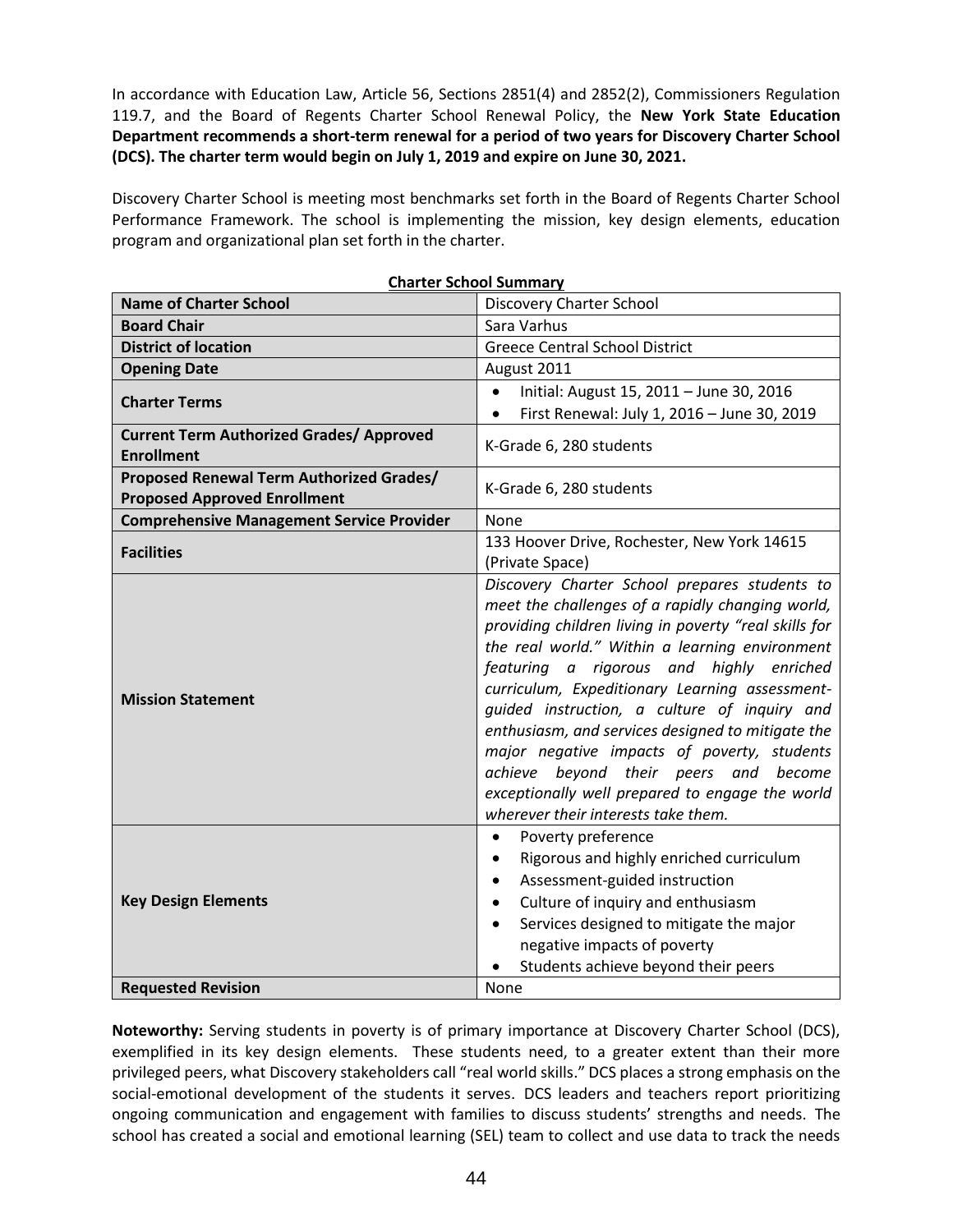of its students as well as implement several structured programs that promote positive and productive behavior. One hundred percent of teacher responses to an anonymous online CSO survey agreed that DCS "has systems in place to support students' social emotional needs."

|                                            | Year 1<br>2016 to 2017 | Year 2<br>2017 to 2018 | Year 3<br>2018 to 2019 |
|--------------------------------------------|------------------------|------------------------|------------------------|
| Grade<br>Configuration                     | K - Grade 6            | K - Grade 6            | K - Grade 6            |
| <b>Total Approved</b><br><b>Enrollment</b> | 280                    | 280                    | 280                    |

## **Current Grade Levels and Approved Enrollment**

## **Proposed Renewal Term Grade Levels and Approved Enrollment**

|                                            | Year 1<br>2019 to 2020 | Year 2<br>2020 to 2021 |
|--------------------------------------------|------------------------|------------------------|
| Grade<br>Configuration                     | K - Grade 6            | K - Grade 6            |
| <b>Total Approved</b><br><b>Enrollment</b> | 280                    | 280                    |

## **Background**

The Board of Regents granted an initial charter to Discovery Charter School in December 2010. DCS opened for instruction in August 2011, initially serving 120 students in kindergarten through Grade 2. The school added a grade each year until the 2015-2016 school year when they served kindergarten through Grade 6 with 280 students. In April 2016, DCS's charter was subsequently renewed by the Board of Regents for a term of three years, from July 1, 2016 to June 30, 2019. In the current academic year, DCS has developed and implemented a performance improvement plan to build upon the socialemotional/developmental strengths of the school to improve academic outcomes.

## **Summary of Evidence for Renewal**

## **Key Performance Area: Educational Success**

The Elementary School Academic Program:

- DCS currently serves students in kindergarten through Grade 6.
- Since its authorization in 2010, the school has implemented EL Education (formerly Expeditionary Learning) methodology and programming.
- The school reports a dual focus on strengthening students' academic as well as social-emotional skills to meet the needs of the "whole child."
- Most grade levels feature a dedicated interventionist and special education teacher, as well as a shared teacher assistant; subsequently, student to teacher ratios in classrooms are generally low.

The Academic Program for Students with Disabilities (SWDs)s and English Languag Learners/Multilingual Learners (ELLs/MLLs):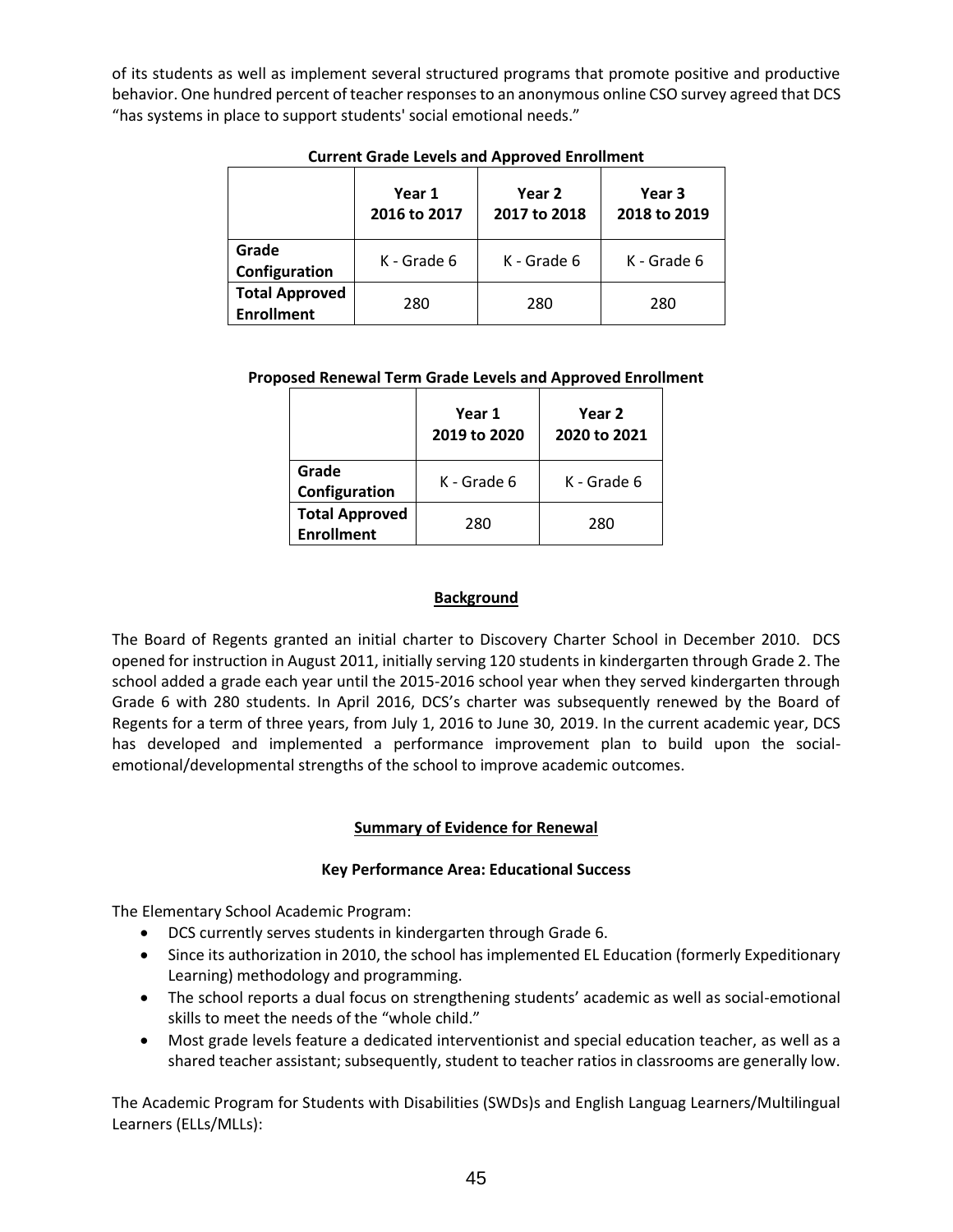- With the exception of kindergarten, DCS employs a dedicated special education teacher at each grade level to support SWDs enrolled at the school in integrated co-teaching classrooms. In addition, the school organizes counseling services as well as speech, occupational, and physical therapies through students' home districts.
- To support ELL/MLL students, DCS employs a full-time, certified English to Speakers of Other Languages (ESOL) teacher, who provides language acquisition instruction by pushing into classrooms and pulling students out for small group work.

## **Student Performance – Elementary/Middle School Outcomes**

See Tables 1 and 2 below regarding 3-8 math and ELA exam aggregate and subgroup student performance compared to the district and state average which serve as two indicators in Benchmark One of the Charter School Performance Framework.

#### **Table 1: Elementary/Middle School Assessment Proficiency Outcomes for All Students: Charter School, District, and NYS Level Aggregates**

| companion or Biocovery andreer school and nochester any school. |              |                   |                                        |     |                 |                |                      |                                      |            |                 |
|-----------------------------------------------------------------|--------------|-------------------|----------------------------------------|-----|-----------------|----------------|----------------------|--------------------------------------|------------|-----------------|
|                                                                 | <b>ELA</b>   |                   |                                        |     | Math            |                |                      |                                      |            |                 |
|                                                                 | Discovery CS | Rochester City SD | $\mathsf{C}^1$<br>District<br>Variance | NYS | Variance to NYS | უ<br>Discovery | City SD<br>Rochester | $\mathsf{C}$<br>District<br>Variance | <b>NYS</b> | Variance to NYS |
| 2014-2015                                                       | 11%          | 5%                | $+6$                                   | 31% | $-20$           | 8%             | 10%                  | $-2$                                 | 43%        | $-35$           |
| 2015-2016                                                       | 18%          | 7%                | $+11$                                  | 38% | $-20$           | 21%            | 9%                   | $+12$                                | 42%        | $-21$           |
| 2016-2017                                                       | 18%          | 8%                | $+10$                                  | 38% | $-20$           | 13%            | 10%                  | $+3$                                 | 44%        | $-31$           |
| 2017-2018                                                       | 15%          | 12%               | $+3$                                   | 46% | $-31$           | 16%            | 13%                  | $+3$                                 | 48%        | $-32$           |

#### Comparison of Discovery Charter School and Rochester City School District

*NOTE:* 

*(1) Data in the table above represents all students tested who scored proficiently (level 3 or above) on each state assessment.*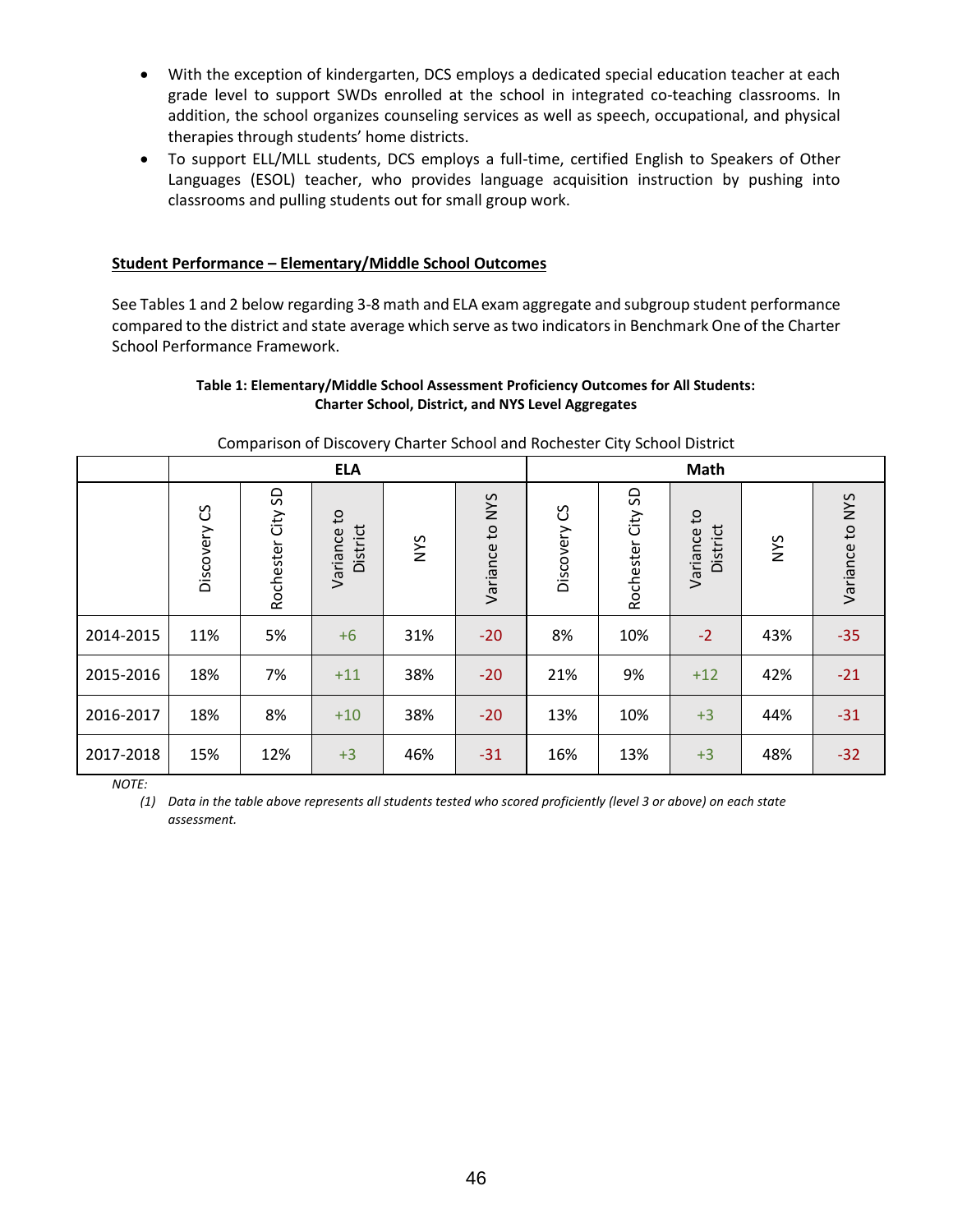| Comparison of Discovery Charter School and Greece Central School District |
|---------------------------------------------------------------------------|
|---------------------------------------------------------------------------|

|           | <b>ELA</b>   |                   |                         |            |                 | Math            |                         |                         |            |                    |
|-----------|--------------|-------------------|-------------------------|------------|-----------------|-----------------|-------------------------|-------------------------|------------|--------------------|
|           | Discovery CS | Greece Central SD | Variance to<br>District | <b>NYS</b> | Variance to NYS | ပိ<br>Discovery | SD<br>Central<br>Greece | Variance to<br>District | <b>NYS</b> | to NYS<br>Variance |
| 2014-2015 | 11%          | 34%               | $-23$                   | 31%        | $-20$           | 8%              | 49%                     | $-41$                   | 43%        | $-35$              |
| 2015-2016 | 18%          | 38%               | $-20$                   | 38%        | $-20$           | 21%             | 46%                     | $-25$                   | 42%        | $-21$              |
| 2016-2017 | 18%          | 35%               | $-17$                   | 38%        | $-20$           | 13%             | 44%                     | $-31$                   | 44%        | $-31$              |
| 2017-2018 | 15%          | 39%               | $-24$                   | 46%        | $-31$           | 16%             | 42%                     | $-26$                   | 48%        | $-32$              |

*NOTE:* 

*(1) Data in the table above represents all students tested who scored proficiently (level 3 or above) on each state assessment.*

ELA proficiency rates for SWDs have decreased over time when compared with Greece Central School District, the district of location, and to the Rochester City School District; however, the Discovery Charter School consistently outscores the RCSD. Mathematics scores tend to be lower for SWDs when compared with Greece Central School District. When the comparison is made with RCSD, the charter school demonstrates a somewhat higher level of proficiency.

For students who are economically disadvantaged (ED), when compared to the Greece Central School District, DCS students underperform the district in both ELA and math. When ED students are compared to the RCSD, they consistently perform above the district in both areas.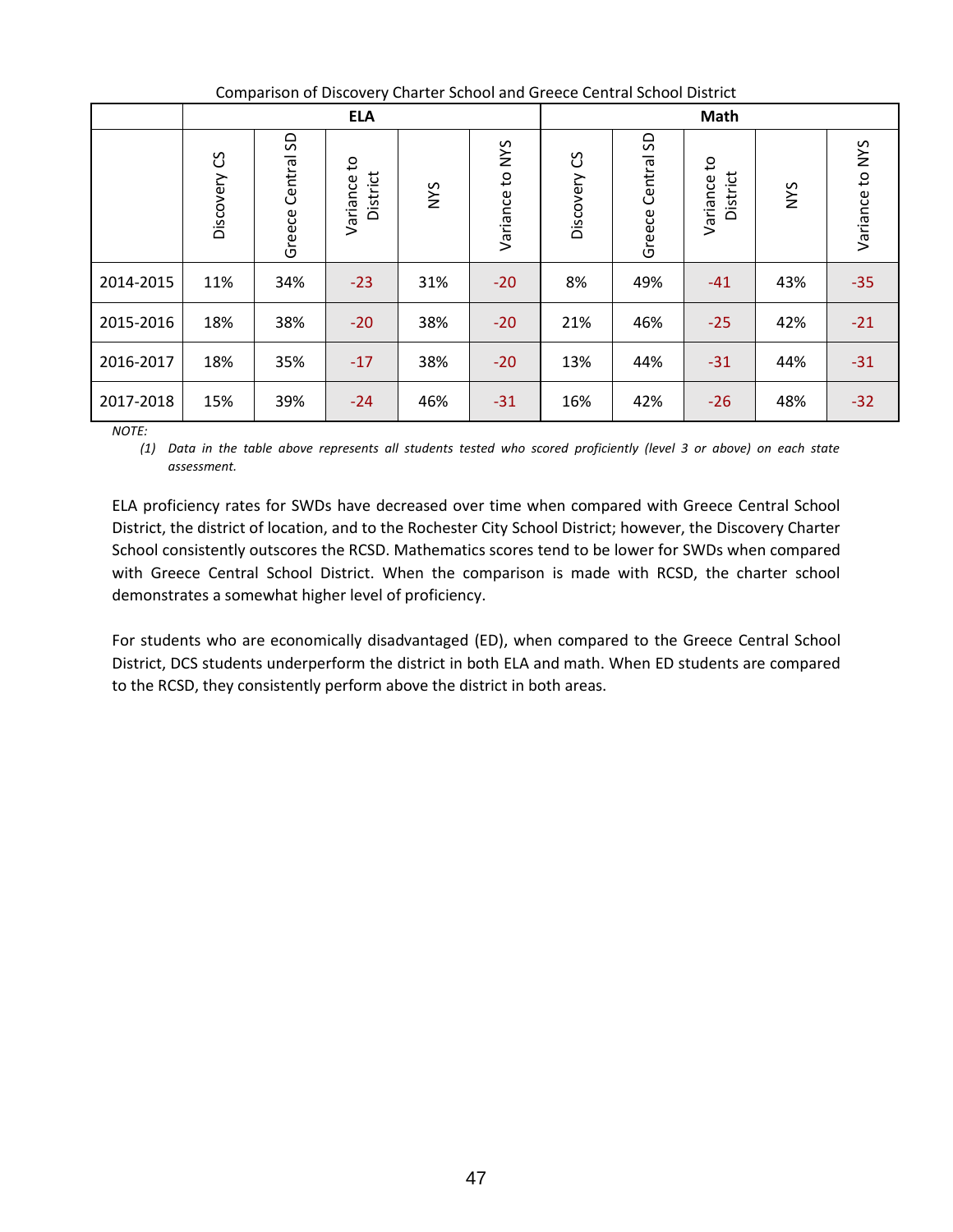| <b>Subject</b> | <b>School Year</b> | <b>Students with</b><br><b>Disabilities</b><br>(Variance to the<br>district of location) |              | Economically<br><b>Disadvantaged</b><br>(Variance to the<br>district of location) |              |
|----------------|--------------------|------------------------------------------------------------------------------------------|--------------|-----------------------------------------------------------------------------------|--------------|
|                | 2014-2015          |                                                                                          | $25\%$ (+24) | $11\%$ (+6)                                                                       |              |
| E1             | 2015-2016          |                                                                                          | $11\%$ (+10) |                                                                                   | $18\%$ (+12) |
|                | 2016-2017          |                                                                                          | $7\%$ (+6)   |                                                                                   | $19%$ (+12)  |
|                | 2017-2018          |                                                                                          | $5\%$ (+2)   | $14\%$ (+3)                                                                       |              |
|                | 2014-2015          |                                                                                          | $0\%$ (-4)   |                                                                                   | $8\%$ (-1)   |
|                | 2015-2016          | $11\%$ (+9)                                                                              |              |                                                                                   | $20\%$ (+12) |
| Mathematics    | 2016-2017          |                                                                                          | $7\%$ (+5)   | $13\%$ (+5)                                                                       |              |
|                | 2017-2018          |                                                                                          | $5\%$ (+2)   | $16\%$ (+4)                                                                       |              |

**Table 2: Elementary/Middle School Assessment Proficiency Outcomes by Subgroup:** Comparison of Discovery Charter School and Rochester City School District

#### *NOTES*:

*(1) Data in the table above represents tested students in respective subgroups who scored proficiently (level 3 or above) on such state assessment.*

*(2) For the students with disabilities and the ELL/MLL subgroups, both current and former members of the subgroups have been combined.*

*<sup>(3)</sup> In some cases, student subgroups still did not have enough tested students to form a representative sample (<5 students). For these subgroups testing data was withheld.*

| <b>Subject</b> | <b>School Year</b> | <b>Students with</b><br><b>Disabilities</b><br>(Variance to the<br>district of location) | Economically<br><b>Disadvantaged</b><br>(Variance to the<br>district of location) |
|----------------|--------------------|------------------------------------------------------------------------------------------|-----------------------------------------------------------------------------------|
|                | 2014-2015          | $25\%$ (+20)                                                                             | $11\%$ (-10)                                                                      |
| ELA            | 2015-2016          | $11\%$ (+7)                                                                              | $18\%$ (-7)                                                                       |
|                | 2016-2017          | $7\%$ (+4)                                                                               | $19\%$ (-6)                                                                       |
|                | 2017-2018          | $5\%$ (-4)                                                                               | $14\%$ (-15)                                                                      |
|                | 2014-2015          | $0\%$ (-16)                                                                              | $8\%$ (-29)                                                                       |
|                | 2015-2016          | $11\%$ (+3)                                                                              | $20\%$ (-13)                                                                      |
| Mathematics    | 2016-2017          | $7\%$ (-5)                                                                               | $13\%$ (-18)                                                                      |
|                | 2017-2018          | $5\%$ (-5)                                                                               | $16\%$ (-16)                                                                      |

Comparison of Discovery Charter School and Greece Central School District

*NOTES*: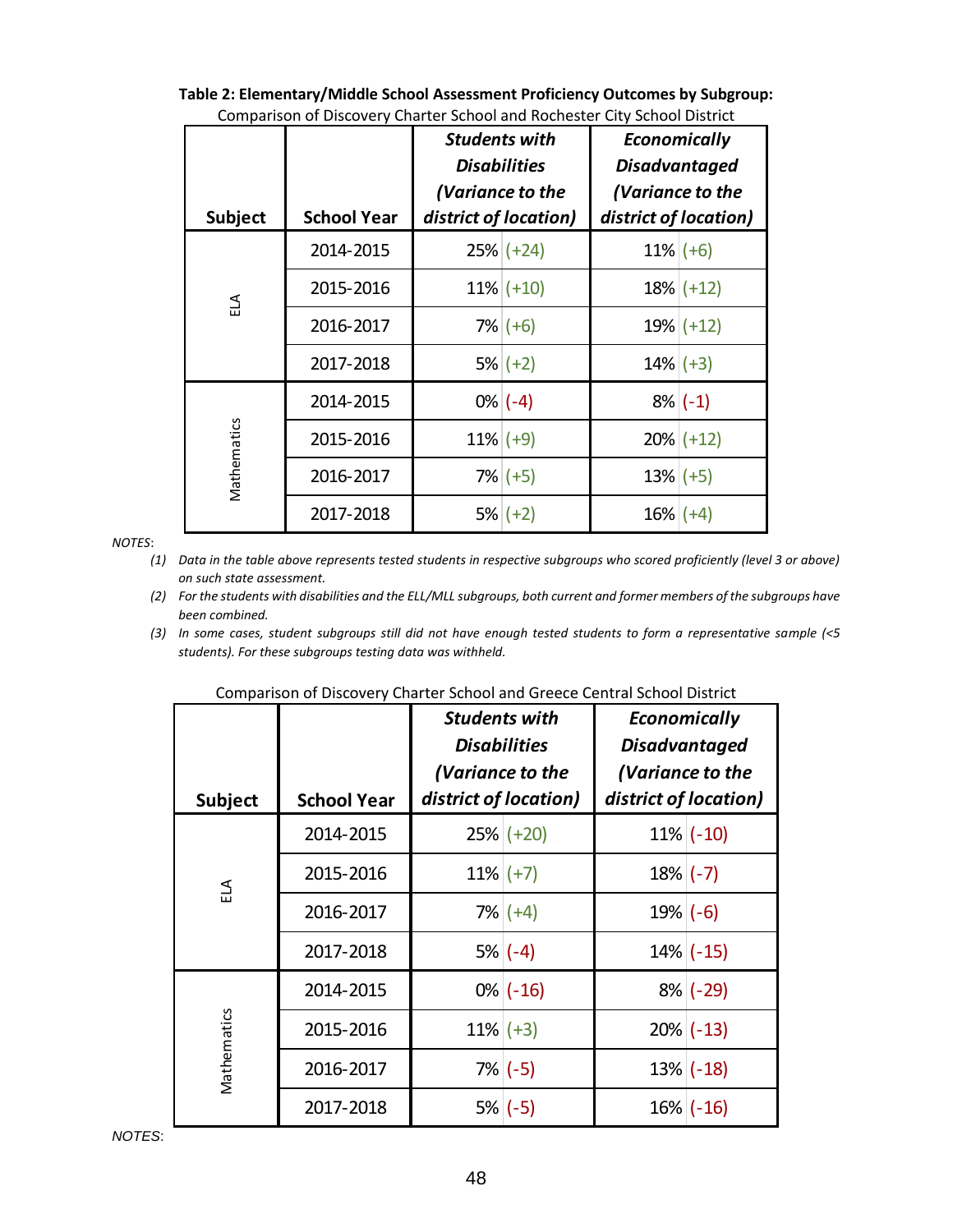- *(1) Data in the table above represents tested students in respective subgroups who scored proficiently (level 3 or above) on such state assessment.*
- *(2) For the students with disabilities and the ELL/MLL subgroups, both current and former members of the subgroups have been combined.*
- *(3) In some cases, student subgroups still did not have enough tested students to form a representative sample (<5 students). For these subgroups testing data was withheld.*

According to the 2017-2018 school year ESEA accountability designation Discovery Charter School is *In Good Standing.*

#### **Key Performance Area: Organizational Viability**

Financial Condition and Financial Management

Discovery Charter School appears to be in sound financial condition as evidenced by performance on key indicators derived from the school's independently audited financial statements.

The Charter School Office reviews the financial performance and management of charter schools using quantitative and qualitative methods. Near‐term indicators, such as the current ratio and unrestricted days cash, are measures of liquidity and of the charter school's capacity to maintain operations. Long‐ term indicators, such as total margin and debt‐to asset ratio, are measures of the charter school's capacity to remain viable and to meet financial obligations. $^{10}$ .

A *composite score* is an overall measure of financial health calculated by the Department's Office of Audit Services. This score is based on a weighting of primary reserves, equity, and net income. A charter school with a score between 1.5 and 3.0 is considered to be in strong financial health. Discovery Charter School's composite score for 2016-2017 is 1.8. The table below shows the school's composite scores from 2014- 2015 to 2016-2017.

| 2014-2013 to 2010-2017 |                        |  |  |  |  |  |
|------------------------|------------------------|--|--|--|--|--|
| Year                   | <b>Composite Score</b> |  |  |  |  |  |
| 2014-2015              | 2.0                    |  |  |  |  |  |
| 2015-2016              | つく                     |  |  |  |  |  |
| 2016-2017              | 1.8                    |  |  |  |  |  |

## **Table 3: Discovery Charter School's Composite Scores 2014-2015 to 2016-2017**

*Source: NYSED Office of Audit Services*

Financial Management

 $\overline{a}$ 

The Charter School Office reviewed Discovery Charter School's 2015-2016 audited financial statements to determine whether the independent auditor observed sufficient internal controls over financial reporting. The auditor did not identify any deficiencies in internal controls that could be considered material weaknesses.

<sup>&</sup>lt;sup>10</sup> These rigorous indicators of fiscal soundness are aligned with those recommended by the National Association of Charter School Authorizers.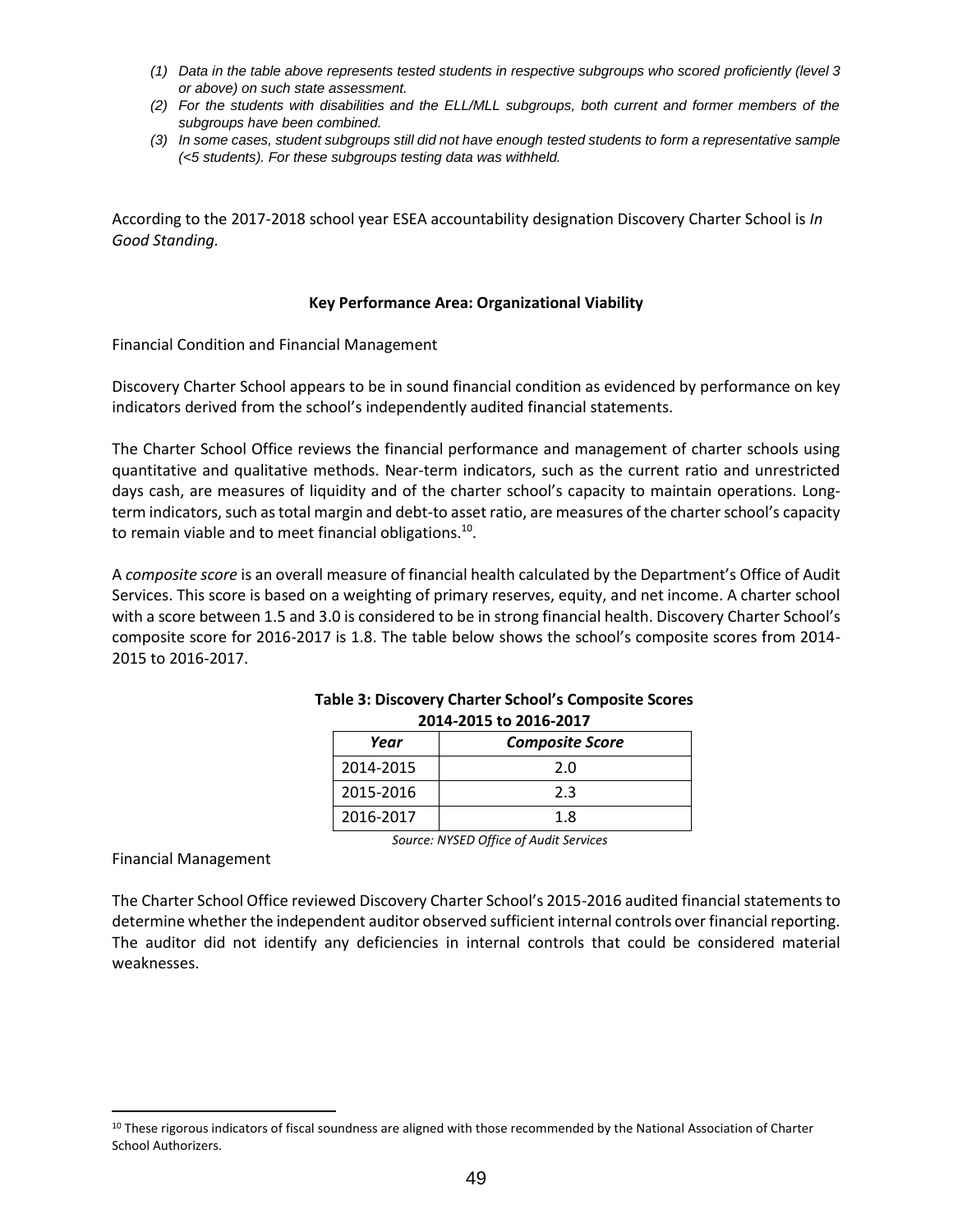## **Key Performance Area: Faithfulness to the Charter and Law**

Enrollment, Recruitment and Retention

 $\overline{a}$ 

Discovery Charter School uses an admissions preference for students at risk of academic failure and their siblings, defined as those who qualify for the federal free or reduced-price school lunch program. Beginning with the 2018 lottery, Discovery Charter School instituted a weighted lottery for ELLs/MLLs, as well as a preference for children of staff members.

Through efforts toward increasing the percentage of at-risk students enrolled, the school is coming close to but not yet meeting its targets for SWDs and ELLs/MLLs. ED students remain consistently above the district of location, by a small margin.

The school is making good faith efforts to recruit, serve, and retain at-risk students<sup>11</sup>. The school's admissions policy includes a lottery preference for at-risk students defined as eligible for free and reduced-price lunch and weighting for ELLs/MLLs. Efforts to recruit and retain students in the ED, ELL/MLL, and SWD populations include:

- To increase its enrollment and retention rates for SWDs and ELLs/MLLs, the school has implemented the following strategies: outreach to community-based organizations such as the Rochester Refugee Resettlement Center and local Head Start programs, strengthening academic supports for at-risk groups, outreach in both Spanish and Arabic languages, and a lottery preference for ELL/MLL students.
- School leadership and board members report regularly reviewing enrollment and retention data to monitor the effectiveness of the afore-mentioned strategies and plan for adjustments as necessary. For example, as the lottery preference has not produced a significant increase in the school's ELL/MLL population to date, the board is considering tripling its weight in the next school year to garner more robust enrollment results.

## **Table 4: Student Demographics**

<sup>11</sup> Education Law §2854(2)(a) requires that schools demonstrate good faith efforts to attract and retain a comparable or greater enrollment of students with disabilities, FRPL eligible students and English language learners when compared to the enrollment figures for such students in the school district in which the charter is located. SUNY and the Regents were charged with setting specific enrollment and retention targets for each charter school, and have done so. Education Law §2852(9-a)(b)(i). All charter schools that were initially chartered after August 2010 or renewed after January 1, 2011, are expected to meet or exceed the enrollment and retention targets set by the Regents and SUNY. When submitting an application for renewal of the charter, schools are required to provide information detailing the means by which they will meet the enrollment and retention targets (Education Law §2851(4)(e)), and this information is considered by the Regents in the review of the school's performance over the charter term. A school's plan to change its enrollment practices, whether by weighting the lottery or preferencing, may also be considered when determining whether the school will meet the targets in the upcoming charter term. A school's repeated failure to meet or exceed its enrollment and retention targets, when combined with a failure to show that extensive efforts to meet the targets have been made, may be cause for termination or revocation of the charter pursuant to section Education Law §2855(1)(e).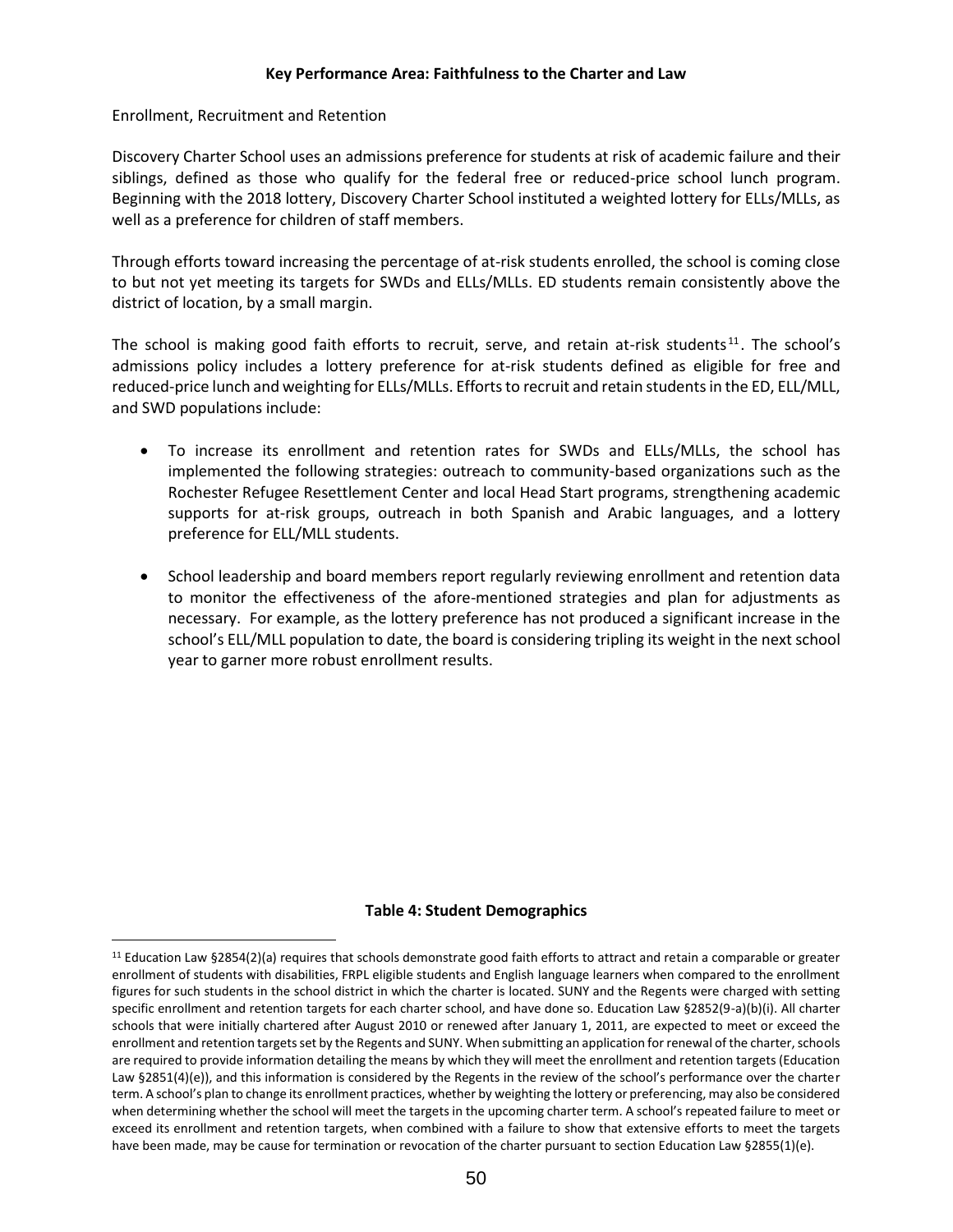Comparison of Discovery Charter School and Rochester City School District

|                                      |                             | 2016-2017     |          |                             | 2017-2018     |          |
|--------------------------------------|-----------------------------|---------------|----------|-----------------------------|---------------|----------|
|                                      | Discovery Charter<br>School | Rochester CSD | Variance | Discovery Charter<br>School | Rochester CSD | Variance |
| Students with<br><b>Disabilities</b> | 17%                         | 22%           | $-5$     | 16%                         | 22%           | -6       |
| ELL/MLL                              | 2%                          | 15%           | $-13$    | 4%                          | 16%           | $-12$    |
| Economically<br>Disadvantaged        | 97%                         | 92%           | $+5$     | 97%                         | 92%           | $+5$     |

*NOTES:*

*(1) Data in the table above represents a comparison between those grades served in the charter school to only those same grades in the district*

*(2) For the students with disabilities and ELL/MLL subgroups, both current and former members of the subgroups have been combined.*

|                                      |                             | 2016-2017  |          | 2017-2018                   |            |          |  |
|--------------------------------------|-----------------------------|------------|----------|-----------------------------|------------|----------|--|
|                                      | Discovery Charter<br>School | Greece CSD | Variance | Discovery Charter<br>School | Greece CSD | Variance |  |
| Students with<br><b>Disabilities</b> | 17%                         | 14%        | $+3$     | 16%                         | 14%        | $+2$     |  |
| ELL/MLL                              | 2%                          | 5%         | $-3$     | 4%                          | 7%         | $-3$     |  |
| Economically<br>Disadvantaged        | 97%                         | 55%        | $+42$    | 97%                         | 61%        | $+36$    |  |

*NOTES:*

*(1) Data in the table above represents a comparison between those grades served in the charter school to only those same grades in the district*

*(2) For the students with disabilities and ELL/MLL subgroups, both current and former members of the subgroups have been combined.*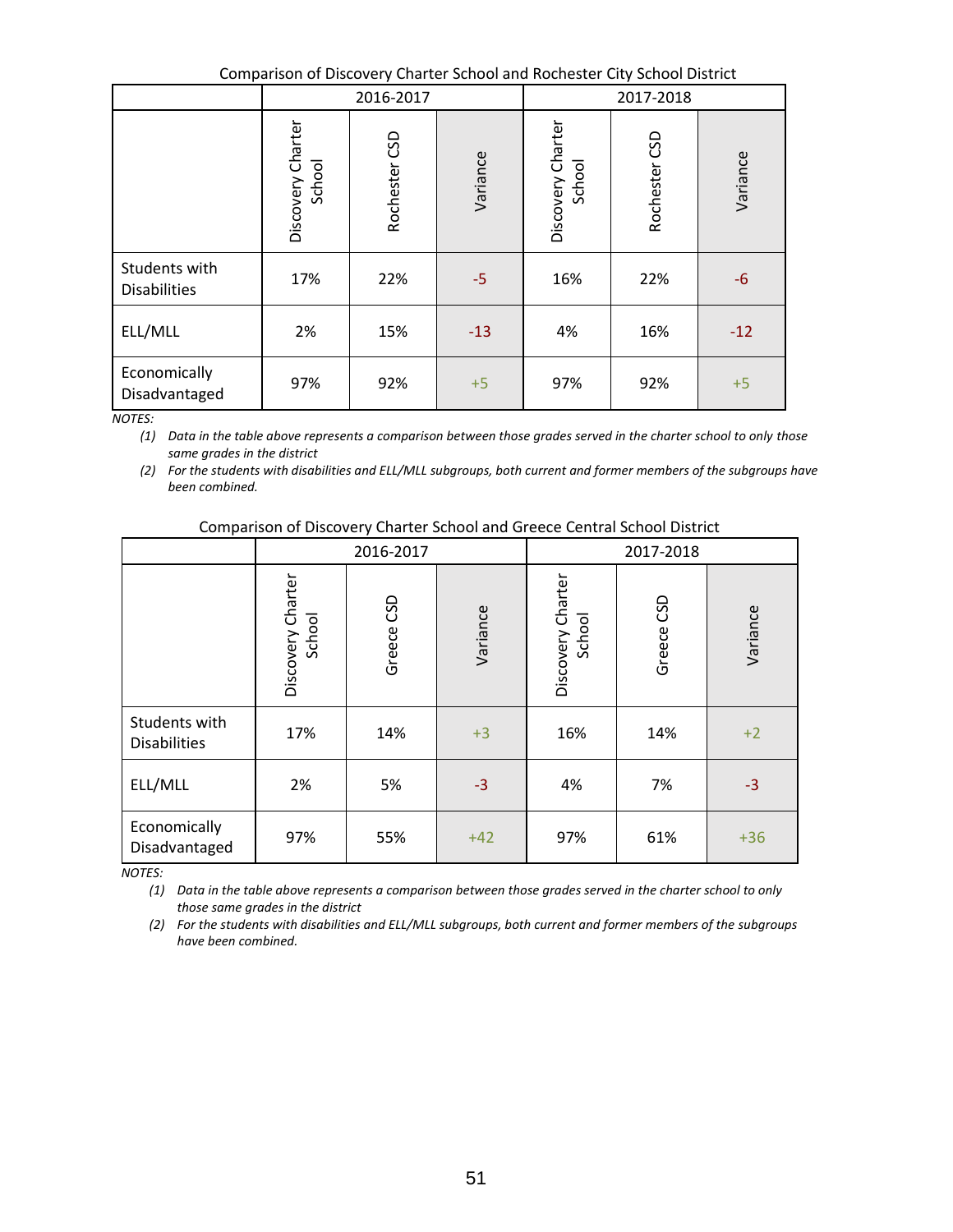#### **Student Retention**

According to NYSED data, in the 2017-2018 school year, 81% of students were retained in Discovery Charter School compared with 93% in the Greece Central School District, the district of location.

According to NYSED data, in the 2017-2018 school year, 81% of students were retained in Discovery Charter School compared with 94% in the Rochester City School District.

## **Legal Compliance**

Discovery Charter School operates in accordance with applicable law, regulations, rules and other policies, including the terms of its charter, its by-laws and other school-specific policies. It is also in compliance with federally-mandated disciplinary procedures for SWDs, and the Dignity for All Students Act. The board holds meetings in accordance with the Open Meetings Law.

## **Summary of Public Comment**

The required public hearing was held by the Greece Central School District as the district of location on October 9, 2018. No one spoke in favor or opposition to the charter school renewal.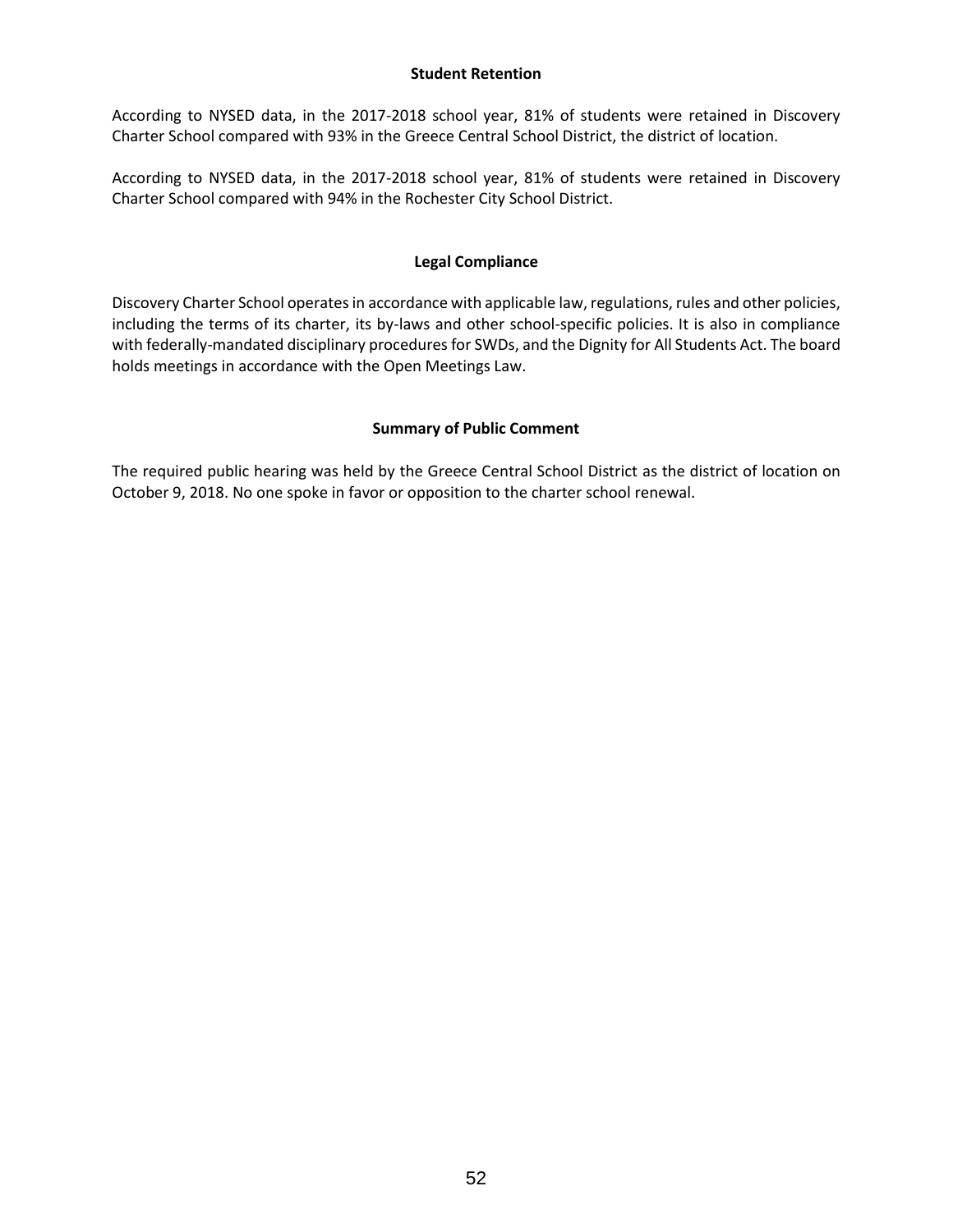## **Global Community Charter School**

In accordance with Education Law, Article 56, Sections 2851(4) and 2852(2), Commissioners Regulation 119.7, and the Board of Regents Charter School Renewal Policy, the **New York State Education Department recommends a short-term renewal for a period of three years for Global Community Charter School. The charter term would begin on July 1, 2019 and expire on June 30, 2022.**

Global Community Charter School (GCCS) is meeting most benchmarks set forth in the Board of Regents Charter School Performance Framework. The school is implementing the mission, key design elements, education program and organizational plan set forth in the charter.

| <b>Charter School Summary</b>                                                   |                                                                                                                                                                                                                                                                                                                                                                                                                                                                                                                 |  |  |  |
|---------------------------------------------------------------------------------|-----------------------------------------------------------------------------------------------------------------------------------------------------------------------------------------------------------------------------------------------------------------------------------------------------------------------------------------------------------------------------------------------------------------------------------------------------------------------------------------------------------------|--|--|--|
| <b>Name of Charter School</b>                                                   | <b>Global Community Charter School</b>                                                                                                                                                                                                                                                                                                                                                                                                                                                                          |  |  |  |
| <b>Board Chair</b>                                                              | James Zika                                                                                                                                                                                                                                                                                                                                                                                                                                                                                                      |  |  |  |
| <b>District of location</b>                                                     | NYC CSD 5                                                                                                                                                                                                                                                                                                                                                                                                                                                                                                       |  |  |  |
| <b>Opening Date</b>                                                             | <b>Fall 2012</b>                                                                                                                                                                                                                                                                                                                                                                                                                                                                                                |  |  |  |
| <b>Charter Terms</b>                                                            | Initial: September 4, 2012 - June 30, 2017<br>$\bullet$                                                                                                                                                                                                                                                                                                                                                                                                                                                         |  |  |  |
|                                                                                 | First Renewal: July 1, 2017 - June 30, 2019                                                                                                                                                                                                                                                                                                                                                                                                                                                                     |  |  |  |
| <b>Current Term Authorized Grades/ Approved</b><br><b>Enrollment</b>            | $K -$ Grade 5/465 students                                                                                                                                                                                                                                                                                                                                                                                                                                                                                      |  |  |  |
| Proposed Renewal Term Authorized Grades/<br><b>Proposed Approved Enrollment</b> | $K -$ Grade 5/465 students                                                                                                                                                                                                                                                                                                                                                                                                                                                                                      |  |  |  |
| <b>Comprehensive Management Service Provider</b>                                | None                                                                                                                                                                                                                                                                                                                                                                                                                                                                                                            |  |  |  |
| <b>Facilities</b>                                                               | 2350 5th Avenue, New York, NY 10037 (Private                                                                                                                                                                                                                                                                                                                                                                                                                                                                    |  |  |  |
|                                                                                 | Space)                                                                                                                                                                                                                                                                                                                                                                                                                                                                                                          |  |  |  |
| <b>Mission Statement</b>                                                        | <b>Global Community Charter School (GCCS) serves</b><br>the communities of Harlem by providing students<br>in grades K-5 with an education that is rigorous,<br>inquiry-based, and that teaches students and<br>their families to work successfully together across<br>differences in language, culture, economic<br>background, age, and nationality. Our school<br>prepares students for admission to a challenging<br>secondary education and to exhibit the courage<br>and conviction to make a difference. |  |  |  |
| <b>Key Design Elements</b>                                                      | Multiple forms of evidence<br>$\bullet$<br>Two teachers in each classroom<br>Visual and performing arts integration<br>$\bullet$<br>International Baccalaureate Primary Years<br>$\bullet$<br>Programme (PYP)                                                                                                                                                                                                                                                                                                   |  |  |  |
| <b>Requested Revisions</b>                                                      | None                                                                                                                                                                                                                                                                                                                                                                                                                                                                                                            |  |  |  |

GCCS has made significant gains in academic outcomes over their current charter term for all students as well as subgroup populations. In the 2017-2018 school year, students at GCCS outperformed the district in ELA and math by 12 and 16 percentage points, respectively, after performing near or just below the district two years prior. When comparing students' performance in ELA and math with New York State (NYS) averages for the same years, GCCS has decreased the variance in both subjects for all students as well as students with disabilities (SWDs) and students who are economically disadvantaged (ED). One increase to note is with the school's ED student population, which outperformed both the district and NYS in ELA and math in 2018.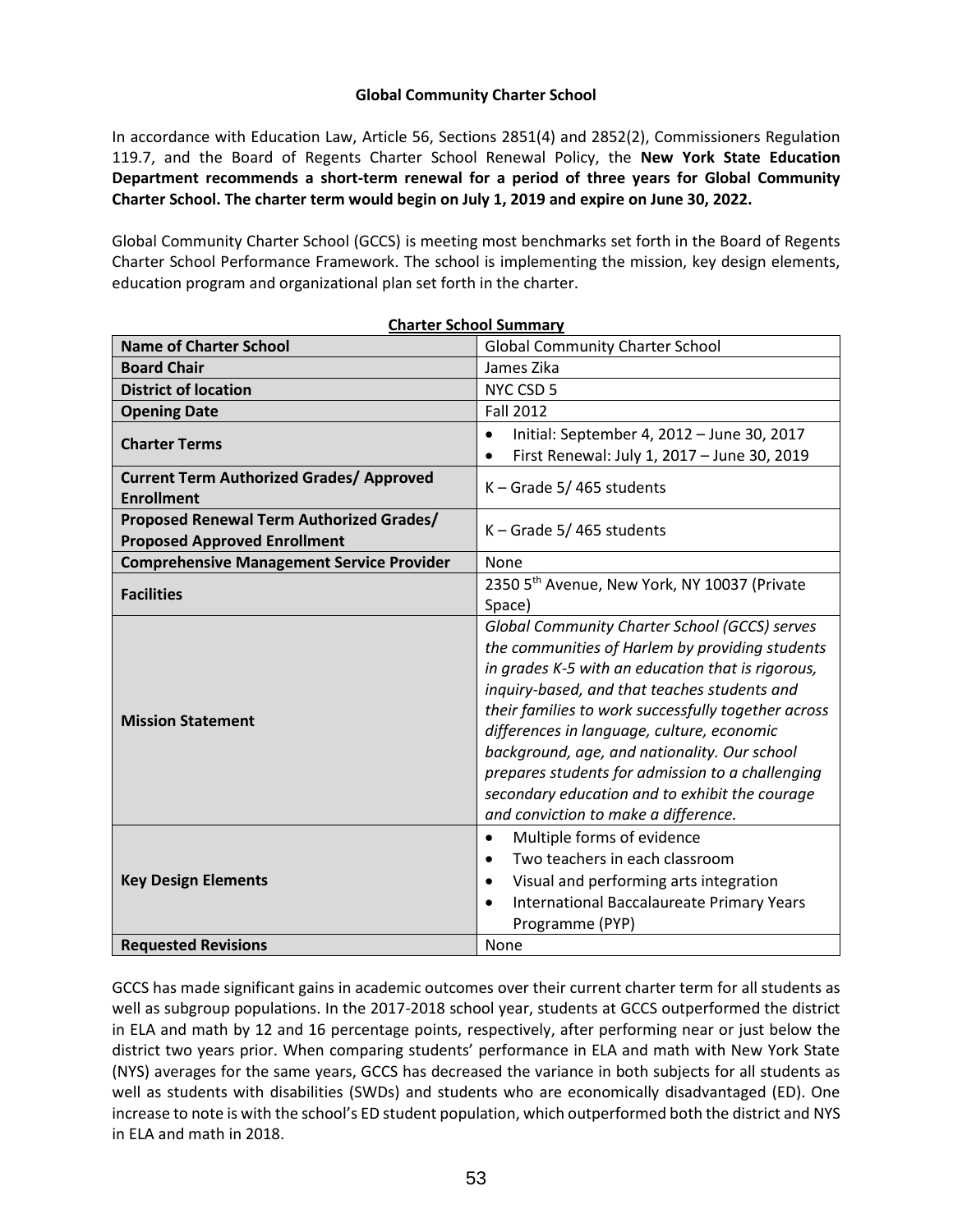## **Current Grade Levels and Approved Enrollment**

|                                            | Year 1<br>2017 to 2018 | Year 2<br>2018 to 2019 |
|--------------------------------------------|------------------------|------------------------|
| Grade<br>Configuration                     | K - Grade 5            | K - Grade 5            |
| <b>Total Approved</b><br><b>Enrollment</b> | 465                    | 465                    |

## **Proposed Renewal Term Grade Levels and Approved Enrollment**

|                                            | Year 1<br>2019 to 2020 | Year 2<br>2020 to 2021 | Year 3<br>2021 to 2022 |  |
|--------------------------------------------|------------------------|------------------------|------------------------|--|
| Grade<br>Configuration                     | K - Grade 5            | K - Grade 5            | K - Grade 5            |  |
| <b>Total Approved</b><br><b>Enrollment</b> | 465                    | 465                    | 465                    |  |

## **Background**

The Board of Regents granted an initial charter to GCCS in the fall of 2011. The school opened for instruction in September 2012 initially serving 465 students in kindergarten through Grade 5. GCCS's charter was subsequently renewed by the Board of Regents in 2017. At that time, the school was issued a renewal term of two years due to deficiencies in academic performance, board oversight and governance, organizational capacity, and legal compliance. During its brief second charter term, GCCS has shown marked improvement in all areas.

## **Summary of Evidence for Renewal**

## **Key Performance Area: Educational Success**

- GCCS currently serves students in kindergarten through Grade 5.
- In August 2017, GCCS earned certification as an International Baccalaureate (IB) World School, which requires, in part, that the school displays evidence of a rigorous, inquiry-based program.
- GCCS uses the Primary Years Programme (PYP) framework. The school's curriculum aligns PYP's transdisciplinary inquiry units with the New York State Learning Standards (NYSLS).
- GCCS uses a co-teaching model with two teachers in every classroom.
- GCCS's curriculum consists of transdisciplinary units that use multiple disciplines, such as the arts, science, history, and character education, to explore specific topics.
- GCCS's students have the opportunity to attend art, dance, music, Spanish, science, physical education, and library classes.
- GCCS employs an English as a New Language (ENL) coordinator and an ENL specialist who support teachers in implementing strategies for instruction, which, for English language learners/multilingual learners (ELL/MLL), includes both push in and pull out instruction.
- GCCS's special education (SPED) program is led by the SPED coordinator who works with teachers, the special education teacher support services (SETSS) provider, school counselors, the reading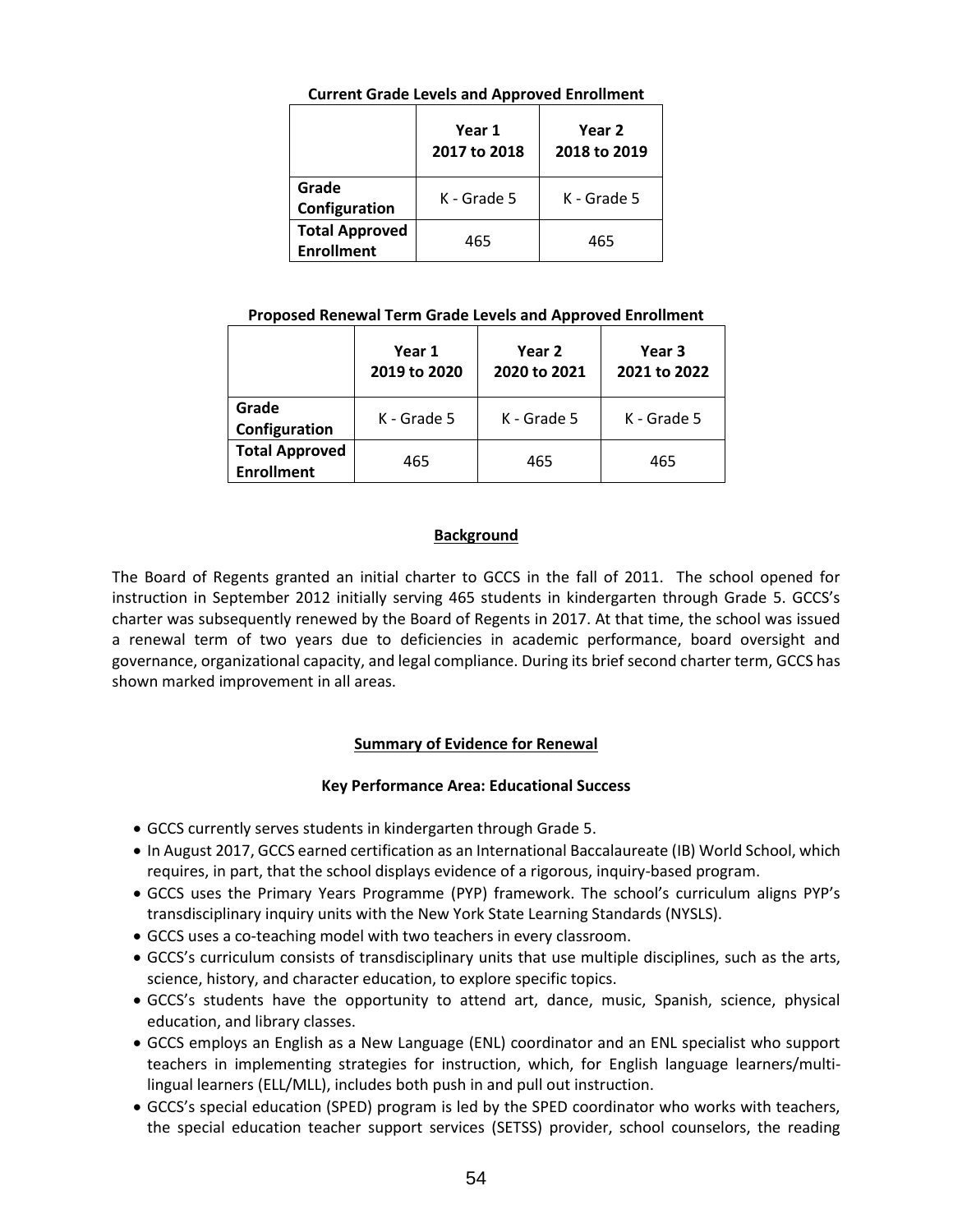specialist, and agencies that provide the school with other services as required by students' individualized education programs (IEPs). The school's SWD population is also supported by the presence of two teachers in every classroom, designated integrated co-teaching (ICT) classrooms that include one SPED certified teacher, and the extensive use of small group instruction across all classrooms.

• GCCS has expanded its intervention programs that take place during the school day, afterschool, on Saturdays, and during the school's summer program.

#### **Student Performance – Elementary/Middle School Outcomes**

See Tables 1 and 2 below regarding 3-8 ELA and mathematics exam aggregate and subgroup student performance compared to the district and state average which serve as two indicators in Benchmark One of the Charter School Performance Framework.

## **Table 1: Elementary/Middle School Assessment Proficiency Outcomes for All Students: School, District & State Level Aggregates**

|           | <b>ELA</b>               |              |                                      |            |                                          | <b>Math</b>                     |               |                            |            |                 |
|-----------|--------------------------|--------------|--------------------------------------|------------|------------------------------------------|---------------------------------|---------------|----------------------------|------------|-----------------|
|           | უ<br>Community<br>Global | S<br>NYC CSD | $\mathsf{c}$<br>District<br>Variance | <b>SAN</b> | <b>NYS</b><br>$\overline{c}$<br>Variance | <u>ვ</u><br>Community<br>Global | LO<br>NYC CSD | °4<br>District<br>Variance | <b>NYS</b> | Variance to NYS |
| 2015-2016 | 14%                      | 21%          | $-7$                                 | 41%        | $-27$                                    | 21%                             | 20%           | $+1$                       | 44%        | $-23$           |
| 2016-2017 | 26%                      | 23%          | $+3$                                 | 40%        | $-14$                                    | 34%                             | 21%           | $+13$                      | 45%        | $-11$           |
| 2017-2018 | 40%                      | 28%          | $+12$                                | 45%        | $-5$                                     | 42%                             | 26%           | $+16$                      | 49%        | $-7$            |

*NOTE:*

*(1) Data in the table above represents all students tested who scored proficiently (level 3 or above) on each state assessment*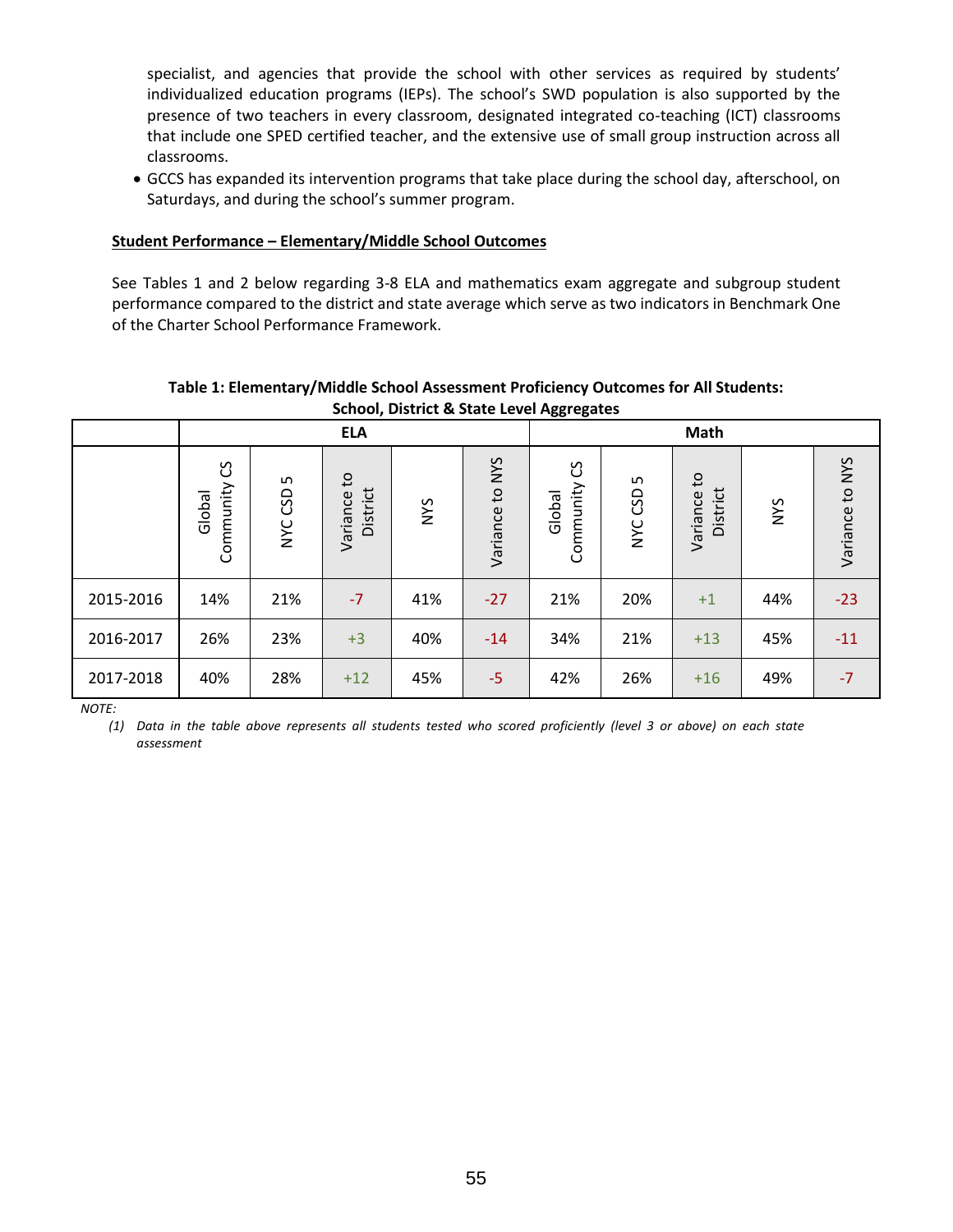| Table 2: Elementary/Middle School Assessment Proficiency Outcomes for Special Populations |  |
|-------------------------------------------------------------------------------------------|--|
|                                                                                           |  |

|                                      |               | <b>ELA</b> |          |                         |            | Math                                   |         |          |                         |            |                                        |
|--------------------------------------|---------------|------------|----------|-------------------------|------------|----------------------------------------|---------|----------|-------------------------|------------|----------------------------------------|
|                                      |               | Charter    | District | to District<br>Variance | <b>NVS</b> | Variance<br><b>NYS</b><br>$\mathbf{c}$ | Charter | District | to District<br>Variance | <b>SAN</b> | Variance<br><b>NYS</b><br>$\mathbf{c}$ |
|                                      | 2015-<br>2016 | 0%         | 8%       | $-8$                    | 12%        | $-12$                                  | 9%      | 9%       | $\bf{0}$                | 17%        | $-8-$                                  |
| Students with<br><b>Disabilities</b> | 2016-<br>2017 | 8%         | 9%       | $-1$                    | 12%        | $-4$                                   | 18%     | 11%      | $+7$                    | 18%        | $\pmb{0}$                              |
|                                      | 2017-<br>2018 | 13%        | 15%      | $-2$                    | 18%        | $-5$                                   | 21%     | 15%      | $+6$                    | 22%        | $-1$                                   |
|                                      | 2015-<br>2016 | 7%         | 8%       | $-1$                    | 19%        | $-12$                                  | 22%     | 14%      | $+8$                    | 26%        | $-4$                                   |
| ELL/MLL                              | 2016-<br>2017 | 14%        | 8%       | $+6$                    | 15%        | $-1$                                   | 22%     | 14%      | $+8$                    | 23%        | $-1$                                   |
|                                      | 2017-<br>2018 | 20%        | 16%      | $+4$                    | 28%        | $-8$                                   | 27%     | 19%      | $+8$                    | 34%        | $-7$                                   |
| Economically<br>Disadvantaged        | 2015-<br>2016 | 14%        | 20%      | $-6$                    | 30%        | $-16$                                  | 22%     | 20%      | $+2$                    | 33%        | $-11$                                  |
|                                      | 2016-<br>2017 | 21%        | 22%      | $-1$                    | 29%        | $-8$                                   | 32%     | 21%      | $+11$                   | 33%        | $-1$                                   |
|                                      | 2017-<br>2018 | 39%        | 25%      | $+14$                   | 35%        | $+4$                                   | 41%     | 24%      | $+17$                   | 38%        | $+3$                                   |

*NOTES:*

 $\overline{a}$ 

*(1) Data in the table above represents tested students in respective subgroups who scored proficiently (level 3 or above) on each NYS assessment.*

*(2) For the students with disabilities and the ELL/MLL subgroups, both current and former members of the subgroups have been combined.*

*(3) In some cases, student subgroups did not have enough tested students to form a representative sample (<5 students). For these subgroups the testing data was withheld*.

According to the 2017-2018 school year ESEA accountability designations, GCCS was *a Focus Charter*. This designation was given to GCCS in 2016, after which time the school had to show two years of consecutive growth in order to be considered in Good Standing. According to the 2018-2019 ESSA accountability designations, GCCS is now in *Good Standing*.

## **Key Performance Area: Organizational Viability**

GCCS appears to be in good financial condition as evidenced by performance on key indicators derived from the school's independently audited financial statements.

The Charter School Office reviews the financial performance and management of charter schools using quantitative and qualitative methods. Near‐term indicators, such as the current ratio and unrestricted days cash, are measures of liquidity and of the charter school's capacity to maintain operations. Long‐ term indicators, such as total margin and debt‐to asset ratio, are measures of the charter school's capacity to remain viable and to meet financial obligations.<sup>12</sup>

<sup>&</sup>lt;sup>12</sup> These rigorous indicators of fiscal soundness are aligned with those recommended by the National Association of Charter School Authorizers.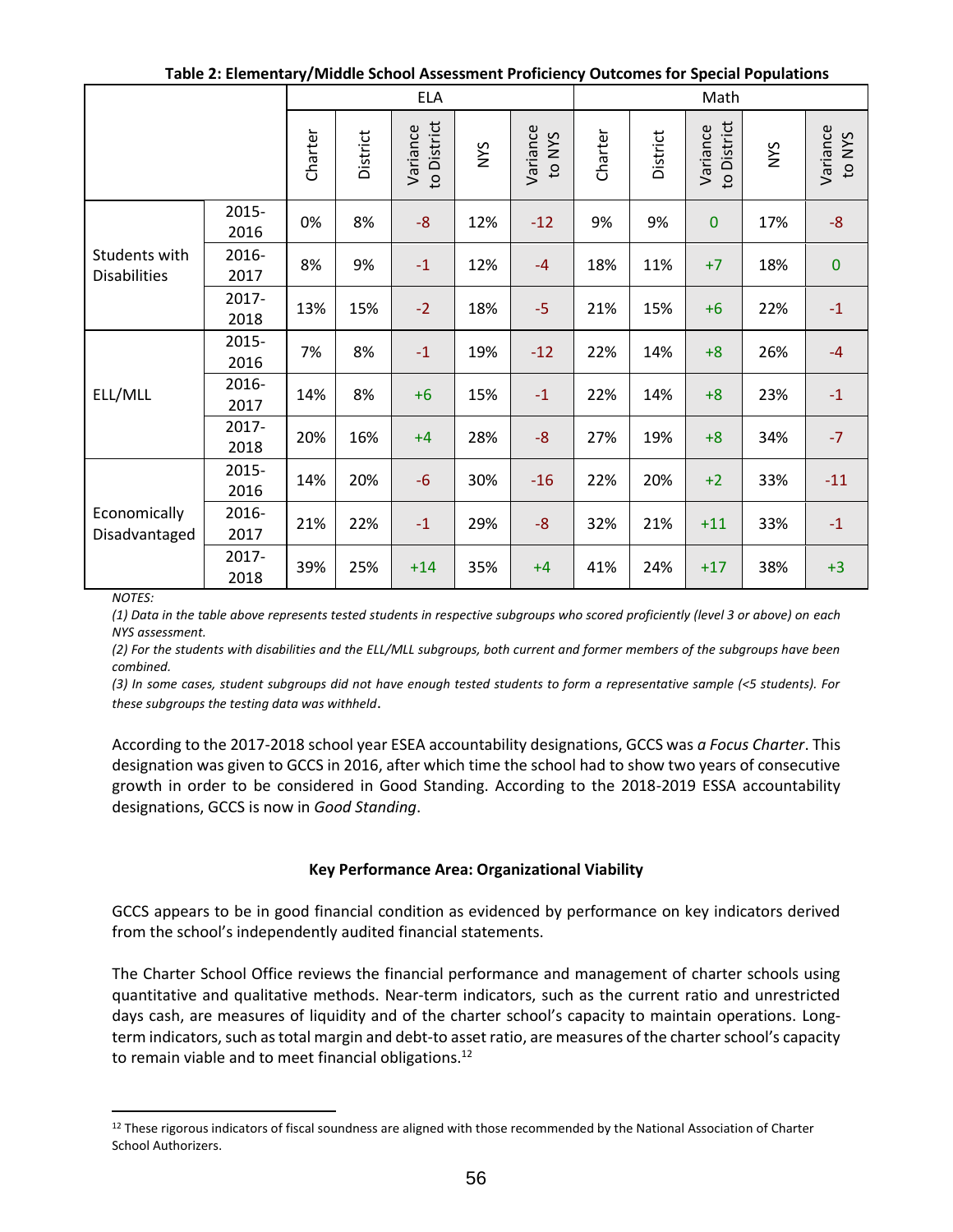A *composite score* is an overall measure of financial health calculated by the Department's Office of Audit Services. This score is based on a weighting of primary reserves, equity, and net income. A charter school with a score between 1.5 and 3.0 is considered to be in strong financial health. GCCS's composite score for 2017-2018 is 1.6. The table below shows the school's composite scores from 2016-2017 to 2017-2018.

| Table 3: Global Community Charter School's Composite Scores |  |
|-------------------------------------------------------------|--|
| 2016-2017 to 2017-2018                                      |  |

| Year      | <b>Composite Score</b> |
|-----------|------------------------|
| 2016-2017 |                        |
| 2017-2018 | 1.6                    |

*Source: NYSED Office of Audit Services*

## Financial Management

The Charter School Office reviewed GCCS's 2015-2016 audited financial statements to determine whether the independent auditor observed sufficient internal controls over financial reporting. The auditor did not identify any deficiencies in internal controls that could be considered material weaknesses.

# **Key Performance Area: Faithfulness to the Charter and Law**

Enrollment, Recruitment and Retention

Through efforts towards increasing the percentage of at-risk students enrolled, the school is meeting its targets for two of the special population subgroups, ED students and ELL/MLL students, and but not yet meeting its targets for SWDs. (Note: The number of ED students enrolled GCCS for the 2016-2017 school year was underreported by the school due to the school's transition to offering free meals to all students as a school food authority. This reporting error was subsequently remedied the following year, resulting in accurate demographic data for the 2017-2018 school year.)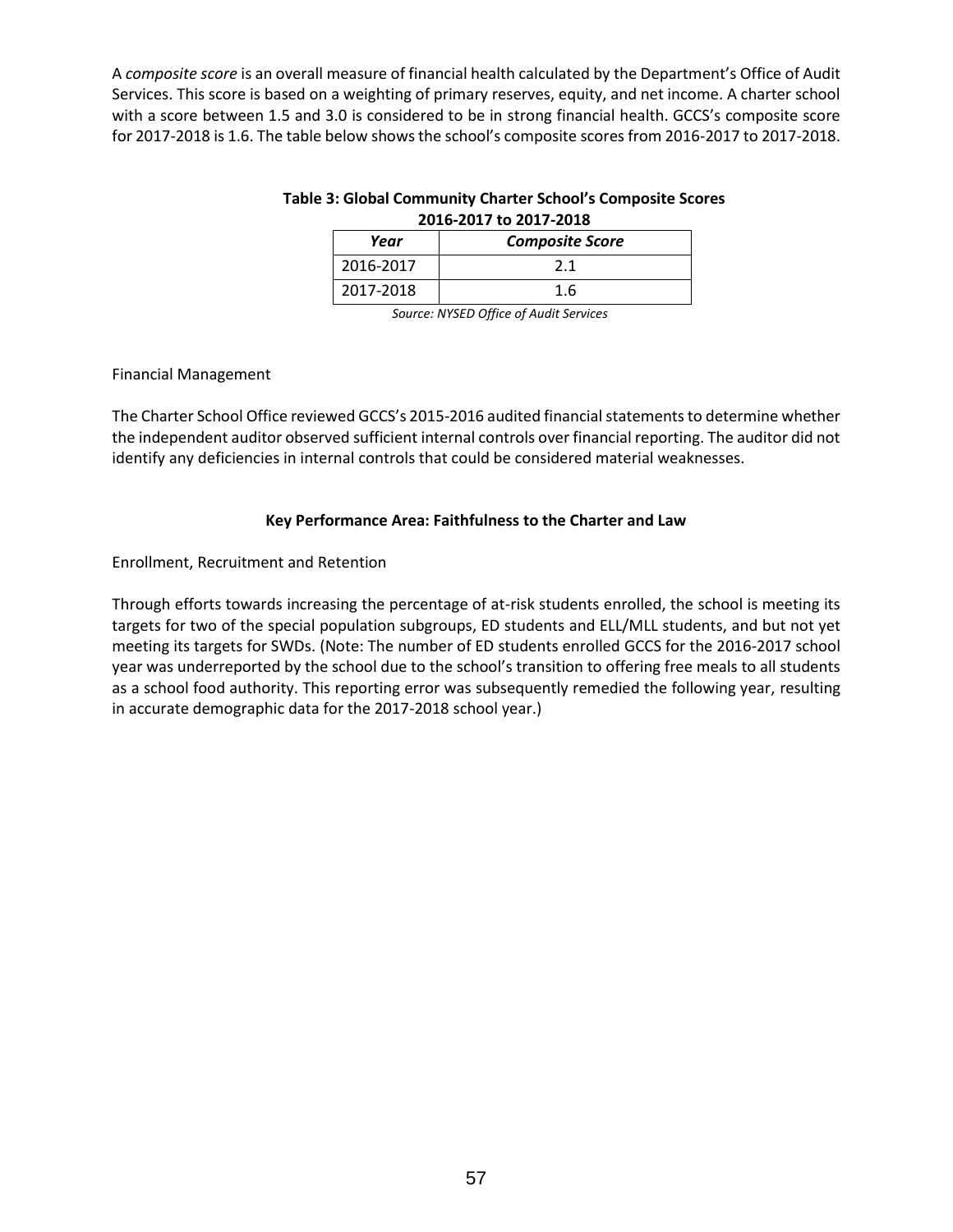**Table 4: Student Demographics – Global Community Charter School Compared to District of Location**

|                                      |                                    | 2016-2017    |          | 2017-2018                             |              |          |  |
|--------------------------------------|------------------------------------|--------------|----------|---------------------------------------|--------------|----------|--|
|                                      | Global Community<br>Charter School | S<br>NYC CSD | Variance | Global Community<br>School<br>Charter | S<br>NYC CSD | Variance |  |
| Students with<br><b>Disabilities</b> | 23%                                | 28%          | $-5$     | 22%                                   | 30%          | $-8$     |  |
| MLLs/ELLs                            | 17%                                | 14%          | $+3$     | 19%                                   | 15%          | $+4$     |  |
| Economically<br>Disadvantaged        | 68%                                | 91%          | $-23$    | 92%                                   | 91%          | $+1$     |  |

#### *NOTES:*

*(1) Data in the table above represents a comparison between those grades served in the charter school to only those same grades in the district.*

*(2) For the students with disabilities and the ELL/MLL subgroups, both current and former members of the subgroups have been combined.*

The school is making good faith efforts to recruit, serve, and retain at-risk students<sup>13</sup>. Efforts to recruit students in the ED, ELL/MLL, and SWD populations include:

- marketing to families living in one of several public housing complexes located near the school;
- visiting nearby daycare providers and area preschools, some of which serve high concentrations of ELL/MLL students and others with large populations of SWDs;
- offering presentations and school tours to interested families with the assistance of bilingual staff members;
- providing marketing materials in English, Spanish, and French.

Some of the supports that aid in the retention of the three sub-group populations include:

- Intervention periods;
- Extended-day, after-school, and summer programming;
- Parent workshops on supporting student literacy at home;
- A hiring preference for teachers who speak multiple languages;
- A Spanish program for all grade levels;
- The ICT model:

 $\overline{a}$ 

• Additional staffing at the administrative and instructional levels to support ELL/MLL students and SWDs;

<sup>&</sup>lt;sup>13</sup> Education Law §2854(2)(a) requires that schools demonstrate good faith efforts to attract and retain a comparable or greater enrollment of students with disabilities, FRPL eligible students and English language learners/multi-lingual learners when compared to the enrollment figures for such students in the school district in which the charter is located. SUNY and the Regents were charged with setting specific enrollment and retention targets for each charter school, and have done so. Education Law §2852(9-a)(b)(i). All charter schools that were initially chartered after August 2010 or renewed after January 1, 2011, are expected to meet or exceed the enrollment and retention targets set by the Regents and SUNY. When submitting an application for renewal of the charter, schools are required to provide information detailing the means by which they will meet the enrollment and retention targets (Education Law §2851(4)(e)), and this information is considered by the Regents in the review of the school's performance over the charter term. A school's plan to change its enrollment practices, whether by weighting the lottery or preferencing, may also be considered when determining whether the school will meet the targets in the upcoming charter term. A school's repeated failure to meet or exceed its enrollment and retention targets, when combined with a failure to show that extensive efforts to meet the targets have been made, may be cause for termination or revocation of the charter pursuant to section Education Law §2855(1)(e).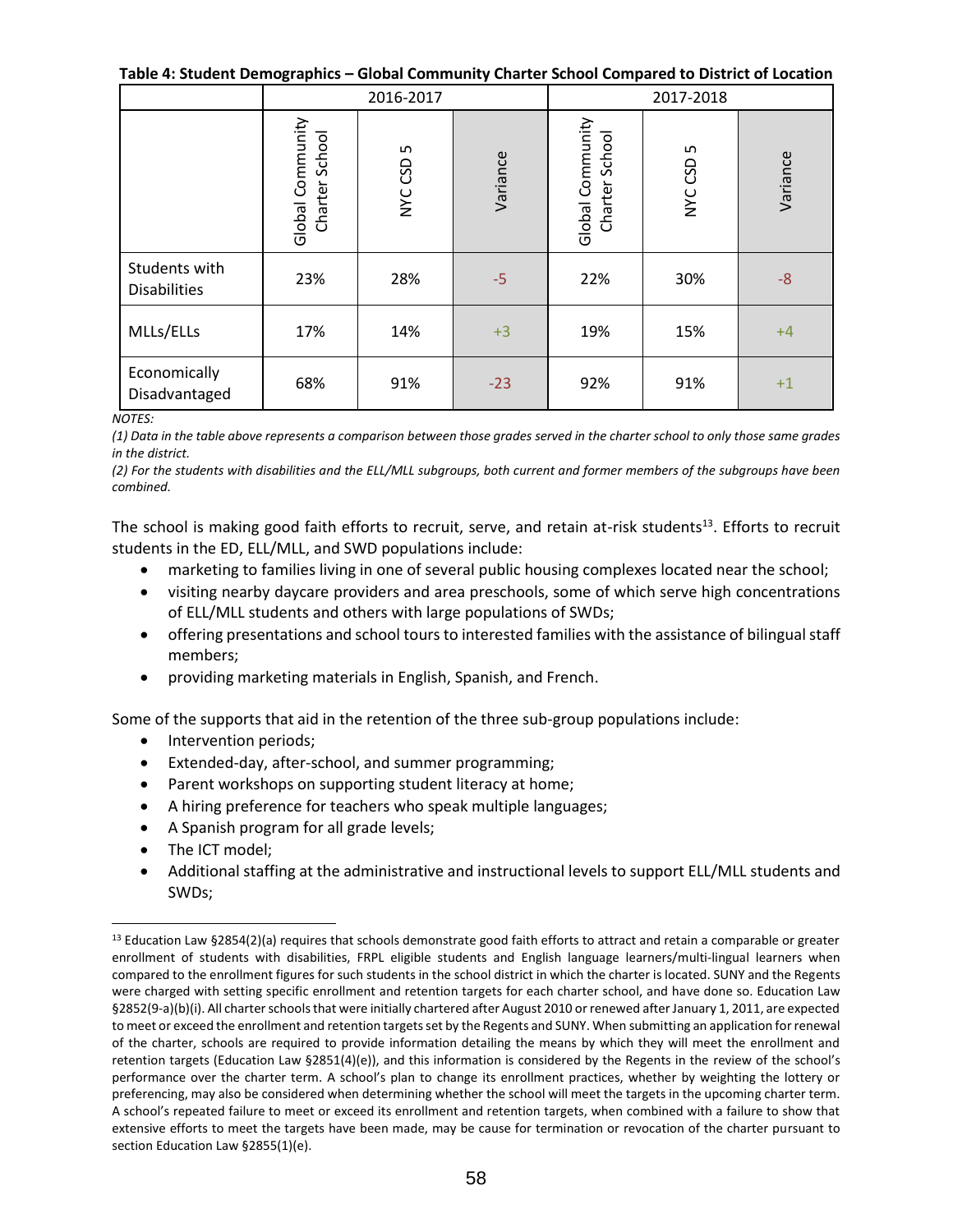• Professional development for teachers on how to support the academic, social, and emotional needs of all students at GCCS.

## **Student Retention**

According to NYSED data, in the 2017-2018 school year, 79% of students were retained in Global Community Charter School compared with 89% in the district of location.

## **Legal Compliance**

GCCS operates in accordance with applicable law, regulations, rules and other policies, including the terms of its charter, its by-laws and other school-specific policies. It is also in compliance with federally mandated disciplinary procedures for students with disabilities, and the Dignity for All Students Act. The board holds meetings in accordance with the Open Meetings Law.

## **Summary of Public Comment**

The required public hearing was held by the New York City Department of Education on October 3, 2018. Forty people attended, and 14 spoke. Eight were in favor of the renewal and six were opposed. There were also three emailed comments, of which all three were in favor of the renewal and none were opposed.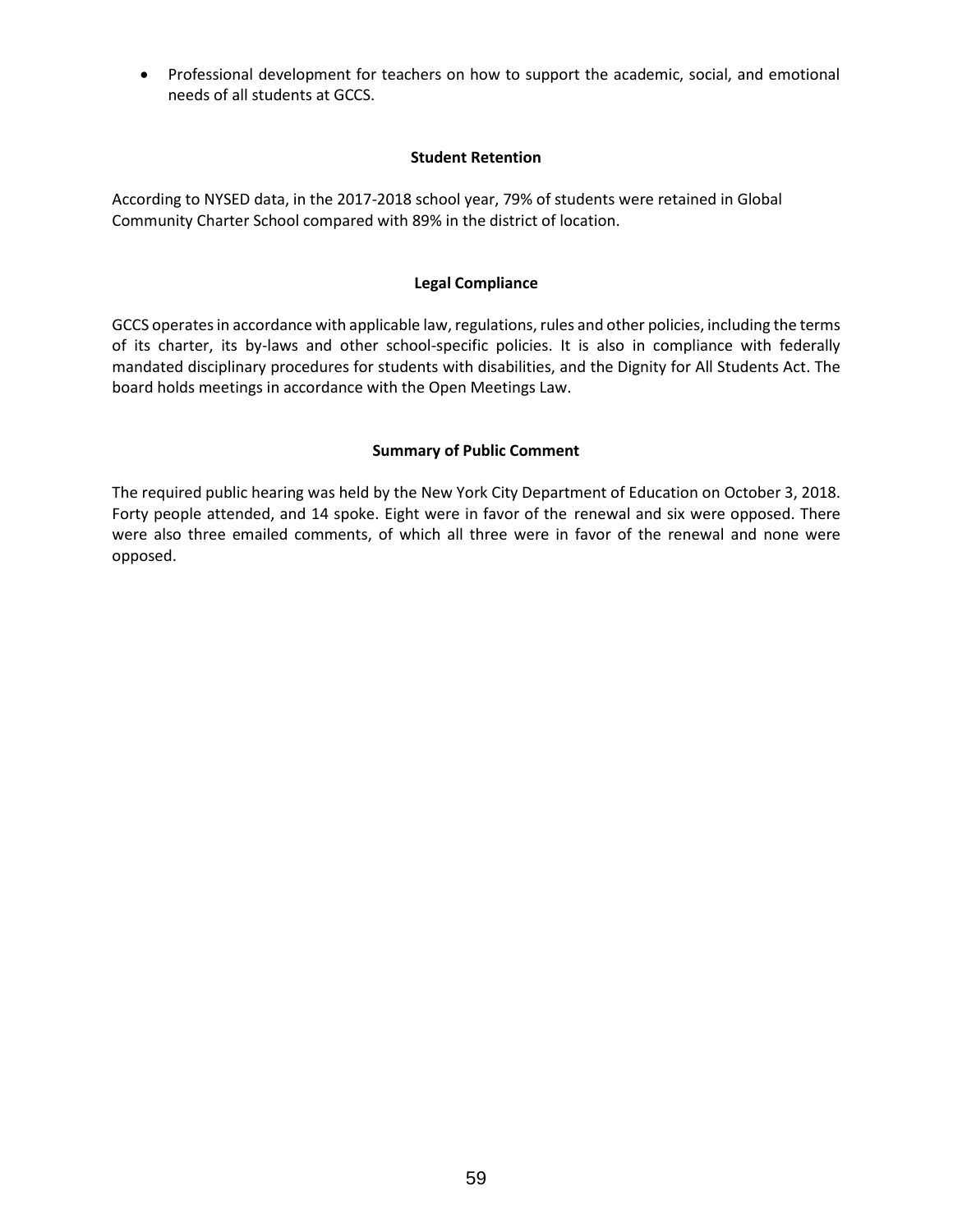## **New York City Montessori Charter School**

In accordance with Education Law, Article 56, Sections 2851(4) and 2852(2), Commissioners Regulation 119.7, and the Board of Regents Charter School Renewal Policy, the **New York State Education Department recommends a short-term renewal for a period of three yearsfor New York City Montessori Charter School (NYCMCS). The charter term would begin on July 1, 2019 and expire on June 30, 2022.** In 2016 and 2017, the school was required by NYSED to provide a Corrective Action Plan (CAP) establishing strategies and measurable outcomes to improve academic performance. The school is currently implementing the specific strategies outlined in the CAP and provided progress reports and updates to the NYSED Charter School Office (CSO), as required. The CAP was closely monitored by the Department.

New York City Montessori Charter School (NYCMCS) is meeting most benchmarks set forth in the Board of Regents Charter School Performance Framework. The school is implementing the mission, key design elements, education program and organizational plan set forth in the charter.

| <b>Charter School Summary</b>                                                   |                                                                                                                                                                                                                                                                                                                                                                        |  |  |  |  |
|---------------------------------------------------------------------------------|------------------------------------------------------------------------------------------------------------------------------------------------------------------------------------------------------------------------------------------------------------------------------------------------------------------------------------------------------------------------|--|--|--|--|
| <b>Name of Charter School</b>                                                   | New York City Montessori Charter School                                                                                                                                                                                                                                                                                                                                |  |  |  |  |
| <b>Board Chair</b>                                                              | Rory Cohen                                                                                                                                                                                                                                                                                                                                                             |  |  |  |  |
| <b>District of location</b>                                                     | NYC CSD 7                                                                                                                                                                                                                                                                                                                                                              |  |  |  |  |
| <b>Opening Date</b>                                                             | <b>Fall 2011</b>                                                                                                                                                                                                                                                                                                                                                       |  |  |  |  |
| <b>Charter Terms</b>                                                            | Initial: December 14, 2011 - June 30,<br>$\bullet$<br>2016<br>Renewal: July 1, 2016 - June 30, 2019                                                                                                                                                                                                                                                                    |  |  |  |  |
| <b>Current Term Authorized Grades/ Approved</b><br><b>Enrollment</b>            | K - Grade 5/294 students                                                                                                                                                                                                                                                                                                                                               |  |  |  |  |
| Proposed Renewal Term Authorized Grades/<br><b>Proposed Approved Enrollment</b> | $K -$ Grade 5/294 students                                                                                                                                                                                                                                                                                                                                             |  |  |  |  |
| <b>Comprehensive Management Service Provider</b>                                | None                                                                                                                                                                                                                                                                                                                                                                   |  |  |  |  |
| <b>Facilities</b>                                                               | 423 East 138th Street, Bronx, NY 10454 (Private<br>Space)                                                                                                                                                                                                                                                                                                              |  |  |  |  |
| <b>Mission Statement</b>                                                        | The New York City Montessori Charter School will<br>empower children to be critical thinkers and<br>creative problem solvers with strong social skills<br>so that they can succeed in their world and<br>continue to learn in their pursuit of higher<br>education as they prepare for careers needed in<br>the 21st Century.                                          |  |  |  |  |
| <b>Key Design Elements</b>                                                      | Differentiated instruction<br>$\bullet$<br>Individual work plans<br>Specially designed materials<br>Prepared environment<br>$\bullet$<br>Independence and the freedom and ability<br>$\bullet$<br>to make choices<br>Time and practice<br>٠<br>Peer modeling and teacher scaffolding<br>$\bullet$<br>Content related instructional strategies<br>Montessori philosophy |  |  |  |  |
| <b>Requested Revisions</b>                                                      | None                                                                                                                                                                                                                                                                                                                                                                   |  |  |  |  |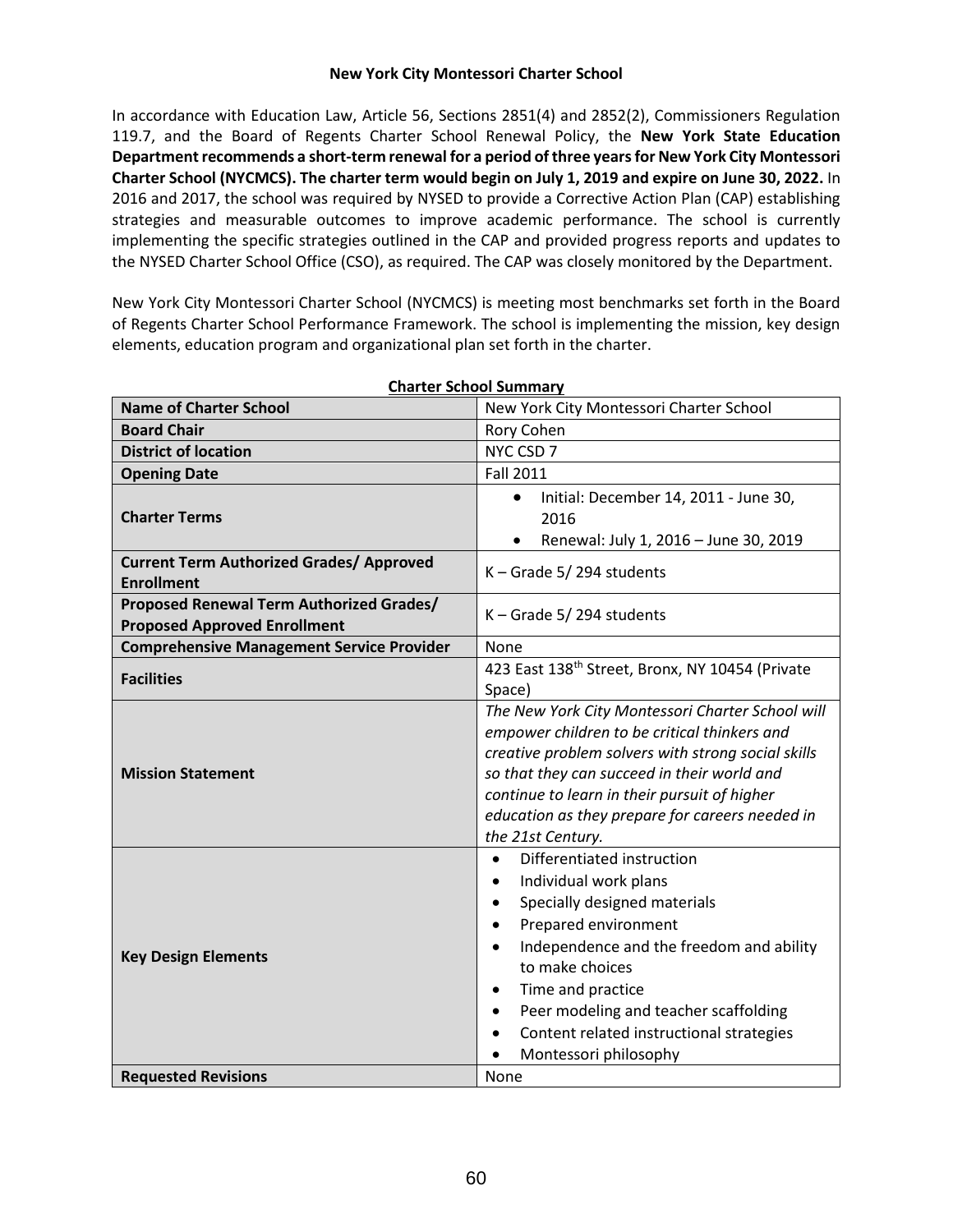New York City Montessori Charter School was the first public Montessori Charter School in New York City. One third of its students are classified as a student with disabilities (SWDs) and one-fourth of its student body is considered English language learners (ELLs)/multi-lingual learners (MLLs). They are implementing a program that blends the Montessori teaching philosophy with the New York State Learning Standards.

|                                            | Year 1<br>2016 to 2017 | Year 2<br>2017-2018 | Year 3<br>2018-2019 |  |
|--------------------------------------------|------------------------|---------------------|---------------------|--|
| Grade<br>Configuration                     | K-Grade 5              | K-Grade 5           | K-Grade 5           |  |
| <b>Total Approved</b><br><b>Enrollment</b> | 294                    | 294                 | 294                 |  |

## **Current Grade Levels and Approved Enrollment**

#### **Proposed Renewal Term Grade Levels and Approved Enrollment**

|                                            | Year 1<br>2019 to 2020 | Year 2<br>2020 to 2021 | Year 3<br>2021 to 2022 |  |  |
|--------------------------------------------|------------------------|------------------------|------------------------|--|--|
| Grade<br>Configuration                     | K-Grade 5              | K-Grade 5              | K-Grade 5              |  |  |
| <b>Total Approved</b><br><b>Enrollment</b> | 294                    | 294                    | 294                    |  |  |

## **Background**

The Board of Regents granted an initial charter to NYCMCS in December 2010. The school opened for instruction in August 2011 initially serving 104 students in kindergarten - Grade 1. NYCMCS's charter was subsequently renewed by the Board of Regents in May 2016

## **Summary of Evidence for Renewal**

## **Key Performance Area: Educational Success**

- NYCMCS has steadily improved its academic performance and with the 2018 state assessments and outperformed its district Community School District (CSD) 7. Though it has not yet met state averages for all students, subgroup performance of ELLs/MLLs and SWDs exceeded state averages.
- The school continues to refine its approach to incorporating the Montessori philosophy with the New York State Learning Standards.
- The implementation of a more standards aligned curriculum has led to the adoption of Eureka Math, Teachers College Readers and Writers Workshop, NYS standards for Science, and Engage NY for Social Studies.
- Reading is supported by Renaissance Learning (STAR Reading, STAR Early Literacy, Accelerated Reader), Wilson Fundations and Raz Kids/Headsprout Reading.
- Lesson planning, relatively new for teachers, is departmentalized so that no teacher has to develop all five subject-based lessons (the five subjects being math, reading, writing, social studies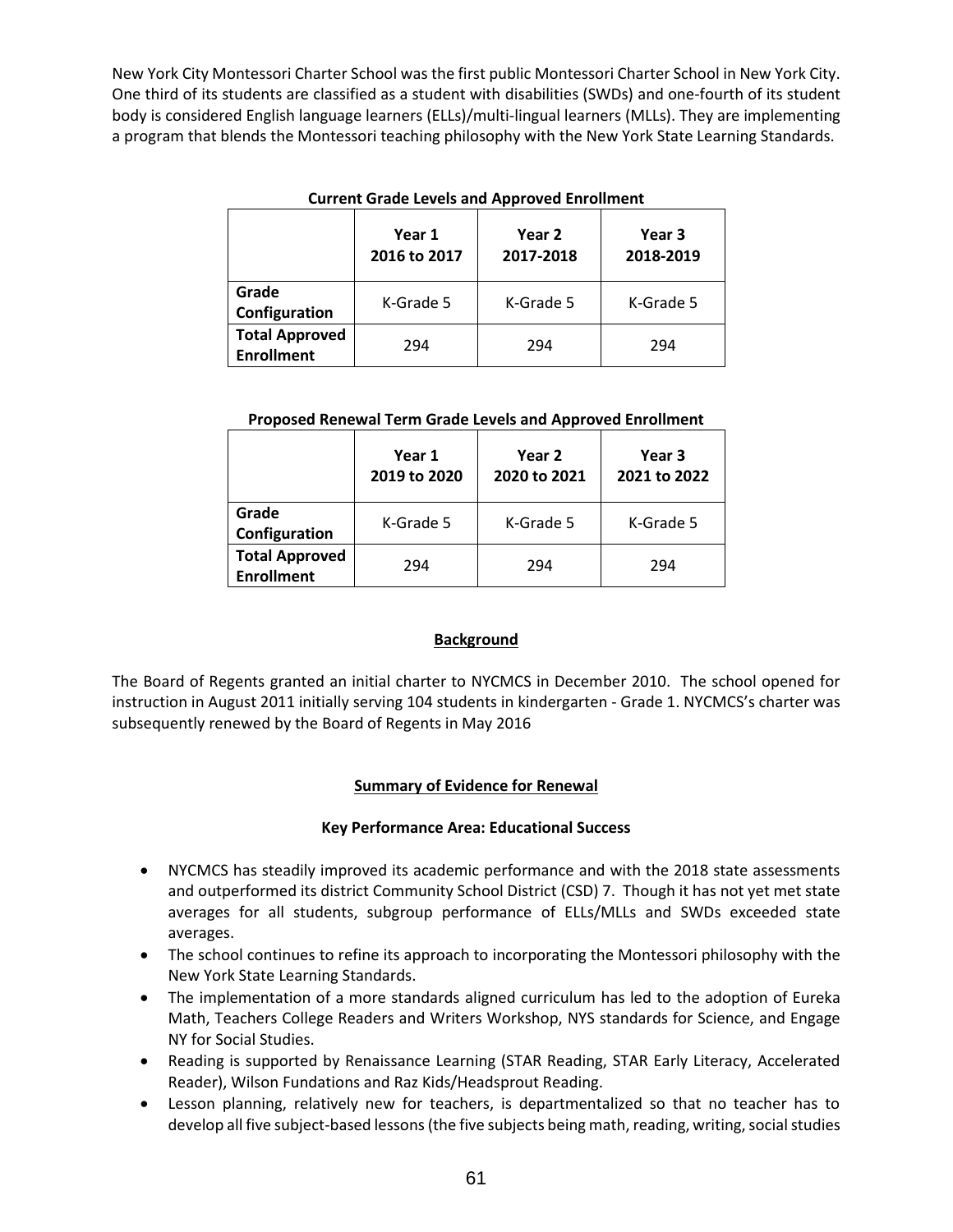and science). Teachers share their plans with other teachers on their grade team with each teacher planning one subject exclusively. Teachers are subject-based departmentalized and work with teachers from all other grades who plan the same subject.

- School leadership has placed an emphasis on Gradual Release of Responsibility (where students are given more voice and autonomy) and on defining and refining how Montessori Philosophy and Practice is implemented. There is a greater emphasis on rigor and shift in how the Montessori approach is implemented.
- The various instructional methods and group settings are used to support NYCMCS population of SWDs and ELL/MLL students, which has steadily increased to 32% and 23% respectively.
- The school implements Response to Intervention, co-teaching, ELL/MLL instruction or supports, and a social emotional support team.
- SoBro, the school's partner organization, provides afterschool remediation to supplement the instruction that takes place during the school day. The afterschool program has been restructured this year to create greater consistency between instruction and afterschool support. Afterschool teaching staff receives professional development training along with school staff and many are employed during the day as trained paraprofessionals.

# **Student Performance – Elementary/Middle School Outcomes**

See Tables 1 and 2 below regarding 3-8 math and ELA exam aggregate and subgroup student performance compared to the district and state average which serve as two indicators in Benchmark One of the Charter School Performance Framework.

|           | <b>ELA</b>                           |                           |                         |            |                 | Math                              |                                     |                         |            |                 |
|-----------|--------------------------------------|---------------------------|-------------------------|------------|-----------------|-----------------------------------|-------------------------------------|-------------------------|------------|-----------------|
|           | CS<br>City<br>Montessori<br>New York | $\overline{ }$<br>NYC CSD | Variance to<br>District | <b>NYS</b> | Variance to NYS | Montessori CS<br>City<br>New York | $\overline{ }$<br>CSD<br><b>NAC</b> | Variance to<br>District | <b>NYS</b> | Variance to NYS |
| 2014-2015 | 5%                                   | 13%                       | $-8$                    | 32%        | $-27$           | 18%                               | 18%                                 | $\mathbf 0$             | 43%        | $-25$           |
| 2015-2016 | 12%                                  | 21%                       | $-9$                    | 39%        | $-27$           | 11%                               | 21%                                 | $-10$                   | 43%        | $-32$           |
| 2016-2017 | 20%                                  | 24%                       | $-4$                    | 40%        | $-20$           | 13%                               | 24%                                 | $-11$                   | 45%        | $-32$           |
| 2017-2018 | 33%                                  | 30%                       | $+3$                    | 45%        | $-12$           | 32%                               | 30%                                 | $+2$                    | 49%        | $-17$           |

**Table 1: Elementary/Middle School Assessment Proficiency Outcomes for All Students: School, District & State Level Aggregates**

*NOTE:*

*(1) Data in the table above represents all students tested who scored proficiently (level 3 or above) on each state assessment.*

NYCMCS has steadily improved its academic performance and with the 2017-2018 state assessments in ELA and math and outperformed its district of location Community School District (CSD) 7. ELA scores have grown from 5% proficient to 33% proficient. Math scores have grown from 11% proficient to 32% during the past four years.

Though they have not yet met state averages for all students, subgroup performance of SWDs, ELLs/MLLs, and EDs have exceeded district of location averages.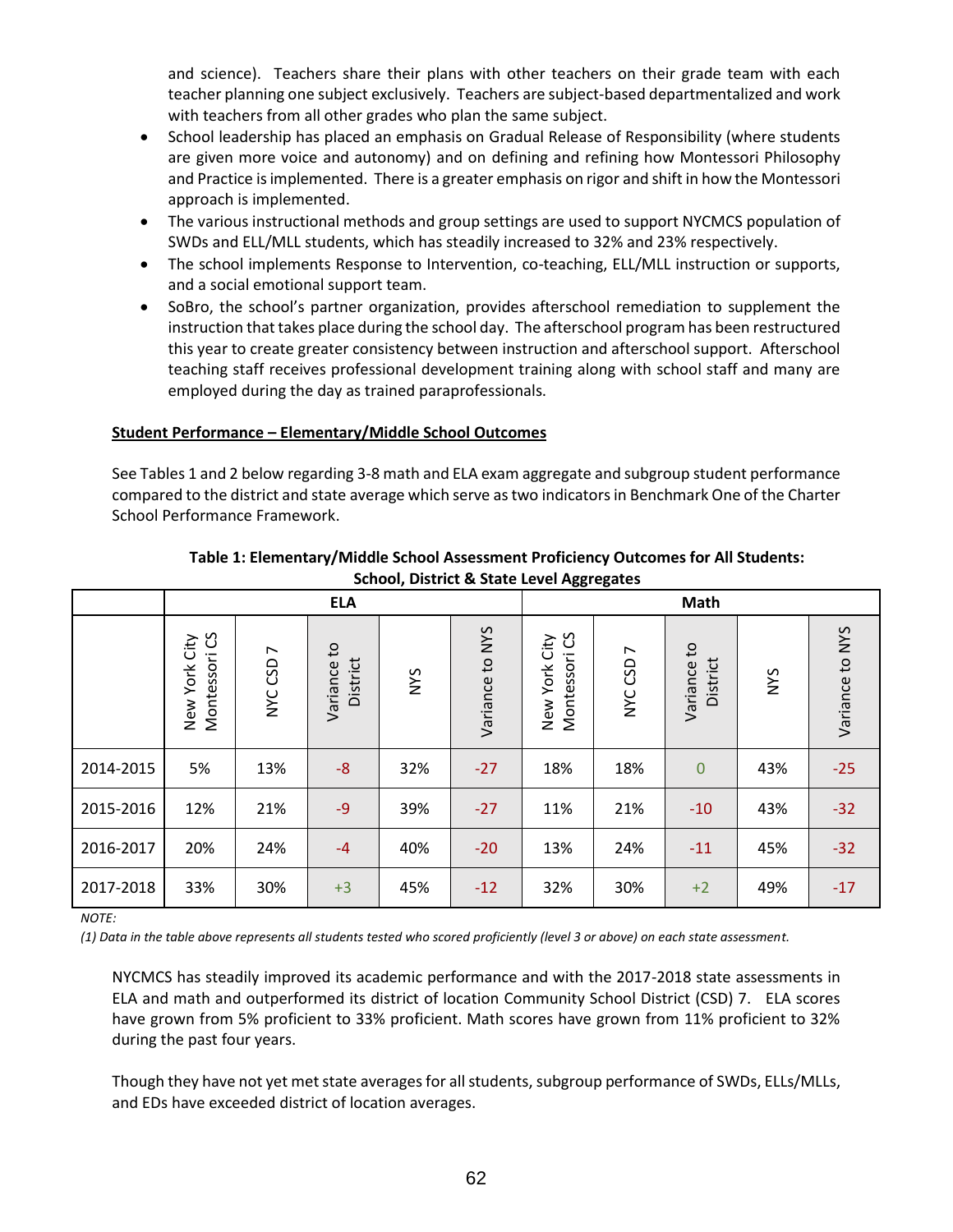| <b>Subject</b> | <b>School Year</b> | <b>Students with</b><br><b>Disabilities</b><br>(Variance to the<br>district of location) | ELL/MLL<br>(Variance to the<br>district of<br>location) | <b>Economically</b><br><b>Disadvantaged</b><br>(Variance to the<br>district of location) |  |
|----------------|--------------------|------------------------------------------------------------------------------------------|---------------------------------------------------------|------------------------------------------------------------------------------------------|--|
|                | 2014-2015          | $0\%$ (-5)                                                                               | $0\%$ $(-11)$                                           | $4\%$ (-9)                                                                               |  |
| ELA            | 2015-2016          | $7\%$ $(-1)$                                                                             | $15\%$ $(+4)$                                           | $10\%$ $(-11)$                                                                           |  |
|                | 2016-2017          | $14\%$ (+6)                                                                              | $12\%$ (-2)                                             | $20\%$ (-4)                                                                              |  |
|                | 2017-2018          | $19\%$ (+7)                                                                              | $36\%$ $(+16)$                                          | $34\%$ $(+4)$                                                                            |  |
|                | 2014-2015          | $8\%$ (-2)                                                                               | $0\%$ (-16)                                             | $15\%$ (-3)                                                                              |  |
|                | 2015-2016          | $13\%$ $(+3)$                                                                            | $10\%$ (-7)                                             | $10\%$ $(-11)$                                                                           |  |
| Mathematics    | 2016-2017          | $8\%$ (-4)                                                                               | $6\%$ $(-12)$                                           | $13\%$ $(-11)$                                                                           |  |
|                | 2017-2018          | $19\%$ $(+1)$                                                                            | $29\%$ (+2)                                             | 34%<br>$(+4)$                                                                            |  |

**Table 2: Elementary/Middle School Assessment Proficiency Outcomes for Special Populations**

*NOTES:*

 $\overline{a}$ 

*(1) Data in the table above represents tested students in respective subgroups who scored proficiently (level 3 or above) on each state assessment.*

*(2) For the students with disabilities and the ELL/MLL subgroups, both current and former members of the subgroups have been combined.*

*(3) In some cases, student subgroups still did not have enough tested students to form a representative sample (<5 students). For these subgroups testing data was withheld.*

According to the 2017-2018 school year ESEA accountability designations, New York City Montessori Charter School is a *Priority School*.

# **Key Performance Area: Organizational Viability**

Financial Condition and Financial Management

New York City Montessori Charter School appears to be in poor financial condition as evidenced by performance on key indicators derived from the school's independently audited financial statementsfrom 2014-2017.

The Charter School Office reviews the financial performance and management of charter schools using quantitative and qualitative methods. Near‐term indicators, such as the current ratio and unrestricted days cash, are measures of liquidity and of the charter school's capacity to maintain operations. Long‐ term indicators, such as total margin and debt‐to asset ratio, are measures of the charter school's capacity to remain viable and to meet financial obligations.<sup>14</sup>

A *composite score* is an overall measure of financial health calculated by the Department's Office of Audit Services. This score is based on a weighting of primary reserves, equity, and net income. A charter school with a score between 1.5 and 3.0 is considered to be in strong financial health. New York City Montessori Charter School's 2016-17 composite score is -0.5. The table below shows the school's composite scores from 2014-2015 to 2016-2017.

<sup>&</sup>lt;sup>14</sup> These rigorous indicators of fiscal soundness are aligned with those recommended by the National Association of Charter School Authorizers.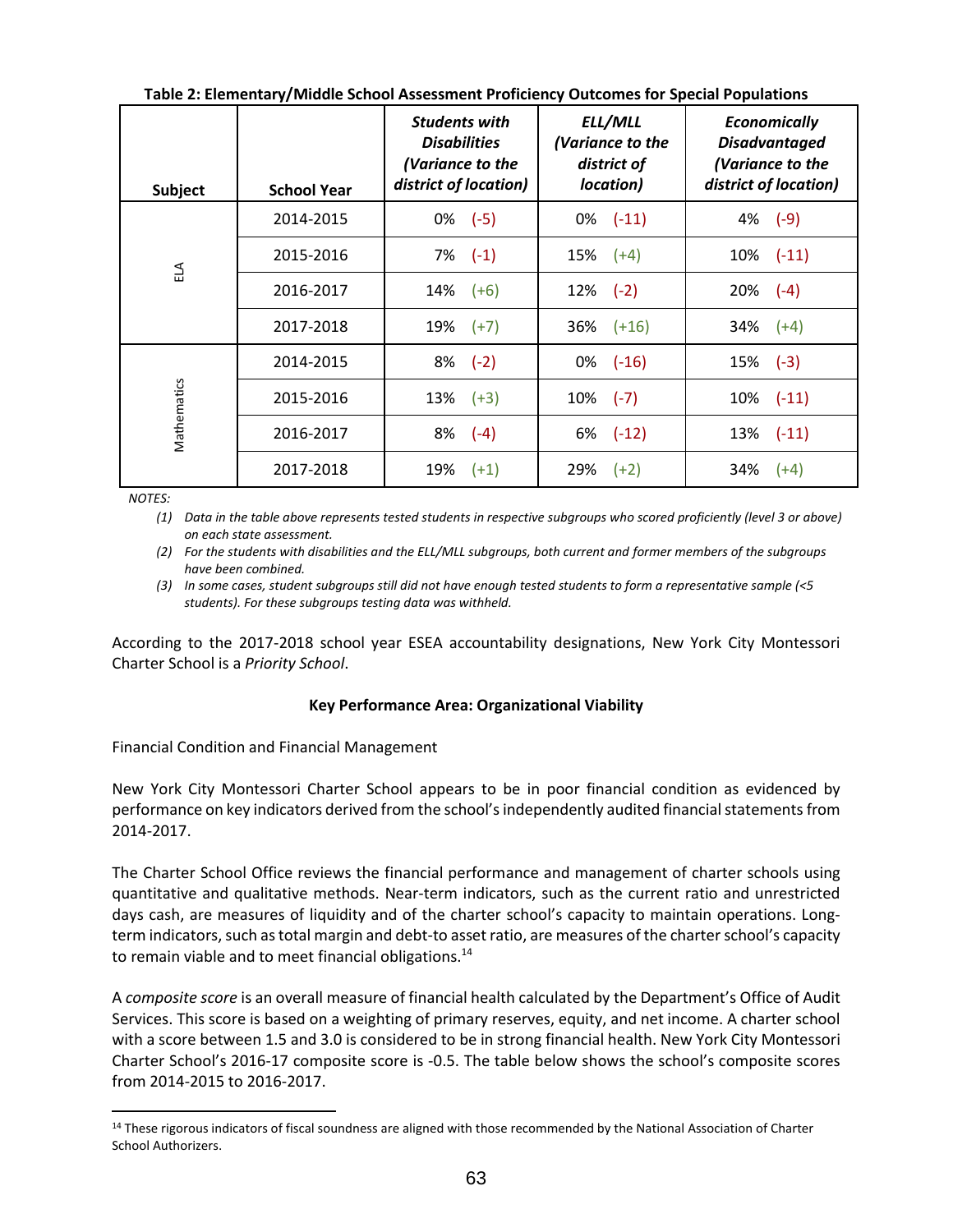| Year      | <b>Composite Score</b> |  |  |  |  |
|-----------|------------------------|--|--|--|--|
| 2014-2015 | 0.O                    |  |  |  |  |
| 2015-2016 | $-0.5$                 |  |  |  |  |
| 2016-2017 | $-0.5$                 |  |  |  |  |

#### **Table 3: New York City Montessori Charter School's Composite Scores 2014-2015 to 2016-2017**

*Source: NYSED Office of Audit Services*

#### Financial Management

The Charter School Office reviewed New York City Montessori Charter School's 2016-17 audited financial statements to determine whether the independent auditor observed sufficient internal controls over financial reporting. The auditor did not identify any deficiencies in internal controls that could be considered material weaknesses.

## **Key Performance Area: Faithfulness to the Charter and Law**

## Enrollment, Recruitment and Retention

Summarize enrollment policies. NYCMCS has made substantial progress in meeting its enrollment and retention targets since it 2015-16 renewal when NYCMCS served fewer subgroup populations than its district of location. The school is on par with CSD7 in serving English language learners/multi-lingual learners and above the district is serving with disabilities; however, NYCMCS continues to serve fewer economically disadvantaged students than CSD 7.

The school continues to make good faith efforts to recruit, serve, and retain at-risk students. Efforts include working with its bilingual family coordinator and its community-based partner to reach out to families and organizations that serve this population.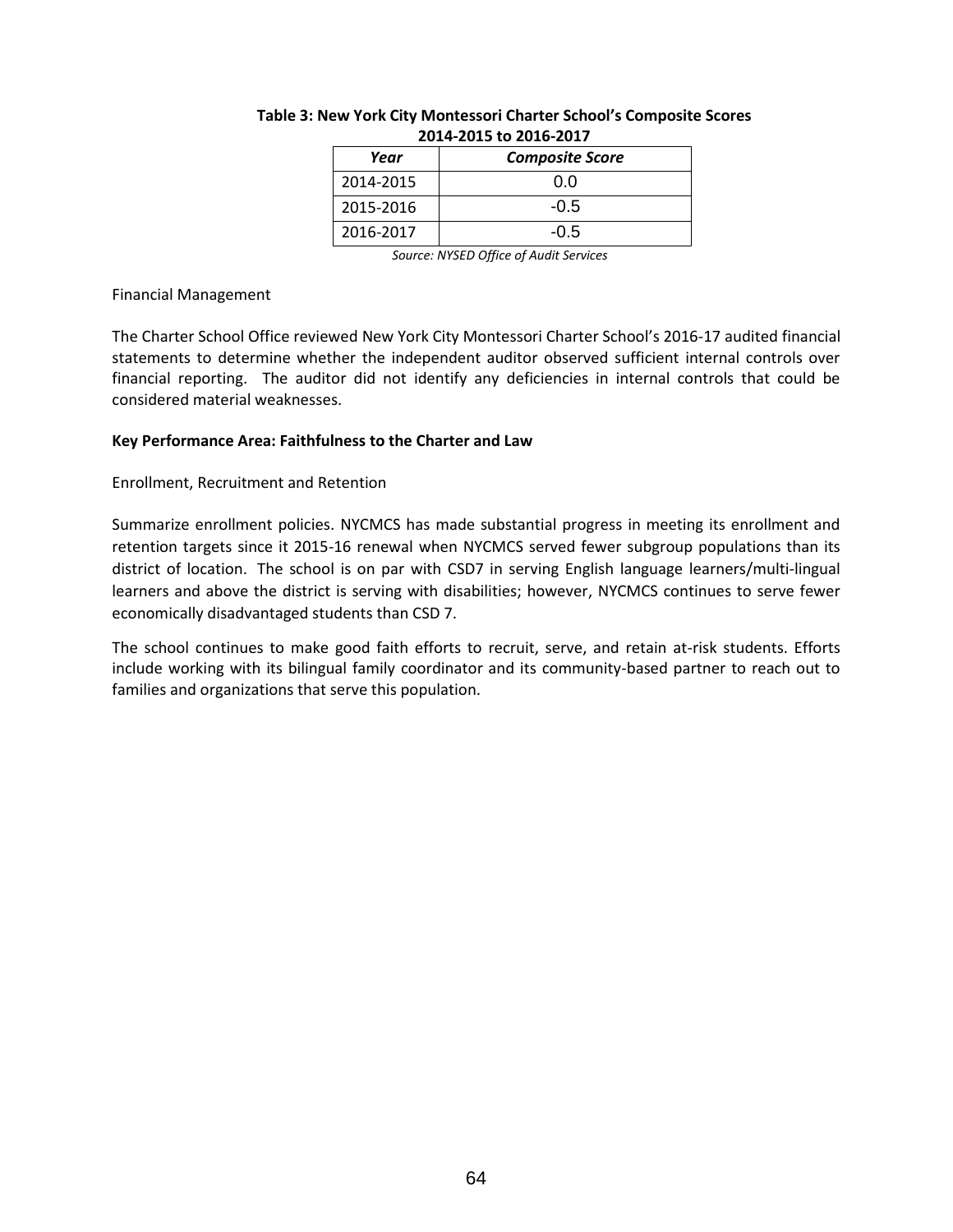#### **Table 4: Student Demographics – New York City Montessori Charter School Compared to District of Location**

|                                   |         | 2016-2017                 |          |         | 2017-2018                 |          |
|-----------------------------------|---------|---------------------------|----------|---------|---------------------------|----------|
| <b>Student Population</b>         | NYC MCS | $\overline{ }$<br>NYC CSD | Variance | NYC MCS | $\overline{ }$<br>NYC CSD | Variance |
| <b>Students with Disabilities</b> | 28%     | 26%                       | $+2$     | 32%     | 27%                       | $+5$     |
| ELL/MLL                           | 22%     | 21%                       | $+1$     | 23%     | 23%                       | $\bf{0}$ |
| Economically<br>Disadvantaged     | 90%     | 97%                       | $-7$     | 88%     | 96%                       | -8       |

*NOTES:*

*(1) Data in the table above represents a comparison between those grades served in the charter school to only those same grades in the district.*

*(2) For the students with disabilities and the ELL/MLL subgroups, both current and former members of the subgroups have been combined.*

## **Student Retention**

According to NYSED data, in the 2017-2018 school year, 78% of students were retained in New York City Montessori Charter School compared with 92% in the district of location.

# **Legal Compliance**

New York City Montessori Charter School operates in accordance with applicable law, regulations, rules and other policies, including the terms of its charter, its by-laws and other school-specific policies. It is also in compliance with federally mandated disciplinary procedures for SWDs, and the Dignity for All Students Act. The board holds meetings in accordance with the Open Meetings Law.

# **Summary of Public Comment**

The required public hearing was held by the New York City Department of Education on October 3, 2018. Eight people attended, and three spoke. Three were in favor of the renewal and none were opposed.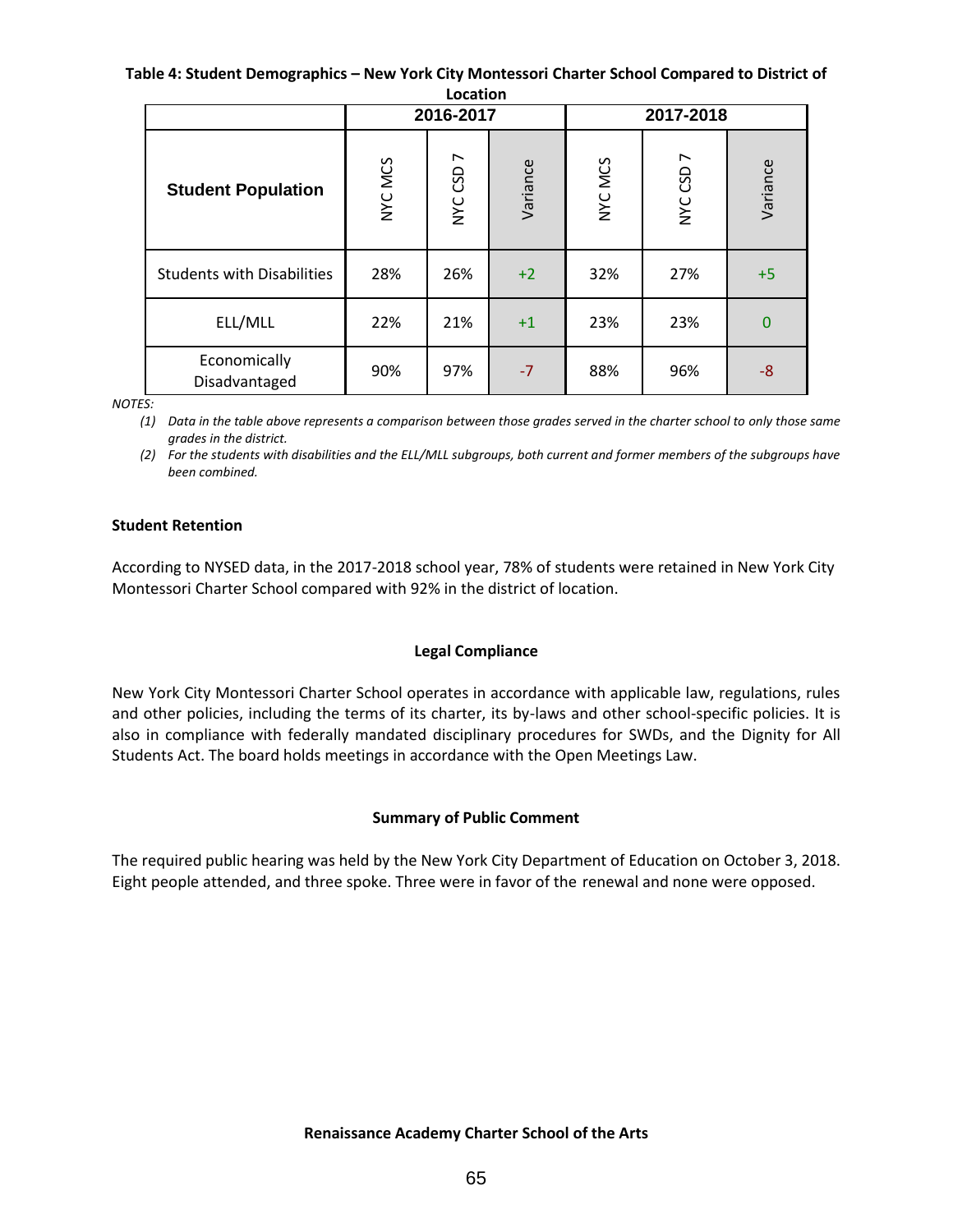In accordance with Education Law, Article 56, Sections 2851(4) and 2852(2), Commissioners Regulation 119.7, and the Board of Regents Charter School Renewal Policy, the **New York State Education Department recommends a short-term renewal for a period of two years for Renaissance Academy Charter School of the Arts. The charter term would begin on July 1, 2019 and expire on June 30, 2021.** In February 2019, the school was required by NYSED to provide a Corrective Action Plan (CAP) establishing strategies and measurable outcomes to improve academic and fiscal performance. The school is currently implementing the specific strategies outlined in the CAP and provides quarterly progress reports and updates to the NYSED Charter School Office (CSO). The CAP will be closely monitored by the Department.

Renaissance Academy Charter School of the Arts is meeting most benchmarks set forth in the Board of Regents Charter School Performance Framework. The school is implementing the mission, key design elements, education program and organizational plan set forth in the charter.

| <u>.a. .c. oc.oo. saa.</u>                                                      |                                                                                                                                                                                                                                                                                                                                                                                                                                                                                                                           |  |  |  |  |
|---------------------------------------------------------------------------------|---------------------------------------------------------------------------------------------------------------------------------------------------------------------------------------------------------------------------------------------------------------------------------------------------------------------------------------------------------------------------------------------------------------------------------------------------------------------------------------------------------------------------|--|--|--|--|
| <b>Name of Charter School</b>                                                   | Renaissance Academy Charter School of the Arts                                                                                                                                                                                                                                                                                                                                                                                                                                                                            |  |  |  |  |
| <b>Board Chair</b>                                                              | Steve Gordon                                                                                                                                                                                                                                                                                                                                                                                                                                                                                                              |  |  |  |  |
| <b>District of location</b>                                                     | <b>Greece Central School District</b>                                                                                                                                                                                                                                                                                                                                                                                                                                                                                     |  |  |  |  |
| <b>Opening Date</b>                                                             | <b>Fall 2014</b>                                                                                                                                                                                                                                                                                                                                                                                                                                                                                                          |  |  |  |  |
| <b>Charter Terms</b>                                                            | Initial: August 2014 - June 30, 2019                                                                                                                                                                                                                                                                                                                                                                                                                                                                                      |  |  |  |  |
| <b>Current Term Authorized Grades/ Approved</b><br><b>Enrollment</b>            | K- Grade 6/506 students                                                                                                                                                                                                                                                                                                                                                                                                                                                                                                   |  |  |  |  |
| Proposed Renewal Term Authorized Grades/<br><b>Proposed Approved Enrollment</b> | K - Grade 6/506 students                                                                                                                                                                                                                                                                                                                                                                                                                                                                                                  |  |  |  |  |
| <b>Comprehensive Management Service Provider</b>                                | None                                                                                                                                                                                                                                                                                                                                                                                                                                                                                                                      |  |  |  |  |
| <b>Facilities</b>                                                               | 299 Kirk Road, Rochester, NY 14612 (Private<br>Space)                                                                                                                                                                                                                                                                                                                                                                                                                                                                     |  |  |  |  |
| <b>Mission Statement</b>                                                        | Renaissance Academy Charter School of the Arts<br>provides children an enriched and rigorous<br>education through the humanities and arts<br>integration leading to success in college, careers<br>and life.                                                                                                                                                                                                                                                                                                              |  |  |  |  |
| <b>Key Design Elements</b>                                                      | More time: Block scheduling, longer days,<br>$\bullet$<br>more days<br>A Disposition for Learning - Habits of Mind<br>$\bullet$<br>A Focus on Language and Literacy: Speech<br>$\bullet$<br>and Language Support for All Learners<br>A Focus on Numeracy and Eight<br>$\bullet$<br><b>Mathematical Practices</b><br>Arts instruction and integration<br>$\bullet$<br><b>Character Education</b><br>$\bullet$<br>Child and Family Support<br>$\bullet$<br>(NOTE: revision to original was approved by CSO<br>in July 2018) |  |  |  |  |
| <b>Requested Revision</b>                                                       | None                                                                                                                                                                                                                                                                                                                                                                                                                                                                                                                      |  |  |  |  |

**Charter School Summary**

To effectively integrate the arts into the Renaissance Academy Charter School (RA) student experience, each grade level is assigned an arts integration specialist for each trimester across the school year.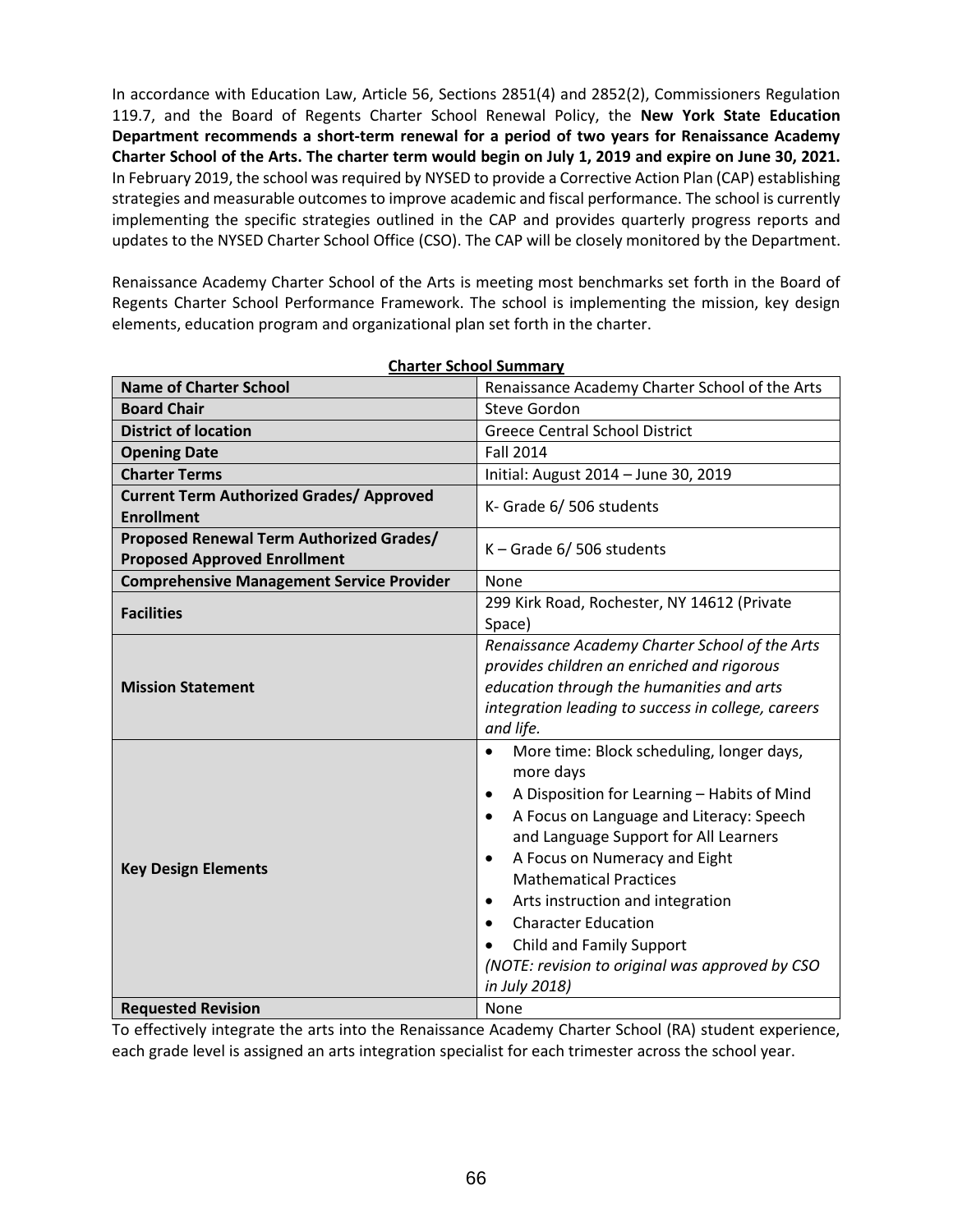| <u>carrent craac Ecters and Approved Enromment</u> |                        |                        |                        |                        |                        |  |  |
|----------------------------------------------------|------------------------|------------------------|------------------------|------------------------|------------------------|--|--|
|                                                    | Year 1<br>2014 to 2015 | Year 2<br>2015 to 2016 | Year 3<br>2016 to 2017 | Year 4<br>2017 to 2018 | Year 5<br>2018 to 2019 |  |  |
| Grade<br>Configuration                             | $K -$ Grade 2          | $K -$ Grade 3          | $K -$ Grade 4          | $K -$ Grade 5          | $K -$ Grade 6          |  |  |
| <b>Total Approved</b><br><b>Enrollment</b>         | 176                    | 250                    | 300                    | 400                    | 506                    |  |  |

# **Current Grade Levels and Approved Enrollment**

## **Proposed Renewal Term Grade Levels and Approved Enrollment**

|                                            | Year 1<br>2019 to 2020 | Year 2<br>2020 to 2021 |
|--------------------------------------------|------------------------|------------------------|
| Grade<br>Configuration                     | $K -$ Grade 6          | $K -$ Grade 6          |
| <b>Total Approved</b><br><b>Enrollment</b> | 506                    | 506                    |

## **Background**

The Board of Regents granted an initial charter to Renaissance Academy Charter School of the Arts in December 2013. Renaissance Academy Charter School of the Arts opened for instruction in August 2014, initially serving 176 students in kindergarten - Grade 2. A material revision request was submitted in June of 2014 to change the district of location from Rochester City School District to Greece Central School District. The request was approved by the Board of Regents in June 2014.

## **Summary of Evidence for Renewal**

## **Key Performance Area: Educational Success**

The Elementary/Middle School Academic Program:

- RA aligns its curriculum to the New York State Learning Standards; and uses the standards in a backwards mapping process based on the Understanding by Design methodology to create thematic unit and lesson plans for all content areas.
- The thematic units are seen as motivating student engagement through choice-based projects, collaborative learning, and opportunities for students to engage in a variety of learning modalities.
- Data is used on many levels: during class instruction, the use of checklists to track student mastery, grade level teams' analysis of student work to identify needs for reteaching or for increasing rigor, and for overall program evaluation.

The Academic Program for Students with Disabilities (SWDs) and English Language Learners/Multilingual Learners (ELLs/MLLs):

- The school provides supports for diverse learners through small group pull-outs, push-ins to classes, additional adults in classrooms, and enhanced time devoted to addressing specific learning needs.
- Teachers have numerous opportunities to work collaboratively, such as weekly grade team meetings, common planning times with classroom co-teachers, and departments.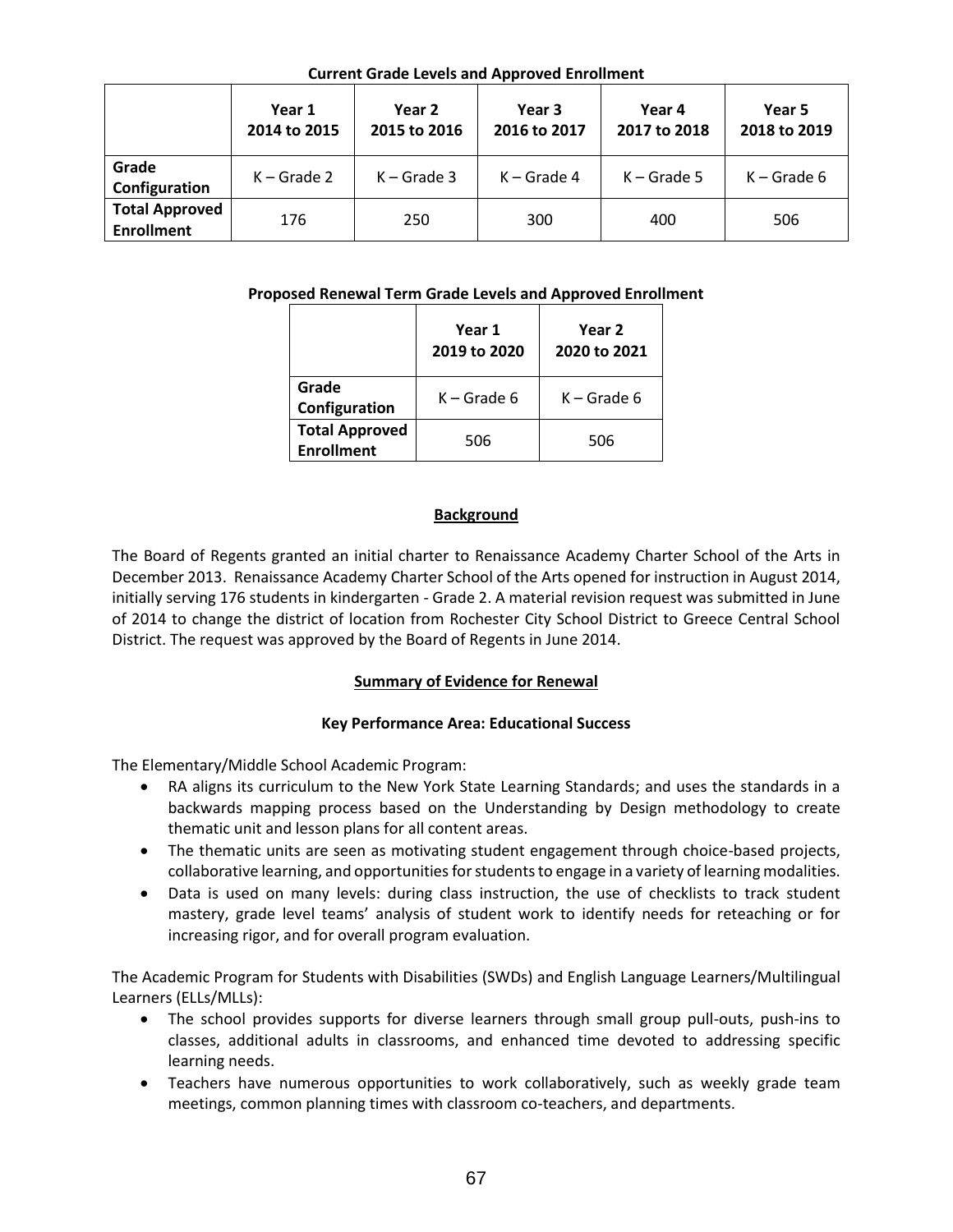# **Student Performance – Elementary/Middle School Outcomes**

See Tables 1 and 2 below regarding 3-8 math and ELA exam aggregate and subgroup student performance compared to the district and state average which serve as two indicators in Benchmark One of the Charter School Performance Framework.

In 2016-2017, 29% of students attending Renaissance Academy Charter School of The Arts were trending towards proficiency in ELA. In 2017-2018, the rate was 33%. This falls below the minimum expectation of 75% as set forth in the Charter School Performance Framework.

In 2016-2017, 18% of students attending Renaissance Academy Charter School of The Arts were trending towards proficiency in math. In 2017-2018, the rate was 22%. This falls below the minimum expectation of 75% as set forth in the Charter School Performance Framework.

## **Table 1: Elementary/Middle School Assessment Proficiency Outcomes for All Students: Charter School, District, and NYS**

Comparison of Renaissance Academy Charter School of the Arts and Rochester City School District

|           |                                                                      | <b>ELA</b>           |                            |            |                 |                                                |                         | <b>Math</b>                          |            |                 |
|-----------|----------------------------------------------------------------------|----------------------|----------------------------|------------|-----------------|------------------------------------------------|-------------------------|--------------------------------------|------------|-----------------|
|           | $\mathcal{P}$<br>Renaissance<br><u>ვ</u><br>ť<br>₹<br>Academy<br>the | SD<br>Rochester City | S,<br>District<br>Variance | <b>NYS</b> | Variance to NYS | CS of<br>Renaissance<br>Arts<br>Academy<br>the | SD<br>City<br>Rochester | $\mathsf{S}$<br>District<br>Variance | <b>SAN</b> | Variance to NYS |
| 2015-2016 | 25%                                                                  | 8%                   | $+17$                      | 42%        | $-17$           | 15%                                            | 11%                     | $+4$                                 | 44%        | $-29$           |
| 2016-2017 | 31%                                                                  | 9%                   | $+22$                      | 42%        | $-11$           | 12%                                            | 11%                     | $+1$                                 | 46%        | $-34$           |
| 2017-2018 | 24%                                                                  | 12%                  | $+12$                      | 45%        | $-21$           | 14%                                            | 14%                     | $\overline{0}$                       | 49%        | $-35$           |

*NOTE:*

*(1) Data in the table above represents all students tested who scored proficiently (level 3 or above) on each state assessment.*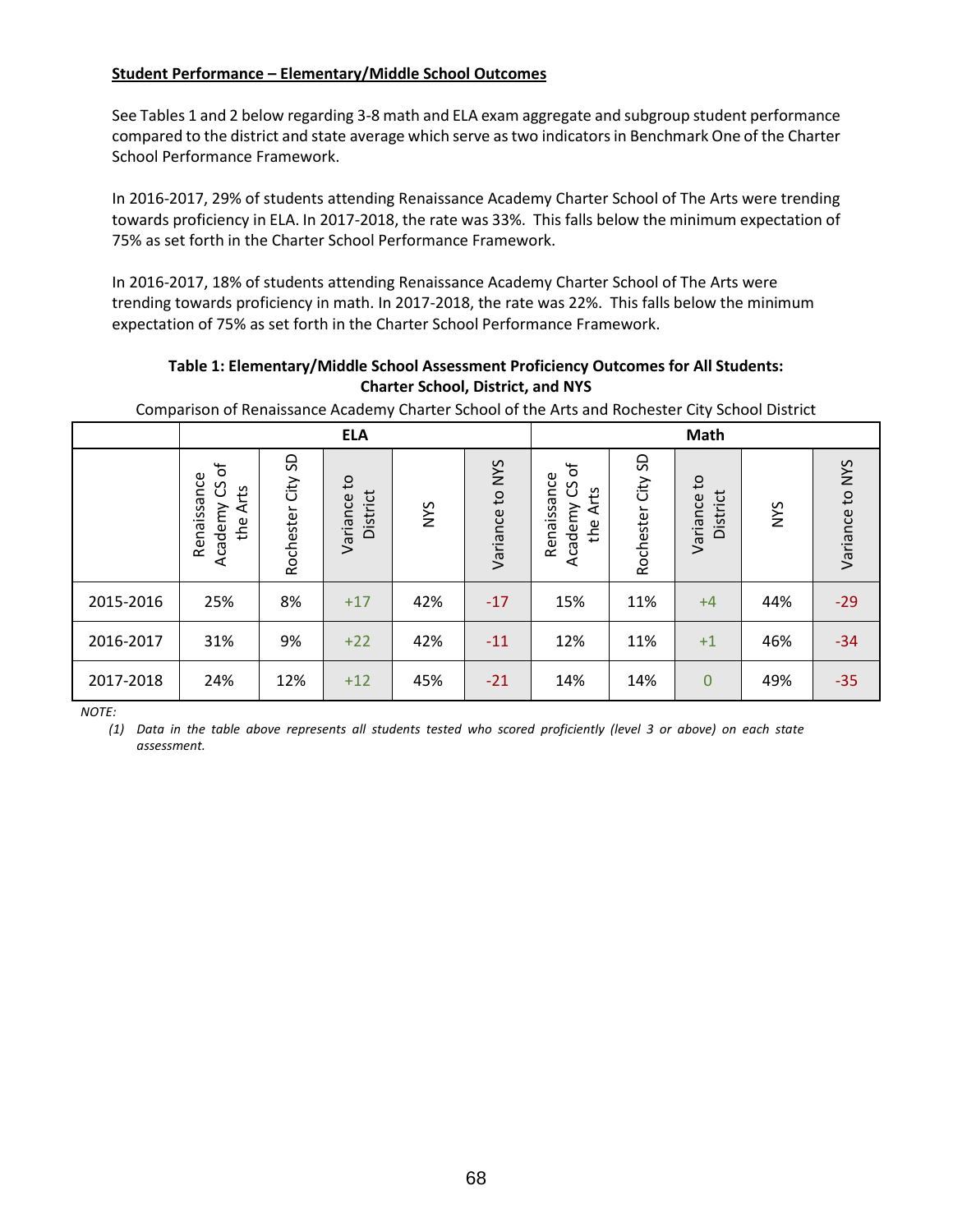Comparison of Renaissance Academy Charter School of the Arts and Greece Central School District

|               |                                                    |                         | <b>ELA</b>                 |            |                 |                                                |                         | Math                                   |            |                 |
|---------------|----------------------------------------------------|-------------------------|----------------------------|------------|-----------------|------------------------------------------------|-------------------------|----------------------------------------|------------|-----------------|
|               | Academy CS of<br>Renaissance<br><b>Arts</b><br>the | SD<br>Central<br>Greece | S,<br>District<br>Variance | <b>NYS</b> | Variance to NYS | CS of<br>Renaissance<br>Arts<br>Academy<br>the | SD<br>Central<br>Greece | S <sub>1</sub><br>District<br>Variance | <b>NVS</b> | Variance to NYS |
| 2015-<br>2016 | 25%                                                | 37%                     | $-12$                      | 42%        | $-17$           | 15%                                            | 49%                     | $-34$                                  | 44%        | $-29$           |
| 2016-<br>2017 | 31%                                                | 39%                     | $-8$                       | 42%        | $-11$           | 12%                                            | 47%                     | $-35$                                  | 46%        | $-34$           |
| 2017-<br>2018 | 24%                                                | 39%                     | $-15$                      | 45%        | $-21$           | 14%                                            | 44%                     | $-30$                                  | 49%        | $-35$           |

*NOTE:*

*(1) Data in the table above represents all students tested who scored proficiently (level 3 or above) on each state assessment.*

In 2017-2018, 0% of SWDs attending Renaissance Academy Charter School of The Arts were trending towards proficiency in ELA. This falls below the minimum expectation of 75% as set forth in the Charter School Performance Framework. In 2017-2018, 0% of SWDs attending Renaissance Academy Charter School of The Arts were trending towards proficiency in math. This falls below the minimum expectation of 75% as set forth in the Charter School Performance Framework.

In 2016-2017, 29% of ED students attending Renaissance Academy Charter School of The Arts were trending towards proficiency in ELA. In 2017-2018, the rate was 32%. This falls below the minimum expectation of 75% as set forth in the Charter School Performance Framework. In 2016-2017, 18% of ED students attending Renaissance Academy Charter School of The Arts were trending towards proficiency in math. In 2017-2018, the rate was 22%. This falls below the minimum expectation of 75% as set forth in the Charter School Performance Framework.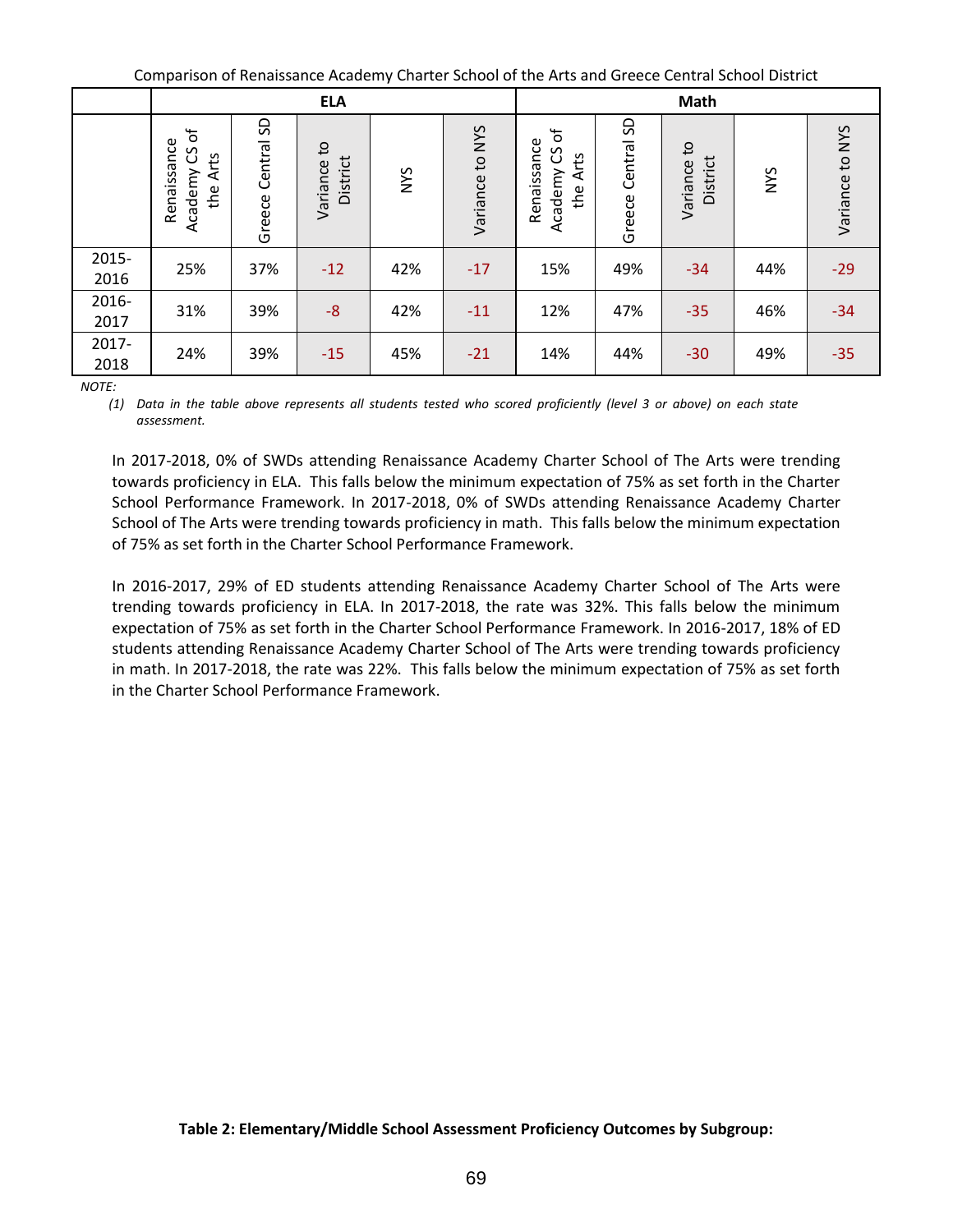Comparison of Renaissance Academy Charter School of the Arts and Rochester City School District

| <b>Subject</b> | <b>School Year</b> |     | <b>Students with</b><br><b>Disabilities</b><br>(Variance to the<br>district of location) |     | <b>Economically</b><br><b>Disadvantaged</b><br>(Variance to the<br>district of location) |
|----------------|--------------------|-----|------------------------------------------------------------------------------------------|-----|------------------------------------------------------------------------------------------|
|                | 2015-2016          | 0%  | $(-1)$                                                                                   | 26% | $(+19)$                                                                                  |
| 뒷              | 2016-2017          | 14% | $(+12)$                                                                                  | 28% | $(+20)$                                                                                  |
|                | 2017-2018          | 13% | $(+10)$                                                                                  | 23% | $(+12)$                                                                                  |
|                | 2015-2016          | ٠   | ٠                                                                                        | 15% | $(+5)$                                                                                   |
| Mathematics    | 2016-2017          | 13% | $(+10)$                                                                                  | 12% | $(+2)$                                                                                   |
|                | 2017-2018          | 8%  | $(+5)$                                                                                   | 12% | $(-1)$                                                                                   |

*NOTES:*

*(1) Data in the table above represents tested students in respective subgroups who scored proficiently (level 3 or above) on each state assessment.*

(2) For the students with disabilities subgroup, both current and former members of the subgroup have been combined.

*(3) In some cases, student subgroups still did not have enough tested students to form a representative sample (<5 students). For these subgroups testing data was withheld.*

*(4) A "." In any table indicates that the data is suppressed, no student sat for the exam, or the exam was not given.*

#### Comparison of Renaissance Academy Charter School of the Arts and Greece Central School District

| <b>Subject</b> | <b>School Year</b> | <b>Students with</b><br><b>Disabilities</b><br>(Variance to the<br>district of location) | <b>Economically</b><br><b>Disadvantaged</b><br>(Variance to the district<br>of location) |
|----------------|--------------------|------------------------------------------------------------------------------------------|------------------------------------------------------------------------------------------|
|                | 2015-2016          | 0%<br>$(-7)$                                                                             | 26%<br>$(+1)$                                                                            |
| ELA            | 2016-2017          | 14%<br>$(+6)$                                                                            | 28%<br>(0)                                                                               |
|                | 2017-2018          | 13%<br>$(+3)$                                                                            | 23%<br>$(-6)$                                                                            |
|                | 2015-2016          |                                                                                          | $(-23)$<br>15%                                                                           |
| Mathematics    | 2016-2017          | $(-5)$<br>13%                                                                            | $(-24)$<br>12%                                                                           |
|                | 2017-2018          | 8%<br>$(-3)$                                                                             | 12%<br>$(-22)$                                                                           |

*NOTES:*

*(1) Data in the table above represents tested students in respective subgroups who scored proficiently (level 3 or above) on each state assessment.*

(2) For the students with disabilities subgroup, both current and former members of the subgroup have been combined.

*(3) In some cases, student subgroups still did not have enough tested students to form a representative sample (<5 students). For these subgroups testing data was withheld.*

*(4) A "." In any table indicates that the data is suppressed, no student sat for the exam, or the exam was not given.*

According to the 2017-2018 school year ESEA accountability designations, Renaissance Academy Charter School of the Arts is *In Good Standing*.

#### **Key Performance Area: Organizational Viability**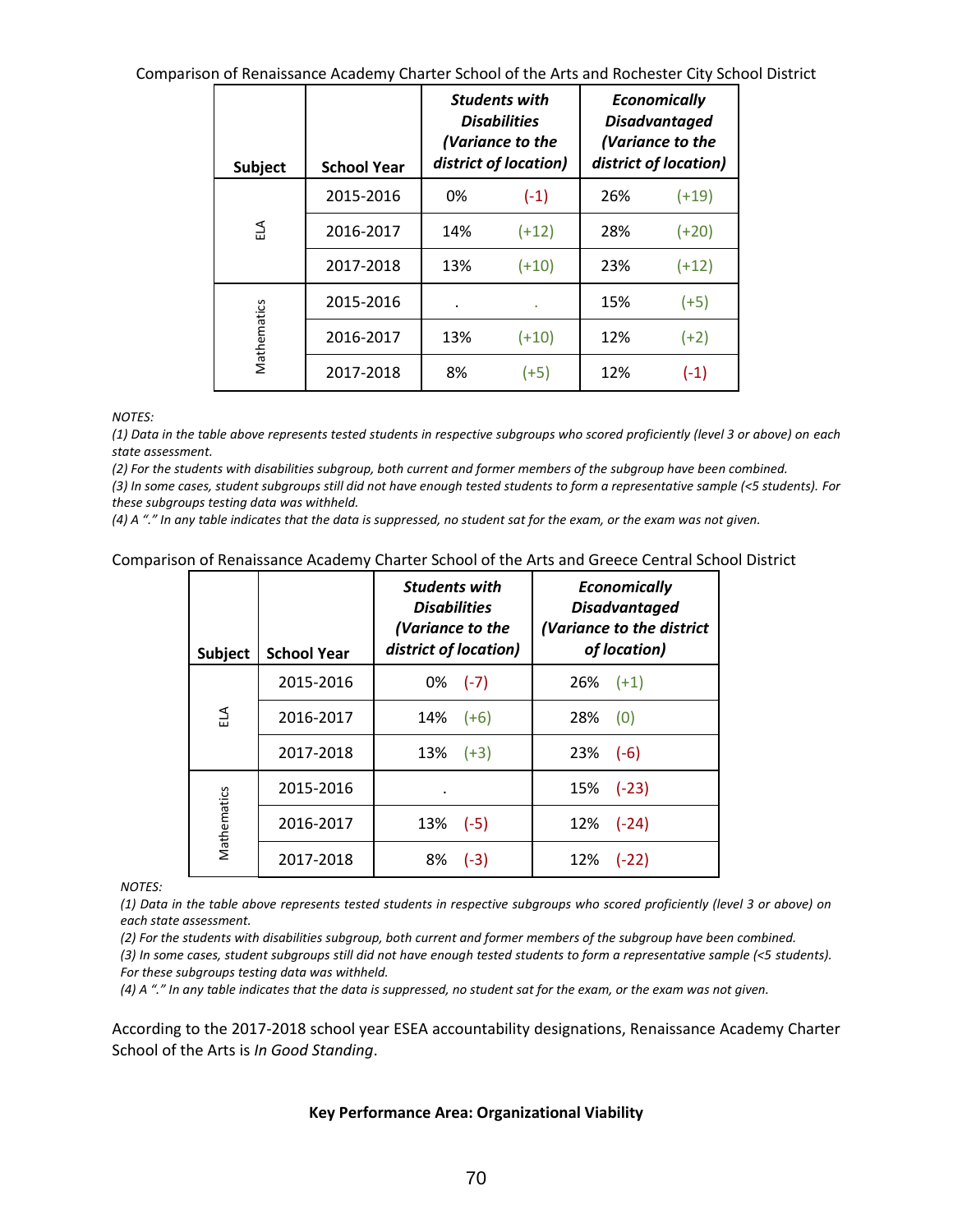Financial Condition and Financial Management

Renaissance Academy Charter School of the Arts appears to be in adequate financial condition as evidenced by performance on key indicators derived from the school's independently audited financial statements.

The Charter School Office reviews the financial performance and management of charter schools using quantitative and qualitative methods. Near‐term indicators, such as the current ratio and unrestricted days cash, are measures of liquidity and of the charter school's capacity to maintain operations. Long‐ term indicators, such as total margin and debt‐to asset ratio, are measures of the charter school's capacity to remain viable and to meet financial obligations.<sup>15</sup>

A *composite score* is an overall measure of financial health calculated by the Department's Office of Audit Services. This score is based on a weighting of primary reserves, equity, and net income. A charter school with a score between 1.5 and 3.0 is considered to be in strong financial health. Renaissance Academy Charter School for the Arts' composite score for 2016-2017 is 1.4. The table below shows the school's composite scores from 2014-2015 to 2016-2017.

| Year      | <b>Composite Score</b> |
|-----------|------------------------|
| 2014-2015 | 11                     |
| 2015-2016 | 21                     |
| 2016-2017 | 14                     |

## **Table 4: Renaissance Academy Charter School of the Arts' Composite Scores 2014-2015 to 2016-2017**

*Source: NYSED Office of Audit Services*

## Financial Management

 $\overline{a}$ 

The Charter School Office reviewed Renaissance Academy Charter School of the Arts' 2015-2016 audited financial statements to determine whether the independent auditor observed sufficient internal controls over financial reporting. The auditor did not identify any deficiencies in internal controls that could be considered material weaknesses.

The Office of the State Comptroller issued an audit report in August of 2016, covering the financial operations during the period from July 1, 2014 to March 17, 2016. There were three findings, related to ensuring policies and procedures for disbursements are properly supported, consultation with legal counsel to address inconsistencies between the school's charter, the bylaws, and the code of ethics, as related to the GML Sections 800-806, and ensuring board policy related to the signing of checks over \$10,000 is followed. The school responded to correct policies to address specific procedures, rewrite the bylaws and code of ethics, and to create a new check signing policy.

<sup>15</sup> These rigorous indicators of fiscal soundness are aligned with those recommended by the National Association of Charter School Authorizers.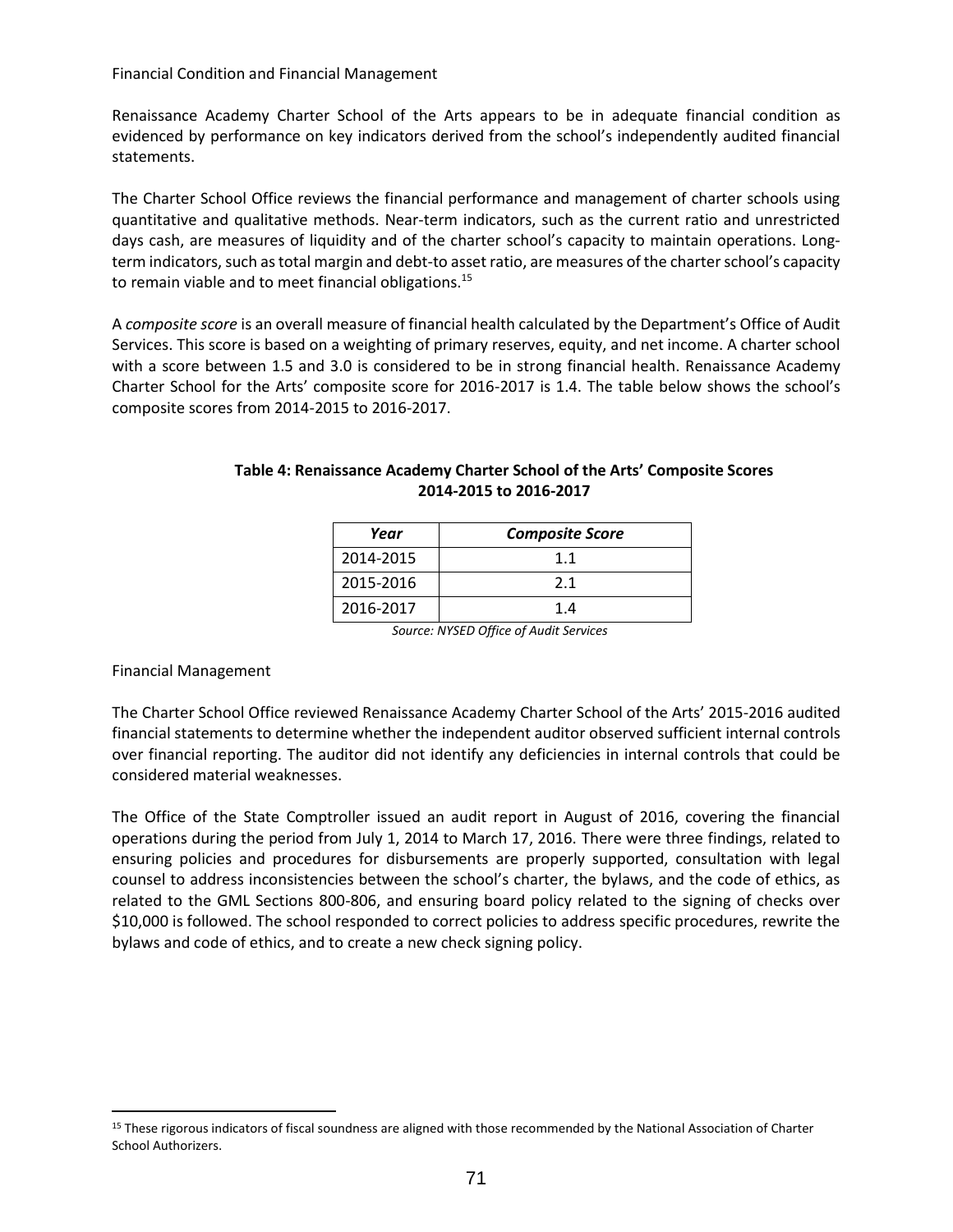## **Key Performance Area: Faithfulness to the Charter and Law**

Enrollment, Recruitment and Retention

Through efforts toward increasing the percentage of at-risk students enrolled, the school is not yet meeting its targets for the special population subgroups of SWDs or ELLs/MLLs. The school enrolls a proportion of ED students comparable with the Rochester City School District, the district of residence of most of its students. The percentage of SWDs has decreased slightly, from 16% to 14% over the past two years. The school did not enroll any ELL/MLL students until this, the final year of its initial charter term, when a weighted lottery was put into place. The enrollment for this sub-group is 7% below Greece and 16% below Rochester.

The school is making good faith efforts to recruit, serve, and retain at-risk students. Efforts to recruit and retain students in the ED, ELL/MLL, and SWD populations include:

- Instituting a weighted lottery for ELL/MLL students in the current school year.
- Increased outreach and canvassing of Rochester neighborhoods and community centers to distribute informational materials.
- Developing relationships with refugee and immigration, religious outreach, and nationalityspecific centers and other cultural organizations.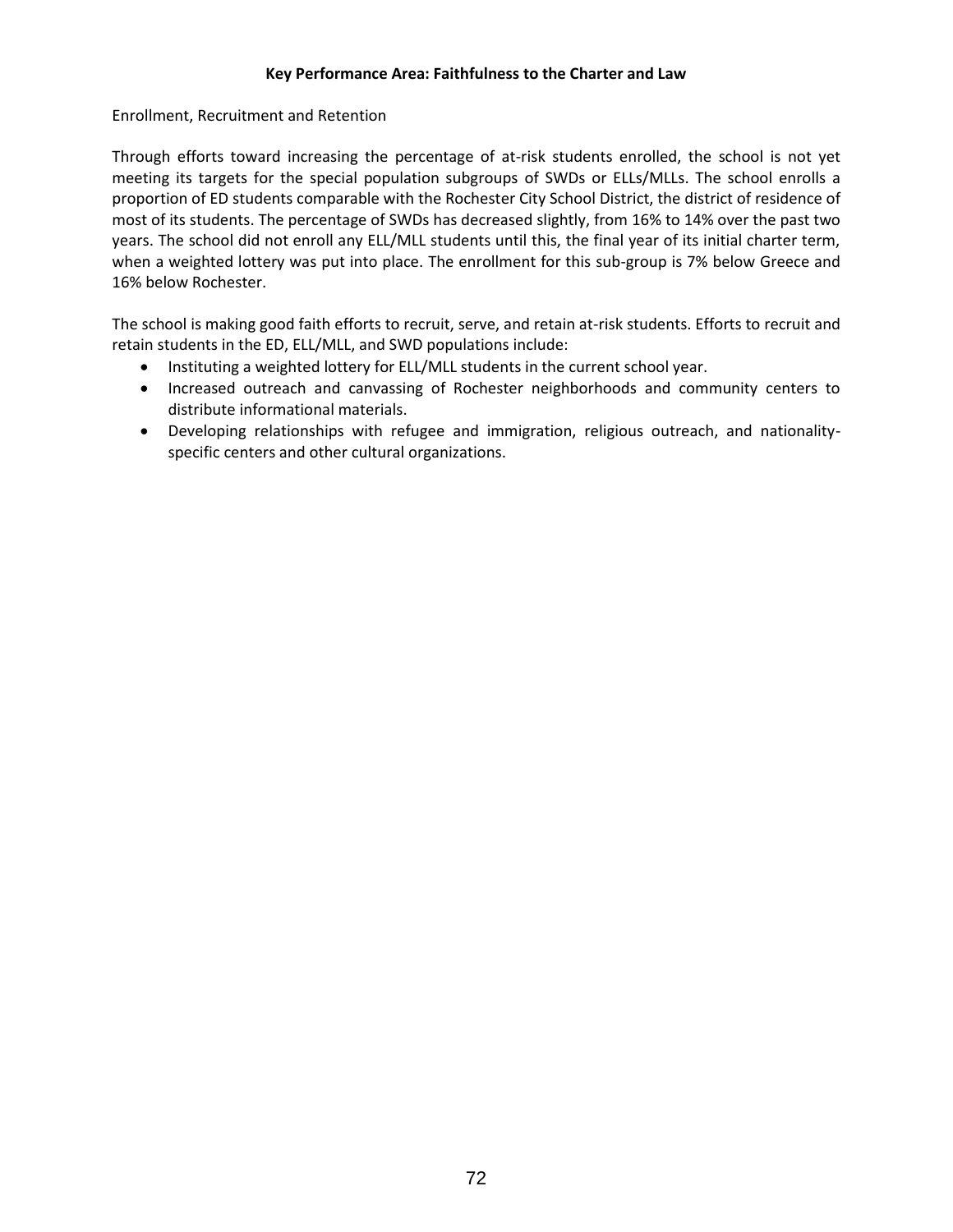| ROCHESTER CITY SCHOOL DISTRICT    |                                              |                  |          |                                                                 |     |          |  |  |
|-----------------------------------|----------------------------------------------|------------------|----------|-----------------------------------------------------------------|-----|----------|--|--|
|                                   |                                              | 2016-2017        |          | 2017-2018                                                       |     |          |  |  |
| <b>Student Population</b>         | Renaissance<br>Academy CS<br>Arts<br>of the. | Rochester<br>CSD | Variance | Academy CS<br>Renaissance<br>Arts<br>Rochester<br>CSD<br>of the |     | Variance |  |  |
| <b>Students with Disabilities</b> | 16%                                          | 21%              | $-5$     | 14%                                                             | 22% | -8       |  |  |
| ELL/MLL                           | 0%                                           | 14%              | $-14$    | 0%                                                              | 16% | $-16$    |  |  |
| Economically<br>Disadvantaged     | 91%                                          | 92%              | $-1$     | 94%                                                             | 92% | $+2$     |  |  |

# **Table 5: Renaissance Academy Charter School of the Arts Compared to Rochester City School District**

*NOTES:* 

*(1) Data in the table above represents a comparison between those grades served in the charter school to only those same grades in the district.*

*(2) For the students with disabilities and the ELL/MLL subgroups, both current and former members of the subgroups have been combined.*

|                                      | orcece central senoor bistrict<br>2016-2017  |            |          |                                                   |            |          |  |
|--------------------------------------|----------------------------------------------|------------|----------|---------------------------------------------------|------------|----------|--|
|                                      |                                              |            |          | 2017-2018                                         |            |          |  |
|                                      | đ<br>Renaissance<br>უ<br>The Arts<br>Academy | Greece CSD | Variance | ৳<br>Renaissance<br>უ<br>ე<br>The Arts<br>Academy | Greece CSD | Variance |  |
| Students with<br><b>Disabilities</b> | 16%                                          | 14%        | $+2$     | 14%                                               | 13%        | $+1$     |  |
| ELL/MLL                              | 0%                                           | 6%         | $-6$     | 0%                                                | 7%         | $-7$     |  |
| Economically<br>Disadvantaged        | 91%                                          | 54%        | $+37$    | 94%                                               | 60%        | $+34$    |  |

#### **Table 6: Renaissance Academy Charter School of the Arts Compared to Greece Central School District**

*NOTES:* 

*(1) Data in the table above represents a comparison between those grades served in the charter school to only those same grades in the district.*

*(2) For the students with disabilities and the ELL/MLL subgroups, both current and former members of the subgroups have been combined.*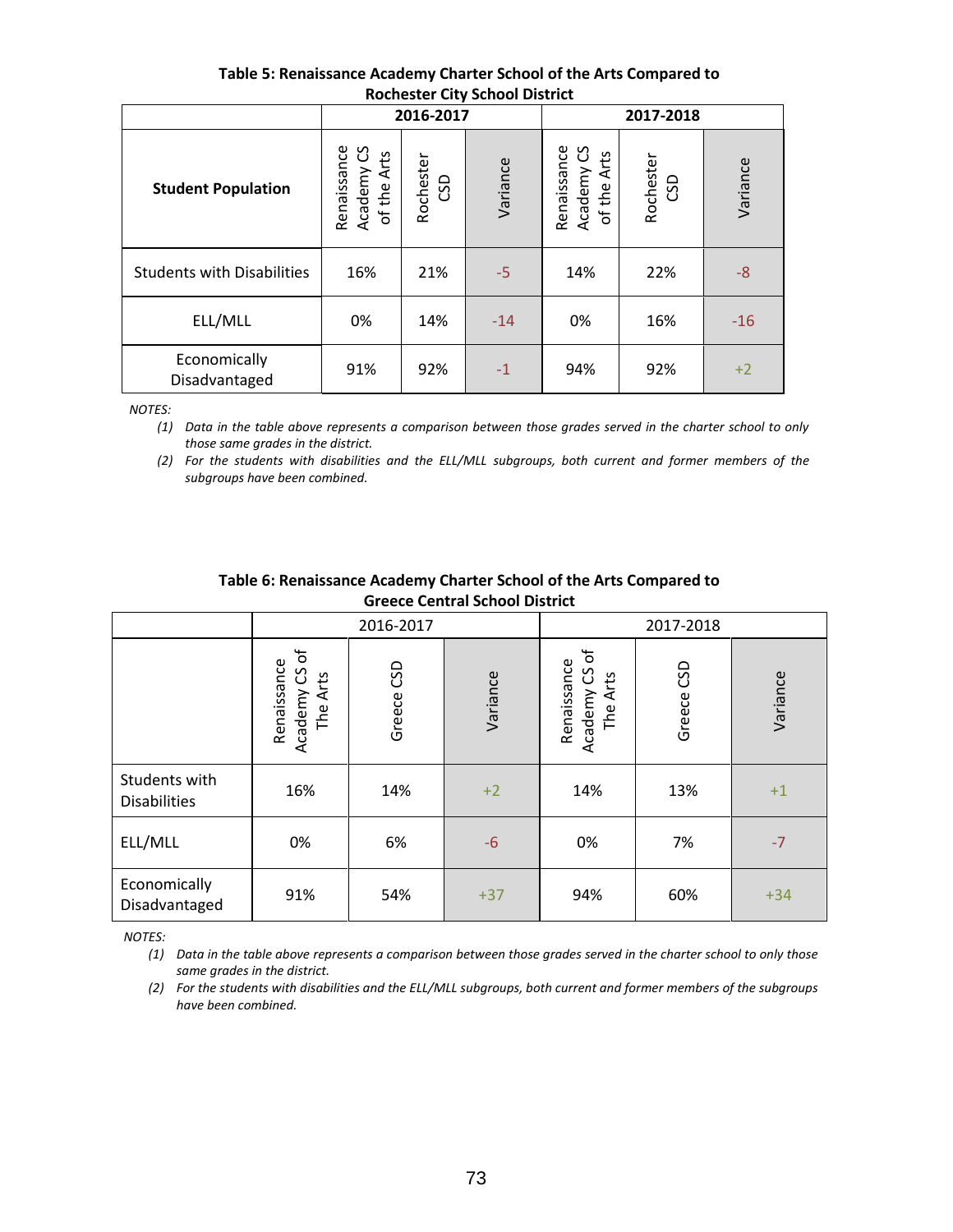#### **Student Retention:**

According to NYSED data, in the 2017-2018 school year, 83% of students were retained in the Renaissance Academy Charter School for the Arts compared with 94% in Rochester.

According to NYSED data, in the 2017-2018 school year, 83% of students were retained in Renaissance Academy Charter School of the Arts compared with 93% in Greece CSD, the district of location.

#### **Legal Compliance**

RA has been inconsistent in operating in accordance with applicable law, regulations, rules and other policies, including the terms of its charter, its by-laws and other school-specific policies. The school has not always been timely with submissions, nor has it implemented all of the provisions of the charter agreement. The board is addressing these concerns by contracting with a law firm, an accounting firm, and an insurance carrier with charter school-specific expertise to ensure compliance with legal requirements and best practice. The school has further updated the by-laws, conflict of interest policy, and enrollment policy.

#### **Summary of Public Comment**

The required public hearing was held by the Greece Central School District on October 9, 2018. No one except school district people attended, and no one spoke in favor or opposed to the charter school. There were no emailed/hand-written comments, in favor or opposed. It was later determined that the charter school had not been informed of the date of the hearing.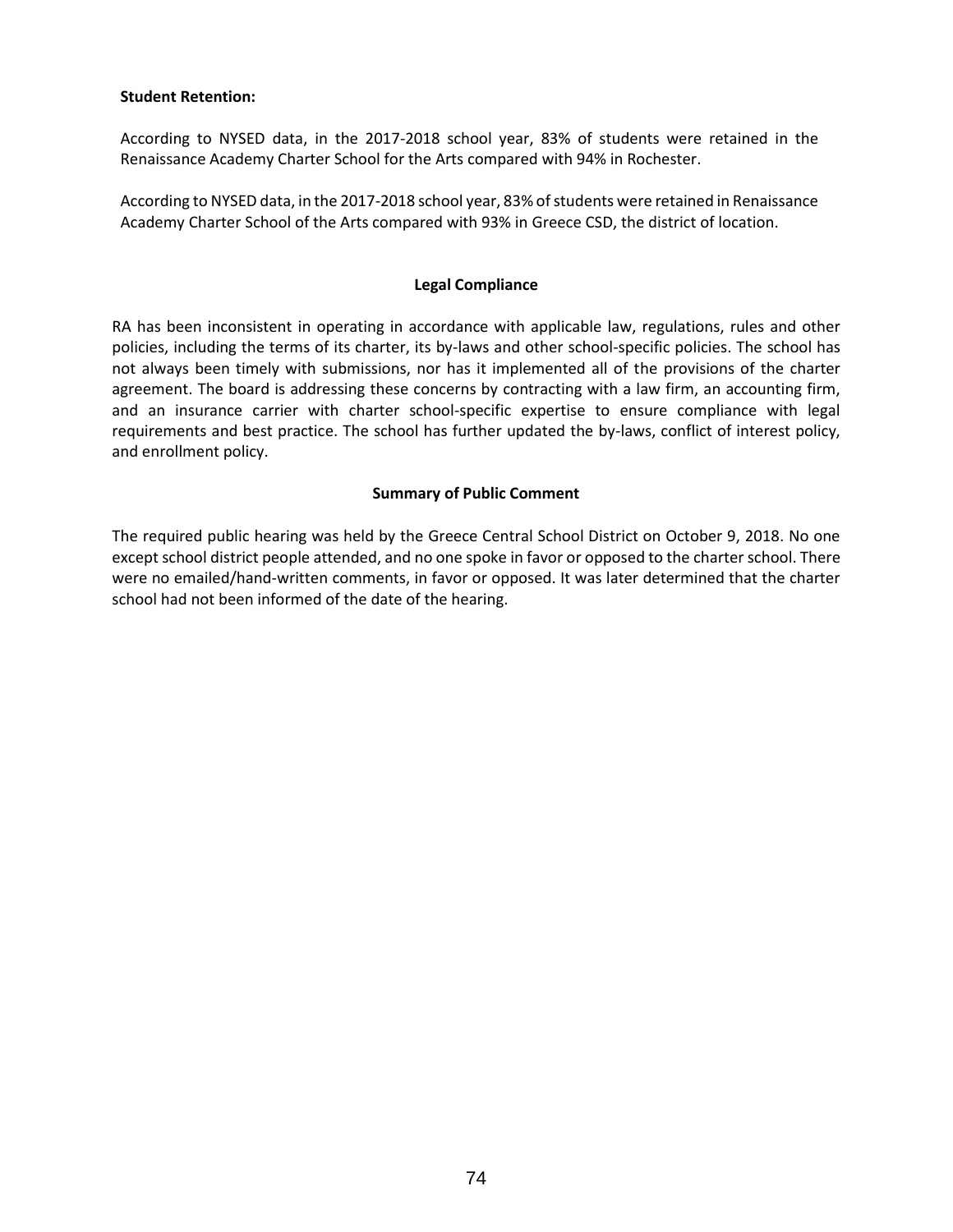In accordance with Education Law, Article 56, Sections 2851(4) and 2852(2), Commissioners Regulation 119.7, and the Board of Regents Charter School Renewal Policy, the **New York State Education Department recommends a short-term renewal for a period of two years for Vertus Charter School. The charter term would begin on July 1, 2019 and expire on June 30, 2021. The Department also recommends a decrease in enrollment from 384 to 340 due to space constraints.** In February 2019, the school was required by NYSED to provide a Corrective Action Plan (CAP) establishing strategies and measurable outcomes to improve enrollment deficiencies. The school is currently implementing the specific strategies outlined in the CAP and provides quarterly progress reports and updates to the NYSED Charter School Office (CSO). The CAP will continue to be closely monitored by the Department.

Vertus Charter School is meeting most benchmarks set forth in the Board of Regents Charter School Performance Framework. The school is implementing the mission, key design elements, education program and organizational plan set forth in the charter.

| <b>Name of Charter School</b>                                                   | <b>Vertus Charter School</b>                   |  |  |  |
|---------------------------------------------------------------------------------|------------------------------------------------|--|--|--|
| <b>Board Chair</b>                                                              | Bryan Hickman                                  |  |  |  |
| <b>District of location</b>                                                     | Rochester City School District                 |  |  |  |
| <b>Opening Date</b>                                                             | <b>Fall 2014</b>                               |  |  |  |
| <b>Charter Terms</b>                                                            | July 1, 2014 - June 30, 2019                   |  |  |  |
| <b>Current Term Authorized Grades/ Approved</b><br><b>Enrollment</b>            | Grades 9-12/384 students                       |  |  |  |
| Proposed Renewal Term Authorized Grades/<br><b>Proposed Approved Enrollment</b> | Grades 9-12/340 students                       |  |  |  |
| <b>Comprehensive Management Service Provider</b>                                | None                                           |  |  |  |
| <b>Facilities</b>                                                               | 21 Humboldt Street, Rochester, NY 14609        |  |  |  |
|                                                                                 | (Private Space)                                |  |  |  |
| <b>Mission Statement</b>                                                        | To develop leaders of character for the        |  |  |  |
|                                                                                 | community and the workplace.                   |  |  |  |
|                                                                                 | Strong relationships<br>$\bullet$              |  |  |  |
| <b>Key Design Elements</b>                                                      | Personalized year-round academics<br>$\bullet$ |  |  |  |
|                                                                                 | Character development<br>$\bullet$             |  |  |  |
|                                                                                 | Career preparation                             |  |  |  |
|                                                                                 | Reduce the approved enrollment from 384        |  |  |  |
| <b>Requested Revision</b>                                                       | students to 340 students due to space          |  |  |  |
|                                                                                 | constraints                                    |  |  |  |

**Charter School Summary**

The school serves young men at high risk who have previously been unsuccessful in high school and are typically over-aged and under credited.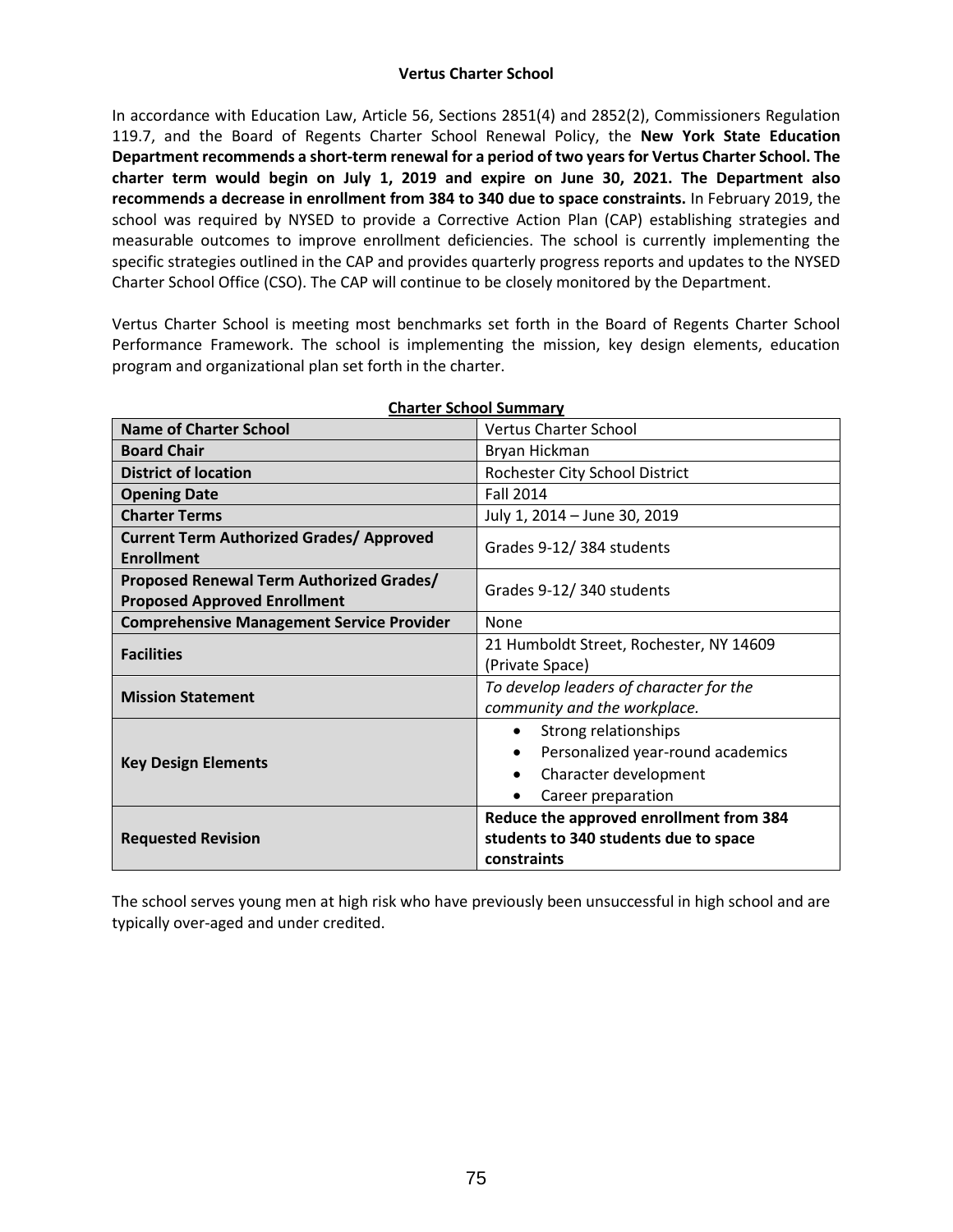## **Current Grade Levels and Approved Enrollment**

|                                            | Year 1<br>2014 to 2015 | Year 2<br>2015 to 2016 | Year 3<br>2016 to 2017 | Year 4<br>2017 to 2018 | Year 5<br>2018 to 2019 |
|--------------------------------------------|------------------------|------------------------|------------------------|------------------------|------------------------|
| Grade<br>Configuration                     | Grades 9               | Grades 9-10            | Grades 9 -11           | Grades 9-12            | Grades 9-12            |
| <b>Total Approved</b><br><b>Enrollment</b> | 96                     | 192                    | 288                    | 384                    | 384                    |

# **Proposed Renewal Term Grade Levels and Approved Enrollment**

|                                            | Year 1<br>2019 to 2020 | Year 2<br>2020 to 2021 |  |  |
|--------------------------------------------|------------------------|------------------------|--|--|
| Grade<br>Configuration                     | Grades 9-12            | Grades 9-12            |  |  |
| <b>Total Approved</b><br><b>Enrollment</b> | 340                    | 340                    |  |  |

## **Background**

The Board of Regents granted an initial charter to Vertus Charter School (Vertus) in December 2013. Vertus opened for instruction in September 2014, initially serving 96 students in Grade 9, and added a grade level each year for the three subsequent school years.

# **Summary of Evidence for Renewal**

# **Key Performance Area: Educational Success**

The Academic Program for SWDs:

- High staff-to-student ratio allows supports for all students.
- Students are offered multiple layers of academic assistance such as special educators, as well as teaching fellows, preceptors and content area teachers are in the labs with students.
- Online courses can be replayed, offer translations, and include an embedded dictionary.
- Special educators meet regularly with classroom teachers, preceptors, and administrators.
- Special educators meet weekly as a team and with each house team.

The Academic Program for ELLs/MLLs:

- High staff-to-student ratio allows supports for all students.
- Students are offered multiple layers of academic assistance such as special educators, as well as teaching fellows, preceptors and content area teachers are in the labs with students.
- Online courses can be replayed, offer translations, and include an embedded dictionary.
- All ELL/MLL students attend an additional class separate from their regular daily instruction.
- ELL/MLL students are assigned a Spanish speaking preceptor or students "buddy."
- ELL/MLL students receive intensive summer tutoring from graduate students from a nearby college from students seeking their Teachers of English to Speakers of Other Languages (TESOL) credentials.

### **Student Performance – High School**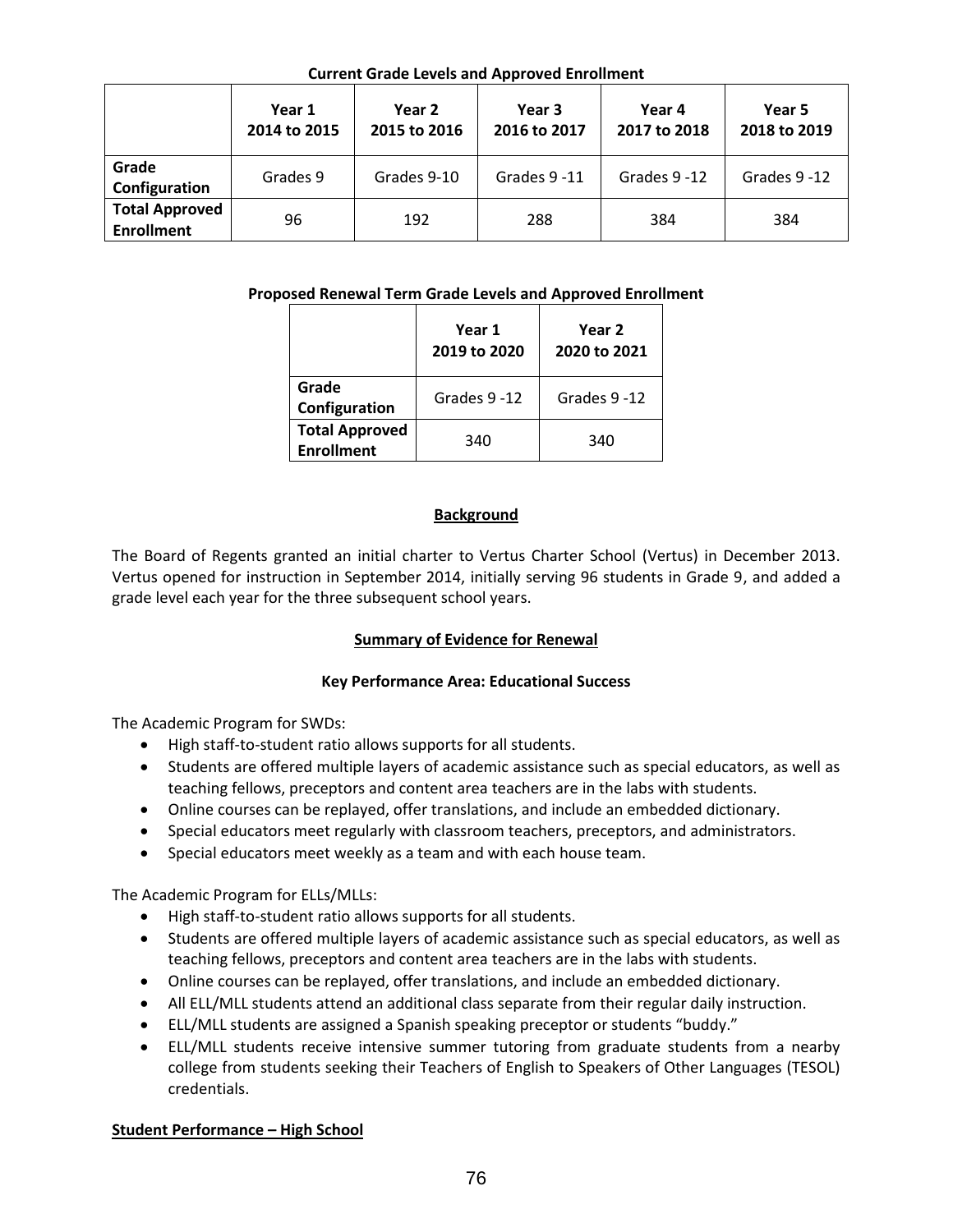Vertus implements a documented curriculum that blends classroom-based instruction with on-line, individualized instruction in a laboratory setting. The lab is heavily supported by classroom teachers, preceptors and special education and ELL/MLL specialists. This approach allows a multitude of supports for these students, deliberately recruited as having been unsuccessful in traditional high schools. The school's first four-year Regents cohort outcomes have been below the state average, but early indicators such as percentage of students on track to graduate show that allowing more time for these students to reach mastery will result in increased levels of proficiency.

With only one year of graduation data, trends cannot be identified.

*3.a.i. Regents Testing Outcomes – Aggregate Annual Regents Outcomes*: See Table 1 below.

|                                                                                                                                                                                                                                                                                                                                                                                                                                                                     |                                                | 2015-2016      | Table 1. Allitudi Negerits Outcollies<br>2016-2017 |                          |            | 2017-2018          |                          |            |                    |
|---------------------------------------------------------------------------------------------------------------------------------------------------------------------------------------------------------------------------------------------------------------------------------------------------------------------------------------------------------------------------------------------------------------------------------------------------------------------|------------------------------------------------|----------------|----------------------------------------------------|--------------------------|------------|--------------------|--------------------------|------------|--------------------|
|                                                                                                                                                                                                                                                                                                                                                                                                                                                                     | Vertus Charter<br>School                       | <b>SAN</b>     | Variance to<br>NYS                                 | Vertus Charter<br>School | <b>SAN</b> | Variance to<br>NYS | Vertus Charter<br>School | <b>SAN</b> | Variance to<br>NYS |
| Algebra I (Common Core)                                                                                                                                                                                                                                                                                                                                                                                                                                             | 100%                                           | 72%            | $+28$                                              | 65%                      | 75%        | $-10$              | 59%                      | 70%        | $-11$              |
| English Language Arts (Common Core)                                                                                                                                                                                                                                                                                                                                                                                                                                 | $\cdot$                                        | $\blacksquare$ | $\bullet$                                          | 88%                      | 84%        | $+4$               | 65%                      | 79%        | $-14$              |
| Geometry (Common Core)                                                                                                                                                                                                                                                                                                                                                                                                                                              | $\cdot$                                        | $\blacksquare$ | ×                                                  | 67%                      | 63%        | $+4$               | 70%                      | 67%        | $+3$               |
| <b>Global History</b>                                                                                                                                                                                                                                                                                                                                                                                                                                               | $\bullet$                                      | $\bullet$      | $\bullet$                                          | 81%                      | 68%        | $+13$              | 71%                      | 39%        | $+32$              |
| <b>Global History Transition</b>                                                                                                                                                                                                                                                                                                                                                                                                                                    | $\cdot$                                        | $\bullet$      | $\bullet$                                          |                          |            |                    | 62%                      | 73%        | -11                |
| Living Environment                                                                                                                                                                                                                                                                                                                                                                                                                                                  | 100%                                           | 78%            | $+22$                                              | 72%                      | 74%        | $-2$               | 73%                      | 73%        | $\mathbf 0$        |
| Physical Setting/Earth Science                                                                                                                                                                                                                                                                                                                                                                                                                                      | 100%                                           | 71%            | $+29$                                              | 60%                      | 69%        | $-9$               | 54%                      | 73%        | $-19$              |
| US History and Government                                                                                                                                                                                                                                                                                                                                                                                                                                           | $\bullet$                                      | $\blacksquare$ | $\epsilon$                                         | $\ddot{\phantom{a}}$     | $\bullet$  |                    | 96%                      | 81%        | $+15$              |
| (2) In some cases, the all students' subgroup did not have enough tested students for form a representative sample (<5<br>students). In those cases, the testing data was withheld.<br>(3) A "." in any table indicates that the data is suppressed, no student sat for the exam, or the exam was not<br>given.<br>According to the 2017-2018 school year ESEA accountability designations, Renaissance Academy Charter<br>School for the Arts is In Good Standing. |                                                |                |                                                    |                          |            |                    |                          |            |                    |
|                                                                                                                                                                                                                                                                                                                                                                                                                                                                     | Key Performance Area: Organizational Viability |                |                                                    |                          |            |                    |                          |            |                    |
| <b>Financial Condition and Financial Management</b>                                                                                                                                                                                                                                                                                                                                                                                                                 |                                                |                |                                                    |                          |            |                    |                          |            |                    |
| Vertus Charter School appears to be in sound financial condition as evidenced by performance on key<br>indicators derived from the school's independently audited financial statements.                                                                                                                                                                                                                                                                             |                                                |                |                                                    |                          |            |                    |                          |            |                    |
| The Charter School Office reviews the financial performance and management of charter schools using<br>quantitative and qualitative methods. Near-term indicators, such as the current ratio and unrestricted<br>days cash, are measures of liquidity and of the charter school's capacity to maintain operations. Long-                                                                                                                                            |                                                |                |                                                    |                          |            |                    |                          |            |                    |

**Table 1: Annual Regents Outcomes** 

### **Key Performance Area: Organizational Viability**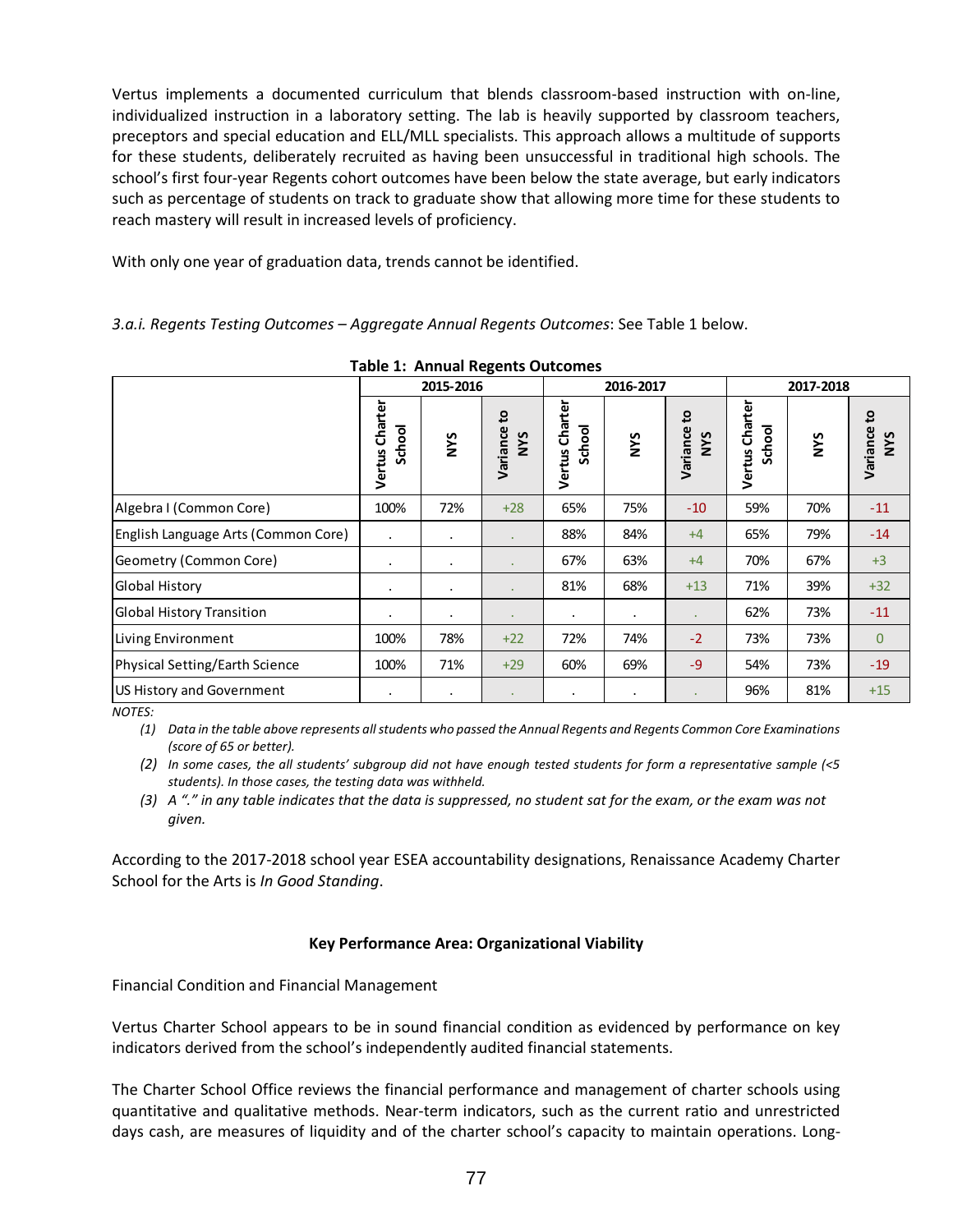term indicators, such as total margin and debt‐to asset ratio, are measures of the charter school's capacity to remain viable and to meet financial obligations.<sup>16</sup>

A *composite score* is an overall measure of financial health calculated by the Department's Office of Audit Services. This score is based on a weighting of primary reserves, equity, and net income. A charter school with a score between 1.5 and 3.0 is considered to be in strong financial health. Vertus Charter School's 2016-2017 composite score is 1.7.

| Year      | 2014-2013 to 2010-2017<br><b>Composite Score</b> |
|-----------|--------------------------------------------------|
| 2014-2015 | 2.1                                              |
| 2015-2016 | 1.3                                              |
| 2016-2017 |                                                  |

# **Vertus Charter School's Composite Scores 2014-2015 to 2016-2017**

*Source: NYSED Office of Audit Services*

### Financial Management

 $\overline{a}$ 

The Charter School Office reviewed Vertus Charter School's 2016-2017 audited financial statements to determine whether the independent auditor observed sufficient internal controls over financial reporting. The auditor did not identify any deficiencies in internal controls that could be considered material weaknesses.

### **Key Performance Area: Faithfulness to the Charter and Law**

### Enrollment, Recruitment and Retention

Vertus deliberately targets students at the greatest risk, those young men in danger of not graduating from high school, in poverty, with learning disabilities and/or who are ELL/MLL students. Through efforts toward increasing the percentage of at-risk students enrolled, the school is coming close to but not yet quite meeting all its targets for the special population subgroups – economically disadvantaged (ED), SWDs, or ELL/MLL students.

Enrollment of subgroups varies slightly from year to year, maintaining minor variances to the district.

<sup>&</sup>lt;sup>16</sup> These rigorous indicators of fiscal soundness are aligned with those recommended by the National Association of Charter School Authorizers.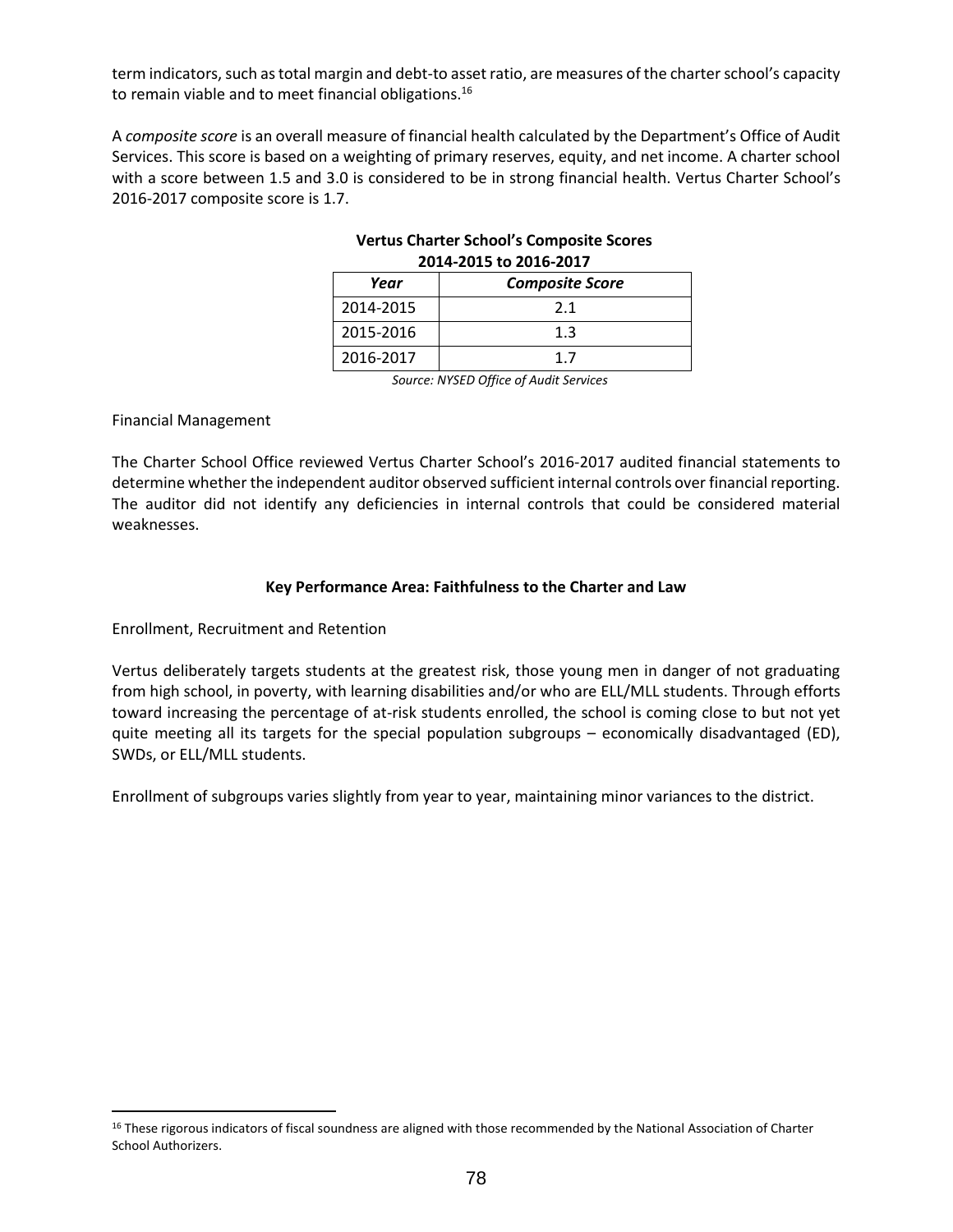**Table 6: Student Demographics – Vertus Charter School Compared to District of Location**

|                                      | 2016-2017                |                                   |              | 2017-2018                |                                   |          |  |
|--------------------------------------|--------------------------|-----------------------------------|--------------|--------------------------|-----------------------------------|----------|--|
|                                      | Vertus Charter<br>School | School District<br>Rochester City | Variance     | Vertus Charter<br>School | Rochester City<br>School District | Variance |  |
| Students with<br><b>Disabilities</b> | 21%                      | 21%                               | $\mathbf{0}$ | 17%                      | 20%                               | $-3$     |  |
| ELL/MLL                              | 4%                       | 16%                               | $-12$        | 8%                       | 18%                               | $-10$    |  |
| Economically<br>Disadvantaged        | 100%                     | 88%                               | $+12$        | 86%                      | 87%                               | $-1$     |  |

*NOTES:* 

*(1) Data in the table above represents a comparison between those grades served in the charter school to only those same grades in the district.*

*(2) For the students with disabilities and the ELL/MLL subgroups, both current and former members of the subgroups have been combined.*

The school is making good faith efforts to recruit, serve, and retain at-risk students<sup>17</sup>. Efforts to recruit and retain students in the ED, ELL/MLL, and SWD populations include: a recently-established strong relationship with Ibero, serving the Hispanic community in Rochester; the establishment of a Community Engagement and Recruitment Committee at the board level; and outreach to mental and health service contractors, the Rochester CSD Committee on Special Education (CSE), and youth development organizations. The school also disseminates information through organizations known to have ties to nonor limited-English speaking families.

### **Student Retention**

 $\overline{a}$ 

According to NYSED data, in the 2017-2018 school year, 67% of students were retained in Vertus Charter School compared with 96% in the district of location.

<sup>17</sup> Education Law §2854(2)(a) requires that schools demonstrate good faith efforts to attract and retain a comparable or greater enrollment of students with disabilities, FRPL eligible students and English language learners when compared to the enrollment figures for such students in the school district in which the charter is located. SUNY and the Regents were charged with setting specific enrollment and retention targets for each charter school, and have done so. Education Law §2852(9-a)(b)(i). All charter schools that were initially chartered after August 2010 or renewed after January 1, 2011, are expected to meet or exceed the enrollment and retention targets set by the Regents and SUNY. When submitting an application for renewal of the charter, schools are required to provide information detailing the means by which they will meet the enrollment and retention targets (Education Law §2851(4)(e)), and this information is considered by the Regents in the review of the school's performance over the charter term. A school's plan to change its enrollment practices, whether by weighting the lottery or preferencing, may also be considered when determining whether the school will meet the targets in the upcoming charter term. A school's repeated failure to meet or exceed its enrollment and retention targets, when combined with a failure to show that extensive efforts to meet the targets have been made, may be cause for termination or revocation of the charter pursuant to section Education Law §2855(1)(e).